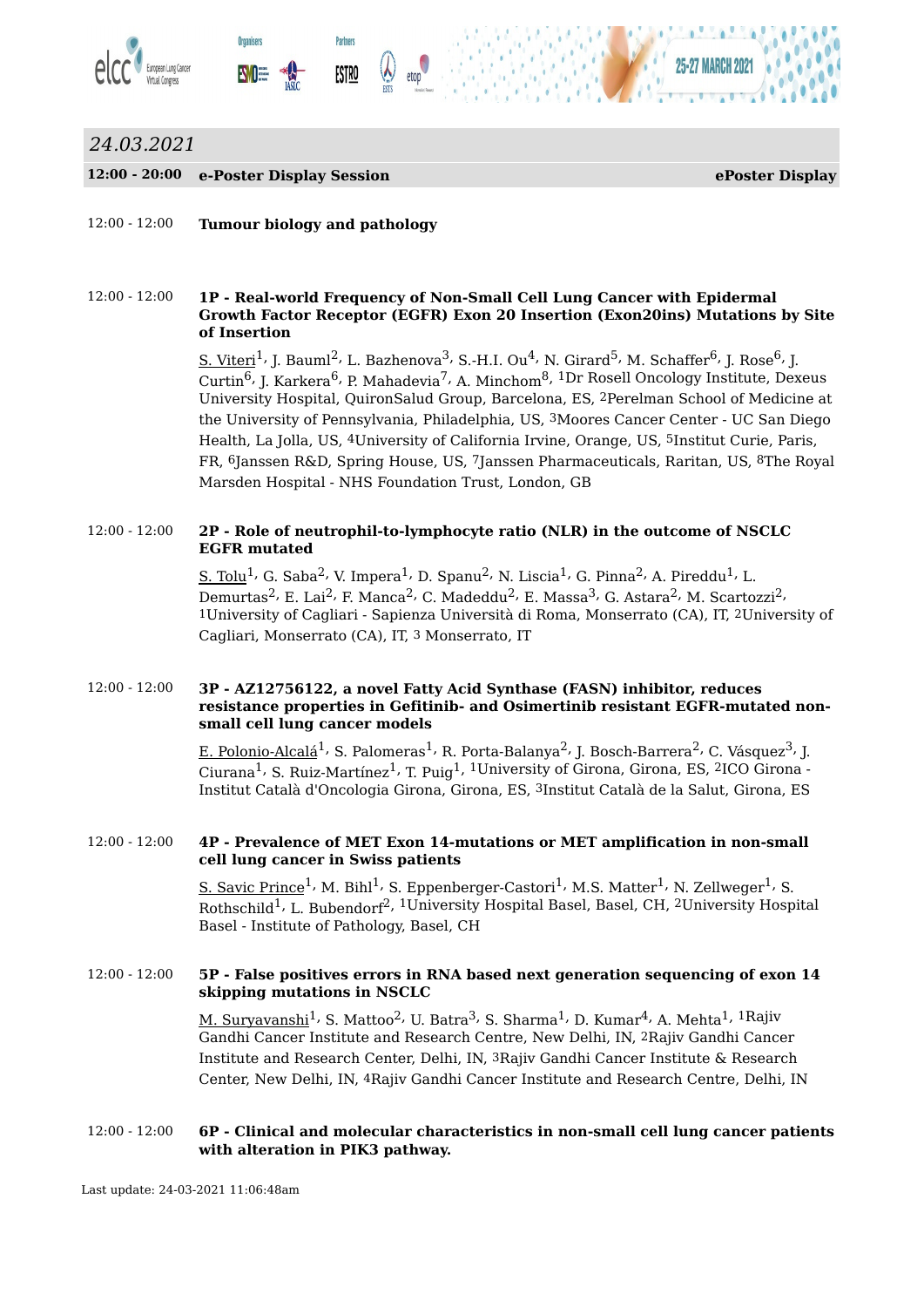

Y. Lage, P. Alvarez Ballesteros, M.E. Olmedo García, A. Gómez Rueda, E. Corral De La Fuente, J. Torres Jimenez, E. Vida Navas, J.J. Soto Castillo, M. Lario, A. Benito Berlinches, A. Santón, P. Garrido Lopez, Hospital Universitario Ramon y Cajal, Madrid, ES

#### 12:00 - 12:00 **7P - STK11 and Galectin-3 Tissue Expression Entails a Prognostic Signature in Immunotherapy Treated NSCLC patients**

 $\rm G.~Maxzaschi^{\hat{1}}$ , R. Minari $^{\rm 1}$ , L. Gnetti $^{\rm 2}$ , N. Campanini $^{\rm 2}$ , T. Zielli $^{\rm 3}$ , M. Baucina $^{\rm 1}$ , F. Perrone $^{\rm 2}$ , A. Leonetti<sup>2,</sup> F. Quaini<sup>2,</sup> M. Tiseo<sup>4, 1</sup>University Hospital of Parma, Parma, IT, <sup>2</sup>Azienda Ospedaliero-Universitaria di Parma, Parma, IT, 3AOU di Parma, Parma, IT, 4Department of Medicine and Surgery, University of Parma, Parma, IT

#### 12:00 - 12:00 **8P - Distinct tumor bacterial microbiome in lung adenocarcinomas manifested as radiological subsolid nodules**

Y. Ma, M. Qiu, Peking University People's Hospital, Beijing, CN

#### 12:00 - 12:00 **9P - Lung cancer mutational state assessed by NGS in a Portuguese Center**

<u>D. Magalhães</u><sup>1,</sup> M. Vilaça<sup>1,</sup> É. Cipriano<sup>1,</sup> A. Tavares<sup>1,</sup> D. Silva<sup>1,</sup> L. Cirnes<sup>2,</sup> H. Magalhães<sup>1,</sup> F. Estevinho<sup>1, 1</sup>ULS Matosinhos - Hospital Pedro Hispano EPE - SNS, Senhora da Hora, PT, 2Institute of Molecular Pathology and Immunology of the University of Porto (IPATIMUP), Porto, PT

#### 12:00 - 12:00 **10P - Impact of the number of metastatic lymph nodes on survival in pathological stage II-N1 non-small cell lung cancer**

J. De Ruiter $^1$ <sup>,</sup> A. De Langen $^1$ <sup>,</sup> K. Monkhorst $^1$ <sup>,</sup> A. Veenhof $^1$ <sup>,</sup> H. Klomp $^1$ <sup>,</sup> R. Damhuis $^2$ <sup>,</sup> K. Hartemink 1, 1NKI-AVL - Netherlands Cancer Institute/Antoni van Leeuwenhoek Hospital, Amsterdam, NL, 2Netherlands Comprehensive Cancer Organisation, Utrecht, NL

#### 12:00 - 12:00 **11P - LINC00926 is a B cell-specific long noncoding RNA in lung adenocarcinoma and is associated with the prognosis of patients with this disease**

<u>J. Li</u><sup>1,</sup> H. Guo<sup>2,</sup> Y. Ma<sup>1,</sup> H. Chen<sup>1,</sup> M. Qiu<sup>1, 1</sup>Peking University People's Hospital, Beijing, CN, 2Beijing Chest Hospital, Beijing, CN

#### 12:00 - 12:00 **Translational research**

#### 12:00 - 12:00 **12P - Clonal evolution in lung cancer highlights MCL-1 gains as therapeutic target in lung adenocarcinoma**

<u>P. Jost</u><sup>1,</sup> E. Munkhbaatar<sup>2,</sup> M. Dietzen<sup>3,</sup> C. Branca<sup>2,</sup> N. Mcgranahan<sup>4, 1</sup>Medical University of Graz, Graz, AT, 2Technical University of Munich, München, DE, 3UCL - University College London, London, GB, 4UCL Cancer Institute - Paul O'Gorman Building, London, GB

#### 12:00 - 12:00 **13P - M5C regulator-mediated methylation modification patterns and tumor microenvironment infiltration characterization in lung adenocarcinoma**

 $\rm{H.\,Zhu}^1$ , M. Liu $^1$ , B. Xu $^2$ , H. Chen $^2$ , H. Cheng $^2$ , K. Zhao $^1$ ,  $^1$ Fudan University Shanghai Cancer Center, Shanghai, CN, 2The First Affiliated Hospital of Nanjing Medical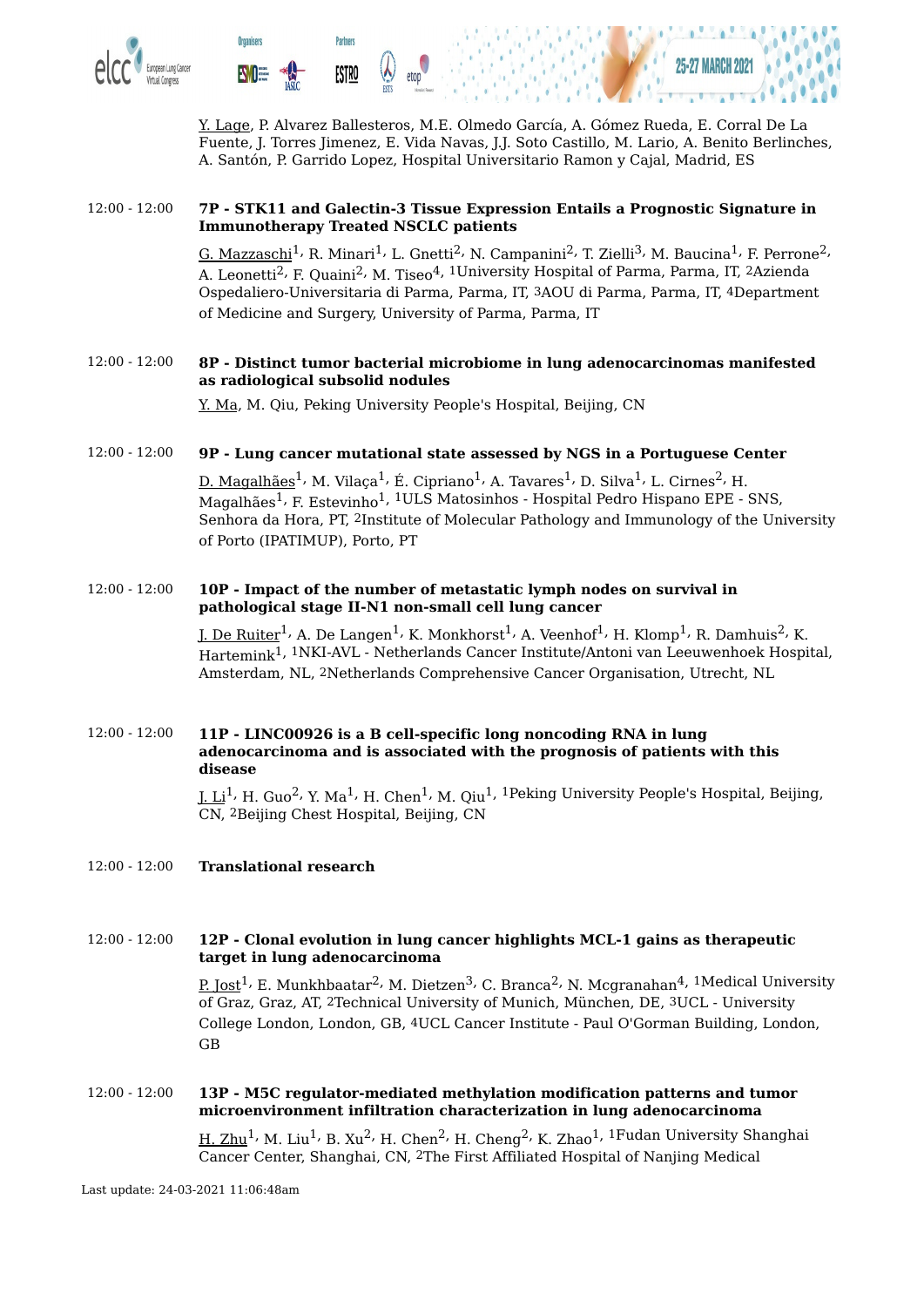



University, Nanjing, CN

**Partners** 

<u>ESTRO</u>

**Organisers** 

#### 12:00 - 12:00 **14P - Studying tumour heterogeneity of primary non-small cell lung cancer in humans and mice (PDX)**

Z. Kanaki $^1$ , A. Voutsina $^1$ , A. Markou $^2$ , A. Markou $^3$ , I. Samaras $^3$ , I. Pateras $^4$ , E. Baliou $^4$ , E. Patsea<sup>5,</sup> K. Potaris<sup>6,</sup> K. Vahlas<sup>6,</sup> L. Toufektzian<sup>6,</sup> I. Vamvakaris<sup>6,</sup> P. Makrythanasis<sup>1,</sup> V. Georgoulias<sup>4,</sup> A. Kotsakis<sup>7,</sup> A. Klinakis<sup>1, 1</sup>Biomedical Research Foundation, Academy of Athens, Athens, GR, 2University of Athens, Athens, GR, 3University Hospital of Larissa, Larissa, GR, 4Hellenic Oncology Research Group (HORG), Athens, GR, 5Metropolitan General Hospital, Athens, GR, 6SOTIRIA General Hospital of Athens, Athens, GR, 7Faculty of Medicine, School of Health Sciences, University of Thessaly, Larissa, GR

#### 12:00 - 12:00 **15P - The genomic landscape of pleomorphic lung cancer using whole exome sequencing**

<u>L. Roma</u><sup>1,</sup> C. Ercan<sup>1,</sup> F. Conticelli<sup>2,</sup> S. Piscuoglio<sup>3,</sup> C. Ky Ng<sup>4,</sup> L. Bubendorf<sup>1, 1</sup>University Hospital Basel - Institute of Pathology, Basel, CH, 2University of Naples "Federico II", Naples, IT, 3University Hospital Basel - Institute of Pathology and Medical Genetics, Basel, CH, 4University of Bern, Bern, CH

#### 12:00 - 12:00 **16P - Prognostic Role of Circulating MicroRNAs Involved in Macrophage Polarization in Advanced Non-Small Cell Lung Cancer**

<u>A. Monastirioti</u><sup>1,</sup> C. Papadaki<sup>1,</sup> K. Rounis<sup>2,</sup> D. Kalapanida<sup>2,</sup> D. Mavroudis<sup>2,</sup> S. Agelaki<sup>2,</sup> 1University of Crete, Heraklion, GR, 2University Hospital of Heraklion (PAGNI), Heraklion, GR

#### 12:00 - 12:00 **17P - The value of Th2-related thymic stromal lymphopoietin as a prognostic and predictive biomarker in non-small cell lung cancer**

M. Cavic, V. Jokic, M. Marinkovic, N. Stanic, R. Jankovic, D. Radosavljevic, J. Spasic, Institute for Oncology and Radiology of Serbia, Belgrade, RS

#### 12:00 - 12:00 **18P - Gene expression-based identification of prognostic markers in lung adenocarcinoma**

A. Salomonsson<sup>1,</sup> M. Jönsson<sup>1,</sup> H. Brunnström<sup>1,</sup> J. Staaf<sup>1,</sup> M. Planck<sup>2, 1</sup>Lund University, Lund, SE, 2Dept. of Pulmonary medicine, Skåne University Hospital, Lund, SE

#### 12:00 - 12:00 **19P - A synergistic combination therapy for KRAS-driven cancers**

<u>Z. Yang $^1$ , S.-Q. Liang $^2$ , R.-W. Peng $^2$ , R. Schmid $^2$ ,  $^1$ Inselspital, Bern University Hospital,</u> University of Bern, Bern, CH, 2Division of General Thoracic Surgery, Department for BioMedical Research (DBMR), Inselspital, Bern University Hospital, University of Bern, Bern, CH

#### 12:00 - 12:00 **20P - Synergistic inhibition of growth of KRAS-driven NSCLC by MEK inhibitor in combination with a novel multi-target tyrosine kinase inhibitor anlotinib via IGFBP-mediated signaling**

M. Hu, J. Lu, B. Han, Shanghai Chest Hospital Affiliated to Shanghai Jiao Tong University, Shanghai, CN

12:00 - 12:00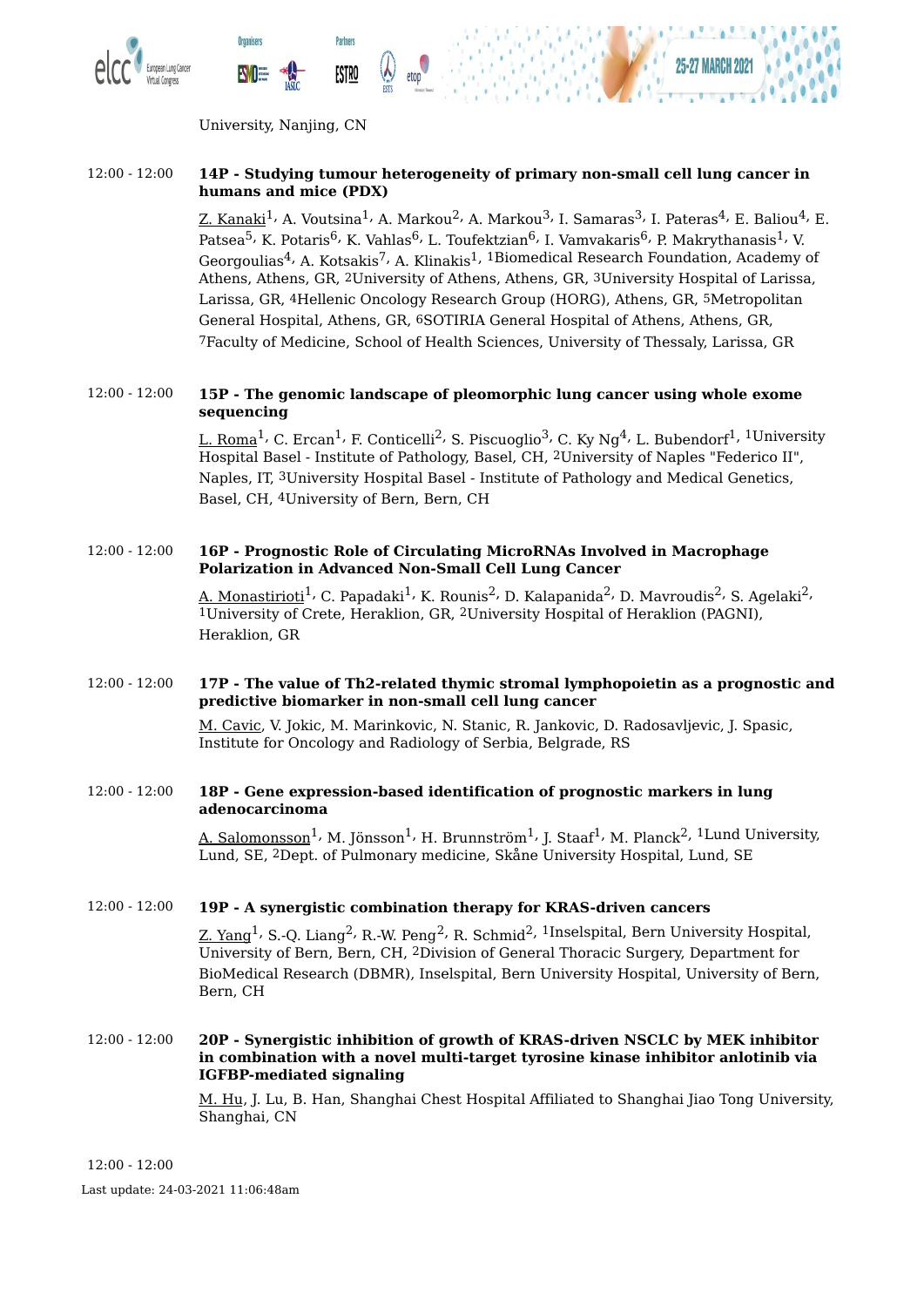

**Organisers** 

**EWOE** 





#### **21P - The landscape of ALK alterations in Non-Small Cell Lung Cancer**

A. Desai<sup>1,</sup> T. Mohammed<sup>2,</sup> S. Rakshit<sup>3,</sup> J. Krull<sup>3, 1</sup>MayoClinic, Rochester, US, <sup>2</sup>University of Connecticut, Hartford, US, 3Mayo Clinic, Rochester, US

#### 12:00 - 12:00 **22P - Clinical utility of ddPCR for detection of sensitizing and resistance EGFRm in pts with advanced NSCLC**

<u>M. Riudavets Melià</u><sup>1,</sup> V. Lamberts<sup>2,</sup> E. Auclin<sup>3,</sup> M. Aldea<sup>4,</sup> D. Vasseur<sup>4,</sup> C. Jovelet<sup>2,</sup> C. Naltet $^2$ , P. Lavaud $^2$ , A. Gazzah $^2$ , F. Aboubakar $^2$ , E. Rouleau $^2$ , J. Remon $^2$ , L. Lacroix $^2$ , M. Ngocamus<sup>2,</sup> C. Nicotra<sup>2,</sup> B. Besse<sup>2,</sup> D. Planchard<sup>2,</sup> L. Mezquita<sup>5, 1</sup>Gustave Roussy cancer campus, Villejuif, FR, 2Institut Gustave Roussy, Villejuif, FR, 3Hôpital Européen Georges Pompidou, Paris, FR, 4Institute Gustave Roussy, Villejuif, FR, 5Hospital Clinic i Provincial de Barcelona, Barcelona, ES

#### 12:00 - 12:00 **23P - Clinical utility of cell free DNA in pleural lavage and plasma in resectable NSCLC- A pilot study**

J. Saikia, P. Malik, D. Jain, S. Kumar, S. Bharati, K. Madan, P. Gamit, S.V.S. Deo, S. Kumar, All India Institute of Medical Sciences, New Delhi, New Delhi, IN

#### 12:00 - 12:00 **24P - Peripheral blood transcriptomics reveal novel resistance mechanisms in immune checkpoint inhibitor (ICI) treated non-small cell lung cancer (NSCLC) patients**

<u>J. Mankor</u><sup>1,</sup> H. Vroman<sup>1,</sup> R. Stadhouders<sup>1,</sup> A.-M. Dingemans<sup>2,</sup> J. Aerts<sup>1, 1</sup>Erasmus MC Cancer Institute, Rotterdam, NL, 2Erasmus MC - University Medical Center, Rotterdam, NL

#### 12:00 - 12:00 **25P - Evaluation of PD-L1 and Ki67 markers in CTCs of NSCLC patients treated with Pembrolizumab**

<u>M. Spiliotaki</u><sup>1,</sup> H. Charalambous<sup>2,</sup> C. Neophytou<sup>3,</sup> G. Gregoriou<sup>1,</sup> P. Vogazianos<sup>4,</sup> C. Deltas<sup>1,</sup> A. Constantinou<sup>1, 1</sup>University of Cyprus, Nicosia, CY, <sup>2</sup>Bank of Cyprus Oncology Centre, Nicosia, CY, 3University of Cyprus, NICOSIA, CY, 4European University of Cyprus, Nicosia, CY

#### 12:00 - 12:00 **26P - Analysis of prognostic and predictive factors of response in squamous cell carcinoma using NGS techniques**

<u>P. Cruz Castellanos</u><sup>1,</sup> L. Gutiérrez Sainz<sup>1,</sup> O. Higuera Gomez<sup>1,</sup> C. Antolin<sup>1,</sup> R. Rosas Alonso $^1$ , I. Ibañez $^1$ , B. Castelo $^1$ , X. Mielgo Rubio $^2$ , J. De Castro Carpeno $^1$ ,  $^1$ Hospital Universitario La Paz, Madrid, ES, 2Hospital Universitario Fundación Alcorcón, Alcorcon, ES

12:00 - 12:00 **27P - The association between gut microbiome and response to checkpoint inhibitor therapy in non-small cell lung cancer**

<u>H. Moon</u><sup>1,</sup> J. Moon<sup>2, 1</sup>Yonsei University Medical Center, Seoul, KR, <sup>2</sup>Sungju Moogang Hospital, Sungju, KR

#### 12:00 - 12:00 **28P - Adherence to treatment recommendations from multidisciplinary tumor boards**

]. Roeper<sup>1,</sup> L. Kathmann<sup>2,</sup> A. Blanksma<sup>2,</sup> L. Ansmann<sup>1,</sup> F. Griesinger<sup>3, 1</sup>University of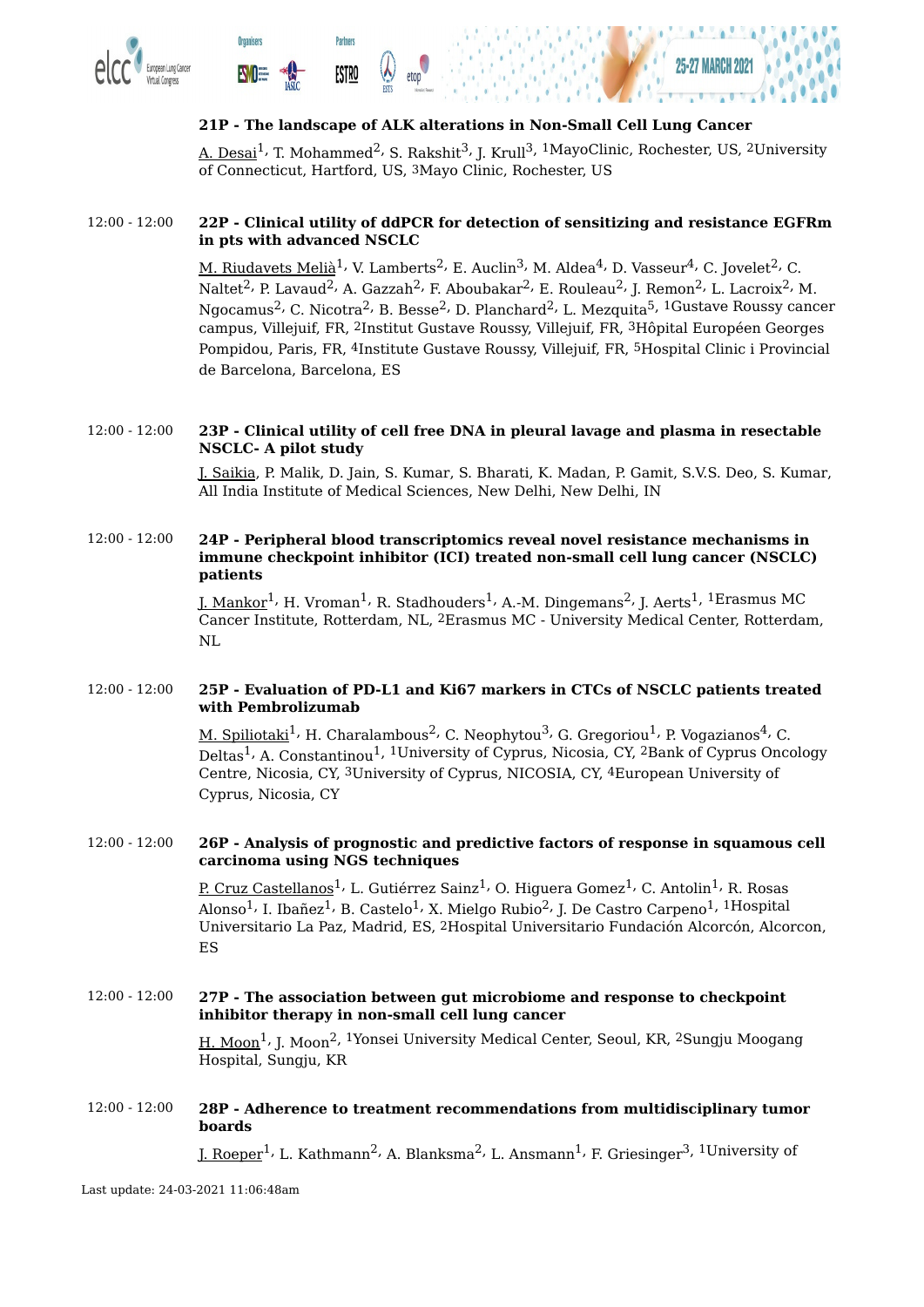

Oldenburg, Oldenburg, DE, 2Pius Hospital, Oldenburg, DE, 3Pius-Hospital Medical Campus, University of Oldenburg, Oldenburg, DE

#### 12:00 - 12:00 **Prevention, Early detection, Epidemiology, Tobacco control**

#### 12:00 - 12:00 **30P - Trends and variations in treatment of stage I-III non-small cell lung cancer from 2008-2018: a nationwide population-based study from the Netherlands**

J. Evers $^1$ <sup>,</sup> K. De Jaeger $^2$ , L. Hendriks $^3$ , M. Van Der Sangen $^2$ , C. Terhaard $^4$ , S. Siesling $^1$ , D. De Ruysscher<sup>5,</sup> H. Struikmans<sup>6,</sup> M. Aarts<sup>1, 1</sup>Netherlands Comprehensive Cancer Organisation (IKNL), Utrecht, NL, 2Catharina Hospital, Eindhoven, NL, 3Maastricht University Medical Center (MUMC), Maastricht, NL, 4Utrecht University Medical Center, Utrecht, NL, 5Maastricht University Medical Center, GROW School for Oncology and Developmental Biology, Maastricht, NL, 6Leiden University Medical Centre, Leiden, NL

#### 12:00 - 12:00 **31P - Lung cancer survival in Sri Lanka**

<u>L. Alagiyawanna</u><sup>1,</sup> S. Wijesekera<sup>1,</sup> V. Peiris<sup>1,</sup> D. Silva<sup>1,</sup> T. Rupasinghe<sup>1,</sup> T. Skandarajah<sup>1,</sup> N. Jeyakumaran $^1$ , D. Gunasekera $^1$ , N. Joseph $^2$ ,  $^1$ National Cancer Institute of Sri Lanka, Maharagama, LK, 2District General Hospital Chilaw, Chilaw, LK

#### 12:00 - 12:00 **32P - Patient experience and outcomes during lung cancer treatment : a systematic review**

S. Hussain, The University of Birmingham - Medical School, Birmingham, GB

#### 12:00 - 12:00 **33P - Demographic differentials of lung cancer survival in Bangladeshi patient**

 $\rm M.R.~Islam^1$ , A.T.M. Hasan $^1$ , N. Khatun $^1$ , I. Ridi $^1$ , N. Ishrat $^1$ , S. Das $^1$ , F. Arjuman $^1$ , H. Ahmed $^2$ , F. Begum $^3$ , M. Islam $^1$ , M. Rahman $^1$ , M. Karim $^4$ , A. Hossain $^1$ , M. Hossen $^1$ , 1NICRH - National Institute of Cancer Research & Hospital, Dhaka, BD, 2Bangabondhu Sheikh mujib Medical University, Dhaka, BD, 3Bangladesh Specialized Hospitals Limited, Dhaka, BD, 4Monash University, Melbourne, AU

#### 12:00 - 12:00 **34P - Sex and age differences in primary lung cancer in Morocco: an epidemiologic study**

O. Erefai, A. Soulaymani, A. Mokhtari, H. Hami, Faculty of Science, Ibn Tofail University, Kenitra, MA

#### 12:00 - 12:00 **35P - Lung cancer diagnosis and continuum of care: How did COVID 19 outbreak impact? Data from an Italian multicenter study**

L. Cantini<sup>1,</sup> G. Mentrasti<sup>1,</sup> N. La Verde<sup>2,</sup> M.S. Cona<sup>2,</sup> R. Chiari<sup>3,</sup> E. Martinelli<sup>4,</sup> F. Morgillo $^5$ , L. Nicolardi $^3$ , A. Cortellini $^6$ , V. Pensieri $^7$ , V. Cognigni $^1$ , G. Pinterpe $^1$ , T. Galassi<sup>1,</sup> F. Pecci<sup>1,</sup> P. Mazzanti<sup>1,</sup> M. Di Pietro Paolo<sup>1,</sup> R. Giampieri<sup>1,</sup> R. Berardi<sup>8, 1</sup>AOU Ospedali Riuniti Ancona Università Politecnica delle Marche, Ancona, IT, 2ASST Fatebenefratelli Sacco, Milano, IT, 3Oncologia Ospedali Riuniti Padova Sud, Monselice, IT, 4Università degli Studi della Campania Luigi Vanvitelli, Napoli, IT, 5Università degli studi della Campania Luigi Vanvitelli, Napoli, IT, 6Ospedale Civile San Salvatore, L'Aquila, IT, 7Ospedale Civile San Salvatore - ASL 1- Avezzano Sulmona L'Aquila,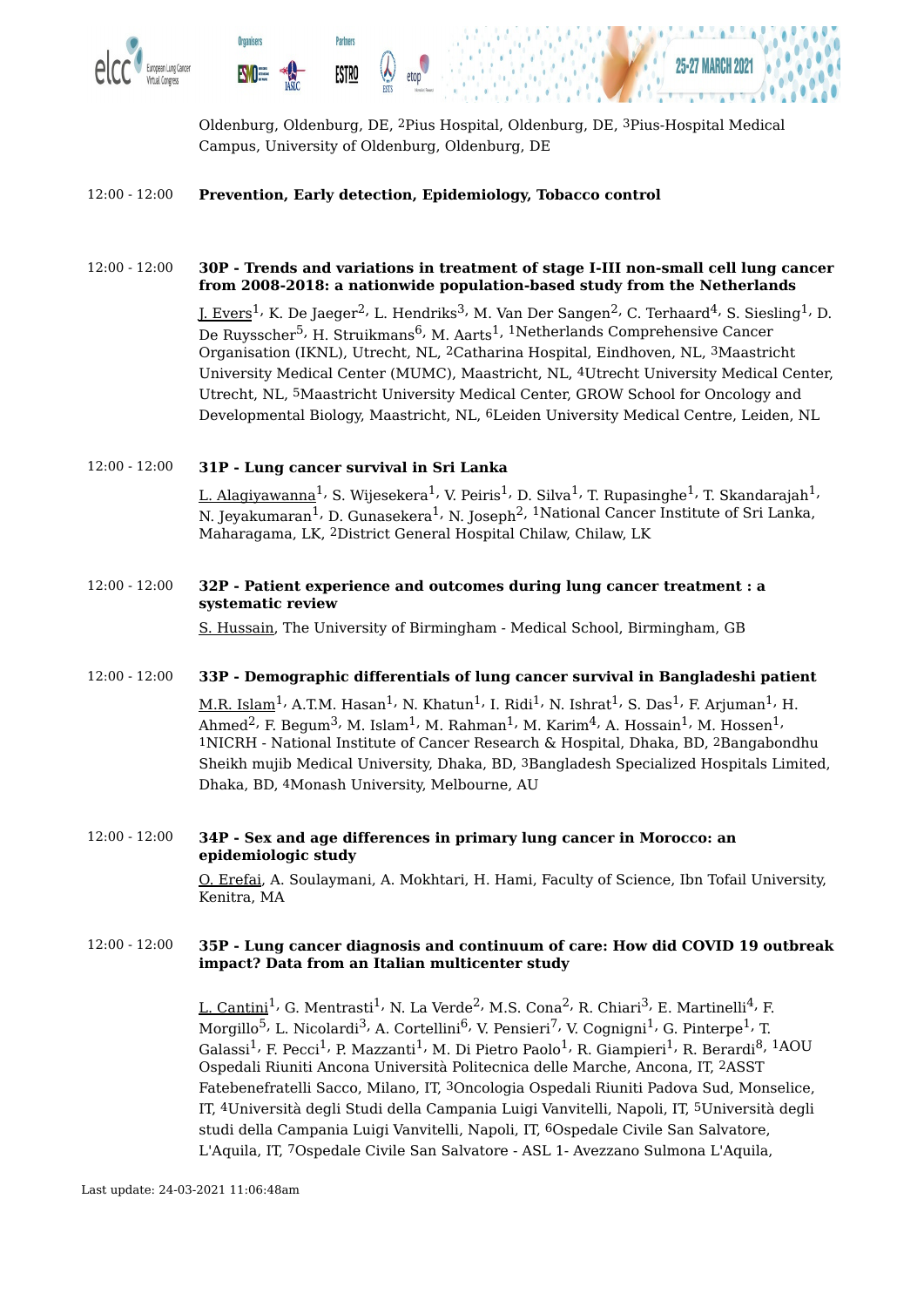

L'Aquila, IT, 8Università Politecnica Marche, AOU Ospedali Riuniti, Ancona, IT

#### 12:00 - 12:00 **36P - Cost-effectiveness of lung cancer screening with low-dose computed tomography in China: a modeling study**

<u>Y. Du</u><sup>1,</sup> Y. Li<sup>2,</sup> G. Sidorenkov<sup>1,</sup> Z. Ye<sup>2,</sup> R. Vliegenthart<sup>1,</sup> M. Heuvelmans<sup>1,</sup> M. Dorrius<sup>1,</sup> H. Groen $^1$ , S. Liu $^3$ , L. Fan $^3$ , M. Greuter $^1$ , G. De Bock $^1$ ,  $^1$ UMCG - University Medical Center Groningen, Groningen, NL, 2Tianjin Medical University Cancer Institute and Hospital, Tianjin, CN, 3Shanghai Changzheng Hospital, Shanghi, CN

#### 12:00 - 12:00 **37P - Emerging usage of Low-dose Computed tomography scanning in lung cancer screening: A Single Vietnamese institutional assessment**

D. Trung Hiep, H. Nguyen, H. Nguyen, Vinmec Times City International Hospital, Hanoi, VN

#### 12:00 - 12:00 **38P - Brain metastases in non-small cell lung cancer in era of molecularly driven therapy**

S. Rakshit<sup>1,</sup> R. Bansal<sup>1,</sup> A. Desai<sup>2,</sup> K. Leventakos<sup>1, 1</sup>Mayo Clinic, Rochester, US, 2MayoClinic, Rochester, US

#### 12:00 - 12:00 **39P - Tissue vs Cobas vs DDPCR for EGFR in NSCLC: Real world evidence from India**

 $\underline{\text{U. Batra}}^1$ , M. Sharma $^1$ , S. Nathany $^1$ , H. Singh $^1$ , P. Jain $^1$ , A. Mehta $^2$ ,  $^1$ Rajiv Gandhi Cancer Institute & Research Center, New Delhi, IN, 2Rajiv Gandhi Cancer Institute and Research Centre, New Delhi, IN

#### 12:00 - 12:00 **40P - Revealing the Association Between Lung Cancer and Allergic Respiratory Diseases: Meta-analysis of Cohort Studies**

<u>B.P. Putra</u><sup>1,</sup> F.N. Putra<sup>2, 1</sup>Medical Doctor, Blitar, ID, <sup>2</sup>Faculty of Medicine Universitas Airlangga, Surabaya, ID

#### 12:00 - 12:00 **41P - Increased Lung Cancer Risk in Gastroesophageal Reflux Disease and Helicobacter pylori Infection Patients: Systematic Review and Meta-analysis** <u>B.P. Putra</u><sup>1,</sup> F.N. Putra<sup>2, 1</sup>Medical Doctor, Blitar, ID, <sup>2</sup>Faculty of Medicine Universitas Airlangga, Surabaya, ID

#### 12:00 - 12:00 **Imaging and staging**

#### 12:00 - 12:00 **42P - Radiation induced pneumonitis in the era of COVID-19 pandemic: artificial intelligence for differential diagnosis.**

<u>S. Ramella</u><sup>1,</sup> C. Quattrocchi<sup>1,</sup> E. Ippolito<sup>1,</sup> F. Giordano<sup>1,</sup> C. Greco<sup>1,</sup> C. Mallio<sup>1,</sup> B. Santo<sup>1,</sup> P. D'Alessio<sup>1,</sup> M. Fiore<sup>1,</sup> R. D'Angelillo<sup>2,</sup> B. Beomonte Zobel<sup>1, 1</sup>Campus Bio-Medico University, Rome, IT, 2Tor Vergata University, Rome, IT

#### 12:00 - 12:00 **43P - Incidentally discovered suspicious lung lesions in hospitalized patients during COVID-19 pandemic in Georgia**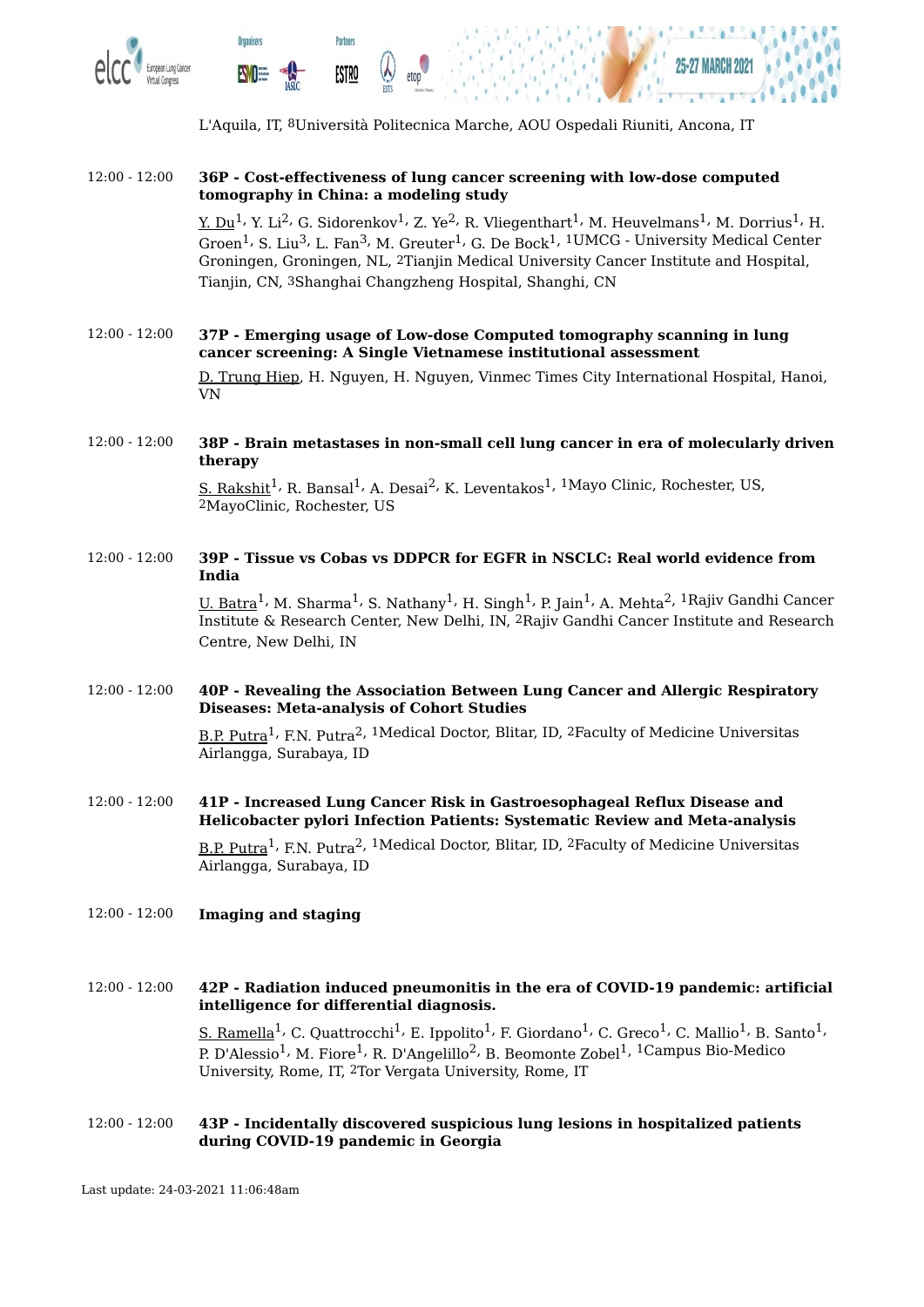

M. Abuladze, K. Saganelidze, D. Barabadze, M. Kavtaria, New Vision University, Tbilisi, GE

#### 12:00 - 12:00 **44P - Inter-reader variability of lung parenchymal observations on Chest CT among COVID-19 RT-PCR negative lung cancer patients treated with chemoradiation: Potential pitfalls of pulmonary findings in different readers with various experience levels**

<u>A. Jajodia</u><sup>1,</sup> H. Prosch<sup>2,</sup> U. Batra<sup>3,</sup> B. Amrith<sup>1,</sup> J. Goyal<sup>1,</sup> S. Pasricha<sup>1,</sup> A. Mehta<sup>1,</sup> D.C. Doval<sup>1,</sup> S. Puri<sup>1,</sup> A. Chaturvedi<sup>1, 1</sup>Rajiv Gandhi Cancer Institute and Research Centre, New Delhi, IN, 2Medical University of Vienna, Austria, vienna, AT, 3Rajiv Gandhi Cancer Institute & Research Center, New Delhi, IN

#### 12:00 - 12:00 **45P - Analysis of lung cancer patient pathway: A 6-year nationwide analysis from Hungary**

<u>K. Bogos<sup>1,</sup> G</u>. Gaffly<sup>2,</sup> Z. Kiss<sup>3,</sup> L. Tamási<sup>4,</sup> G. Ostoros<sup>1,</sup> V. Müller<sup>4,</sup> L. Urbán<sup>5,</sup> N. Bittner<sup>6,</sup> V. Sárosi<sup>7,</sup> A. Vastag<sup>3,</sup> Z. Polányi<sup>3,</sup> A. Daniel<sup>3,</sup> B. Nagy<sup>8,</sup> G. Rokszin<sup>9,</sup> Z. Abonyi-Tóth<sup>9,</sup> Z. Barcza<sup>10,</sup> J. Moldvay<sup>2,</sup> Z. Vokó<sup>11, 1</sup>National Korányi Institute of Pulmonology, Budapest, HU, 2Pulmonology Hospital Törökbálint, Törökbálint, HU, 3MSD Pharma Hungary Kft., Budapest, HU, 4Department of Pulmonology, Faculty of Medicine, Semmelweis University, Budapest, HU, 56. Matrahaza Healthcare Center and University Teaching Hospital, Mátraháza, HU, 67. Pulmonology Clinic University of Debrecen, Debrecen, HU, 78. Faculty of Medicine, University of Pécs, Pécs, HU, 8Eötvös Loránd University, Budapest, HU, 9RxTarget Ltd., Szolnok, HU, 10Syntesia Ltd., Budapest, HU, 11Semmelweis University, Budapest, HU

#### 12:00 - 12:00 **46P - Comparision of 7th and 8th editions AJCC/UICC TNM staging in correlation with survival and treatment guidelines for non-small cell lung cancer** T. Irura, A. Ashour, O. Zahra, Alexandria clinical oncology department, Alexandria, EG

#### 12:00 - 12:00 **47P - Central Nervous-System (CNS) Metastases in Thymic Epithelial Tumors (TET): real-world insight from RYTHMIC**

J. Benítez<sup>1,</sup> M.-E. Boucher<sup>2,</sup> E. Dansin<sup>3,</sup> M. Kerjouan<sup>4,</sup> L. Bigay-Game<sup>5,</sup> E. Pichon<sup>6,</sup> F. Thillays<sup>7,</sup> P. Falcoz<sup>8,</sup> S. Lyubimova<sup>9,</sup> Y. Oulkhouir $^{10}$ , F. Calcagno $^{11}$ , L. Thiberville $^{12}$ , C. Clément-Duchêne $^{13}$ , V. Westeel $^{14}$ , P. Missy $^{15}$ , P.A. Thomas $^{16}$ , T. Molina $^{17}$ , N. Girard $^{18}$ , B. Besse 19, 1Gustave Roussy - Cancer Campus, Villejuif, Cedex, FR, 2Gustave Roussy - Cancer Campus, Villejuif, FR, 3Centre Oscar Lambret, Lille, FR, 4Centre Hospitalier Universitaire de Rennes, Rennes, FR, 5Centre Hospitalier Universitaire de Toulouse, Toulouse, FR, 6CHRU de Tours, Hôpital Bretonneau, Tours, FR, 7Institut de Cancérologie de l'ouest, Rouen, FR, 8Centre Hospitalier Universitaire de Strasbourg, Strasbourg, FR, 9Centre Hospitalier Universitaire de Montpellier, Montpellier, FR, 10Centre Hospitalier Universitaire de Caen, Caen, FR, 11Centre Hospitalier Universitaire de Besançon, Besançon, FR, 12Hop. Charles Nicolle, Rouen, FR, 13Institut de Cancérologie de Lorraine, Nancy, FR, 14CHRU Besancon - Hopital Jean Minjoz, Besançon, FR, 15French Cooperative Thoracic Intergroup, Paris, FR, 16Aix-Marseille University - Faculté de Médecine Nord, Marseille, FR, 17Hôpital Universitaire Necker Enfants Malades, Paris, FR, 18Institut Curie, Paris, FR, 19Institut Gustave Roussy, Villejuif, FR

#### 12:00 - 12:00 **SCLC**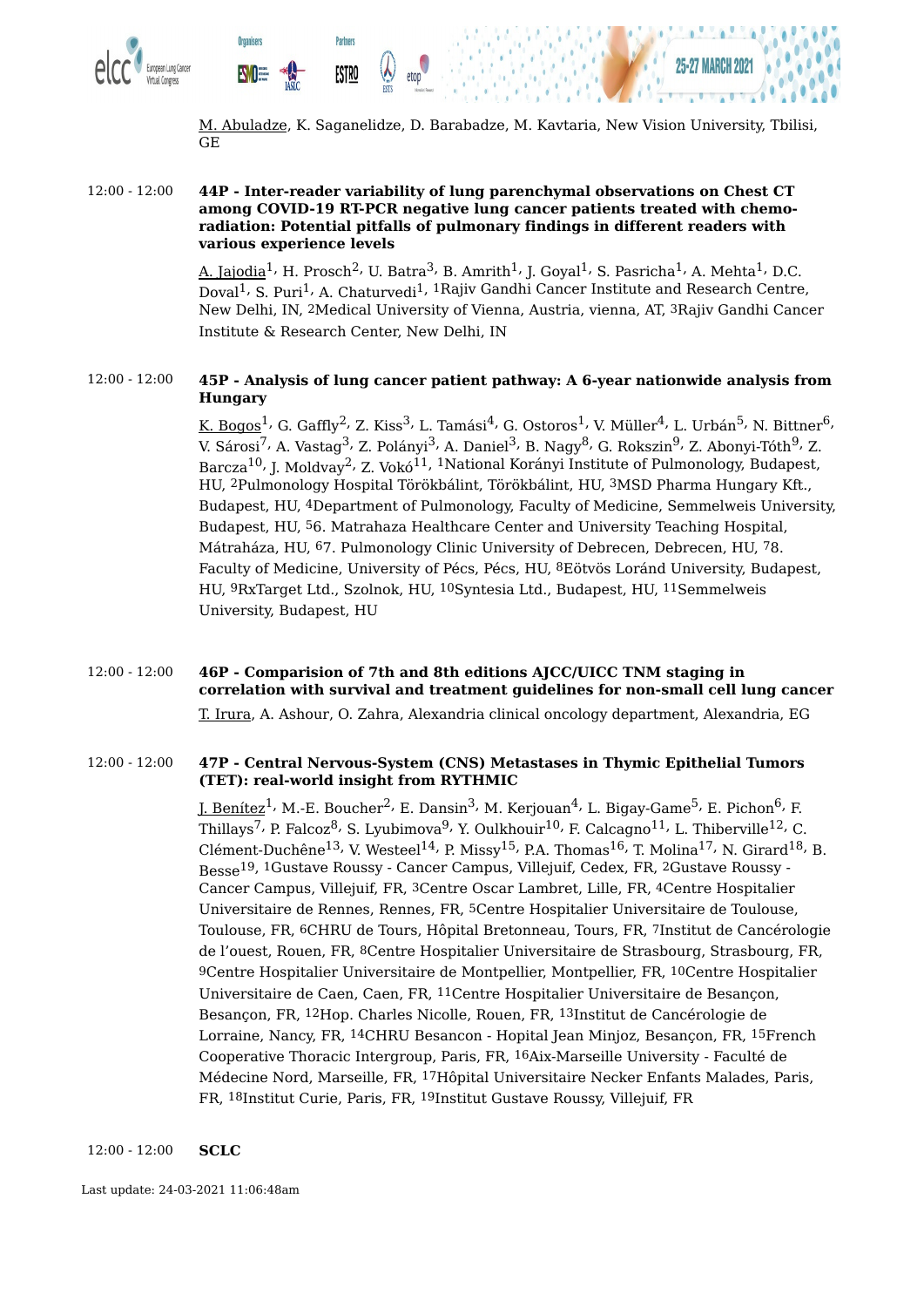



**Partners** 

<u>ESTRO</u>

**Organisers** 

<u>S. Ponce Aix</u><sup>1,</sup> O. Juan-Vidal<sup>2,</sup> E. Carcereny<sup>3,</sup> J. Trigo<sup>4,</sup> M. Provencio<sup>5,</sup> L. Greillier<sup>6,</sup> A. Navarro<sup>7,</sup> J. Bennouna<sup>8,</sup> A. Santoro<sup>9,</sup> R. Berardi<sup>10,</sup> B. Besse<sup>11,</sup> H. Gonzalez<sup>12,</sup> J. De Alvaro<sup>12,</sup> J. Parra-Palau<sup>12,</sup> T. Sánchez-Pérez<sup>12,</sup> I. Aronchik<sup>13,</sup> E. Filvaroff<sup>13,</sup> M. Lamba<sup>13,</sup> Z. Nikolova<sup>12,</sup> L. Paz-Ares<sup>14, 1</sup>Hospital Universitario 12 de Octubre, Universidad Complutense and Ciberonc, Madrid, ES, 2Hospital Universitari I Politècnic La Fe, Valencia, ES, 3Institut Català d'Oncologia Badalona-Hospital Germans Trias i Pujol, Badalona, ES, 4Hospital Clínico Universitario Virgen de la Victoria, Málaga, ES, 5Hospital Universitario Puerta de Hierro-Majadahonda, Majadahonda, ES, 6Aix Marseille University, APHM, Marseille, FR, 7Vall d'Hebron Institute of Oncology and University Hospital, Barcelona, ES, 8University Hospital of Nantes, Nantes, FR, 9Humanitas University, Department of Biomedical Sciences, Rozzano-Milano, IT, 10Università Politecnica Marche, AOU Ospedali Riuniti, Ancona, IT, 11Institut Gustave Roussy, Villejuif, FR, 12A Bristol Myers Squibb Company, Seville, ES, 13Bristol Myers Squibb, Princeton, US, 14Department of Medical Oncology, Hospital Universitario 12 de Octubre, H12o-CNIO Lung Cancer Unit, Universidad Complutense & Ciberonc, Madrid, ES

#### 12:00 - 12:00 **51P - Liver kinase B1 (LKB1) and phosphorylated AMP kinase (AMPK) expression in small cell lung cancer (SCLC): association with prognosis and tumor immune microenvironment (TIME) features**

<u>L. Bonanno</u><sup>1,</sup> A. Dal Maso<sup>2,</sup> A. Pavan<sup>3,</sup> E. Zulato<sup>1,</sup> G. Esposito<sup>4,</sup> M. Fassan<sup>2,</sup> G. Nardo<sup>1,</sup> G. Pasello<sup>5,</sup> V. Guarneri<sup>6,</sup> F. Calabrese<sup>2,</sup> F. Rea<sup>2,</sup> S. Indraccolo<sup>7,</sup> P.F. Conte<sup>8, 1</sup>Istituto Oncologico Veneto IOV - IRCCS, Padova, IT, 2Università degli Studi di Padova, Padova, IT, 3AULSS 3 Serenissima, Mestre, IT, 4Istituto Nazionale Tumori, IRCCS, Fondazione G. Pascale, Napoli, IT, 5University of Padova, Padova, IT, 6Istituto Oncologico Veneto IRCCS, Padova, IT, 7Veneto Institute of Oncology IOV – IRCCS, Padova, IT, 8University of Padova and Oncologia Medica, Padova, IT

#### 12:00 - 12:00 **52P - Genetic and clinical profiling of a cohort of extended small cell lung carcinoma**

E. Vida Navas, J. Chamorro Pérez, E. Corral De La Fuente, Y. Lage, A. Gómez Rueda, J. Torres Jimenez, L. Sanz Gómez, J.J. Soto Castillo, P. Alvarez Ballesteros, J. Esteban Villarrubia, V. Albarrán Fernández, D.I. Rosero Rodríguez, M. San Román Gil, J. Pozas Pérez, M. Lario, A. Caminoa Lizarralde, P. Garrido Lopez, M.E. Olmedo García, Hospital Universitario Ramon y Cajal, Madrid, ES

#### 12:00 - 12:00 **53P - Antitumoral effects of the Met inhibitor savolitinib in combination with durvalumab in a syngeneic small cell lung cancer mouse model**

R. Del Rey-Vergara<sup>1,</sup> M.A. Galindo-Campos<sup>1,</sup> M. Hardy-Werbin<sup>1,</sup> L. Moliner<sup>2,</sup> A. Ríos-Hoyo<sup>2,</sup> C. Martínez<sup>3,</sup> M. Carpes<sup>3,</sup> S. González-Gallardo<sup>1,</sup> Á. Taus<sup>2,</sup> A. Rovira<sup>1,</sup> E. Arriola<sup>2,</sup> 1IMIM - Institut Hospital del Mar d'Investigacions Mediques, Barcelona, ES, 2Hospital del Mar, Barcelona, ES, 3IMIB-LAIB-Arrixaca, Murcia, ES

#### 12:00 - 12:00 **54P - Determining the utilization and clinical impact of platinum-etoposide for treatment of small-cell lung cancer in the routine setting**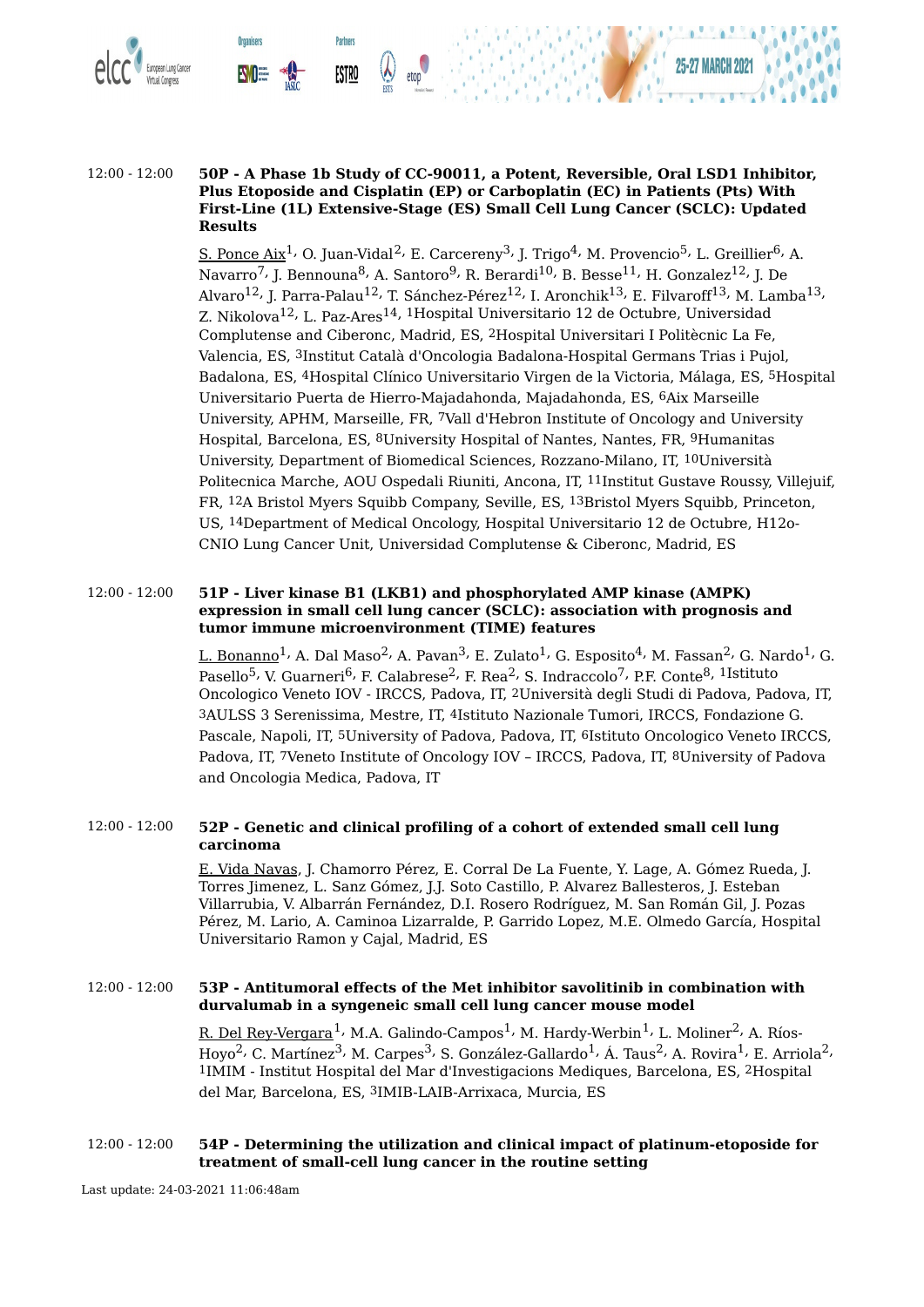

<u>K. Dimitriou</u> $^1$ <sup>,</sup> F. Bozorgmehr $^1$ , S. Liersch $^1$ , R. Elshafie $^2$ , J. Kuon $^1$ , L.-A. Dinges $^3$ , T. Eichkorn $^3$ , C.-P. Heussel $^4$ , F. Eichhorn $^1$ , H. Winter $^4$ , M. Schneider $^4$ , F. Herth $^4$ , M. Steins $^1$ , A. Stenzinger<sup>5,</sup> M. Thomas<sup>6,</sup> P. Christopoulos<sup>7, 1</sup>Thoraxklinik Heidelberg, Heidelberg, DE, 2Heidelberg University Hospital and Translational Research Center Heidelberg, Heidelberg, DE, 3Heidelberg University Hospital, Heidelberg, DE, 4Thoraxklinik Heidelberg and Translational Research Center Heidelberg, Member of the German Center for Lung Research (DZL), Heidelberg, DE, 5Institute of Pathology, University Hospital Heidelberg, Heidelberg, DE, 6University of Heidelberg, Heidelberg, DE, 7Thoraxklinik Heidelberg and Translational Research Center Heidelberg, Heidelberg, DE

#### 12:00 - 12:00 **55P - Assessment of cardiovascular biomarkers for individualised treatment decision in small cell lung cancer (SCLC)**

<u>E. Gezelius</u><sup>1,</sup> P.-O. Bendahl<sup>1,</sup> W. Gallo<sup>2,</sup> K. Goncalves De Oliveira<sup>1,</sup> L. Ek<sup>3,</sup> B. Bergman<sup>4,</sup> J. Sundberg $^3$ , O. Melander $^2$ , M. Belting $^1$ ,  $^1$ Lund University - Faculty of Medicine, Lund, SE, 2Lund University - Faculty of Medicine, Malmo, SE, 3Skåne University Hospital, Lund, SE, 4Sahlgrenska University Hospital, Gothenburg, SE

#### 12:00 - 12:00 **56P - Long-time secondhand smoking as an independent prognostic factor in female patients with small cell lung cancer: a Chinese cohort study using propensity score matching**

L. Yugiong<sup>1,</sup> H. Qiang<sup>1,</sup> X. Fan<sup>2,</sup> T. Chu<sup>2, 1</sup>Shanghai Chest Hospital Affiliated to Shanghai Jiao Tong University, Shanghai, CN, 2Shanghai Chest Hospital Affiliated to Shanghai Jiao Tong University, shanghai, CN

#### 12:00 - 12:00 **57P - Prognostic role of lung immune scores for prediction of survival in limitedstage small cell lung cancer**

L. Käsmann, L. Schnöller, J. Taugner, C. Eze, C. Belka, F. Manapov, Ludwig Maximilians University - Grosshadern, Munich, DE

#### 12:00 - 12:00 **58P - Outcome and toxicity of reirradiation for locally recurrent small cell lung cancer—an international multicenter study**

L. Käsmann<sup>1,</sup> S. Janssen<sup>2,</sup> A. Baschnagel<sup>3,</sup> T. Kruser<sup>4,</sup> H. Harada<sup>5,</sup> M. Aktan<sup>6,</sup> D. Rades<sup>2,</sup> 1Ludwig Maximilians University - Grosshadern, Munich, DE, 2University of Luebeck, Luebeck, DE, 3University of Wisconsin, Madison, US, 4Northwestern University, Chicago, US, 5Shizuoka Cancer Center, Shizuoka, JP, 6Necmettin Erbakan University, Konya, TR

#### 12:00 - 12:00 **59P - Patterns of recurrence and survival after complete resection of pathological stage N2 small-cell lung cancer**

L. Yu, J. Xu, R. Qiao, H. Zhong, B. Han, R. Zhong, Shanghai Chest Hospital Affiliated to Shanghai Jiao Tong University, Shanghai, CN

#### 12:00 - 12:00 **60TiP - ORIENTAL: An Open Label, Multicenter, Phase IIIb Study of First-Line Durvalumab plus Platinum-Based Chemotherapy in Chinese Patients with Extensive Stage Small-Cell Lung Cancer (ES-SCLC)**

<u>Y. Cheng</u><sup>1,</sup> J. Wang<sup>2,</sup> S. Cang<sup>3,</sup> L. Cao<sup>4,</sup> E. Chen<sup>5,</sup> X. Dong<sup>6,</sup> Y. Fan<sup>7,</sup> B. Gao<sup>8,</sup> Q. Guo<sup>9,</sup> D. Huang $^{10}$ , S. Li $^{11}$ , A. Liu $^{12}$ , D. Lv $^{13}$ , Y. Pan $^{14}$ , K. Tang $^{15}$ , W. Yao $^{16}$ , F. Ye $^{17}$ , Y. Yu $^{18}$ , A. Zang<sup>19,</sup> M. Gao<sup>20, 1</sup>Jilin Provincial Cancer Hospital, Changchun, CN, <sup>2</sup>National Cancer Center/Cancer Hospital, Chinese Academy of Medical Sciences & Peking Union Medical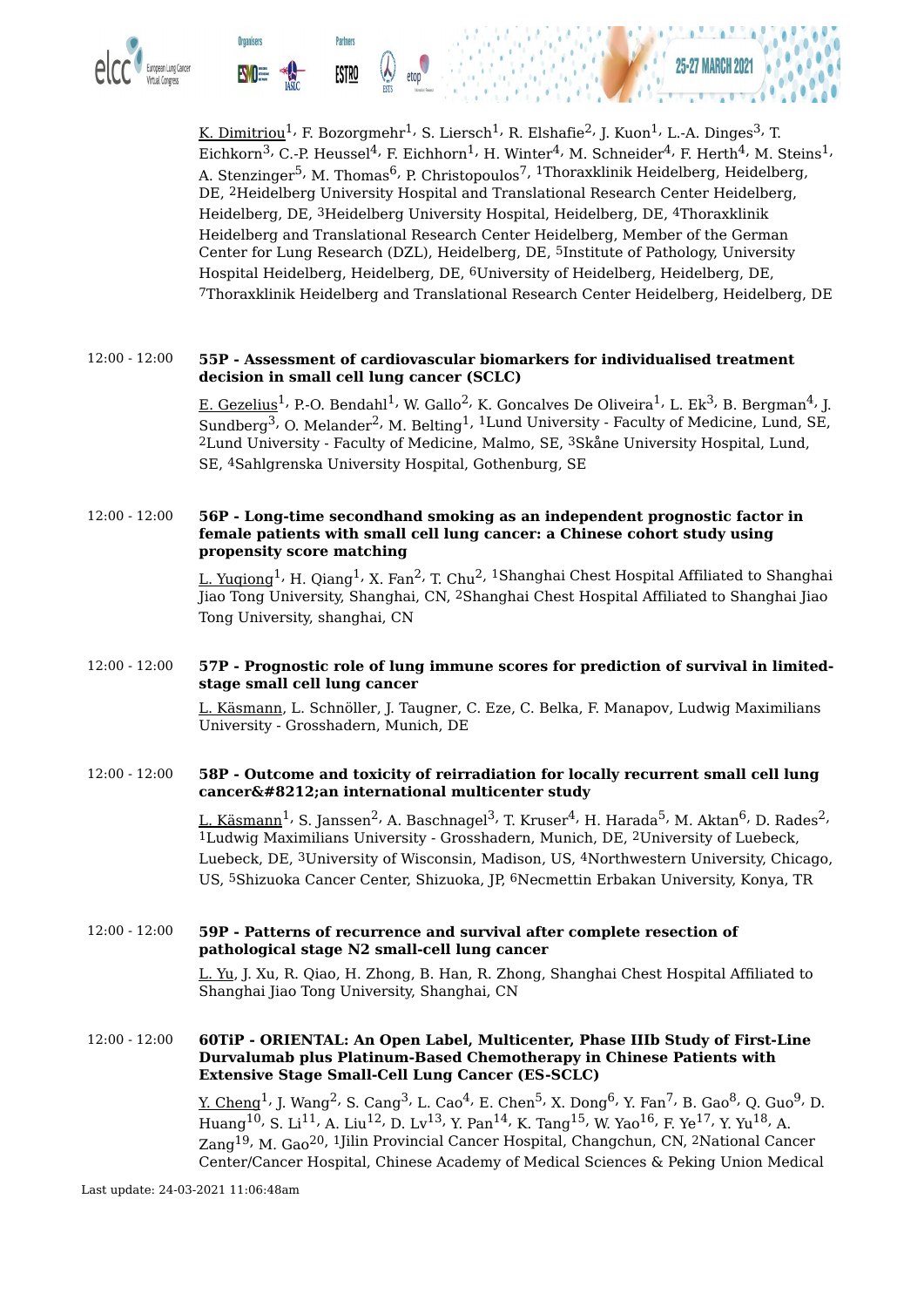

College, Beijing, CN, 3Henan Provincial People's Hospital, Zhengzhou, CN, 4The First Affiliated Hospital of USTC, University of Science and Technology of China, Hefei, CN, 5Sir Run Run Shaw Hospital, Zhejiang University School of Medicine, Hangzhou, CN, 6Wuhan Union Hospital, Wuhan, CN, 7Zhejiang Cancer Hospital, Hangzhou, CN, 8Ruijin Hospital, Shanghai, CN, 9Shandong Cancer Hospital and Institute, Jinan, CN, 10Tianjin Lung Cancer Center, Tianjin, CN, 11Huashan Hospital, Fudan University, Shanghai, CN, 12the Second Affiliated Hospital of Nanchang University, Nanchang, CN, 13Affiliated Taizhou Hospital of Zhejiang Province of Wenzhou Medical University, Taizhou, CN, 14The First Affiliated Hospital of USTC, Anhui Provincial Hospital, Hefei, CN, 15The First Affiliated Hospital, Sun Yat-sen University, Guangzhou, CN, 16Sichuan Provincial Cancer Hospital, Chengdu, CN, 17First affiliated Hospital of Xiamen University, Xiamen, CN, 18Harbin Medical University Cancer Hospital, Harbin, CN, 19Affiliated Hospital of Hebei University, Baoding, CN, 20AstraZeneca China, Shanghai, CN

#### 12:00 - 12:00 **Early stage NSCLC**

#### 12:00 - 12:00 **65P - EGFR mutation (EGFRm) prevalence and mortality in patients with stage IB-IIIA NSCLC: a cohort study in Denmark**

E. Jakobsen<sup>1,</sup> A. Taylor<sup>2,</sup> V. Ehrenstein<sup>3, 1</sup>Odense University Hospital, Odense, DK, 2AstraZeneca, Cambridge, GB, 3Aarhus University, Aarhus, DK

#### 12:00 - 12:00 **66P - EGFR testing patterns and survival in stage I?III non-small cell lung cancer (NSCLC): analysis using the CancerLinQ Discovery® (CLQD) database**

<u>D. Potter</u><sup>1,</sup> P. Sun<sup>2,</sup> J. Li<sup>3,</sup> L. Luo<sup>3,</sup> A. Taylor<sup>2, 1</sup>CancerLinQ, American Society of Clinical Oncology, Alexandria, US, 2AstraZeneca, Cambridge, GB, 3AstraZeneca, Gaithersburg, US

#### 12:00 - 12:00 **67P - Clinical Outcomes of Resected EGFR positive Stage I-III NSCLC patients in the Midlands, UK**

<u>R. Powell</u><sup>1,</sup> N. Murukesh<sup>2,</sup> P. Seeva<sup>2,</sup> A. Solanki<sup>3,</sup> A. Singh<sup>3,</sup> A. Jain<sup>4,</sup> A. Elmasry<sup>5,</sup> A. Jegannathen<sup>5,</sup> A. Irwin<sup>6,</sup> Q. Ghafoor<sup>6,</sup> B. O'Sullivan<sup>6,</sup> P. Taniere<sup>7,</sup> S. Baijal<sup>8, 1</sup>Heartlands Hospital - University Hospitals Birmingham NHS Foundation Trust, Birmingham, GB, 2Worcestershire Royal Hospital, Worcester, GB, 3Deanesly Centre - New Cross Hospital - The Royal Wolverhampton NHS Trust, Wolverhampton, GB, 4The Royal Wolverhampton Hospitals NHS Trust New Cross Hospital, Wolverhampton, GB, 5University Hospitals of North Midlands, Stoke on Trent, GB, 6New Queen Elizabeth Hospital Birmingham, Birmingham, GB, 7Queen Elizabeth Hospital - University Hospitals Birmingham NHS Foundation Trust, Birmingham, GB, 8Heartlands Hospital-Heart of England NHS Foundation Trust, Birmingham, GB

#### 12:00 - 12:00 **68P - Comparison of first-generation EGFR-TKIs (gefitinib, erlotinib, and icotinib) as adjuvant therapy in resected NSCLC patients with sensitive EGFR mutations**

<u>W. Liang</u>  $^1$ , Q. He $^1$ , C. Li $^1$ , H. Liang $^1$ , B. Cheng $^1$ , J. He $^2$ ,  $^1$ The 1st Affiliated Hospital of Guangzhou Medical University, Guangzhou, CN, 2Guangzhou Medical University, Guangzhou, CN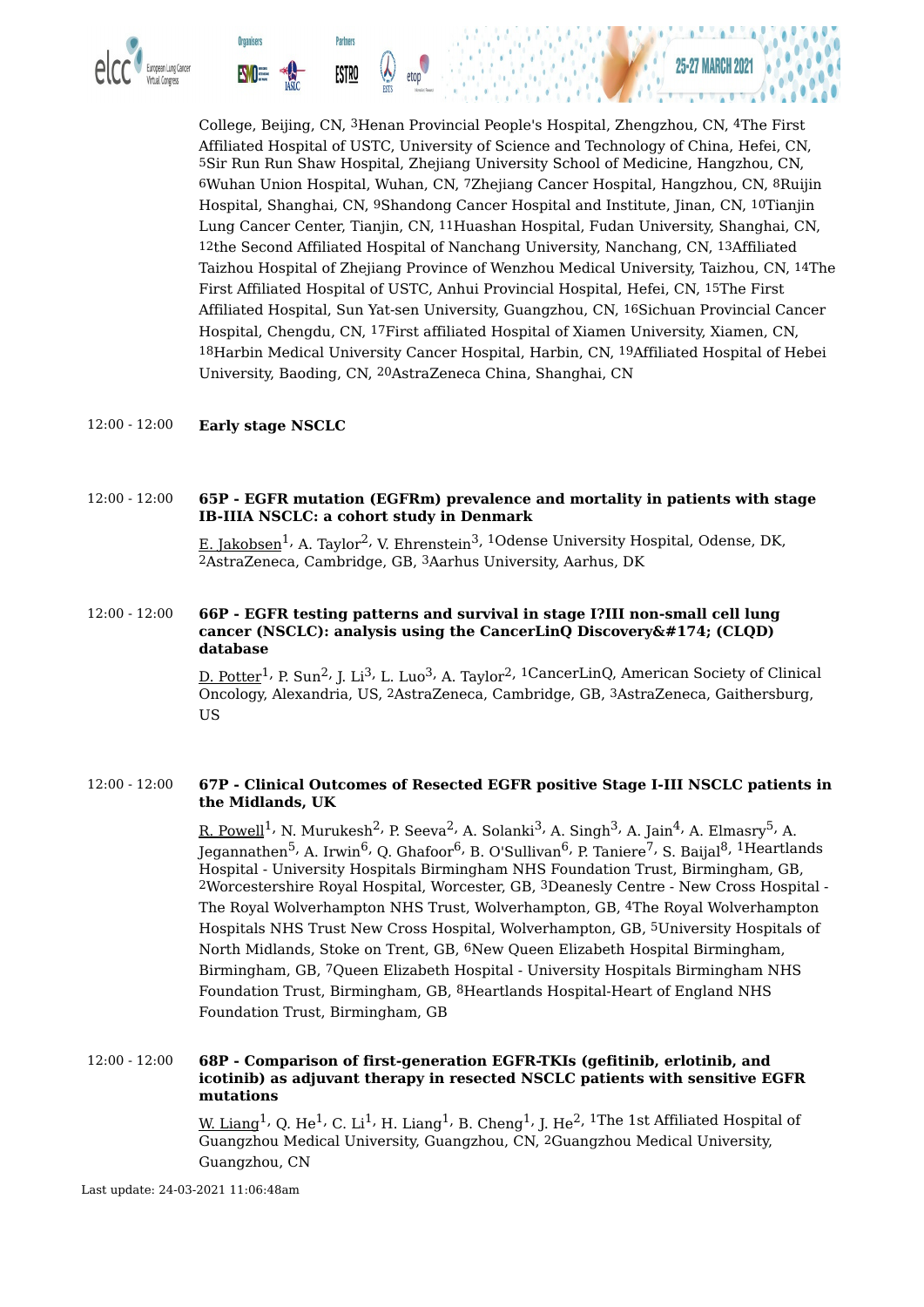

**Organisers** 

**Partners** 

**ESTRO** 



#### 12:00 - 12:00 **69P - VMAT based SBRT in early stage NSCLC: outcomes and toxicities** E. Martin Garcia, Hospital Universitari i Politècnic La Fe, Valencia, ES

#### 12:00 - 12:00 **70P - 4D CT analysis of organs at risk (OARs) in stereotactic radiotherapy**

<u>V. Nardone</u><sup>1,</sup> F.M. Giugliano<sup>1,</sup> A. Reginelli<sup>2,</sup> S. Cappabianca<sup>3,</sup> M. Mormile<sup>1,</sup> C. Guida<sup>1,</sup> 1UOC Radioterapia, Ospedale del Mare, Napoli, IT, 2Department of Precision Medicine, University of Campania, Naples, IT, 3Università degli Studi della Campania Luigi Vanvitelli, caserta, IT

#### 12:00 - 12:00 **71P - Assessment of Chest Wall Toxicity after SABR for Early Stage Lung Cancers and Osteoporotic risk.**

 $\underline{\text{D. Abhi}}^1$ , J. Wood $^2$ , K. Mactier $^2$ , I. Phillips $^1$ , T. Evans $^2$ ,  $^1$ Edinburgh Cancer Centre, Edinburgh, GB, 2Edinburgh Cancer Centre - SCAN, Edinburgh, GB

#### 12:00 - 12:00 **72P - Reduction or Elimination of Opioids Following Robotic Lobectomy**

A. De Hoyos $^1$ , E. Stone $^2$ , E. Jaruseski $^2$ , S. Brinkman $^2$ , C. Lawson $^2$ ,  $^1$ Ascension Columbia-St Mary, Milwaukee, US, 2Ascension Columbia St Mary, Milwaukee, US

#### 12:00 - 12:00 **73P - Comparison effectiveness of different treatment tactics in patients with non-small cell lung cancer (stage 1A-2B) and positive resection margin: systematic review**

A. Ryzhov, Center for Healthcare of the Ministry of Health of the Russian Federation, Moscow, RU

#### 12:00 - 12:00 **74P - EBUS-TBNA/EUS-B for detecting N2/N3 disease in radiologically N0/N1 Non-Small-Cell Lung Cancer**

<u>S. Sousa</u><sup>1,</sup> M. Valério<sup>1,</sup> J. Caldeira<sup>1,</sup> M. Santis<sup>2,</sup> P. Matos<sup>2,</sup> A.L. Fonseca<sup>2,</sup> L. Barradas<sup>2,</sup> 1CHUC - Centro Hospitalar e Universitário de Coimbra, Coimbra, PT, 2Instituto Portugues Oncologia de Coimbra Francisco Gentil E. P. E. (IPO Coimbra), Coimbra, PT

#### 12:00 - 12:00 **75P - Locally Advanced, Stage III Non-Small Cell Lung Cancer - A Highly Heterogenous Patient Population**

<u>M. Soares</u><sup>1,</sup> S. Gonçalves-Monteiro<sup>2,</sup> L. Antunes<sup>3,</sup> F. Bernardo<sup>4,</sup> S. Figueiredo<sup>4,</sup> M. Borges<sup>2,</sup> M.J. Bento<sup>5,</sup> P. Redondo<sup>2, 1</sup>Instituto Portugues de Oncologia Centro do Porto(IPO-Porto), Porto, PT, 2Management, Outcomes Research and Economics in Healthcare Group, IPO Porto Research Center (CI-IPO), Portuguese Oncology Institute of Porto (IPO Porto), Porto, Portugal, Porto, PT, 3Cancer Epidemiology Group, IPO Porto Research Center (CI-IPO), Portuguese Oncology Institute of Porto (IPO Porto), Porto, Portugal, Porto, PT, 4AstraZenenca Portugal, Barcarena, PT, 5Cancer Epidemiology Group, IPO Porto Research Center (CI-IPO), Portuguese Oncology Institute of Porto (IPO Porto) .Institute of Biomedical Sciences Abel Salazar, University of Porto, Porto, PT

#### 12:00 - 12:00 **76P - Epithelial-to-Mesenchymal Transition Circulating Tumor Cells subtype as a biomarker in resectable NSCLC**

M.<u>J. Moyano Rodriguez</u><sup>1,</sup> C.I. Bayarri-Lara<sup>1,</sup> D. De Miguel-Perez<sup>2,</sup> P. Bravo-Carmona<sup>1,</sup> A. Garcia-Diaz<sup>2,</sup> M.J. Serrano-Fernandez<sup>2, 1</sup>Hospital Universitario Virgen de las Nieves,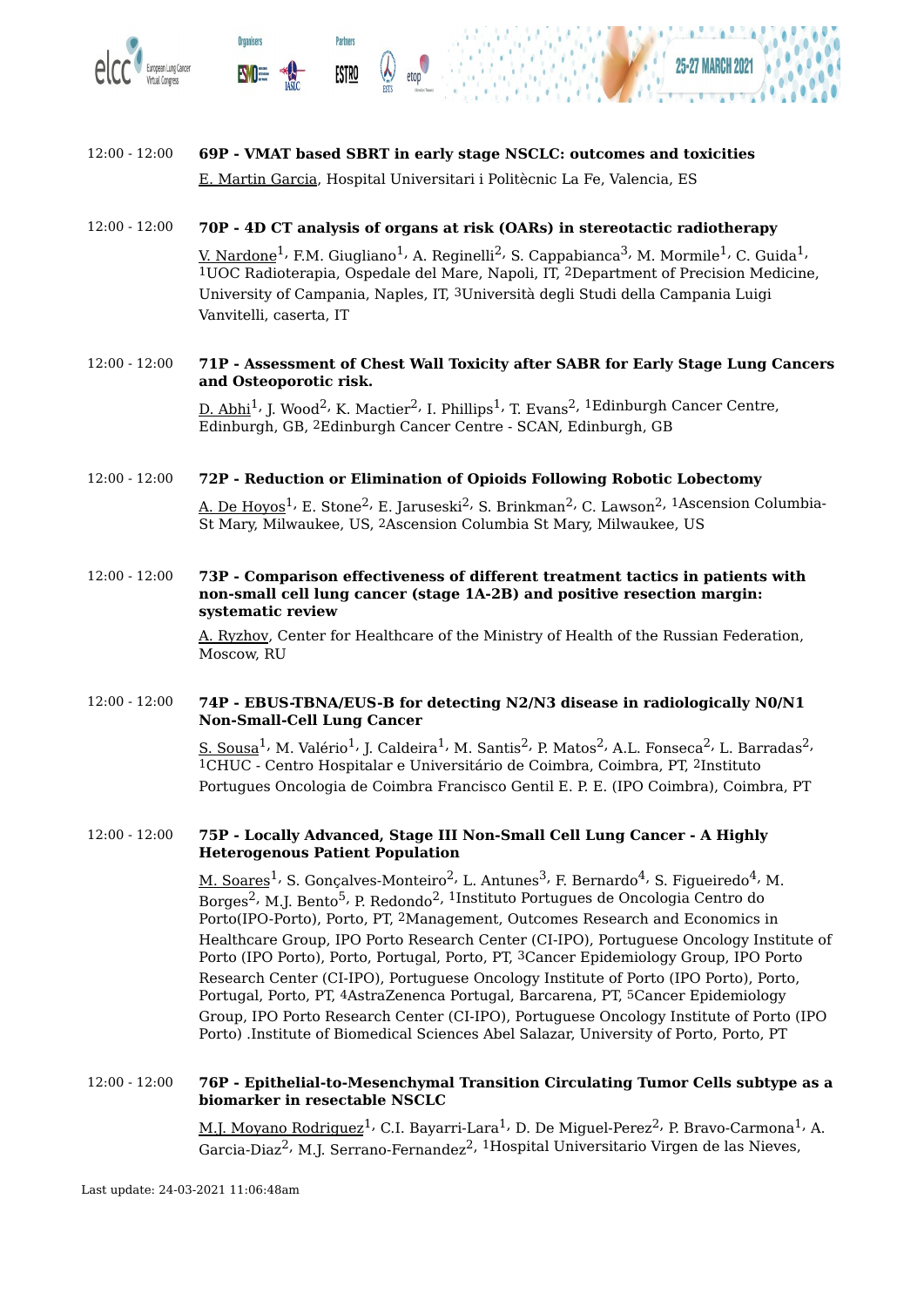

Granada, ES, 2Centro de Genómica e Investigación Oncológica (GENYO), Granada, ES

#### 12:00 - 12:00 **77TiP - From Liquid Biopsy to Cure: Using CtDNA Detection of Minimal Residual Disease to Identify Patients for Curative Therapy after Non-Small Cell Lung Cancer (NSCLC) Resection**

<u>D. Kelly</u><sup>1,</sup> L. Le<sup>1,</sup> J. Law<sup>1,</sup> T. Stockley<sup>2,</sup> T. Waddell<sup>3,</sup> S. Bratman<sup>1,</sup> N. Leighl<sup>1, 1</sup>University Health Network - Princess Margaret Cancer Center, Toronto, CA, 2University Health Network, Toronto, CA, 3Toronto General Hospital, Toronto, CA

12:00 - 12:00 **Locally advanced NSCLC**

#### 12:00 - 12:00 **80P - Prospective analysis of patients with non-small cell lung cancer (NSCLC) receiving neoadjuvant (chemo-)immunotherapy (C-IO) prior to resection or definitve radiochemotherapy (RCT) in routine clinical care (KOMPASS neo)**

<u>M. Faehling</u><sup>1,</sup> A. Türk<sup>1,</sup> R. Saetzler<sup>1,</sup> S. Fallscheer<sup>1,</sup> J. Sträter<sup>2,</sup> S. Eschmann<sup>3,</sup> F. Heinzelmann<sup>1,</sup> H. Witte<sup>4, 1</sup>Klinikum Esslingen, Esslingen am Neckar, DE, <sup>2</sup>Institut für Pathologie, Esslingen, DE, 3Marienhospital Stuttgart, Stuttgart, DE, 4Bundeswehrkrankenhaus, Ulm, DE

#### 12:00 - 12:00 **81P - Predictive molecular parameters of pneumonitis development in stage IIIA NSCLC patients treated with neo-adjuvant chemo-immunotherapy from Nadim clinical trial**

B. Sierra-Rodero<sup>1,</sup> Y. Garitaonaindia<sup>2,</sup> M. Martinez-Cutillas<sup>2,</sup> E. Nadal<sup>3,</sup> A. Insa<sup>4,</sup> M.R. Garcia Campelo<sup>5,</sup> J. Casal Rubio<sup>6,</sup> M. Domine Gomez<sup>7,</sup> M. Majem Tarruella<sup>8,</sup> D. Rodriguez Abreu $^9$ , A. Martinez-Marti $^{10}$ , J. De Castro Carpeno $^{11}$ , E. Del Barco $^{12}$ , N. Viñolas<sup>13,</sup> I.C. Barneto Aranda<sup>14,</sup> B. Massuti Sureda<sup>15,</sup> M. Casarrubios<sup>1,</sup> R. Laza-Briviesca<sup>1,</sup> A. Cruz-Bermudez<sup>1,</sup> M. Provencio<sup>2, 1</sup>Fundacion Para La Investigacion Biomedica Del Hospital Universitario Puerta De Hierro Majadahonda, Majadahonda, ES, 2Hospital Universitario Puerta de Hierro-Majadahonda, Majadahonda, ES, 3ICO - Institut Català d'Oncologia l'Hospitalet (Hospital Duran i Reynals), L'Hospitalet de Llobregat, ES, 4Hospital Clínico Universitario de Valencia, Valencia, ES, 5Instituto de Investigación Biomédica de A Coruña (INIBIC), A Coruña, ES, 6Hospital Universitario Alvaro Cunqueiro, Vigo, ES, 7University Hospital "Fundacion Jimenez Diaz", Madrid, ES, 8Servicio de Oncología Médica, Hospital de la Santa Creu i Sant Pau, Barcelona, ES, 9Hospital Universitario Insular de Gran Canaria - Complejo Hospitalario Materno-Insular, Las Palmas de Gran Canaria, ES, 10Vall d'Hebron Institute of Oncology and University Hospital, Barcelona, ES, 11Hospital Universitario La Paz, Madrid, ES, 12University Hospital of Salamanca, Salamanca, ES, 13Hospital Clinic of Barcelona, Barcelona, ES, 14University Hospital Reina Sofia, Cordoba, ES, 15Hospital General Universitario de Alicante, Alicante, ES

#### 12:00 - 12:00 **82P - Multicenter analysis of neoadjuvant (chemo-)immunotherapy (C-IO) in stage IIB-IVB non-small cell lung cancer (NSCLC) resulting in curative surgery in routine clinical care (KOMPASS neo OP)**

<u>M. Faehling</u><sup>1,</sup> C. Meyer Zum Büschenfelde<sup>2,</sup> M. Sebastian<sup>3,</sup> H. Witte<sup>4,</sup> M. Ulmer<sup>5,</sup> A. Türk<sup>1,</sup> R. Saetzler<sup>1,</sup> K. Steinestel<sup>6,</sup> W. Brueckl<sup>7,</sup> A. Bleckmann<sup>8, 1</sup>Klinikum Esslingen, Esslingen am Neckar, DE, 2St.Vincentius-Kliniken Karlsruhe, Karlsruhe, DE,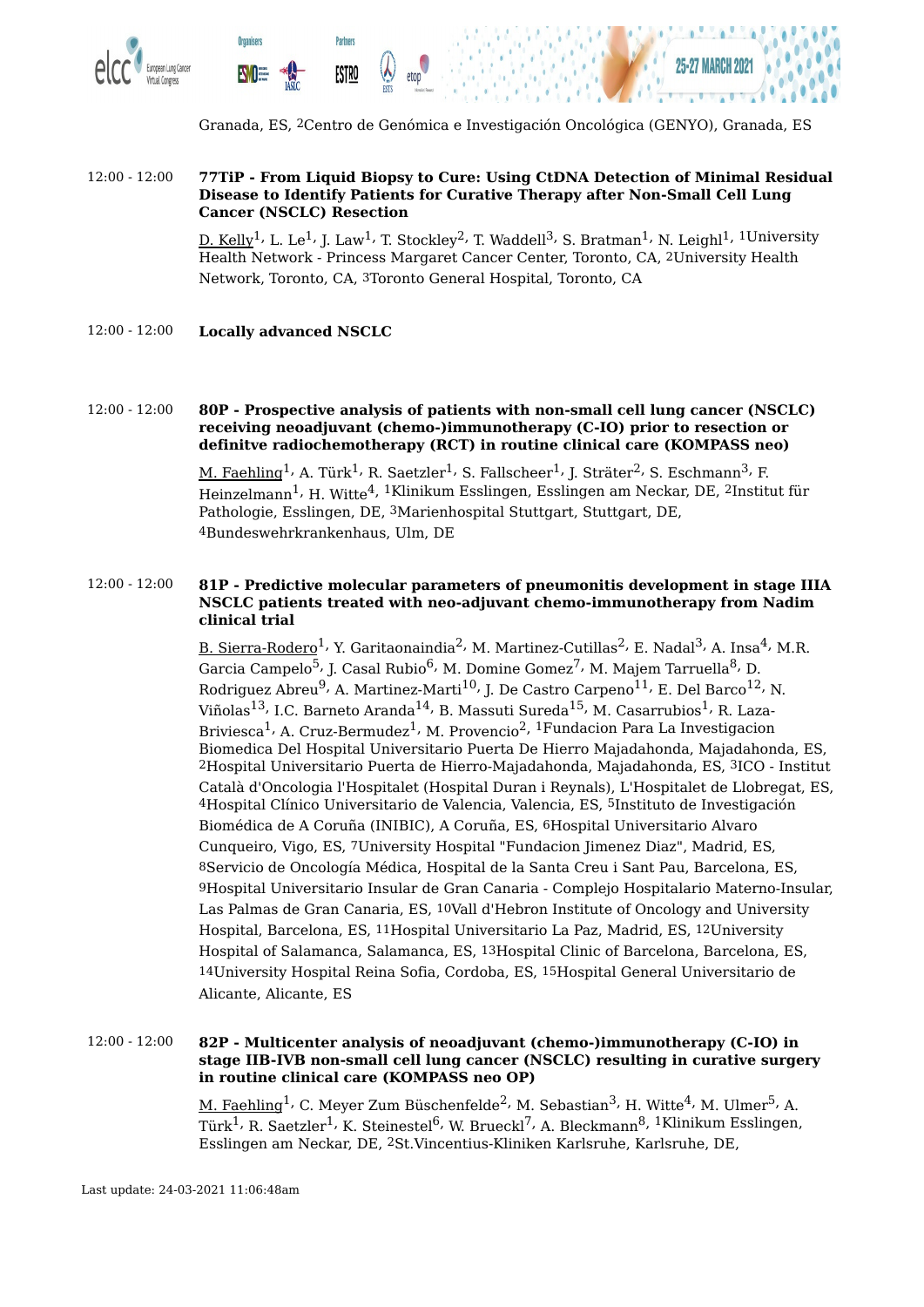

3Universitätsklinikum Frankfurt(Johannes-Wolfgang Goethe Institute), Frankfurt am Main, DE, 4Bundeswehrkrankenhaus, Ulm, DE, 5Klinikum Ludwigsburg Medizinische Klinik I, Ludwigsburg, DE, 6University Hospital of Münster, Münster, DE, 7Klinikum Nuernberg Nord, Nürnberg, DE, 8UKM - University Hospital of Muenster, Muenster, DE

#### 12:00 - 12:00 **83P - Evaluation of the prognostic significance of PD-L1 expression after combined radiochemotherapy in patients with stage III NSCLC**

]. Wagner $^1$ , J. Roeper $^1$ , K. Willborn $^2$ , L. Heukamp $^3$ , F. Griesinger $^4$ ,  $^1$ University of Oldenburg, Oldenburg, DE, 2Pius Hospital, Oldenburg, DE, 3Hematopathology Hamburg, Hamburg, DE, 4Pius-Hospital Medical Campus, University of Oldenburg, Oldenburg, DE

#### 12:00 - 12:00 **84P - Impact of PTV on Progression-Free Survival in inoperable stage III Non-Small Cell Lung Cancer Patients treated with Chemoradioimmunotherapy**

<u>J. Taugner<sup>1,</sup> M. Karin<sup>1,</sup> L. Kaesmann<sup>1,</sup> C. Eze<sup>1,</sup> B. Flörsch<sup>1,</sup> J. Guggenberger<sup>1,</sup> A.</u> Tufman<sup>2,</sup> C. Belka<sup>1,</sup> F. Manapov<sup>1, 1</sup>Ludwig Maximilians University - Grosshadern, Munich, DE, 2LMU Klinikum der Universität München, Munich, DE

#### 12:00 - 12:00 **85P - Real-world analysis of treatment patterns and efficacy of durvalumab maintenance after chemoradiotherapy in NSCLC patients**

<u>J. Taugner<sup>1,</sup> L. Käsmann<sup>1,</sup> C. Eze<sup>1,</sup> A. Rühle<sup>2,</sup> A. Tufman<sup>3,</sup> N. Reinmuth<sup>4,</sup> T. Duell<sup>4,</sup> C.</u> Belka<sup>1,</sup> F. Manapov<sup>1, 1</sup>Ludwig Maximilians University - Grosshadern, Munich, DE, 2Uniklinikum Freiburg, Freiburg, DE, 3LMU Klinikum der Universität München, Munich, DE, 4Asklepios-Fachklinikum, Gauting, DE

#### 12:00 - 12:00 **86P - Post-operative Radiotherapy (PORT) vs Non-PORT in Non-Small Cell Lung Cancer Patients: A Systematic Review and Meta-Analysis**

<u>A. Hadisurya</u><sup>1,</sup> F. Tandy<sup>1,</sup> M. Suciningtias<sup>1,</sup> R. Heriyanto<sup>2,</sup> C. Chrystelle<sup>1,</sup> F. Wijovi<sup>2,</sup> A. Tancherla<sup>2,</sup> T. Hariyanto<sup>1,</sup> A. Kurniawan<sup>3, 1</sup>UPH - Pelita Harapan University - Faculty of Medicine, Tangerang, ID, 2Faculty of Medicine Pelita Harapan University, Tangerang, ID, 3Pelita Harapan University, Tangerang, ID

#### 12:00 - 12:00 **87P - Impact of chemoradiotherapy on the survival of patients with stage III NSCLC**

R. Basto, J. Correia Magalhães, M.J. De Sousa, J. Monteiro, I. Domingues, E. Jesus, G. Sousa, Instituto Portugues Oncologia de Coimbra Francisco Gentil E. P. E. (IPO Coimbra), Coimbra, PT

#### 12:00 - 12:00 **88P - Curative treatment in EGFR mt+ NSCLC stage III by induction TKIchemotherapy combination: feasibility and outcome in 10 cases**

F. Griesinger<sup>1,</sup> J. Roeper<sup>2,</sup> K. Willborn<sup>3,</sup> R. Prenzel<sup>3,</sup> D. Scriba<sup>3,</sup> M. Sebastian<sup>4, 1</sup>Pius-Hospital Medical Campus, University of Oldenburg, Oldenburg, DE, 2University of Oldenburg, Oldenburg, DE, 3Pius Hospital, Oldenburg, DE, 4Universitätsklinikum Frankfurt(Johannes-Wolfgang Goethe Institute), Frankfurt am Main, DE

#### 12:00 - 12:00 **89P - Long-Term Clinical Outcomes and Prognostic Factors of Upfront Surgery as a First-Line Therapy in Pathological N2 NSCLC**

L. Bertolaccini, E. Prisciandaro, G. Sedda, L. Girelli, L. Spaggiari, IEO, European Institute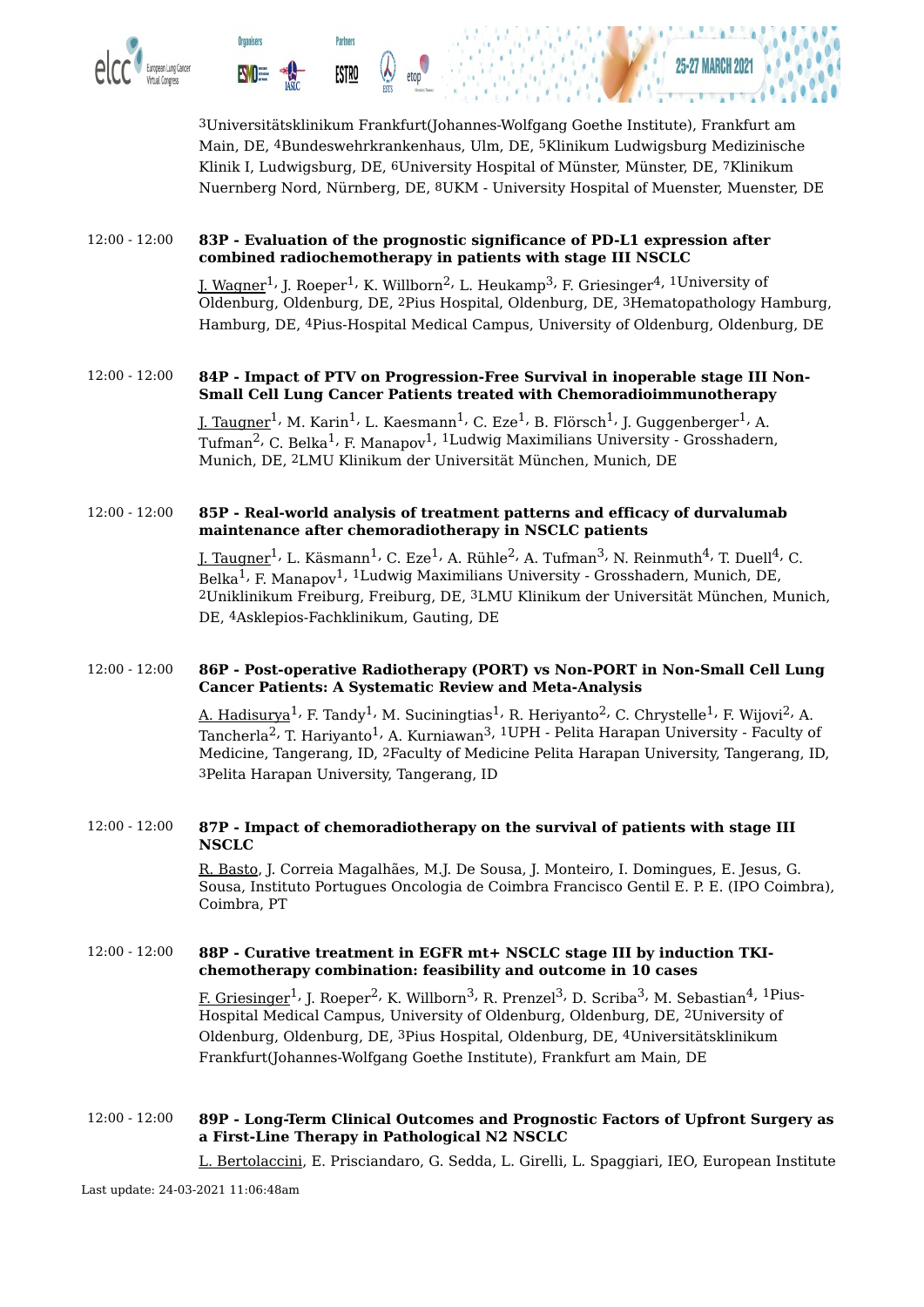



of Oncology IRCCS, Milan, IT

**Partners** 

<u>ESTRO</u>

**Organisers** 

#### 12:00 - 12:00 **90P - Salvage radiotherapy for locoregional recurrence after lung cancer resection - a UK cohort**

R. Li, H. Ariyaratne, Royal Free London NHS Foundation Trust, London, GB

12:00 - 12:00 **91P - The role of Endobronchial Ultrasound Guided Transbronchial Needle Aspiration (EBUS-TBNA) in the diagnosis of Large Cell Neuroendocrine Carcinoma (LCNEC)**

> B. Teng, M. Rice, D. Rana, D. Shelton, N. Narine, H. Al-Najjar, Manchester University Foundation Trust, Manchester, GB

#### 12:00 - 12:00 **92P - Neuroimaging in staging patients for curative intent stage II and III nonsmall cell lung cancer**

S. Growcott, J. Page, S. Foster, J. Walther, Musgrove Park Hospital - Taunton and Somerset NHS Foundation Trust, Taunton, GB

#### 12:00 - 12:00 **93TiP - MERMAID-2: Phase 3 study of durvalumab in patients with resected, Stage II-III NSCLC who become MRD+ after curative-intent therapy**

<u>D. Spigel</u><sup>1,</sup> S. Peters<sup>2,</sup> M.-J. Ahn<sup>3,</sup> M. Tsuboi<sup>4,</sup> J. Chaft<sup>5,</sup> D. Harpole<sup>6,</sup> F. Barlesi<sup>7,</sup> C. Abbosh<sup>8,</sup> H. Mann<sup>9,</sup> R. May<sup>10,</sup> P. Dennis<sup>10,</sup> C. Swanton<sup>11, 1</sup>Sarah Cannon Research Institute/Tennessee Oncology, Nashville, US, 2Centre Hospitalier Universitaire Vaudois - CHUV, Lausanne, CH, 3Sungkyunkwan University School of Medicine, Seoul, KR, 4Division of Thoracic Surgery and Oncology National Cancer Center Hospital East, Kashiwa, JP, 5Memorial Sloan Kettering Cancer Center, New York, US, 6Duke University Medical Center, Durham, US, 7Gustave Roussy Cancer Campus, Villejuif, FR, 8Cancer Research UK Lung Cancer Centre, University College London Cancer Institute, London, GB, 9AstraZeneca, Cambridge, GB, 10AstraZeneca, Gaithersburg, US, 11The Francis Crick Institute/Cancer Research UK Lung Cancer Centre, University College London Cancer Institute/University College London Hospitals Foundation Trust, London, GB

#### 12:00 - 12:00 **94TiP - Neoadjuvant Tislelizumab or Placebo + Platinum-Based Chemotherapy Followed by Adjuvant Tislelizumab or Placebo in Patients With Resectable Non-Small Cell Lung Cancer (NSCLC): A Phase 3 Trial in Progress**

<u>C. Wang</u><sup>1,</sup> R. Wang<sup>2,</sup> Y. Ma<sup>2,</sup> X. Liang<sup>2, 1</sup>Tianjin Medical University Cancer Institute & Hospital, Tianjin, CN, 2BeiGene (Shanghai) Co., Ltd., Shanghai, CN

#### 12:00 - 12:00 **95TiP - DUART: A phase II study of durvalumab following radiotherapy in patients with unresectable, Stage III NSCLC ineligible for chemotherapy**

A. Filippi $^1$ <sup>,</sup> R. Dziadziuszko<sup>2,</sup> M.R. Garcia Campelo<sup>3,</sup> J.-B. Paoli<sup>4,</sup> W. Sawyer<sup>5,</sup> I.E. Díaz Pérez 6, 1Fondazione IRCCS Policlinico San Matteo and University of Pavia, Pavia PV, IT, 2Medical University of Gdansk, Gdansk, PL, 3Instituto de Investigación Biomédica de A Coruña (INIBIC), A Coruña, ES, 4Hôpital Saint Joseph, Marseille, FR, 5AstraZeneca, Cambridge, GB, 6AstraZeneca, Gaithersburg, US

#### 12:00 - 12:00 **Advanced NSCLC**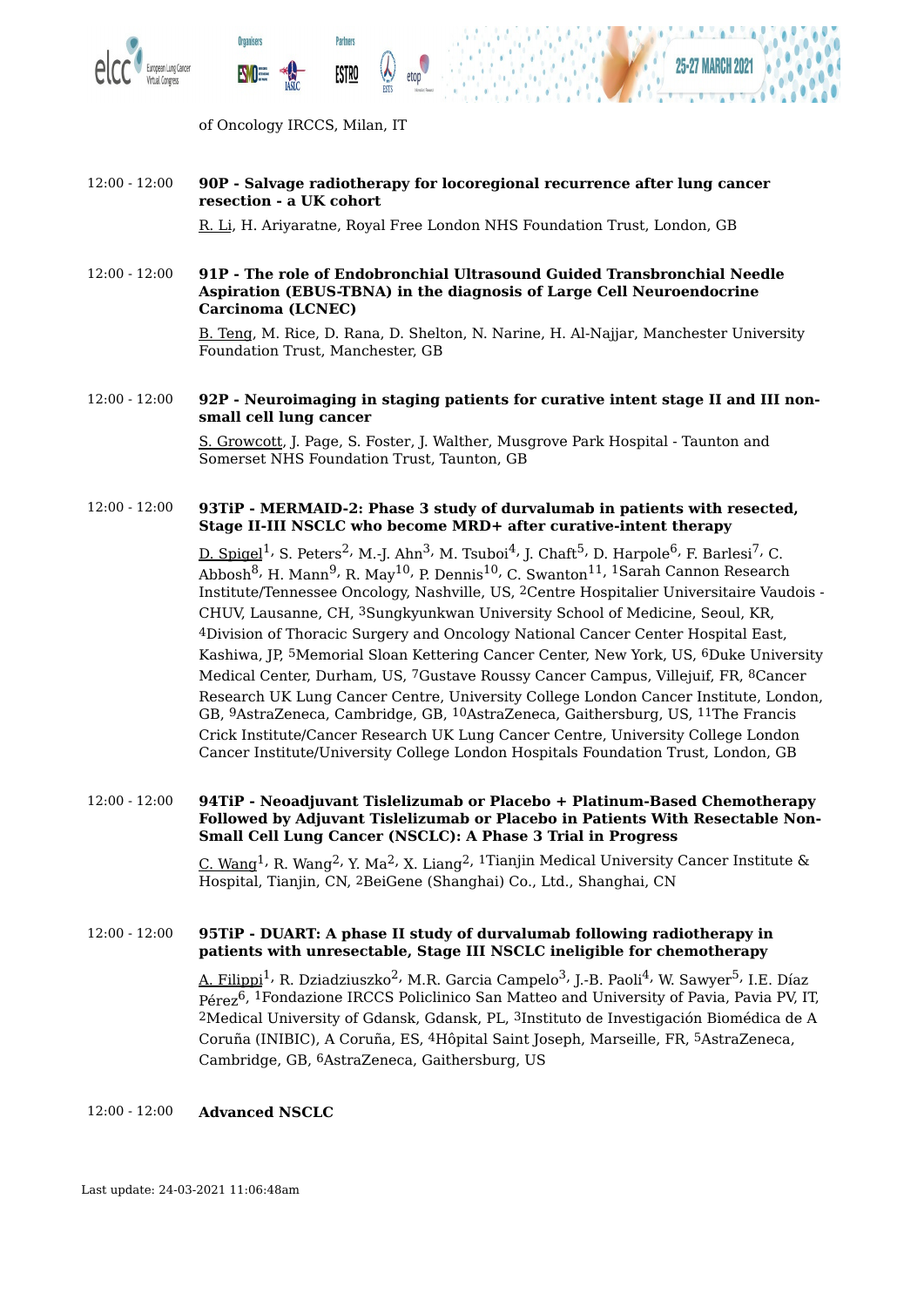

#### 12:00 - 12:00 **102P - Primary results from the China Cohort of IMpower132: atezolizumab (atezo) + carboplatin (carbo) or cisplatin (cis) + pemetrexed (pem) as first-line therapy in advanced NSCLC**

 $\underline{\text{S.}~\text{Lu}^1}$ , J. Fan $g^2$ , Z. Wang $^2$ , Y. Fan $^3$ , Y. Liu $^4$ , J. He $^5$ , B. Cao $^6$ , J. Zhou $^7$ , J. Hu $^8$ , J. Xia $^9$ , W. Liu<sup>9,</sup> J. Shi<sup>9,</sup> J. Yi<sup>10,</sup> L. Cao<sup>11, 1</sup>Shanghai Chest Hospital, Shanghai, CN, <sup>2</sup>Beijing Cancer Hospital, Beijing, CN, 3Zhejiang Cancer Hospital, Hangzhou, CN, 4First Hospital, China Medical University, Shenyang, CN, 5Guangzhou Medical University, Guangzhou, CN, 6Beijing Friendship Hospital, Capital Medical University, Beijing, CN, 7Thoracic Disease Center, The First Affiliated Hospital, College of Medicine, Zhejiang University, Hangzhou, CN, 8Zhongshan, Fudan University, Shanghai, CN, 9F. Hoffmann-La Roche Ltd, Shanghai, CN, 10Genentech, Inc, South San Francisco, US, 11The First Affiliated Hospital of USTC, University of Science and Technology of China, Hefei, CN

#### 12:00 - 12:00 **103P - First-line avelumab in combination with cetuximab and chemotherapy in patients with advanced squamous non-small cell lung cancer (NSCLC)**

<u>Z. Andric</u><sup>1,</sup> G. Gálffy<sup>2,</sup> M. Cobo Dols<sup>3,</sup> B. Szima<sup>4,</sup> G. Stojanovic<sup>5,</sup> M. Petrovic<sup>6,</sup> E. Felip<sup>7,</sup> D. Vicente Baz $^8$ , S. Ponce Aix $^9$ , O. Juan-Vidal $^{10}$ , S. Tehenes $^{11}$ , Z. Szalai $^{12}$ , G. Losonczy $^{13}$ , A. Calles Blanco<sup>14,</sup> R. Bernabe<sup>15,</sup> K. Duecker<sup>16,</sup> D. Zhou<sup>16,</sup> A. Schroeder<sup>16,</sup> G. Guezel<sup>16,</sup> F. Ciardiello 17, 1Clinical Hospital Center Bezanijska Kosa, Belgrade, RS, 2Pulmonology Hospital Törökbálint, Törökbálint, HU, 3Hospital Regional Universitario de Málaga, IBIMA, Malaga, ES, 4Markusovszky Hospital, Szombathely, HU, 5Institute of Pulmonary Diseases of Vojvodina, Sremska Kamenica, RS, 6Clinic for Pulmonology, Clinical Center Kragujevac, Kragujevac, RS, 7Vall d'Hebron Institute of Oncology (VHIO), Barcelona, ES, 8Hospital Universitario Virgen Macarena, Sevilla, ES, 9Hospital Universitario 12 de Octubre, Universidad Complutense and Ciberonc, Madrid, ES, 10Hospital Universitari I Politècnic La Fe, Valencia, ES, 11St. Raphael Hospital of Zala County, Zalaegerszeg, HU, 12Aladar Petz University Teaching Hospital, Gyor, HU, 13Semmelweis University I. Faculty of Medicine, Budapest, HU, 14Hospital General Universitario Gregorio Marañon, Madrid, ES, 15Hospital Universitario Virgen del Rocio, Seville, ES, 16Merck KGaA, Darmstadt, DE, 17Università degli Studi della Campania Luigi Vanvitelli, Napoli, IT

#### 12:00 - 12:00 **104P - Fast progression in high PD-L1 NSCLC treated with Pembrolizumab in first-line: a prognostic scoring system based on clinical features**

<u>A. Passaro</u><sup>1,</sup> D. Giannarelli<sup>2,</sup> E. Bria<sup>3,</sup> S. Novello<sup>4,</sup> D. Galetta<sup>5,</sup> A. Gelibter<sup>6,</sup> M.L. Reale<sup>4,</sup> S. Carnio<sup>7,</sup> E. Vita<sup>3,</sup> A. Stefani<sup>3,</sup> P. Pizzutilo<sup>5,</sup> V. Stati<sup>1,</sup> I. Attili<sup>1,</sup> F. De Marinis<sup>1,</sup> 1European Institute of Oncology, IRCCS, Milan, IT, 2stituto Nazionale Tumori Regina Elena, IRCCS, Rome, IT, 3Comprehensive Cancer Center, Fondazione Policlinico Universitario "A. Gemelli" IRCCS, Rome, IT, 4San Luigi Gonzaga Hospital, University of Turin, Orbassano, IT, 5IRCCS Oncologico Giovanni Paolo II, Bari, IT, 6Policlinico Umberto I - Sapienza University of Rome, Rome, IT, 7Università Degli Studi Di Torino - Orbassano, Orbassano, IT

# 12:00 - 12:00 **105P - Real-world time on treatment (rwToT) with first-line pembrolizumab monotherapy in PD-L1 TPS ≥50% advanced NSCLC: 3-year follow-up data**

<u>V. Velcheti</u><sup>1,</sup> X. Hu<sup>2,</sup> Y. Li<sup>2,</sup> T. Burke<sup>2,</sup> B. Piperdi<sup>2, 1</sup>New York University School of Medicine, New York, US, 2Merck & Co., Inc., Kenilworth, US

#### 12:00 - 12:00 **106P - Predicting response to Pembrolizumab in metastatic Non-Small Cell Lung**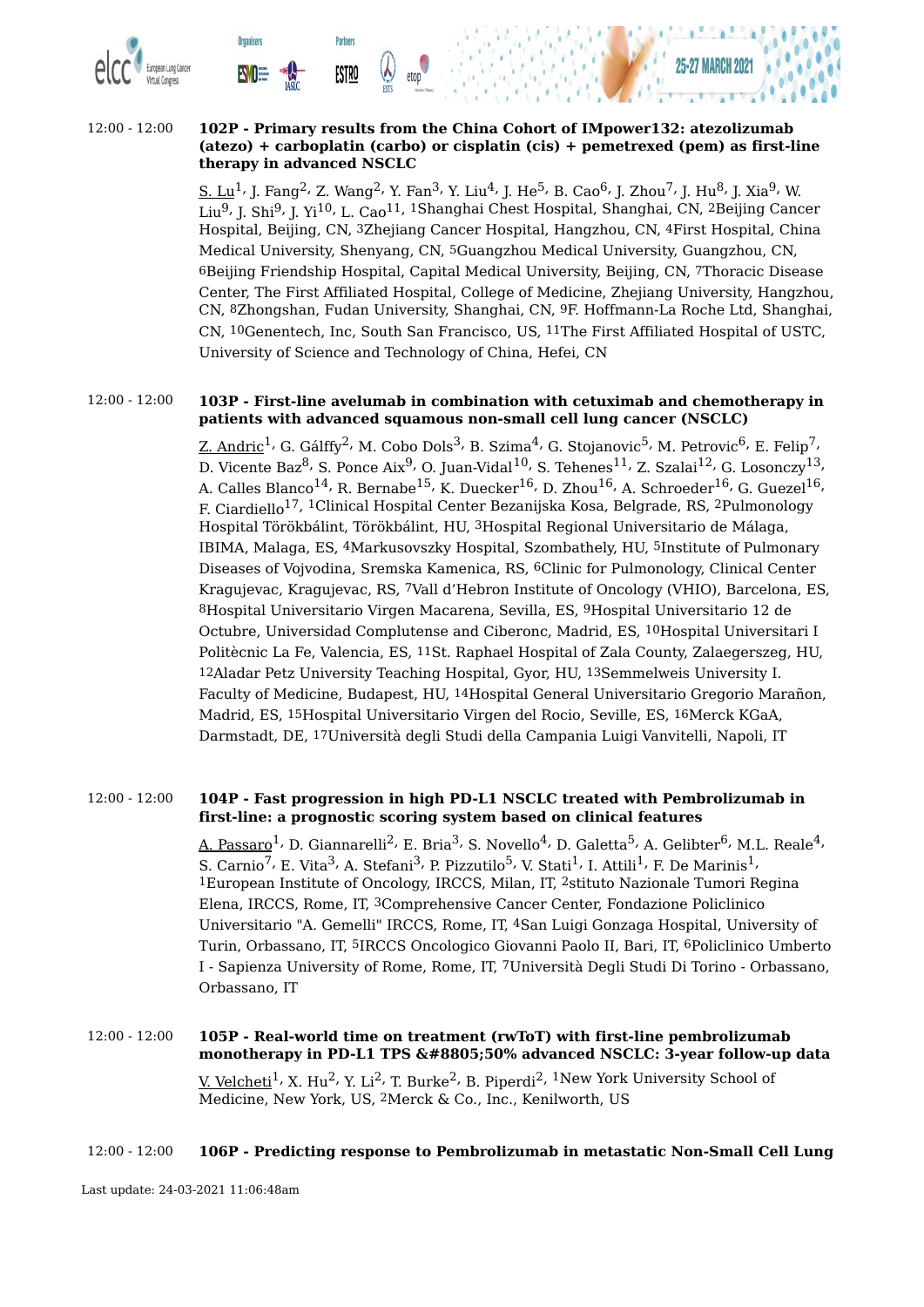

#### **Cancer (NSCLC): clinical usefulness of peripheral Lymphocyte-Monocyte Ratio and baseline FDG-Uptake**

L. Raimondi<sup>1,</sup> M. Montebello<sup>2,</sup> F. Corica<sup>2,</sup> P. Ciracì<sup>2,</sup> G.P. Spinelli<sup>3, 1</sup>Sapienza University of Rome, Rome, IT, 2Policlinico Umberto I - Università La Sapienza, Roma, Rome, IT, 3Oncologia Universitaria ASL Aprilia, Aprilia, IT

#### 12:00 - 12:00 **107P - Baseline total metabolic tumor volume on [18F]FDG PET/CT as promising biomarker in advanced NSCLC patients treated with first line pembrolizumab.**

<u>F. Dall'Olio</u><sup>1,</sup> D. Calabrò<sup>2,</sup> N. Conci<sup>3,</sup> G. Argalia<sup>2,</sup> P. Marchese<sup>4,</sup> F. Fabbri<sup>4,</sup> B. Fragomeno $^4$ , S. Fanti $^2$ , V. Ambrosini $^2$ , A. Ardizzoni $^3$ ,  $^1\mathrm{AOU}$  Policlinico S. Orsola-Malpighi, Bologna, IT, 2Nuclear Medicine, Department of Experimental, Diagnostic and Specialty Medicine, University of Bologna, Italy;, Bologna, IT, 3University of Bologna, Bologna, IT, 4Oncologia Medica, Azienda Ospedaliero-Universitaria di Bologna, Via Albertoni - 15, Bologna –Italia, Bologna, IT

#### 12:00 - 12:00 **108P - Real-World Time on Treatment (rwToT) Analysis for First-Line Pembrolizumab Combination Therapy in Advanced Nonsquamous NSCLC**

S. Liu<sup>1,</sup> X. Hu<sup>2,</sup> Y. Li<sup>2,</sup> T. Burke<sup>2,</sup> B. Piperdi<sup>2, 1</sup>Lombardi Cancer Center Georgetown University, Washington, US, 2Merck & Co., Inc., Kenilworth, US

#### 12:00 - 12:00 **109P - Real-world evaluation of Pembrolizumab monotherapy for PD-L1 positive (TPS>50%) metastatic NSCLC in France**

<u>M. Perol</u><sup>1,</sup> T. Filleron<sup>2,</sup> X. Quantin<sup>3,</sup> C. Chouaid<sup>4,</sup> C. Audigier Valette<sup>5,</sup> H. Lena<sup>6,</sup> C. Kaderbhai<sup>7,</sup> C. Fabre<sup>8,</sup> M. Santorelli<sup>9,</sup> L. Bensimon<sup>10,</sup> T. Burke<sup>11,</sup> D. Couch<sup>12,</sup> E. Nguyen $^{12}$ , C. Courtinard $^{12}$ , E. Lung Cancer Group $^{12}$ ,  $^{1}$ Léon Bérard Cancer Center, Lyon, FR, 2Centre Claudius-Regaud, Toulouse, FR, 3ICM Regional Cancer Institute of Montpellier, Montpellier, FR, 4CH Intercommunal de Créteil, Créteil, FR, 5Hopital Sainte Musse, Toulon, FR, 6CHU de Pontchaillou, Rennes, FR, 7Centre Georges Francois Leclerc, Dijon, FR, 8Capionis, IQVIA Company (France), Courbevoie, FR, 9Merck & Co, Rahway, US, 10MSD France, Puteaux, FR, 11Merck & Co., Inc., Kenilworth, US, 12Unicancer, Paris, FR

#### 12:00 - 12:00 **110P - Real-world evaluation of pembrolizumab monotherapy for previously treated PD-L1 positive (TPS>1%) advanced NSCLC in France**

 $\textrm{M. }$  Perol $^1$ , X. Quantin $^2$ , H. Lena $^3$ , T. Filleron $^4$ , C. Chouaid $^5$ , C. Audigier Valette $^6$ , C. Kaderbhai<sup>7,</sup> G. Chenuc<sup>8,</sup> M. Santorelli<sup>9,</sup> L. Bensimon<sup>10,</sup> T. Burke<sup>11,</sup> G. Simon<sup>12,</sup> A.-L. Martin $^{12}$ , D. Debieuvre $^{13}$ , R. Gervais $^{14}$ , R. Schott $^{15}$ , M. Carton $^{16}$ , C. Courtinard $^{12}$ , N. Girard<sup>16,</sup> E. Lung Cancer Group<sup>12, 1</sup>Léon Bérard Cancer Center, Lyon, FR, <sup>2</sup>ICM Regional Cancer Institute of Montpellier, Montpellier, FR, 3CHU de Pontchaillou, Rennes, FR, 4Centre Claudius-Regaud, Toulouse, FR, 5CH Intercommunal de Créteil, Créteil, FR, 6Hopital Sainte Musse, Toulon, FR, 7Centre Georges Francois Leclerc, Dijon, FR, 8Capionis, IQVIA Company (Frab, Courbevoie, FR, 9Merck & Co, Rahway, US, 10MSD France, Puteaux, FR, 11Merck & Co., Inc., Kenilworth, US, 12Unicancer, Paris, FR, 13GH Mulhouse, Mulhouse, FR, 14Centre Francois Baclesse, Caen, FR, 15ICANS - Institut de Cancérologie Strasbourg Europe, Strasbourg, FR, 16Institut Curie, Paris, FR

#### 12:00 - 12:00 **111P - Advanced non-small cell lung cancer with PD-L1≥50%: Pembrolizumab alone or combined with chemotherapy**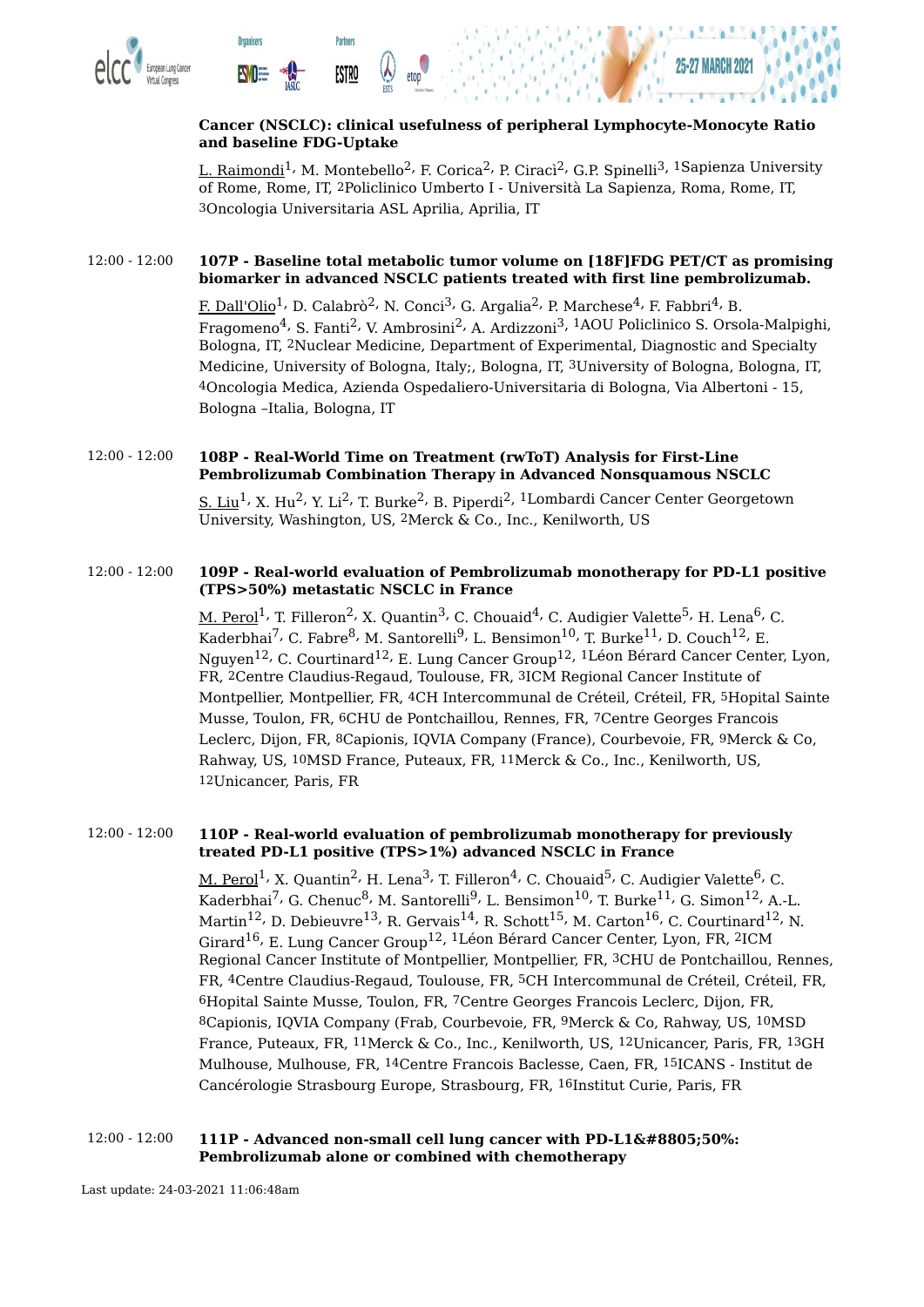

B. Han, B. Han, B. Zhang, M. Hu, Y. Wang, Z. Yang, W. Zhang, Shanghai Chest Hospital Affiliated to Shanghai Jiao Tong University, Shanghai, CN

#### 12:00 - 12:00 **112P - Atezolizumab As First-Line Therapy for Patients with Advanced Non-Small-Cell Lung Cancer: A Systematic Review and Meta-Analysis on Overall Survival**

<u>E. Marcella</u><sup>1,</sup> B. Susanto<sup>1,</sup> S. Chen<sup>2,</sup> J. Tandiono<sup>2,</sup> A. Tancherla<sup>1,</sup> R. Heriyanto<sup>1,</sup> F. Wijovi<sup>1,</sup> A. Kurniawan<sup>3, 1</sup>Faculty of Medicine Pelita Harapan University, Tangerang, ID, 2UPH - Pelita Harapan University - Faculty of Medicine, Tangerang, ID, 3Pelita Harapan University, Tangerang, ID

#### 12:00 - 12:00 **113P - Comparative efficacy and safety of PD-1/PD-L1 inhibitor monotherapy or in addition to chemotherapy for advanced, PD-L1 high non-small cell lung cancer (NSCLC): a meta-analysis of randomized trials**

<u>A. Di Federico</u> $^1$ , A. De Giglio $^1$ , G. Nuvola $^1$ , C. Deiana $^1$ , N. Conci $^1$ , C. Bonucci $^1$ , G. Donati $^1$ , C. Parisi<sup>1,</sup> F. Gelsomino<sup>2,</sup> A. Ardizzoni<sup>1, 1</sup>University of Bologna, Bologna, IT, <sup>2</sup>Division of Medical Oncology, IRCCS Azienda Ospedaliero-Universitaria di Bologna, Bologna, IT

#### 12:00 - 12:00 **114P - Nivolumab plus Ipilimumab As First-line Treatment for Patients with Advanced Non-Small-Cell Lung Cancer: A Systematic Review**

<u>J. Tandiono</u><sup>1,</sup> S. Chen<sup>1,</sup> E. Marcella<sup>2,</sup> B. Susanto<sup>2,</sup> R. Heriyanto<sup>2,</sup> F. Wijovi<sup>2,</sup> A. Tancherla<sup>2,</sup> A. Kurniawan<sup>3, 1</sup>UPH - Pelita Harapan University - Faculty of Medicine, Tangerang, ID, 2Faculty of Medicine Pelita Harapan University, Tangerang, ID, 3Pelita Harapan University, Tangerang, ID

#### 12:00 - 12:00 **115P - Survival data from EMPOWER-Lung 4: Phase 2 study of cemiplimab plus ipilimumab in the second-line (2L) treatment of advanced non-small-cell lung cancer (NSCLC)**

<u>B.Y. Shim</u><sup>1,</sup> S. Lee<sup>2,</sup> J. De Castro Carpeño<sup>3,</sup> C.-H. Chiu<sup>4,</sup> M. Cobo Dols<sup>5,</sup> H.R. Kim<sup>6,</sup> J.S. Ryu<sup>7,</sup> M. Majem Tarruella<sup>8,</sup> Y. Summers<sup>9,</sup> C. Thomas<sup>10,</sup> Y. Xu<sup>2,</sup> I. Lowy<sup>2,</sup> P. Rietschel<sup>2,</sup> 1St. Vincent's Hospital, College of Medicine, The Catholic University of Korea, Suwon, KR, 2Regeneron Pharmaceuticals, Inc., Tarrytown, US, 3Hospital Universitario La Paz, Madrid, ES, 4Taipei Veterans General Hospital/School of Medicine, National Yang-Ming University, Taipei, TW, 5Hospital Regional Universitario de Málaga, IBIMA, Malaga, ES, 6Yonsei Cancer Center, Yonsei University College of Medicine, Seoul, KR, 7Inha University Hospital, Incheon, KR, 8Servicio de Oncología Médica, Hospital de la Santa Creu i Sant Pau, Barcelona, ES, 9The Christie NHS Foundation Trust/Division of Cancer Sciences, Faculty of Biology Medicine and Health, University of Manchester, Manchester, GB, 10New England Cancer Specialists, Scarborough, US

#### 12:00 - 12:00 **116P - Real world outcomes of patients with metastatic non-small cell lung cancer receiving 2L+ atezolizumab-based treatments in Taiwan clinical practice**

<u>S.-G. Wu</u><sup>1,</sup> C.-L. Chiang<sup>2,</sup> C.-C. Wang<sup>3,</sup> J.-Y. Hung<sup>4,</sup> T.-C. Hsia<sup>5,</sup> C.-Y. Su<sup>6,</sup> C.-F. Chen<sup>6,</sup> C.-H. Kuo<sup>7,</sup> J.-Y. Shih<sup>8, 1</sup>National Taiwan University Hospital, Taipei City, TW, 2Taipei Veterans General Hospital, Taipei, TW, 3Chang Gung Memorial Hospital-Kaohsiung Medical Center, Kaohsiung, TW, 4Division of Pulmonary and Critical Care Medicine, Department of Internal Medicine, Kaohsiung Medical University Hospital, Kaohsiung Medical University, Kaohsiung, TW, 5Department of Internal Medicine, China Medical University Hospital, Department of Respiratory Therapy, China Medical University,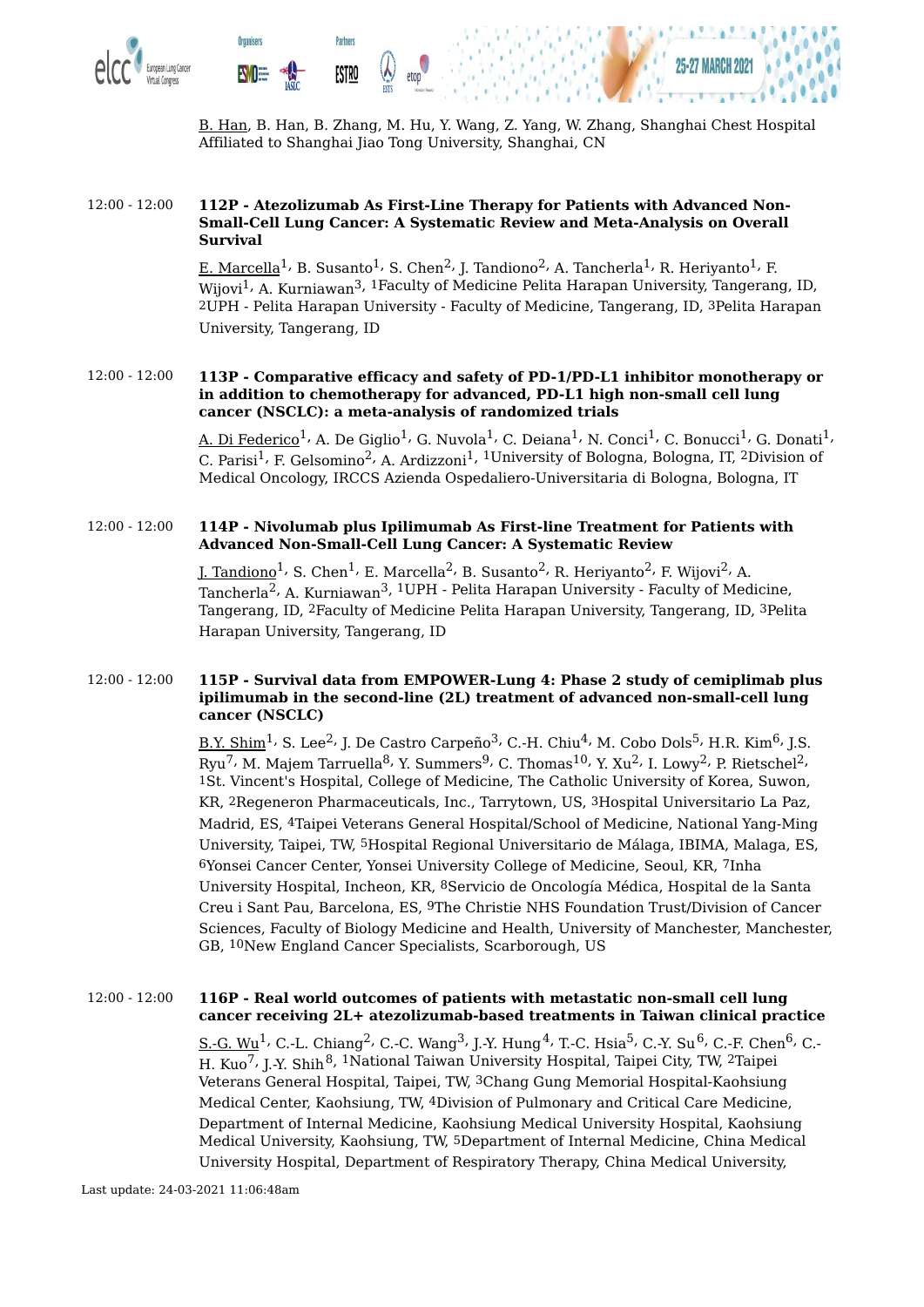

**Organisers** 

**NO** 

**Partners** 

**ESTRO** 



#### 12:00 - 12:00 **117P - Family history of cancer and improved outcomes with first-line immunotherapy in NSCLC patients**

A. Cortellini<sup>1,</sup> S. Buti<sup>2,</sup> M. Di Maio<sup>3,</sup> R. Giusti<sup>4,</sup> O. Nigro<sup>5,</sup> L. Cantini<sup>6,</sup> E. Bria<sup>7,</sup> F. Grossi $^8$ , M. Torniai $^9$ , M. De Tursi $^{10}$ , F. Citarella $^{11}$ , F. Mazzoni $^{12}$ , A. Gelibter $^{13}$ , M. Macerelli $^{14}$ , M.R. Migliorino $^{15}$ , A. Russo $^{16}$ , A. Addeo $^{17}$ , G. Porzio $^1$ , C. Ficorella $^{18}$ , D. Pinato 19, 1Ospedale Civile San Salvatore, L'Aquila, IT, 2University Hospital of Parma, Parma, IT, 3University of Turin, Ordine Mauriziano Hospital, Torino, IT, 4St. Andrea Hospital of Rome, Rome, IT, 5ASST-Sette Laghi, Varese, Varese, IT, 6AOU Ospedali Riuniti Ancona Università Politecnica delle Marche, Ancona, IT, 7Comprehensive Cancer Center, Fondazione Policlinico Universitario "A. Gemelli" IRCCS, Rome, IT, 8Ospedale Maggiore Policlinico - Fondazione IRCCS Ca' Granda, Milan, IT, 9AOU Ospedali Riuniti Ancona, Torrette di Ancona, IT, 10Università G. D'Annunzio, Chieti-Pescara, Chieti, IT, 11Policlinico Universitario Campus Bio-Medico, Rome, IT, 12Azienda Ospedaliera Universitaria Careggi, Firenze, IT, 13Policlinico Umberto I - Sapienza University of Rome, Rome, IT, 14Azienda Sanitaria Universitaria Integrata of Udine - Santa Maria della Misericordia Hospital, Udine, IT, 15Azienda Ospedaliera S. Camillo Forlanini, Rome, IT, 16University of Messina, Messina, IT, 17HUG, Geneva, CH, 18Università degli Studi dell'Aquila, L'Aquila, IT, 19Imperial College London - Hammersmith Hospital, London, GB

#### 12:00 - 12:00 **118P - The clinical utility of advanced lung inflammation index (ALI) for immunotherapy guidance in non-small-cell lung cancer**

<u>G. Mountzios</u> $^1$ , E. Samantas $^2$ , K. Senghas $^3$ , J. Krisam $^4$ , S. Angelaki $^5$ , G. Pentheroudakis $^6$ , A. Psyrri<sup>7,</sup> P. Kosmidis $^8$ , R. Elshafie $^9$ , H. Linardou $^{10}$ , F. Herth $^{11}$ , M. Meister $^3$ , T. Muley $^3$ , E. Razis $^{12}$ , A. Stenzinger $^{13}$ , I. Boukovinas $^{14}$ , M. Reck $^{15}$ , K. Syrigos $^{16}$ , M. Thomas $^{17}$ , P. Christopoulos 18, 1Henry Dunant Hospital Centre, Athens, GR, 2Metropolitan Hospital, Faliro, GR, 3Thoraxklinik at Heidelberg University Hospital, Heidelberg/Germany,, Heidelberg, DE, 4Institute of Medical Biometry and Informatics, University Hospital Heidelberg, Heidelberg, DE, 5University Hospital of Heraklion (PAGNI), Heraklion, GR, 6ESMO - European Society for Medical Oncology, Lugano, CH, 7Attikon University Hospital, Haidari, GR, 8Hygeia Hospital, Athens, GR, 9Heidelberg University Hospital and Translational Research Center Heidelberg, Heidelberg, DE, 10Metropolitan Hospital, Athens, GR, 11Thoraxklinik Heidelberg and Translational Research Center Heidelberg, Member of the German Center for Lung Research (DZL), Heidelberg, DE, 12Hygeia Hospital, Marousi, GR, 13Institute of Pathology, University Hospital Heidelberg, Heidelberg, DE, 14Bioclinic Oncology Unit of Thessaloniki, Athens, GR, 15Lung Clinic Grosshansdorf, Airway Research Center North, German Center for Lung Research, Grosshansdorf, DE, 16University of Athens, Sotiria General Chest Diseases Hospital, Athens, GR, 17University of Heidelberg, Heidelberg, DE, 18Thoraxklinik Heidelberg and Translational Research Center Heidelberg, Heidelberg, DE

#### 12:00 - 12:00 **119P - The role of circulating markers in predicting immune-related adverse events (irAEs) and their recurrence in advanced Non-small cell lung cancer (aNSCLC) patients (pts)**

<u>A. Dal Maso</u><sup>1,</sup> A. Pavan<sup>2,</sup> A. Ferro<sup>1,</sup> G. Pretelli<sup>1,</sup> S. Frega<sup>3,</sup> J. Menis<sup>4,</sup> G. Pasello<sup>4,</sup> V.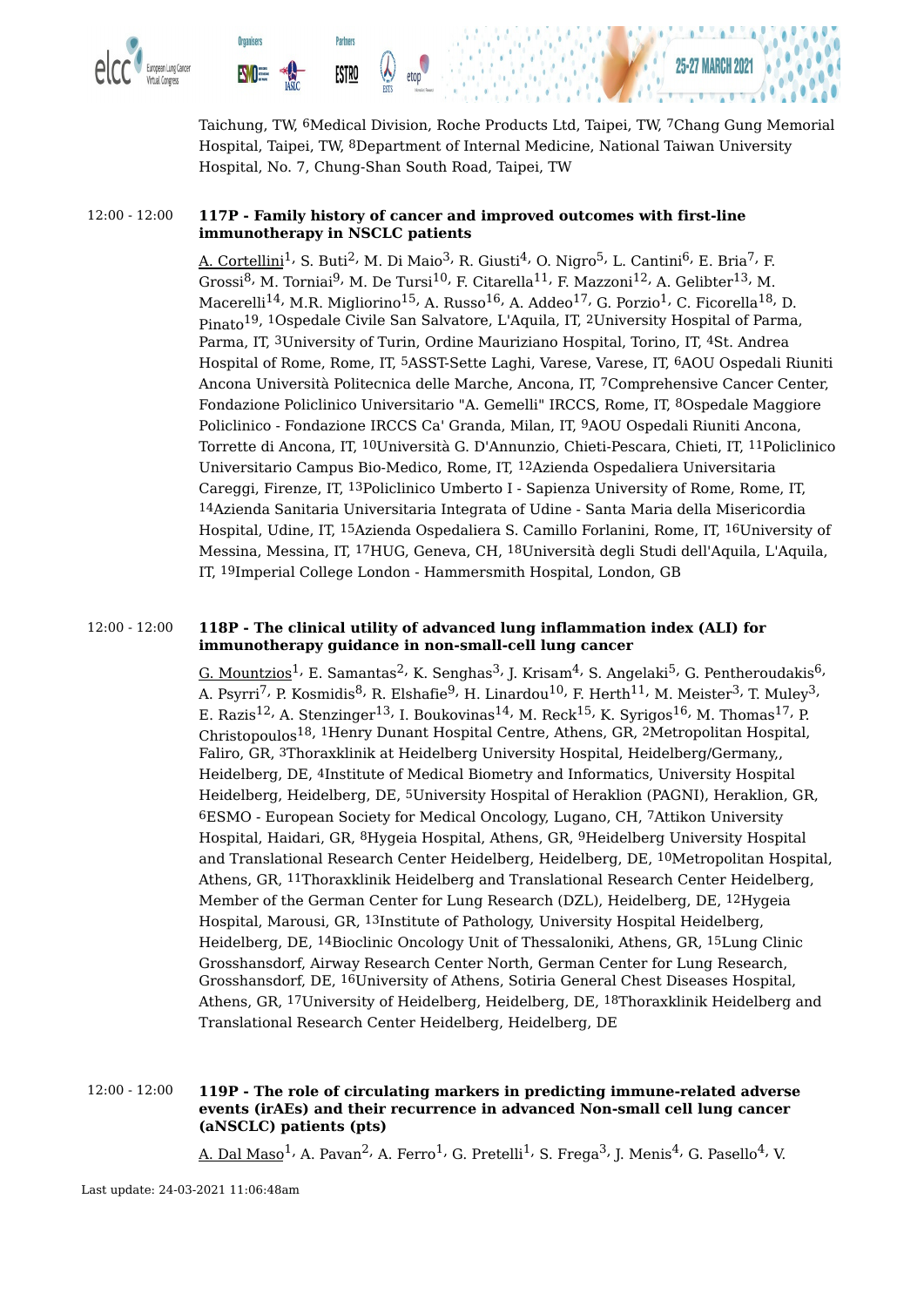

Guarneri<sup>5,</sup> P.F. Conte<sup>6,</sup> L. Bonanno<sup>7, 1</sup>Università degli Studi di Padova, Padova, IT, 2AULSS 3 Serenissima, Mestre, IT, 3Veneto Institute of Oncology IOV – IRCCS, Padova, IT, 4University of Padova, Padova, IT, 5Istituto Oncologico Veneto IRCCS, Padova, IT, 6University of Padova and Oncologia Medica, Padova, IT, 7Istituto Oncologico Veneto IOV - IRCCS, Padova, IT

#### 12:00 - 12:00 **120P - Checkpoint inhibitors in responding patients with advanced carcinoma Lung , Can we stop treatment? A single center experience.**

R. Ashwath, A. Rauthan, P. Patil, P. Vundemodalu, N. Yashas, G. Nigade, Manipal Comprehensive Cancer Center Manipal Hospital, Bangalore, IN

#### 12:00 - 12:00 **121P - RAS Precision Medicine Trans-Atlantic Partnership: Multi-Centre Analysis of RAS and NF1 Co-Mutations in Advanced NSCLC**

<u>H. Adderley</u><sup>1,</sup> M. Aldea<sup>2,</sup> J. Aredo<sup>3,</sup> M. Carter<sup>4,</sup> M. Church<sup>1,</sup> F. Blackhall<sup>1,</sup> M. Krebs<sup>4,</sup> H. Wakelee $^5$ , B. Besse $^6$ , D. Planchard $^6$ , D. Vasseur $^2$ , C. Massard $^2$ , C. Lindsay $^4$ ,  $^1{\rm The}$  Christie NHS Foundation Trust, Manchester, GB, 2Institute Gustave Roussy, Villejuif, FR, 3Stanford Cancer Institute, Stanford University, Stanford, US, 4Christie Hospital, University of Manchester, Manchester, GB, 5Stanford Comprehensive Cancer Institute, Stanford, US, 6Institut Gustave Roussy, Villejuif, FR

#### 12:00 - 12:00 **122P - STK11 and/or KEAP1 mutations and outcomes in non-small cell lung cancer patients treated with immune checkpoint inhibitors: a systematic literature review.**

A. Codima $^1$ , G. Monteiro $^1$ , I. Costa $^1$ , D. Kashiura $^2$ , L. Torres $^2$ , G. Julian $^2$ , G. Harada $^3$ , G. Junior<sup>1, 1</sup>University of Sao Paulo - Faculty of Medicine, Sao Paulo, BR, <sup>2</sup>IQVIA Real World Insights, Sao Paulo, BR, 3Hospital Sírio-Libanês, Sao Paulo, BR

#### 12:00 - 12:00 **123P - Impact of the STK11 mutation on the response to immunotherapy**

A. Kalantari, T. Pieters, K. Sawadogo, Cliniques Universitaires Saint-Luc (UCLouvain Saint-Luc), Woluwe-Saint-Lambert, BE

#### 12:00 - 12:00 **124P - KRAS mutated (mt) Non-small cell lung cancer (NSCLC) and response to antiPD-1/PD-L1 regarding co-mutational status and assessment of KRAS mutation on plasma or tissue biopsy**

E. Corral De La Fuente, J.J. Soto Castillo, A. Gómez Rueda, Y. Lage, M.E. Olmedo García, E. Vida Navas, J. Torres Jimenez, P. Alvarez Ballesteros, M. Lario, A. Benito Berlinches, P. Garrido Lopez, Hospital Universitario Ramon y Cajal, Madrid, ES

#### 12:00 - 12:00 **125P - Benefit of immunotherapy in advanced NSCLC patients selected by KRAS mutations: a single institute retrospective analysis.**

J.J. Soto Castillo, E. Corral De La Fuente, M.E. Olmedo García, A. Gómez Rueda, Y. Lage, E. Vida Navas, L. Sanz Gómez, M. Lario, P. Garrido Lopez, Hospital Universitario Ramon y Cajal, Madrid, ES

#### 12:00 - 12:00 **126P - Clinical predictive factors in real world setting in advanced non-small cell lung cancer (NSCLC) patients (pts) treated with Immune Checkpoint Inhibitors (ICI).**

A. Callejo $^1$ , D. Marmolejo $^1$ , P. Iranzo $^1$ , J.D. Assaf $^1$ , N. Pardo $^1$ , A. Navarro $^1$ , A. Martinez-Marti<sup>1,</sup> S. Cedres<sup>1,</sup> N.M. Diaz Mejia<sup>2,</sup> C. Carbonell<sup>1,</sup> R. Amat<sup>1,</sup> J. Frigola<sup>3,</sup> E. Felip<sup>4, 1</sup>Vall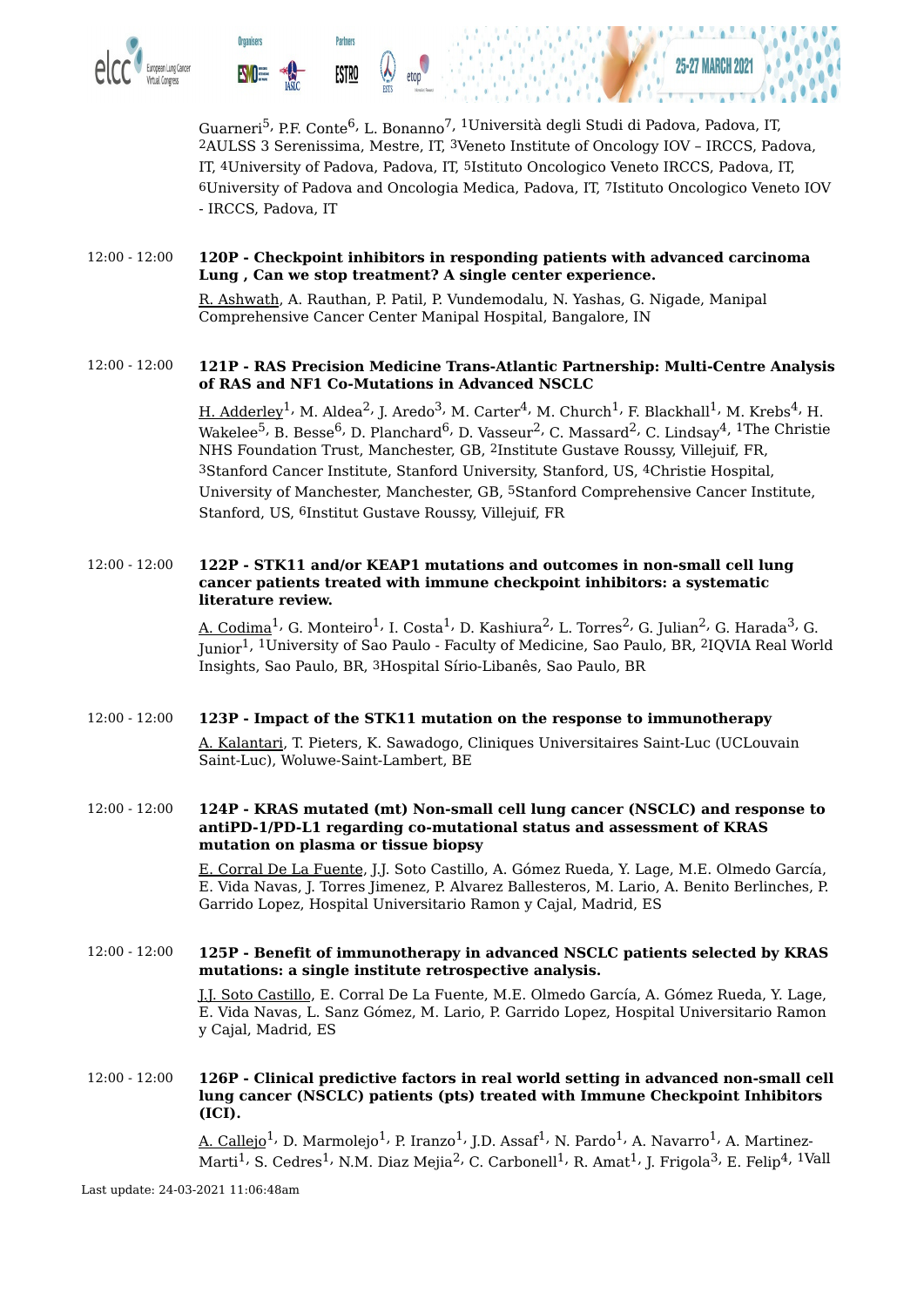

d'Hebron Institute of Oncology and University Hospital, Barcelona, ES, 2Vall d'Hebron University Hospital, Barcelona, ES, 3Vall d'Hebron Institute of Oncology (VHIO)-Cellex Center, Barcelona, ES, 4Vall d'Hebron Institute of Oncology (VHIO), Barcelona, ES

#### 12:00 - 12:00 **127P - Real-world evidence and clinical characteristics in patients (pts) with advanced non-small cell lung cancer (NSCLC) treated with Immune Checkpoint Inhibitors (ICI).**

<u>P. Iranzo</u><sup>1,</sup> A. Callejo<sup>1,</sup> D. Marmolejo<sup>1,</sup> J.D. Assaf<sup>1,</sup> N. Pardo<sup>1,</sup> A. Navarro<sup>1,</sup> A. Martinez-Marti $^1$ , S. Cedres $^1$ , N.M. Diaz Mejia $^2$ , C. Carbonell $^1$ , R. Amat $^1$ , J. Frigola $^3$ , E. Felip $^4$ ,  $^1$ Vall d'Hebron Institute of Oncology and University Hospital, Barcelona, ES, 2Vall d'Hebron University Hospital, Barcelona, ES, 3Vall d'Hebron Institute of Oncology (VHIO)-Cellex Center, Barcelona, ES, 4Vall d'Hebron Institute of Oncology (VHIO), Barcelona, ES

#### 12:00 - 12:00 **128P - A real world scenario of applicability of Immuno Oncology agents into practice in NSCLC in a resource constrained setting**

S.C. G, M. Singhal, A. Sharma, S. Valame, D. Panda, Indraprastha Apollo Hospital, New delhi, IN

#### 12:00 - 12:00 **129P - Predicting response to immunotherapy in advanced Non-Small-Cell Lung Cancer**

<u>M. Rebordão Pires</u><sup>1,</sup> C.I. De Sousa Amorim Sampaio Da Costa<sup>2,</sup> T. Cunha Pereira<sup>2,</sup> J. Monteiro $^1$ , I. Domingues $^1$ , A.C. Caetano $^2$ , A.R. Meira Garcia $^1$ , E. Jesus $^1$ , G. Sousa $^1$ , 1Instituto Portugues Oncologia de Coimbra Francisco Gentil E. P. E. (IPO Coimbra), Coimbra, PT, 2Portuguese Institute for Oncology of Coimbra, Coimbra, PT

#### 12:00 - 12:00 **130P - Neutrophil-to-lymphocyte ratio as a response predictor to immune checkpoint inhibitors in non-small-cell lung cancer**

<u>C.I. De Sousa Amorim Sampaio Da Costa<sup>1,</sup> M. Rebordão Pires<sup>2,</sup> J. Monteiro<sup>2,</sup> A.C.</u> Caetano<sup>1,</sup> F. Salgueiro<sup>2,</sup> J. Correia Magalhães<sup>2,</sup> M.J. De Sousa<sup>2,</sup> R. Basto<sup>2,</sup> A.R. Meira Garcia $^2$ , I. Domingues $^2$ , E. Jesus $^2$ , G. Sousa $^2$ ,  $^1$ Portuguese Institute for Oncology of Coimbra, Coimbra, PT, 2Instituto Portugues Oncologia de Coimbra Francisco Gentil E. P. E. (IPO Coimbra), Coimbra, PT

#### 12:00 - 12:00 **131P - Predictive factors of response to PD-(L)1 inhibitors in patients with advanced non-small cell lung (NSCLC) and high PD-L1 expression**

<u>A. Barba Joaquín</u><sup>1,</sup> A. Piedra<sup>1,</sup> J. Mosquera<sup>2,</sup> M. Riudavets Melià<sup>3,</sup> M.I. Gomez-Randulfe<sup>2,</sup> M.R. Garcia Campelo $^4$ , I.G. Sullivan $^1$ , J. Serra $^1$ , M. Aguado $^1$ , M. Majem Tarruella $^5$ , 1Hospital de la Santa Creu i Sant Pau, Barcelona, ES, 2Hospital Universitario a Coruña, a Coruña, ES, 3Gustave Roussy cancer campus, Villejuif, FR, 4Instituto de Investigación Biomédica de A Coruña (INIBIC), A Coruña, ES, 5Servicio de Oncología Médica, Hospital de la Santa Creu i Sant Pau, Barcelona, ES

#### 12:00 - 12:00 **132P - Stage IV Non-small cell lung cancer stage in the elderly - Real World Data**

<u>J. Monteiro</u><sup>1,</sup> C.I. De Sousa Amorim Sampaio Da Costa<sup>2,</sup> M. Rebordão Pires<sup>1,</sup> A.C. Caetano<sup>2,</sup> F. Salgueiro<sup>1,</sup> I. Domingues<sup>1,</sup> A.R. Meira Garcia<sup>1,</sup> E. Jesus<sup>1,</sup> N. Bonito<sup>3,</sup> G. Sousa 1, 1Instituto Portugues Oncologia de Coimbra Francisco Gentil E. P. E. (IPO Coimbra), Coimbra, PT, 2Portuguese Institute for Oncology of Coimbra, Coimbra, PT, 3Portuguese Oncology Institute of Coimbra, Coimbra, PT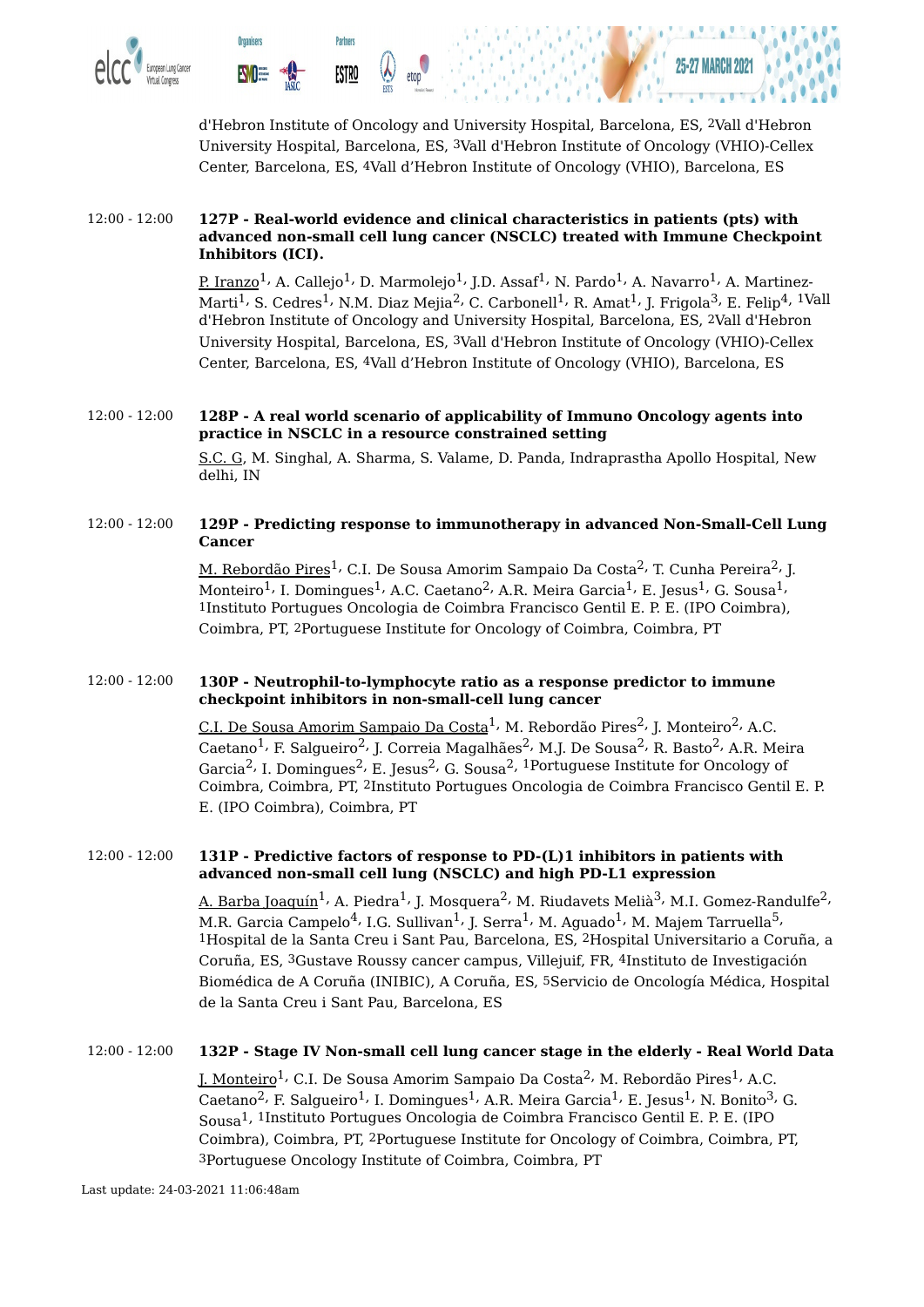

#### 12:00 - 12:00 **133P - Drug - drug interactions (DDIs) in non-small cell lung cancer during chemotherapy - immunotherapy treatment**

<u>M. Occhipinti</u><sup>1,</sup> M. Brambilla<sup>1,</sup> G. Galli<sup>1,</sup> S. Manglaviti<sup>1,</sup> A. Prelaj<sup>1,</sup> R. Ferrara<sup>1,</sup> A. De Toma $^1$ , T. Beninato $^1$ , E. Zattarin $^1$ , C. Proto $^1$ , G. Lo Russo $^1$ , A. Gelibter $^2$ , M. Simmaco $^3$ , M. Garassino <sup>4</sup>, P. Marchetti 2, 1Fondazione IRCCS Istituto Nazionale dei Tumori, Milan, IT, 2Policlinico Umberto I - Sapienza University of Rome, Rome, IT, 3Sant'Andrea University Hospital, Rome, IT, 4Istituto Nazionale dei Tumori di Milano - Fondazione IRCCS, Milan, IT

#### 12:00 - 12:00 **134P - Effectiveness of Immune Checkpoint Inhibitor monotherapy for postoperative recurrent Lung Cancer in clinical practice**

T. Sasaki $^1\cdot$  N. Yoshimura $^2$ ,  $^1$ Tohoku Medical and Pharmaceutical University, Sendai, JP, 2Tohoku Medical & Pharmaceutical University Komatsushima Campus, Sendai, JP

#### 12:00 - 12:00 **135P - The real-world use of Tyrosine Kinase Inhibitors (TKIs) in Epidermal Growth Factor Receptor mutated (EGFRm) advanced (stage IIIb / IIIc / IV) Non-Small Cell Lung Cancer (NSCLC) patients**

<u>J. Subramanian</u><sup>1,</sup> Y.-L. Choi<sup>2,</sup> T.-Y. Chou<sup>3,</sup> J. Gregg<sup>4,</sup> R. Hui<sup>5,</sup> N. Leighl<sup>6,</sup> A. Marchetti<sup>7,</sup> N. Navani<sup>8,</sup> T. Bailey<sup>9,</sup> M. Silvey<sup>9,</sup> R. Makin<sup>9,</sup> D. Kahangire<sup>10,</sup> M. Chau<sup>11,</sup> A. Taylor<sup>10,</sup> F. Griesinger 12, 1Saint Luke's Cancer Institute, Kansas City, US, 2Sungkyunkwan University School of Medicine, Seoul, KR, 3Taipei Veterans General Hospital, Taipei, TW, 4University of California, Davis, US, 5Westmead Hospital and the University of Sydney, Sydney, AU, 6University Health Network - Princess Margaret Cancer Center, Toronto, CA, 7University of Chieti, Chieti, IT, 8University College London, London, GB, 9Adelphi Real World, Bollington, GB, 10AstraZeneca, Cambridge, GB, 11AstraZeneca, Gaithersburg, US, 12Pius-Hospital Medical Campus, University of Oldenburg, Oldenburg, DE

#### 12:00 - 12:00 **136P - Best practice recommendations for molecular analysis of acquired EGFR TKI resistance mechanisms**

L. Hondelink $^{1}$ , D. Cohen $^{1}$ , J. Von Der Thüsen $^{2}$ , E.J. Dubbink $^{2}$ , T. Van Wezel $^{1}$ , K. Monkhorst 3, 1Leiden University Medical Center, Leiden, NL, 2Erasmus Medical Center, Rotterdam, NL, 3NKI-AVL - Netherlands Cancer Institute/Antoni van Leeuwenhoek Hospital, Amsterdam, NL

12:00 - 12:00 **137P - Epidermal Growth Factor Receptor mutation status and response to Tyrosine Kinase Inhibitors in advanced Chinese female lung squamous cell carcinoma: a retrospective study**

> Q. Chang, H. Qiang, C. Tianqing, Shanghai Chest Hospital Affiliated to Shanghai Jiao Tong University, Shanghai, CN

#### 12:00 - 12:00 **138P - The impact of variant allele frequency in EGFR mutated NSCLC patients on targeted therapy**

A. Addeo $^1$ , A. Friedlaender $^2$ , M. Chevallier $^2$ , C. De Vito $^2$ , P. Tsantoulis $^2$ ,  $^1{\rm HUG}$ , Geneva, CH, 2Hopitaux Universitaires de Geneve - HUG, Geneva, CH

#### 12:00 - 12:00 **139P - The impact of TP53 mutations on EGFR mt+ NSCLC IV patients treated with 3rd generation TKI on 2nd line or further line therapy - Real world data**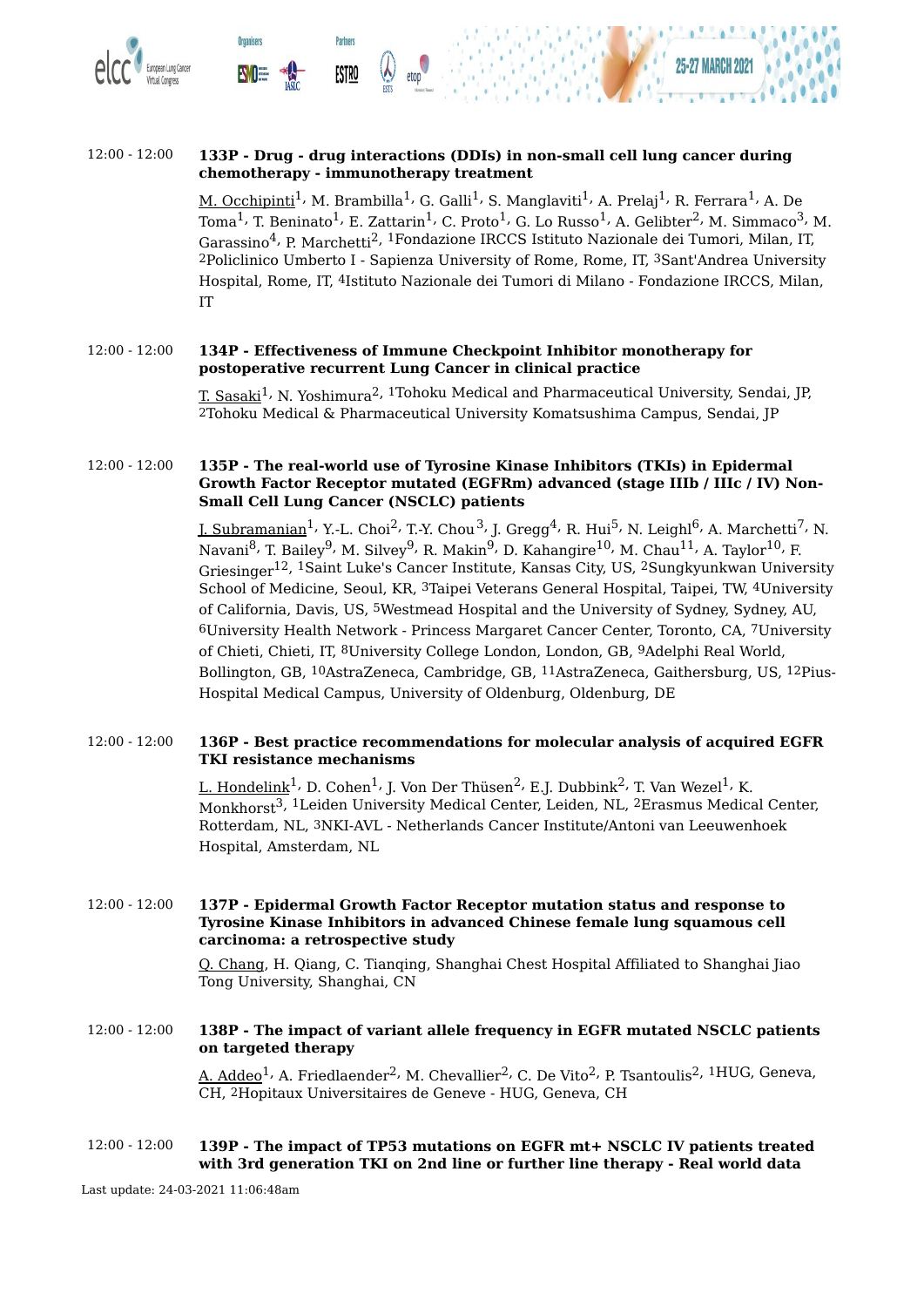





#### **from two certified lung cancer centers in Germany**

J. Roeper<sup>1,</sup> P. Christopoulos<sup>2,</sup> M. Falk<sup>3,</sup> L. Heukamp<sup>3,</sup> A. Stenzinger<sup>4,</sup> M. Thomas<sup>5,</sup> F. Griesinger<sup>6, 1</sup>University of Oldenburg, Oldenburg, DE, <sup>2</sup>Thoraxklinik Heidelberg and Translational Research Center Heidelberg, Heidelberg, DE, 3Hematopathology Hamburg, Hamburg, DE, 4Institute of Pathology, University Hospital Heidelberg, Heidelberg, DE, 5University of Heidelberg, Heidelberg, DE, 6Pius-Hospital Medical Campus, University of Oldenburg, Oldenburg, DE

#### 12:00 - 12:00 **140P - Prognostic and predictive value of co-mutational profile in advanced EGFR positive NSCLC patients treated with TKIs**

 ${\rm M.L.~Reale}^1$ , P. Bironzo $^1$ , L. Righi $^1$ , A. Listi $^1$ , F. Tabbò $^1$ , A. Caglio $^2$ , C. Pisano $^1$ , V. Napoli $^1$ , M. Di Maio<sup>2,</sup> S. Novello<sup>1, 1</sup>San Luigi Gonzaga Hospital, University of Turin, Orbassano, IT, 2University of Turin, Ordine Mauriziano Hospital, Torino, IT

#### 12:00 - 12:00 **141P - Chemotherapy with or without immunotherapy or bevacizumab for EGFRmutated lung cancer after progression on osimertinib**

 $\underline{\mathsf{M}}$ . White $^1$ , J. Neal $^2$ , R. Gardner $^3$ , K. Cunanan $^3$ , M. Das $^2$ , S. Padda $^2$ , K. Ramchandran $^2$ , T. Chen<sup>4,</sup> H. Wakelee<sup>1, 1</sup>Stanford Comprehensive Cancer Institute, Stanford, US, <sup>2</sup>Stanford Comprehensive Cancer Institute, Palo Alto, US, 3Stanford University School of Medicine, Stanford, US, 4Stanford Cancer Center South Bay, San Jose, US

#### 12:00 - 12:00 **142P - EGFR-TKI plus Radiotherapy versus EGFR-TKI Only in Non-Small Cell Lung Cancer Patients with Brain Metastasis: A Systematic Review and Meta-Analysis of Observational Studies**

A. Tancherla $^1$ , F. Wijovi $^1$ , T. Hariyanto $^2$ , A. Kurniawan $^3$ , A. Giselvania $^4$ ,  $^1$ Faculty of Medicine Pelita Harapan University, Tangerang, ID, 2UPH - Pelita Harapan University - Faculty of Medicine, Tangerang, ID, 3Pelita Harapan University, Tangerang, ID, 4Dr Cipto Mangunkusumo Hospital-Faculty of Medicine, Universitas Indonesia, Jakarta, ID

#### 12:00 - 12:00 **143P - Physician perceptions of barriers to Epidermal Growth Factor Receptor mutation (EGFRm) testing in advanced (stage IIIb / IIIc / IV) Non-Small Cell Lung Cancer (NSCLC)**

J. Subramanian<sup>1,</sup> Y.-L. Choi<sup>2,</sup> T.-Y. Chou<sup>3,</sup> J. Gregg<sup>4,</sup> R. Hui<sup>5,</sup> N. Leighl<sup>6,</sup> A. Marchetti<sup>7,</sup> N. Navani<sup>8,</sup> T. Bailey<sup>9,</sup> M. Silvey<sup>9,</sup> R. Makin<sup>9,</sup> D. Kahangire<sup>10,</sup> M. Chau<sup>11,</sup> A. Taylor<sup>10,</sup> F. Griesinger 12, 1Saint Luke's Cancer Institute, Kansas City, US, 2Sungkyunkwan University School of Medicine, Seoul, KR, 3Taipei Veterans General Hospital, Taipei, TW, 4University of California, Davis, US, 5Westmead Hospital and the University of Sydney, Sydney, AU, 6University Health Network - Princess Margaret Cancer Center, Toronto, CA, 7University of Chieti, Chieti, IT, 8University College London, London, GB, 9Adelphi Real World, Bollington, GB, 10AstraZeneca, Cambridge, GB, 11AstraZeneca, Gaithersburg, US, 12Pius-Hospital Medical Campus, University of Oldenburg, Oldenburg, DE

12:00 - 12:00 **144P - Delays in Epidermal Growth Factor Receptor mutation (EGFRm) testing in advanced (stage IIIb / IIIc / IV) Non-Small Cell Lung Cancer (NSCLC) patients and their impact on the use of first line Tyrosine Kinase Inhibitor (TKIs) in a real-world setting**

> F. Griesinger<sup>1,</sup> Y.-L. Choi<sup>2,</sup> T.-Y. Chou<sup>3,</sup> J. Gregg<sup>4,</sup> R. Hui<sup>5,</sup> N. Leighl<sup>6,</sup> A. Marchetti<sup>7,</sup> N. Navani<sup>8,</sup> T. Bailey<sup>9,</sup> M. Silvey<sup>9,</sup> R. Makin<sup>9,</sup> D. Kahangire<sup>10,</sup> M. Chau<sup>11,</sup> A. Taylor<sup>10,</sup> J.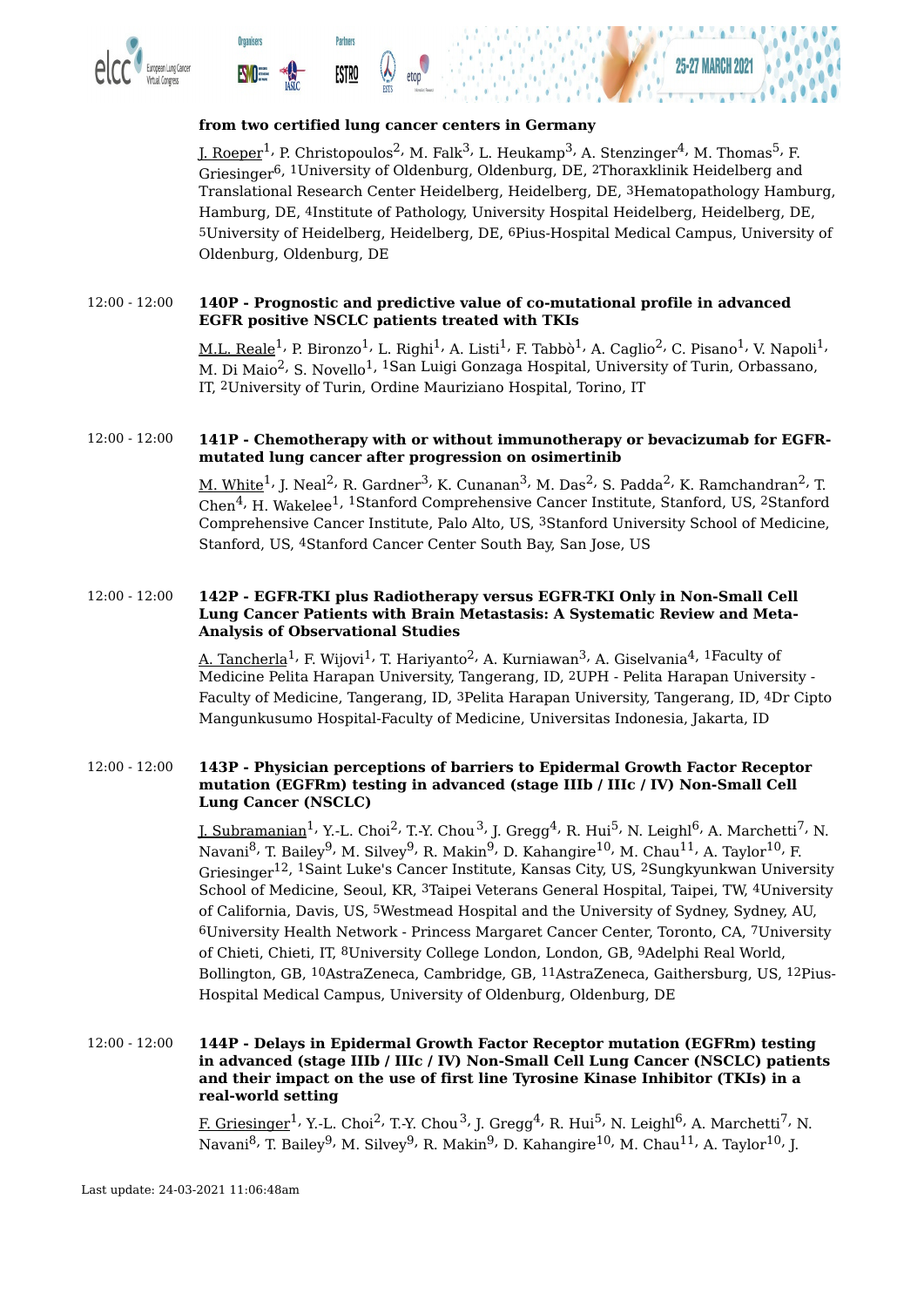

Subramanian 12, 1Pius-Hospital Medical Campus, University of Oldenburg, Oldenburg, DE, 2Sungkyunkwan University School of Medicine, Seoul, KR, 3Taipei Veterans General Hospital, Taipei, TW, 4University of California, Davis, US, 5Westmead Hospital and the University of Sydney, Sydney, AU, 6University Health Network - Princess Margaret Cancer Center, Toronto, CA, 7University of Chieti, Chieti, IT, 8University College London, London, GB, 9Adelphi Real World, Bollington, GB, 10AstraZeneca, Cambridge, GB, 11AstraZeneca, Gaithersburg, US, 12Saint Luke's Cancer Institute, Kansas City, US

#### 12:00 - 12:00 **145P - UpSwinG: real-world, non-interventional cohort study on TKI activity in patients (pts) with EGFR mutation-positive (EGFRm+) NSCLC with uncommon mutations**

<u>S. Miura</u><sup>1,</sup> T.-C. Hsia<sup>2,</sup> J.-Y. Hung<sup>3,</sup> H.A. Jung<sup>4,</sup> J.-Y. Shih<sup>5,</sup> T.-Y. Yang<sup>6,</sup> C.-K. Park<sup>7,</sup> S.H. Lee $^8$ , T. Okamoto $^9$ , H.K. Ahn $^{10}$ , Y.C. Lee $^{11}$ , Y. Sato $^{12}$ , S.S. Lee $^{13}$ , C. Mascaux $^{14}$ , H. Daoud<sup>15,</sup> A. Märten<sup>15,</sup> S. Popat<sup>16, 1</sup>Division of Respiratory Medicine, Niigata University, Niigata, JP, 2Department of Internal Medicine, China Medical University Hospital, Department of Respiratory Therapy, China Medical University, Taichung, TW, 3Division of Pulmonary and Critical Care Medicine, Department of Internal Medicine, Kaohsiung Medical University Hospital, Kaohsiung Medical University, Kaohsiung, TW, 4Division of Hematology-Oncology, Department of Medicine, Samsung Medical Center, Sungkyunkwan University School of Medicine, Seoul, KR, 5Department of Internal Medicine, National Taiwan University Hospital, No. 7, Chung-Shan South Road, Taipei, TW, 6Division of Chest Medicine, Department of Internal Medicine, Taichung Veterans General Hospital, Taichung, Taiwan; Faculty of Medicine, School of Medicine, National Yang-Ming University, Taipei, TW, 7Department of Internal Medicine, Chonnam National University Hwasun Hospital, Hwasun, KR, 8Division of Pulmonary and Critical Care Medicine, Department of Internal Medicine, Kyung Hee University Medical Center, Kyung Hee University School of Medicine, Seoul, KR, 9Department of Thoracic Oncology, National Hospital Organization Kyushu Cancer Center, Fukuoka, JP, 10Division of Medical Oncology, Gachon University Gil Medical Center, Incheon, KR, 11Chonbuk National University Medical School, Jeonju, KR, 12Department of Respiratory Medicine, Kobe City Medical Center General Hospital, Hyogo, JP, 13Inje University Haeundae Paik Hospital, Inje University College of Medicine, Busan, KR, 14Pulmonary Department, Strasbourg University, Strasbourg University Hospital, Strasbourg, FR, 15Boehringer Ingelheim International GmbH, Ingelheim am Rhein, DE, 16The Royal Marsden Hospital - NHS Foundation Trust; Imperial College London; Institute of Cancer Research, London, GB

#### 12:00 - 12:00 **146P - The impact of prior immune checkpoint inhibitors or osimertinib treatment on NSCLC patients receiving atezolizumab treatment - a real-world observation**

<u>S.-G. Wu</u><sup>1,</sup> C.-L. Chiang<sup>2,</sup> C.-C. Wang<sup>3,</sup> J.-Y. Hung<sup>4,</sup> T.-C. Hsia<sup>5,</sup> C.-H. Kuo<sup>6,</sup> J.-Y. Shih<sup>7,</sup> 1National Taiwan University Hospital, Taipei City, TW, 2Taipei Veterans General Hospital, Taipei, TW, 3Chang Gung Memorial Hospital-Kaohsiung Medical Center, Kaohsiung, TW, 4Division of Pulmonary and Critical Care Medicine, Department of Internal Medicine, Kaohsiung Medical University Hospital, Kaohsiung Medical University, Kaohsiung, TW, 5Department of Internal Medicine, China Medical University Hospital, Department of Respiratory Therapy, China Medical University, Taichung, TW, 6Chang Gung Memorial Hospital, Taipei, TW, 7Department of Internal Medicine, National Taiwan University Hospital, No. 7, Chung-Shan South Road, Taipei, TW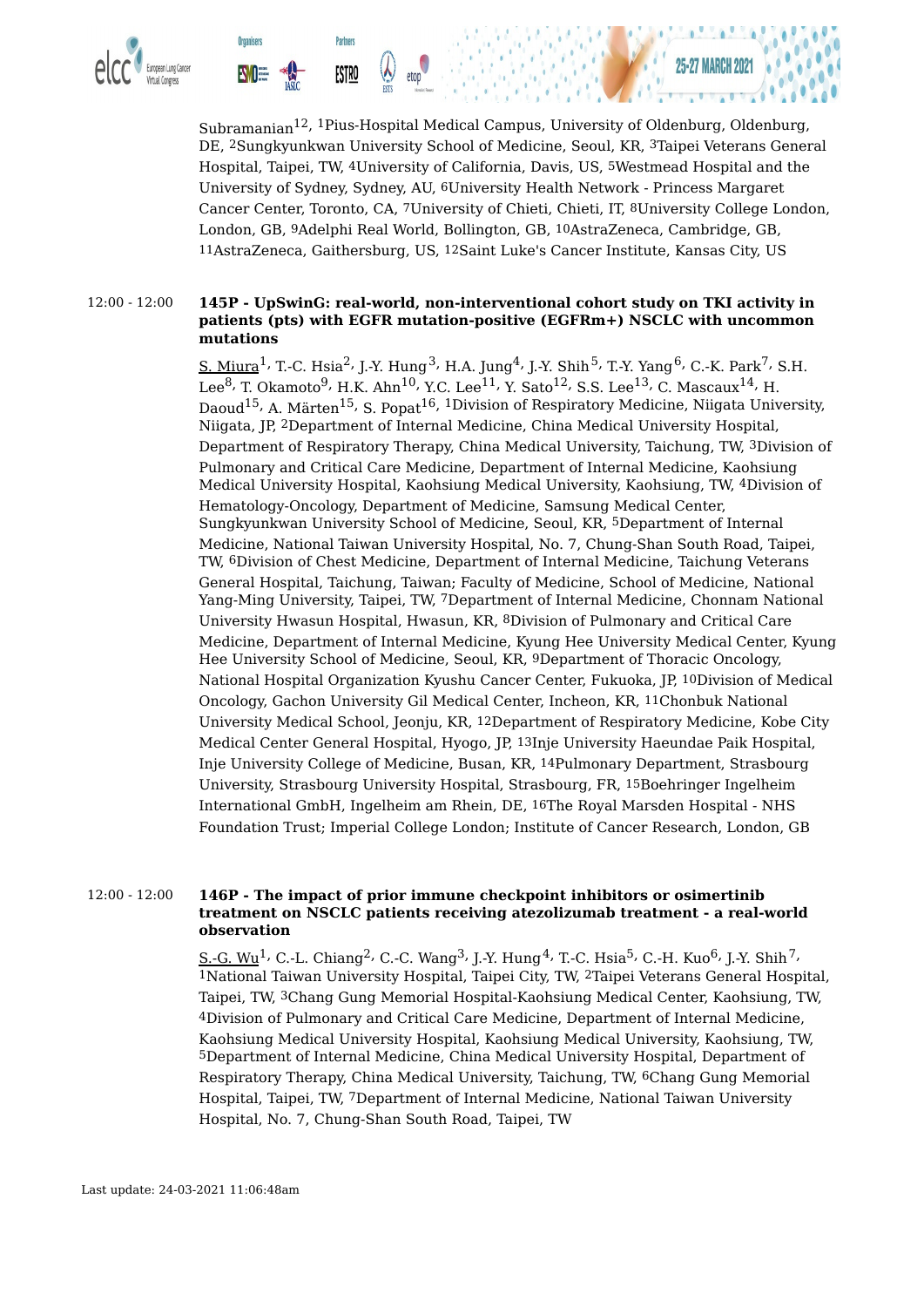

#### 12:00 - 12:00 **147P - PD-L1 expression influenced by osimertinib treatment in advanced EGFR T790M-positive non-small cell lung cancer patients**

**Partners** 

**ESTRO** 

**Organisers** 

<u>Y. Yu</u><sup>1,</sup> L. Xia<sup>1,</sup> J. Zhou<sup>2,</sup> K. Wang<sup>3,</sup> Y. Zhang<sup>4,</sup> C. Zhang<sup>5,</sup> A. Liu<sup>6,</sup> Y. Fan<sup>4,</sup> J. Chang<sup>7,</sup> L. Wang<sup>8,</sup> Y. Liu<sup>9,</sup> S. Lu<sup>10, 1</sup>Shanghai Chest Hospital Affiliated to Shanghai Jiao Tong University, Shanghai, CN, 2Thoracic Disease Center, The First Affiliated Hospital, College of Medicine, Zhejiang University, Hangzhou, CN, 3The Second Affiliated Hospital, Zhejiang University School of Medicine, Hangzhou, CN, 4Zhejiang Cancer Hospital, Hangzhou, CN, 5Inner Mongolia People's Hospital, Huhhot, CN, 6the Second Affiliated Hospital of Nanchang University, Nanchang, CN, 7Fudan University Shanghai Cancer Center, Shanghai, CN, 8The Comprehensive Cancer Centre of Drum Tower Hospital, Nanjing, CN, 9First Hospital, China Medical University, Shenyang, CN, 10Shanghai Chest Hospital, Shanghai, CN

#### 12:00 - 12:00 **148P - Neutrophil to Lymphocyte Ratio as a Prognostic Factors in Epidermal Growth Factor Receptor-Mutant Non-Small Cell Lung Cancer Treated with Tyrosine Kinase Inhibitor: A Systematic Review and Meta-Analysis**

<u>R. Heriyanto</u> $^1$ <sup>,</sup> J. Tandiono $^2$ <sup>,</sup> E. Marcella $^1$ <sup>,</sup> B. Susanto $^1$ <sup>,</sup> S. Chen $^2$ , F. Wijovi $^1$ <sup>,</sup> A. Tancherla<sup>1,</sup> A. Kurniawan<sup>3, 1</sup>Faculty of Medicine Pelita Harapan University, Tangerang, ID, 2UPH - Pelita Harapan University - Faculty of Medicine, Tangerang, ID, 3Pelita Harapan University, Tangerang, ID

#### 12:00 - 12:00 **149P - First line (1L) osimertinib in EGFR mutant (mut) advanced non-small-cell lung cancer (aNSCLC) patients (pts): progression (PD) pattern and safety in the real-world (RW)**

<u>M. Lorenzi</u><sup>1,</sup> A. Dal Maso<sup>2,</sup> A. Ferro<sup>2,</sup> V. Polo<sup>3,</sup> D. Scattolin<sup>1,</sup> M. Macerelli<sup>4,</sup> A. Follador<sup>4,</sup> G. Targato<sup>4,</sup> S. Indraccolo<sup>5,</sup> S. Frega<sup>5,</sup> J. Menis<sup>6,</sup> L. Bonanno<sup>7,</sup> V. Guarneri<sup>8,</sup> P.F. Conte<sup>9,</sup> G. Pasello 6, 1University of Padua, Padua, IT, 2Università degli Studi di Padova, Padova, IT, 3AULSS 2 Marca Trevigiana, Ca' Foncello Hospital, Treviso, IT, 4Azienda Sanitaria Universitaria Integrata of Udine - Santa Maria della Misericordia Hospital, Udine, IT, 5Veneto Institute of Oncology IOV – IRCCS, Padova, IT, 6University of Padova, Padova, IT, 7Istituto Oncologico Veneto IOV - IRCCS, Padova, IT, 8Istituto Oncologico Veneto IRCCS, Padova, IT, 9University of Padova and Oncologia Medica, Padova, IT

12:00 - 12:00 **150P - A phase I study of TQ-B2450, a PD-L1 mAb, plus anlotinib in EGFR+ advanced NSCLC patients failed to prior EGFR TKI therapies** J. Feng, M. Shi, L. Wang, S. Yu, F. Yan, W. Peng, Jiangsu Cancer Hospital, Nanjing, CN

#### 12:00 - 12:00 **151P - Osimertinib versus Standard-of-care EGFR-TKI as First-line Treatment for Advanced NSCLC with EGFR-positive Mutation Patients: A Systematic Review**

 $\rm \underline{S.~Chen}^{1}$ , E. Marcella $^{2}$ , B. Susanto $^{2}$ , J. Tandiono $^{1}$ , R. Heriyanto $^{2}$ , F. Wijovi $^{2}$ , A. Tancherla<sup>2,</sup> A. Kurniawan<sup>3, 1</sup>UPH - Pelita Harapan University - Faculty of Medicine, Tangerang, ID, 2Faculty of Medicine Pelita Harapan University, Tangerang, ID, 3Pelita Harapan University, Tangerang, ID

#### 12:00 - 12:00 **152P - Effect of Online Continuing Education On Oncologists' Knowledge Regrading Resistance To EGFR TKIs In NSCLC**

<u>N. Dorkhom</u> $^1$ , A. Furedy $^2$ , P. Chen $^3$ ,  $^1$ Medscape, Naarden, NL,  $^2$ Medscape, Atlanta, US, 3Medscape, New York, US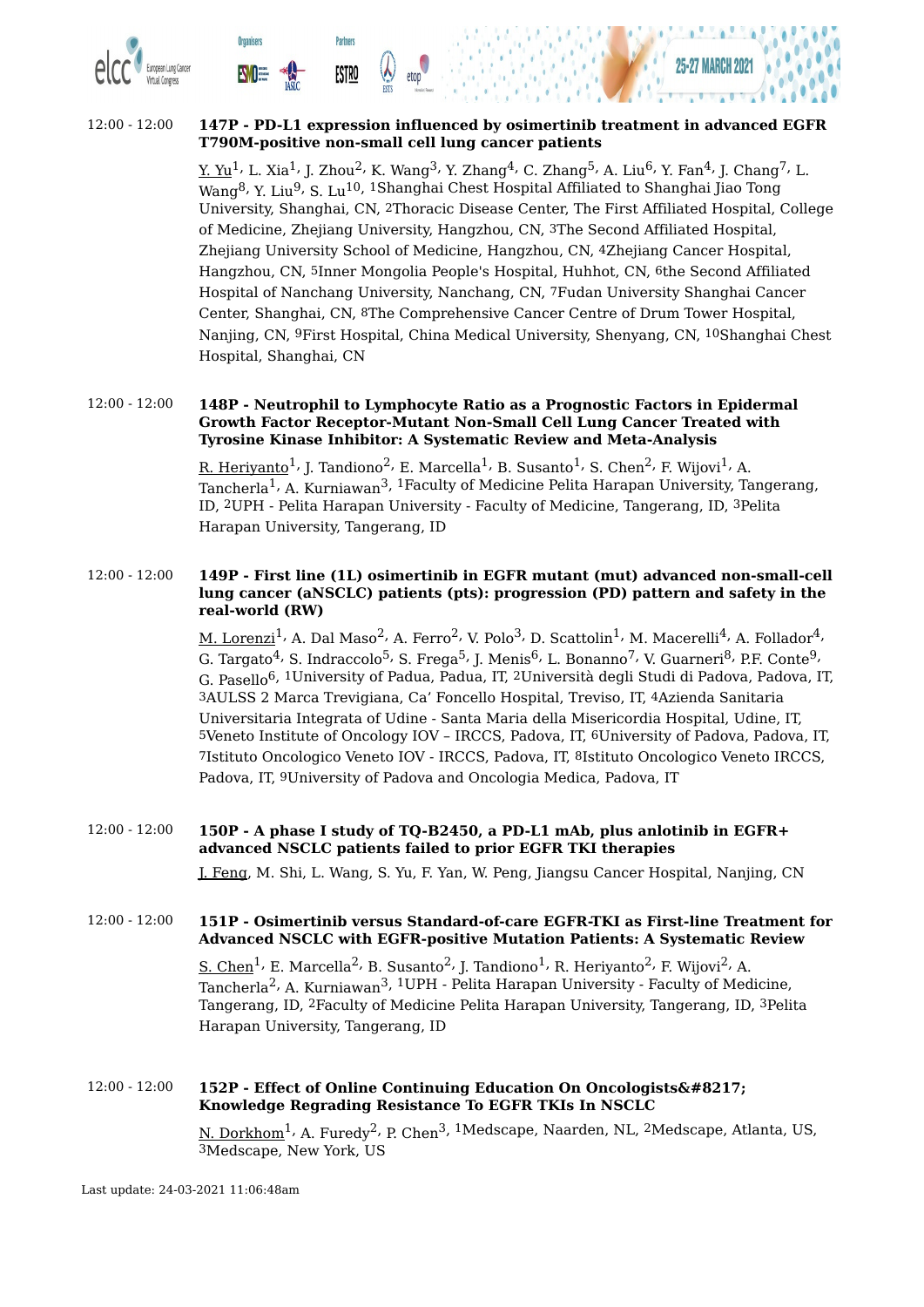

#### 12:00 - 12:00 **153P - Real-world study of NSCLC with EGFR Exon 20 insertions**

<u>P. Christopoulos</u><sup>1,</sup> C. Grohé<sup>2,</sup> F. Griesinger<sup>3,</sup> L. Brückner<sup>4,</sup> R.F. Falkenstern-Ge<sup>5,</sup> J. Krisam $^6$ , M. Wermke $^7$ , D. Misch $^8$ , B. Hackanson $^9$ , M. Faehling $^{10}$ , A. Tufman $^{11}$ , M. Janning $^{12}$ , C. Schulz $^{13}$ , M. Reck $^{14}$ , J.-L. Hong $^{15}$ , H.M. Lin $^{15}$ , A. Stenzinger $^{16}$ , M. Thomas 17, 1Thoraxklinik Heidelberg and Translational Research Center Heidelberg, Heidelberg, DE, 2Evangelische Lungenklinik, Berlin, DE, 3Pius-Hospital Medical Campus, University of Oldenburg, Oldenburg, DE, 4Thoraxklinik, University Hospital Heidelberg, Heidelberg, DE, 5Robert Bosch Center for Tumor Diseases (RBCT), Stuttgart, DE, 6Institute of Medical Biometry and Informatics, University Hospital Heidelberg, Heidelberg, DE, 7Dresden University Hospital, Dresden, DE, 8Lungenklinik Heckeshorn, Helios Hospital Emil von Behring, Berlin, DE, 9University Medical Center Augsburg, Augsburg, DE, 10Klinikum Esslingen, Esslingen am Neckar, DE, 11LMU Klinikum der Universität München, Munich, DE, 12University Hospital Mannheim and German Cancer Research Center (DKFZ), Mannheim/Heidelberg, DE, 13University Hospital Regensburg, Regensburg, DE, 14Lung Clinic Grosshansdorf, Airway Research Center North, German Center for Lung Research, Grosshansdorf, DE, 15Millennium Pharmaceuticals, Inc., a wholly owned subsidiary of Takeda Pharmaceutical Company Limited, Cambridge, US, 16Institute of Pathology, University Hospital Heidelberg, Heidelberg, DE, 17University of Heidelberg, Heidelberg, DE

#### 12:00 - 12:00 **154P - Intracranial efficacy of Alectinib in ALK-positive NSCLC patients with CNS** metastases——A multicenter retrospective study

<u>Z. Zou</u><sup>1,</sup> P. Xing<sup>2,</sup> X. Hao<sup>2,</sup> Y. Wang<sup>2,</sup> L. Shan<sup>3,</sup> C. Zhang<sup>4,</sup> X. Song<sup>5,</sup> K. Ma<sup>6,</sup> Z. Liu<sup>6,</sup> G. Dong<sup>7,</sup> J. Li<sup>2, 1</sup>National Cancer Center, Cancer Hospital, Beijing, CN, <sup>2</sup>Chinese Academy of Medical Sciences and Peking Union Medical College - National Cancer Center, Cancer Hospital, Beijing, CN, 3Tumor Hospital Affiliated to Xinjiang Medical University, Urumqi, CN, 4Inner Mongolia People's Hospital, Huhhot, CN, 5Shanxi Provincial Cancer Hospital, Taiyuan, CN, 6The First Hospital of Jilin University, Changchun, CN, 7Tangshan people's hospital, Tangshan, CN

#### 12:00 - 12:00 **155P - Predictors of Treatment Response in ALK-Positive Metastatic Non-Small Cell Lung Cancer**

<u>I. Dogan</u><sup>1,</sup> M. Gürbüz<sup>2,</sup> N. Paksoy<sup>1,</sup> F. Ferhatoglu<sup>1,</sup> S. Vatansever<sup>1,</sup> P. Saip<sup>1,</sup> A. Demirkazik<sup>2,</sup> A. Aydiner<sup>1, 1</sup>Istanbul University Institute of Oncology, Istanbul, TR, 2Ankara University Faculty of Medicine, Ankara, TR

#### 12:00 - 12:00 **156P - Outcomes of ROS1 Positive Metastatic Lung Cancer Patients Treated with Crizotinib**

I. Dogan, N. Khanmammadov, N. Paksoy, F. Ferhatoglu, E. Aydin, S. Vatansever, P. Saip, A. Aydiner, Istanbul University Institute of Oncology, Istanbul, TR

#### 12:00 - 12:00 **157P - Tepotinib in patients (pts) with MET exon 14 (METex14) skipping NSCLC: Efficacy results from all pts enrolled in VISION Cohort A**

<u>A. Scherz $^1$ , H. Sakai $^2$ , X. Le $^3$ , E. Felip $^4$ , R. Veillon $^5$ , M. Garassino $^6$ , J. Raskin $^7$ , S. Viteri $^8$ , J.</u> Mazieres $^9$ , A. Cortot $^{10}$ , E. Smit $^{11}$ , M. Thomas $^{12}$ , P.F. Conte $^{13}$ , M. Gottfried $^{14}$ , C. Britschgi<sup>15,</sup> R. Bruns<sup>16,</sup> G. Otto<sup>16,</sup> A. Johne<sup>16,</sup> P. Paik<sup>17, 1</sup>Inselspital, Bern University Hospital, University of Bern, Bern, CH, 2Saitama Cancer Center, Saitama, JP, 3The University of Texas MD Anderson Cancer Center, Houston, US, 4Vall d'Hebron Institute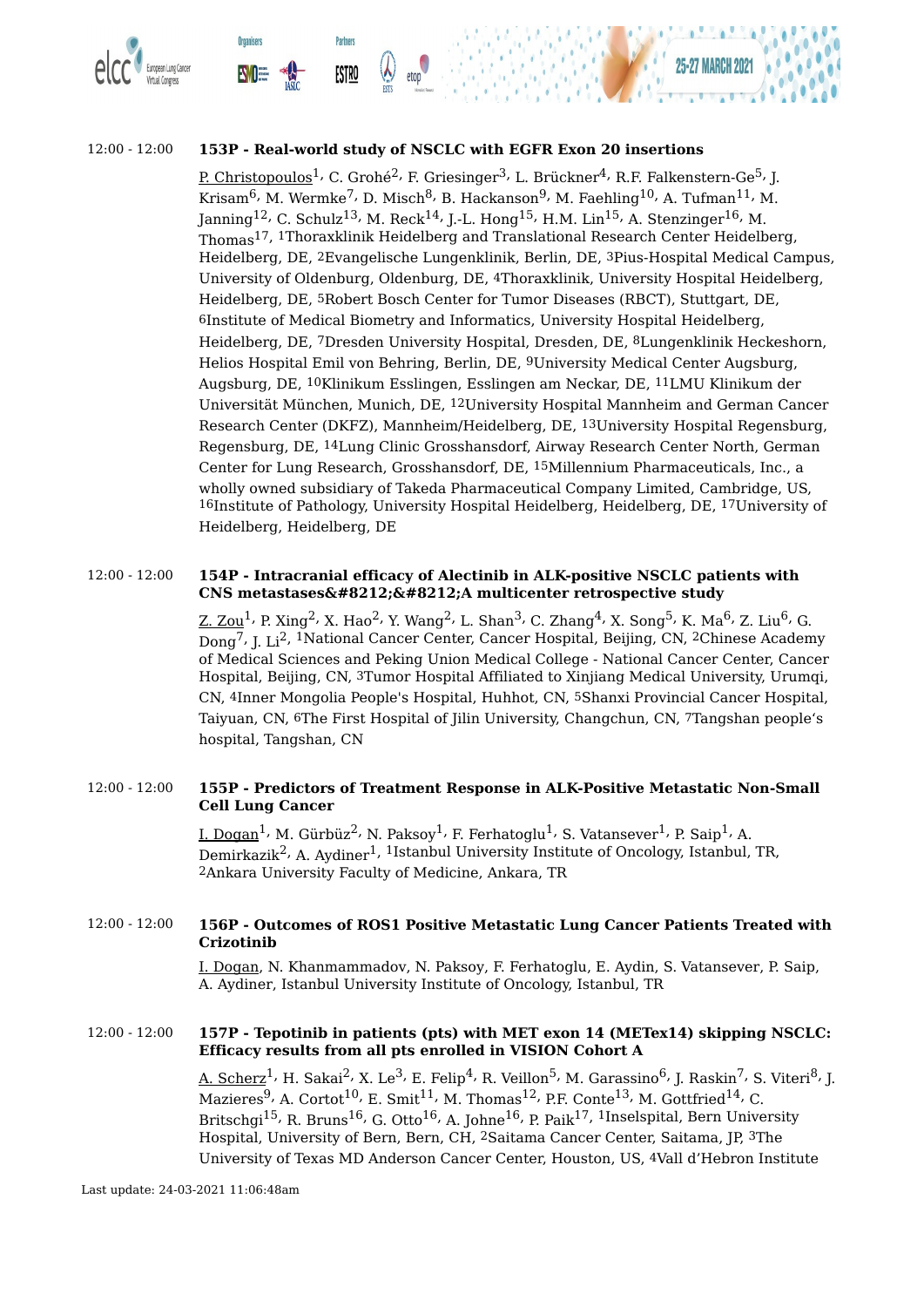

of Oncology (VHIO), Barcelona, ES, 5CHU Bordeaux, service des maladies respiratoires, Bordeaux, FR, 6Istituto Nazionale dei Tumori di Milano - Fondazione IRCCS, Milan, IT, 7Antwerp University Hospital (UZA), Edegem, BE, 8Dr Rosell Oncology Institute, Dexeus University Hospital, QuironSalud Group, Barcelona, ES, 9Centre Hospitalier Universitaire de Toulouse - Hopital Larrey, Toulouse, FR, 10Universite de Lille, Lille, FR, 11Netherlands Cancer Institute, Amsterdam, NL, 12University of Heidelberg, Heidelberg, DE, 13University of Padova and Oncologia Medica, Padova, IT, 14Meir Medical Center, Kefar Sava, IL, 15Comprehensive Cancer Center Zurich, University Hospital Zurich, Zurich, CH, 16Merck KGaA, Darmstadt, DE, 17Thoracic Oncology Service, Memorial Sloan-Kettering Cancer Center, Weill Cornell Medical College, New York, US

#### 12:00 - 12:00 **158P - Prevalence and clinical outcomes of MET exon 14 (METex14) skipping in patients with advanced NSCLC: A systematic literature review**

<u>A. Cortot</u><sup>1,</sup> J. Mazieres<sup>2,</sup> A. Gezin<sup>3,</sup> A. Garcia<sup>3,</sup> B. Heeg<sup>3,</sup> B. Pfeiffer<sup>4,</sup> H. Vioix<sup>4,</sup> 1Universite de Lille, Lille, FR, 2Centre Hospitalier Universitaire de Toulouse - Hopital Larrey, Toulouse, FR, 3Ingress-Health, Rotterdam, NL, 4Merck KGaA, Darmstadt, DE

#### 12:00 - 12:00 **159P - Clinical characteristics of patients with advanced NSCLC and MET exon 14 (METex14) skipping: A systematic literature review**

<u>J. Mazieres</u><sup>1,</sup> A. Cortot<sup>2,</sup> A. Gezin<sup>3,</sup> A. Garcia<sup>3,</sup> B. Heeg<sup>3,</sup> B. Pfeiffer<sup>4,</sup> H. Vioix<sup>4, 1</sup>Centre Hospitalier Universitaire de Toulouse - Hopital Larrey, Toulouse, FR, 2Universite de Lille, Lille, FR, 3Ingress-Health, Rotterdam, NL, 4Merck KGaA, Darmstadt, DE

#### 12:00 - 12:00 **160P - Non-interventional cohort study on patients (pts) with advanced nonsmall cell lung cancer (NSCLC) harboring MET exon 14 (METex14) skipping in the US**

<u>A. Ryder</u><sup>1,</sup> D. Oksen<sup>2,</sup> A. Vlahiotis<sup>3,</sup> E. Boutmy<sup>2,</sup> L.A. Dietz<sup>3,</sup> C. Stroh<sup>2,</sup> A. Johne<sup>4,</sup> M. Walker 3, 1West Cancer Center and Research Institute, Memphis, US, 2Merck KGaA, Darmstradt, DE, 3ConcertAI, Memphis, US, 4Merck KGaA, Darmstadt, DE

#### 12:00 - 12:00 **161P - Real-world large-scale study of KRAS fusions in Chinese non-small-cell lung cancer patients: A multicenter study (Yangtze River Delta Lung Cancer Cooperation Group-002)**

<u>D. Wang</u><sup>1,</sup> W.-X. Wang<sup>2,</sup> C. Xu<sup>3,</sup> J.-Y. Chen<sup>1,</sup> Y.-C. Zhu<sup>4,</sup> H. Wang<sup>5,</sup> G.-H. Yu<sup>6,</sup> H.-J. Feng<sup>7,</sup> B.-B. Song $^8$ , L.-P. Wang $^9$ , W. Zhuang $^3$ , M.-Y. Fang $^2$ , Q. Wang $^{10}$ , G.-S. Wang $^{11}$ , Y. Song $^1$ , S. Lu 12, 1Jinling Hospital, Nanjing University School of Medicine, Nanjing, CN, 2Chinese Academy of Sciences University Cancer Hospital (Zhejiang Cancer Hospital), Hangzhou, CN, 3Fujian Cancer Hospital and Fujian Medical University Cancer Hospital, Fuzhou, CN, 4Zhejiang Rongjun Hospital, Jiaxing, CN, 5the Fifth Medical Center, General of PLA, Beijing, CN, 6Zhebei Mingzhou Hospital, Huzhou, CN, 7Shanxi Academy of Medical Sciences, Shanxi Bethune Hospital, Taiyuan, CN, 8The Affiliated Hospital of Jiaxing University, Jiaxing, CN, 9Baotou Cancer Hospital, Baotou, CN, 10Affiliated Hospital of Nanjing University of Chinese Medicine, Nanjing, CN, 11Xinqiao Hospital of Third Military Medical University, Chongqing, CN, 12Shanghai Chest Hospital, Shanghai, CN

#### 12:00 - 12:00 **162P - Long-term efficacy and genomic characteristics of patients with TRK fusion lung cancer treated with larotrectinib**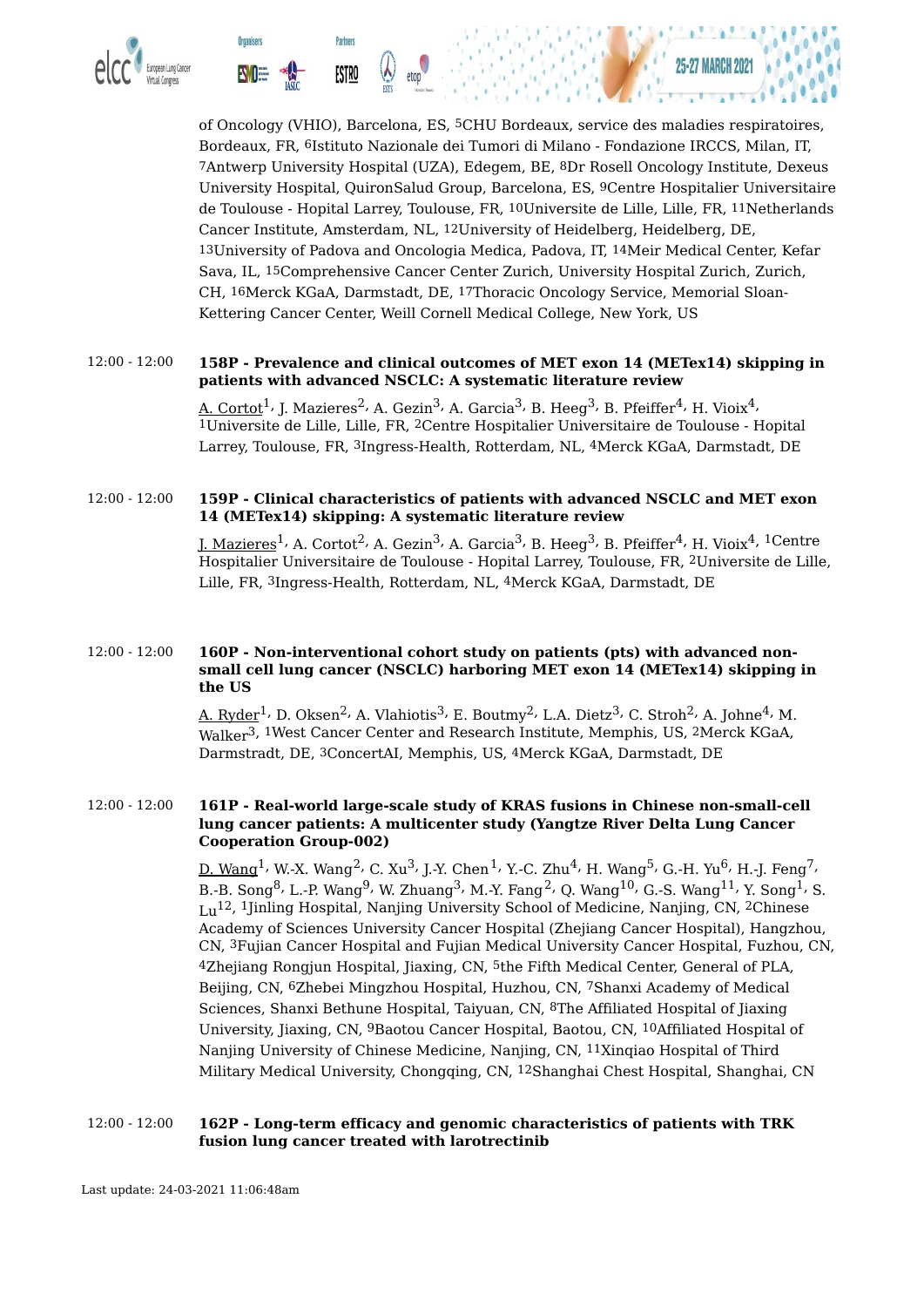

**Organisers** 

<u>V. Moreno</u> $^1$ , J. Lin $^2$ , J. Patel $^3$ , U. Lassen $^4$ , B. Solomon $^5$ , L. Rosen $^6$ , S. Leyvraz $^7$ , D.S.W. Tan<sup>8,</sup> G. Beckmann<sup>9,</sup> J.A. Reeves<sup>10,</sup> M. Rudolph<sup>9,</sup> J. Wierzbinska<sup>9,</sup> L. Dima<sup>11,</sup> N. Brega<sup>10,</sup> S. Kummar<sup>12,</sup> A. Drilon<sup>13, 1</sup>START MADRID-FJD, Hospital Fundación Jiménez Díaz, Madrid, ES, 2Massachusetts General Hospital and Harvard Medical School, Boston, US, 3Northwestern University, Chicago, US, 4Rigshospitalet, Copenhagen, DK, 5Sir Peter MacCallum Cancer Centre, University of Melbourne, Melbourne, AU, 6UCLA Division of Hematology-Oncology, Santa Monica, US, 7Charité – Universitätsmedizin Berlin, Berlin, DE, 8National Cancer Centre Singapore, Singapore, SG, 9Bayer AG Pharmaceuticals, Berlin, DE, 10Bayer HealthCare Pharmaceuticals, Whippany, US, 11Bayer HealthCare Pharmaceuticals, Inc., Basel, CH, 12Oregon Health & Science University, Portland, US, 13Memorial Sloan Kettering Cancer Center and Weill Cornell Medical College, New York, US

#### 12:00 - 12:00 **163P - Circulating tumour (ct) DNA Next Generation Sequencing (NGS) in UK advanced non small cell lung cancer (aNSCLC) patients (pts)**

<u>W. Cui</u><sup>1,</sup> C. Milner-Watts<sup>1,</sup> H. Lyons<sup>1,</sup> N. Yousaf<sup>1,</sup> A. Minchom<sup>1,</sup> J. Bhosle<sup>1,</sup> M. Davidson<sup>1,</sup> S. Scott $^2$ , I. Faull $^2$ , R. Nagy $^2$ , M. O'Brien $^3$ , S. Popat $^4$ ,  $^1$ The Royal Marsden Hospital - NHS Foundation Trust, London, GB, 2Guardant Health Inc., Redwood City, US, 3The Royal Marsden Hospital - NHS Foundation Trust; Imperial College London, London, GB, 4The Royal Marsden Hospital - NHS Foundation Trust; Imperial College London; Institute of Cancer Research, London, GB

#### 12:00 - 12:00 **164P - Rapid liquid biopsy genotyping in NSCLC patients**

**Partners** 

ESTRO

<u>P. Sathyanarayan</u><sup>1,</sup> H. Sloane<sup>2,</sup> D. Edelstein<sup>2,</sup> F. Jones<sup>2,</sup> J. Preston<sup>2,</sup> S. Wu<sup>1,</sup> J. Los<sup>1,</sup> F. Holtrup<sup>2,</sup> H. Quinn<sup>2,</sup> D. Feller-Kopman<sup>1, 1</sup>Johns Hopkins University School of Medicine, Baltimore, US, 2Sysmex Inostics, Inc., Baltimore, US

#### 12:00 - 12:00 **165P - Baseline circulating Myeloid-Derived Suppressor Cells correlate with Neutrophil-to-Lymphocyte Ratio and Overall Survival in advanced Non-Small Cell Lung Cancer patients treated with Immune Checkpoint Inhibitors**

J. García Sánchez<sup>1,</sup> M. Benet<sup>2,</sup> L. Cordon<sup>2,</sup> M. Piqueras<sup>2,</sup> J. Garde-Noguera<sup>3,</sup> M. De Julian<sup>4,</sup> L. Gonzalez-Castillo<sup>2,</sup> D. Lorente<sup>5,</sup> N. Piera<sup>3,</sup> M.C. Gomez-Soler<sup>3,</sup> V. Ruiz<sup>2,</sup> J. Carretero<sup>6,</sup> A. Sanchez-Hernandez<sup>5,</sup> O. Juan-Vidal<sup>7,</sup> A. Lahoz<sup>2, 1</sup>Hospital Arnau de Vilanova, Valencia, ES, 2Instituto de Investigación Sanitaria La Fe, Valencia, ES, 3Hospital Arnau de Vilanova, València, ES, 4Hospital Universitario Doctor Peset, Valencia, ES, 5Hospital Provincial de Castellón, Castellón de la Plana, ES, 6Universidad de Valencia, Valencia, ES, 7Hospital Universitari I Politècnic La Fe, Valencia, ES

12:00 - 12:00 **166P - First-line anlotinib-based combination treatment for patients with advanced non-small cell lung cancer: A three arms, prospective study** B. Han, T. Chu, W. Zhang, B. Han, X. Zhang, C. Shi, R. Zhong, H. Zhong, W. Wang, A. Gu,

Shanghai Chest Hospital Affiliated to Shanghai Jiao Tong University, Shanghai, CN

# 12:00 - 12:00 **167P - Chemotherapy-induced neutropenia and treatment efficacy in advanced non-small-cell lung cancer (aNSCLC): a pooled analysis of 6 randomized trials** P. Gargiulo $^1$ , <u>R. Di Liello</u> $^2$ , L. Arenare $^1$ , C. Gridelli $^3$ , A. Morabito $^1$ , F. Ciardiello $^4$ , V. Gebbia $^5$ , P. Maione $^3$ , A. Spagnuolo $^3$ , G. Palumbo $^1$ , G. Esposito $^1$ , C.M. Della Corte $^2$ , F.

Morgillo $^2$ , G. Mancuso $^5$ , A. Gravina $^1$ , C. Schettino $^1$ , M. Di Maio $^6$ , C. Gallo $^2$ , F. Perrone $^1$ ,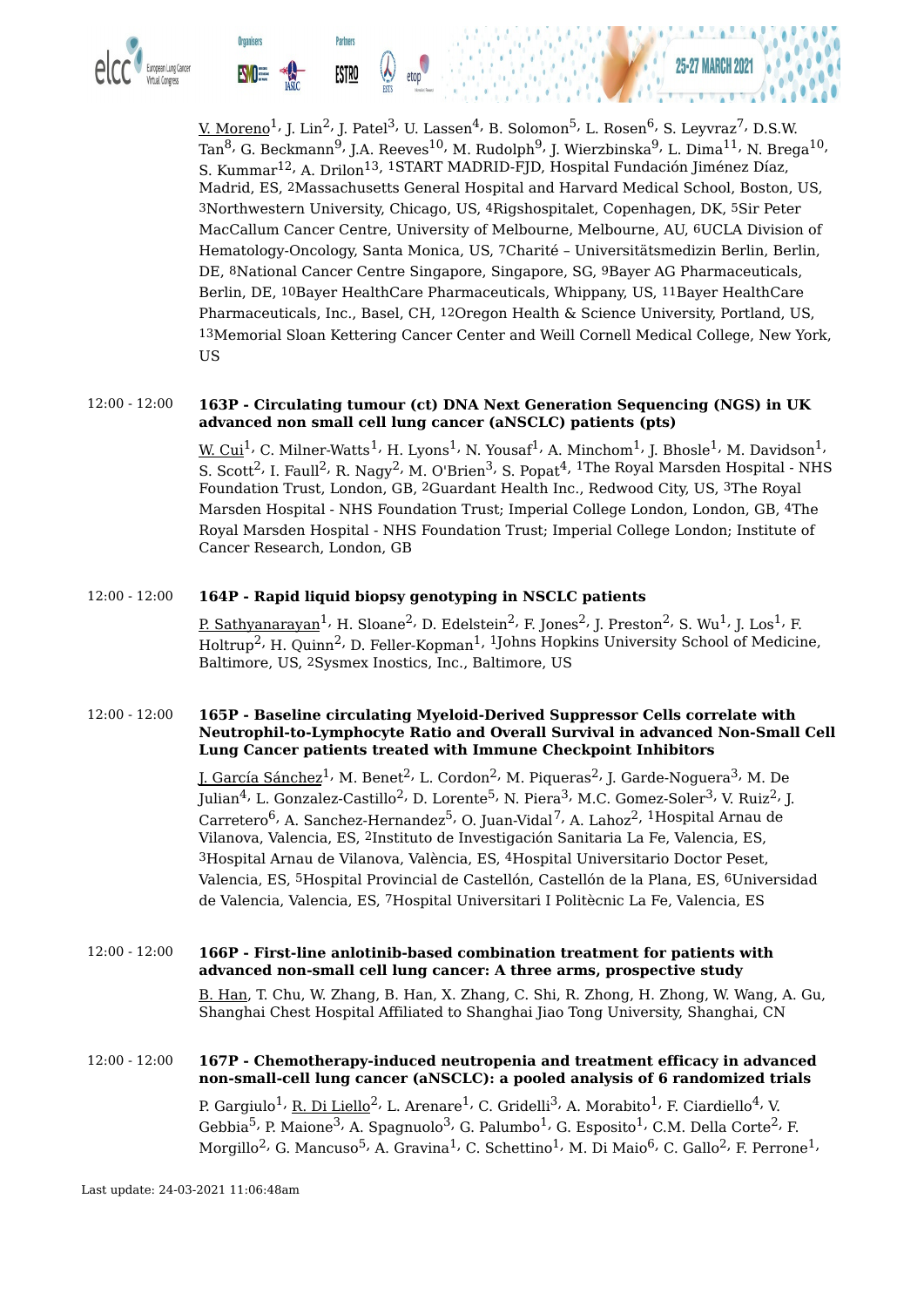

M.C. Piccirillo<sup>1, 1</sup>Istituto Nazionale Tumori, IRCCS, Fondazione G. Pascale, Napoli, IT, 2Università degli studi della Campania Luigi Vanvitelli, Napoli, IT, 3Azienda Ospedaliera S. Giuseppe Moscati, Avellino, IT, 4Università degli Studi della Campania Luigi Vanvitelli, Napoli, IT, 5Universita` di Palermo, Palermo, IT, 6University of Turin, Ordine Mauriziano Hospital, Torino, IT

#### 12:00 - 12:00 **168P - Changes in cfDNA levels in squamous non-small cell lung cancer with chemotherapy : correlation with symptom scores and radiological responses**

N. Singh, N. Ravi, A. Bal, M. Garg, R. Kapoor, K. Prasad, PGIMER - Postgraduate Institute of Medical Education and Research, Chandigarh, Chandigarh, IN

#### 12:00 - 12:00 **169P - BEPACT Lung: A prospective, multicenter, non-interventional study of decision factors in the first-line treatment of metastatic non-small cell lung cancer (NSCLC).**

<u>A. Sibille</u><sup>1,</sup> F. Bustin<sup>2,</sup> C. Compere<sup>3,</sup> K. Cuppens<sup>4,</sup> S. Coulon<sup>5,</sup> L. Decoster<sup>6,</sup> L. Decoster<sup>7,</sup> I. Demedts $^8$ , K. Deschepper $^9$ , A. Janssens $^{10}$ , S. Ocak $^{11}$ , C. Oyen $^{12}$ , K. Pat $^{13}$ , T. Pieters $^{14}$ , V. Pruniau<sup>5,</sup> J. Vansteenkiste<sup>15, 1</sup>Centre Hospitalier Universitaire Sart Tilman, Liège, BE, 2Centre Hospitalier Régional de la Citadelle, Liège, BE, 3Delta Hospital - Chirec, Brussels, BE, 4Virga Jesse Ziekenhuis, Hasselt, BE, 5MSD Belgium BVBA/SPRL, Woluwe-Saint-Lambert, BE, 6Universitair Ziekenhuis Brussel, Vrije Universiteit Brussel, Brussels, BE, 7AZ Turnhout - Campus St. Elisabeth, Turnhout, BE, 8AZ Delta Campus Wilgenstraat, Roeselare, BE, 9AZ Nikolaas Hospital, St Niklaas, BE, 10University Hospital Antwerp (UZA), Edegem, BE, 11CHU UCL Namur - Site Godinne, Yvoir, BE, 12University Hospitals KU Leuven, Leuven, BE, 13Jesse Ziekenhuis - Campus Virga Jesse, Hasselt, BE, 14Cliniques Universitaires Saint-Luc (UCLouvain Saint-Luc), Woluwe-Saint-Lambert, BE, 15University Hospitals Leuven - Campus Gasthuisberg, Leuven, BE

#### 12:00 - 12:00 **170P - Predictors for cancer-related fatigue among patients with advanced lung cancer attending palliative care department: A Prospective observational study** C. Patil<sup>1,</sup> S. Atreya<sup>2, 1</sup>Kolhapur Cancer Centre, Kolhapur, IN, <sup>2</sup>Tata Medical Center, Kolkata, IN

#### 12:00 - 12:00 **171P - Association between patient-reported toxicity and health-related quality of life in (locally-) advanced non-small cell lung cancer** L. Van Der Weijst, V. Surmont, W. Schrauwen, Y. Lievens, Ghent University Hospital, Gent, BE

#### 12:00 - 12:00 **172P - Anlotinib as Treatment for Advanced Non-Small Cell Lung Cancer: A Systematic Review and Meta-Analysis on Overall Survival and Progression Free Survival**

<u>B. Susanto</u><sup>1,</sup> E. Marcella<sup>1,</sup> S. Chen<sup>2,</sup> R. Heriyanto<sup>1,</sup> J. Tandiono<sup>2,</sup> F. Wijovi<sup>1,</sup> A. Tancherla<sup>1,</sup> A. Kurniawan<sup>3, 1</sup>Faculty of Medicine Pelita Harapan University, Tangerang, ID, 2UPH - Pelita Harapan University - Faculty of Medicine, Tangerang, ID, 3Pelita Harapan University, Tangerang, ID

12:00 - 12:00 **173P - Evaluating the content validity, clarity, and relevance of the PROMISphysical function (PROMIS-PF)-8C and non-small cell lung cancer (NSCLC)- Symptom assessment questionnaire (NSCLC-SAQ) in adults with epidermal growth factor receptor (EGFR)-mutated NSCLC**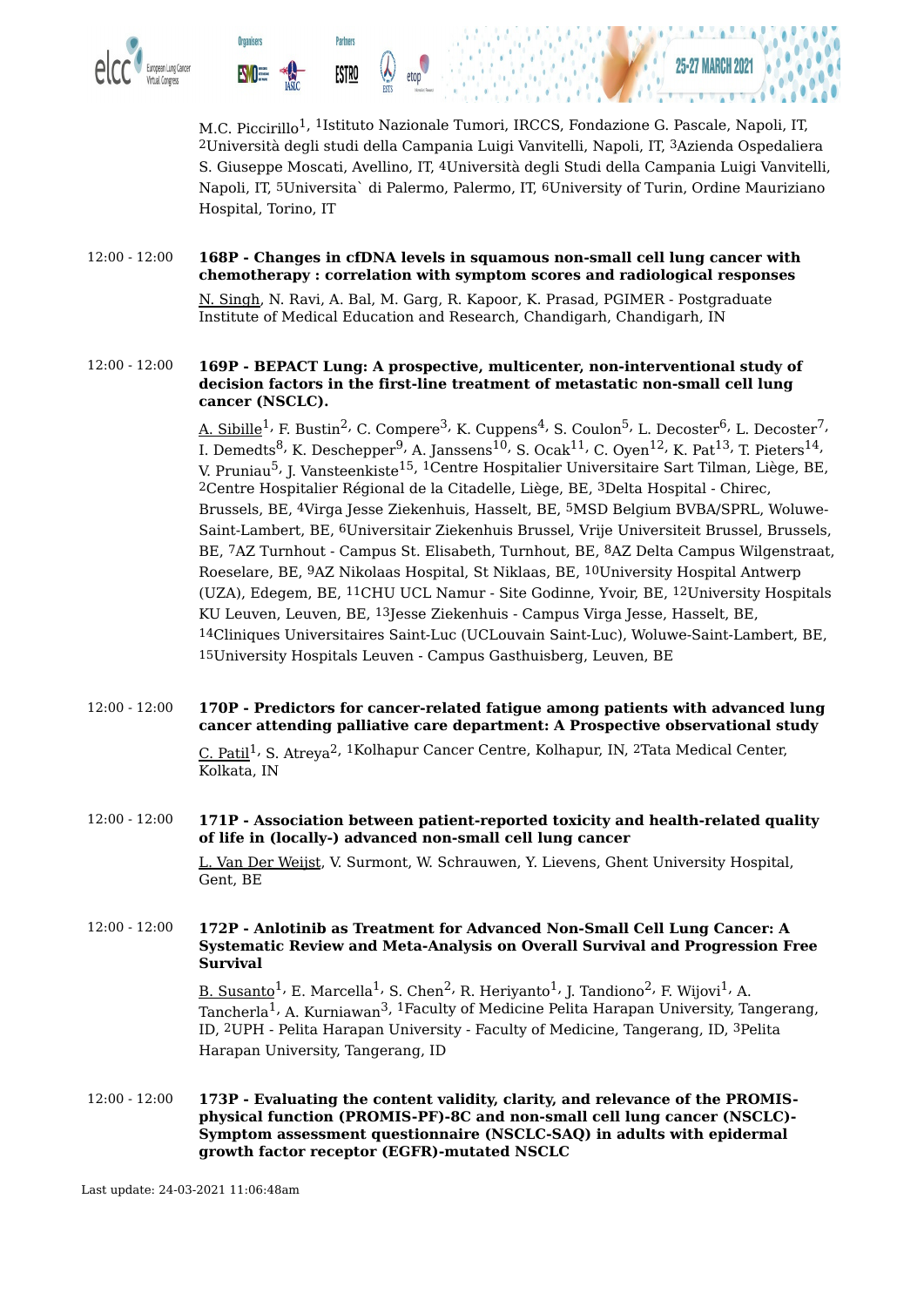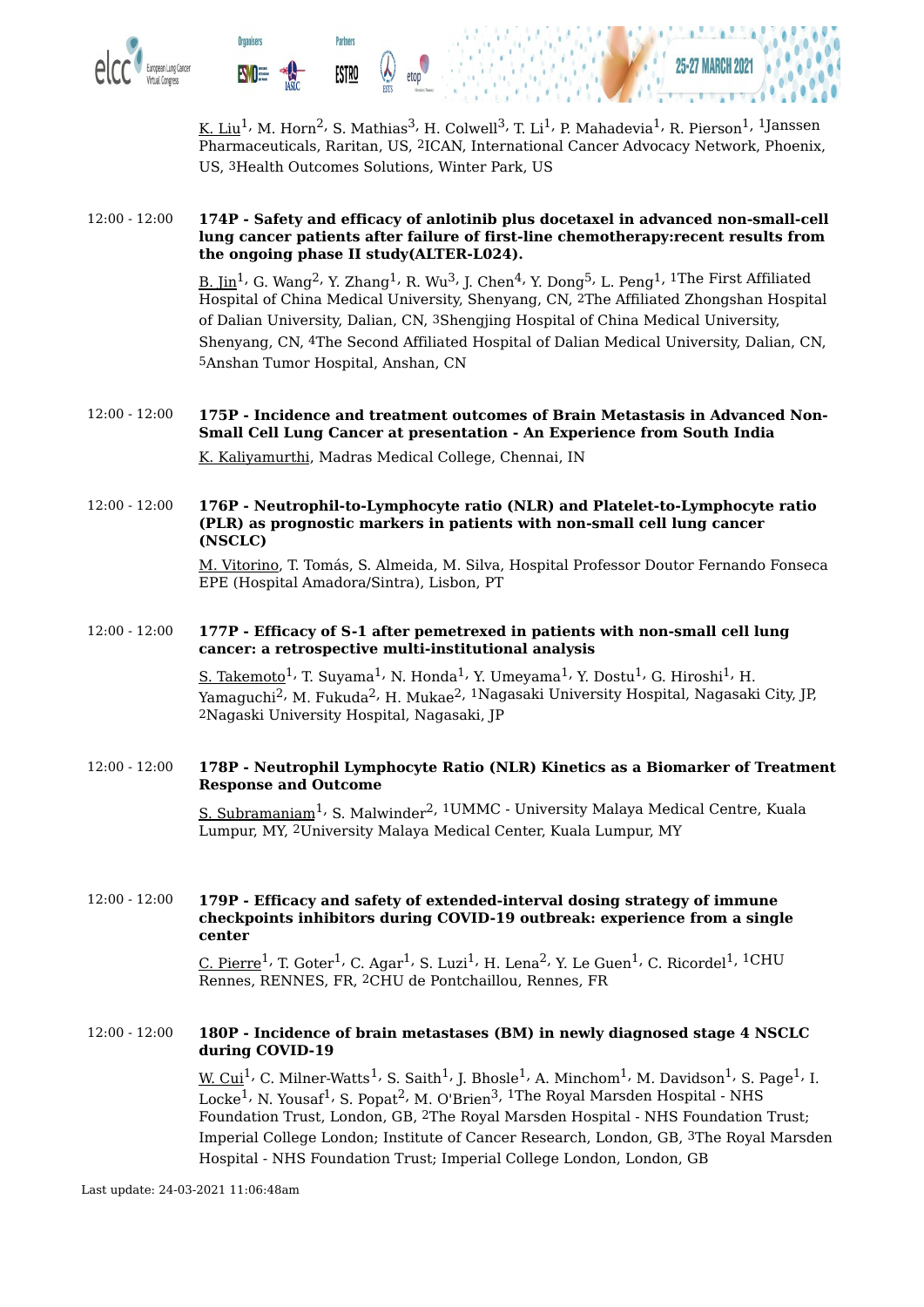

#### 12:00 - 12:00 **181P - Multicenter real world study (RWS) on efficacy and early discontinuation predictors in Non-Small-Cell Lung Cancer (NSCLC) patients (pts) receiving nivolumab.**

<u>G. Pasello</u><sup>1,</sup> A. Bortolami<sup>2,</sup> S. Tognazzo<sup>2,</sup> G. Crivellaro<sup>2,</sup> A. Torchia<sup>1,</sup> M. Lorenzi<sup>3,</sup> J. Menis<sup>1,</sup> S. Frega<sup>4,</sup> L. Bonanno<sup>5,</sup> V. Guarneri<sup>2,</sup> P.F. Conte<sup>6, 1</sup>University of Padova, Padova, IT, 2Istituto Oncologico Veneto IRCCS, Padova, IT, 3University of Padua, Padua, IT, 4Veneto Institute of Oncology IOV – IRCCS, Padova, IT, 5Istituto Oncologico Veneto IOV - IRCCS, Padova, IT, 6University of Padova and Oncologia Medica, Padova, IT

#### 12:00 - 12:00 **182P - Impact of SARS CoV 2 outbreak in the molecular diagnosis of advanced NSCLC: a retrospective comparative cohort study**

<u>E. Marin</u><sup>1,</sup> C. Teixido<sup>1,</sup> A. Arcocha<sup>1,</sup> S. Castillo<sup>2,</sup> R. Reyes<sup>1,</sup> N. Viñolas<sup>1,</sup> L. Mezquita<sup>3,</sup> S. Muñoz<sup>2,</sup> D. Martinez<sup>1,</sup> P. Jares<sup>1,</sup> N. Reguart<sup>1, 1</sup>Hospital Clinic of Barcelona, Barcelona, ES, 2Hospital General of Granollers, Granollers, ES, 3Hospital Clinic i Provincial de Barcelona, Barcelona, ES

#### 12:00 - 12:00 **183P - Pulmonary carcinosarcomas: a retrospective analysis of cases from cancer registry**

M. Puchinskaya<sup>1,</sup> L. Levin<sup>2, 1</sup>Minsk City Clinical Oncologic Dispensary, Minsk, BY, <sup>2</sup>N. N. ALEXANDROV NATIONAL CANCER CENTRE OF BELARUS, Lesnoy, BY

#### 12:00 - 12:00 **184P - Bone-targeted agents (BTA) improve survival in advanced non-small-celllung-cancer (aNSCLC) patients (pts) with high bone tumor burden (HBTB) treated with PD-(L)-1 inhibitors (ICIs)**

<u>S. Manglaviti</u><sup>1,</sup> G. Galli<sup>1,</sup> M. Bini<sup>1,</sup> A. Labianca<sup>1,</sup> E. Zecca<sup>1,</sup> M. Brambilla<sup>1,</sup> M. Occhipinti $^1$ , C. Proto $^1$ , A. Prelaj $^1$ , D. Signorelli $^1$ , A. De Toma $^1$ , G. Viscardi $^1$ , T. Beninato $^1$ , E. Zattarin $^1$ , M. Ganzinelli $^1$ , F. De Braud $^1$ , M. Garassino $^2$ , G. Lo Russo $^1$ , R. Ferrara $^1$ , 1Fondazione IRCCS Istituto Nazionale dei Tumori, Milan, IT, 2Istituto Nazionale dei Tumori di Milano - Fondazione IRCCS, Milan, IT

#### 12:00 - 12:00 **186TiP - An open-label, dose escalation, Phase I/II study to assess safety, tolerability, immunogenicity and preliminary clinical activity of the therapeutic cancer vaccine PDC\*lung01 with or without anti-Programmed Death-1 (PD-1) treatment in patients with Non-small cell lung cancer (NSCLC)**

<u>J. Bennouna</u><sup>1,</sup> A. Sibille<sup>2,</sup> C. Debruyne<sup>3,</sup> B. Colinet<sup>4,</sup> I. Demedts<sup>5,</sup> S. Derijcke<sup>6,</sup> L. Greillier $^7$ , J. Jürgens $^8$ , H. Lena $^9$ , D. Moro-Sibilot $^{10}$ , M. Perol $^{11}$ , X. Quantin $^{12}$ , N. Reinmuth $^{13}$ , M. Sebastian $^{14}$ , M. Genin $^{15}$ , J. Plumas $^{16}$ , J. Vansteenkiste $^{17}$ ,  $^{1}\rm{University}$ Hospital of Nantes, Nantes, FR, 2Centre Hospitalier Universitaire Sart Tilman, Liège, BE, 3PDC\*line Pharma SA, Liège, BE, 4Grand Hôpital de Charleroi (GHdC), Charleroi, BE, 5AZ Delta Campus Wilgenstraat, Roeselare, BE, 6AZ Groeninge Hospital, Kortrijk, BE, 7Aix Marseille University, APHM, Marseille, FR, 8Kliniken der Stadt Köln gGmbH, Koeln, DE, 9CHU de Pontchaillou, Rennes, FR, 10CHU de Grenoble, La Tronche, FR, 11Léon Bérard Cancer Center, Lyon, FR, 12ICM Regional Cancer Institute of Montpellier, Montpellier, FR, 13Asklepios-Fachklinikum, Gauting, DE, 14Universitätsklinikum Frankfurt(Johannes-Wolfgang Goethe Institute), Frankfurt am Main, DE, 15PDC\*line Pharma SAS, La Tronche, FR, 16PDC\*Line Pharma, La Tronche, FR, 17University Hospitals Leuven - Campus Gasthuisberg, Leuven, BE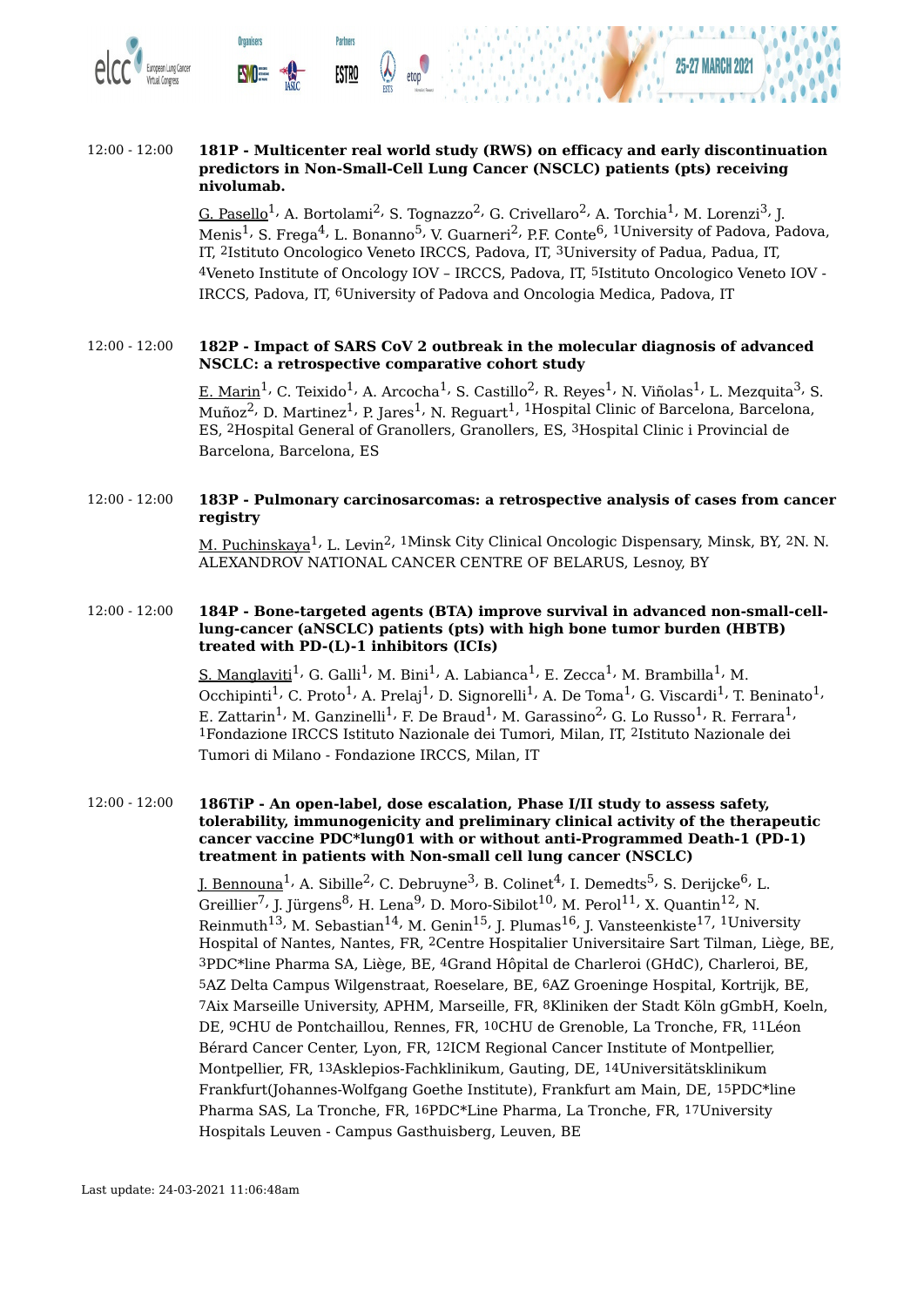



**Partners** 

**ESTRO** 

**Organisers** 

**EVOE** 

<u>S. Gettinger</u> $^1$ , H. Kluger $^1$ , A. Schoenfeld $^2$ , A. Betof Warner $^3$ , K. He $^4$ , A. Sukari $^5$ , S. Thomas $^6$ , B. Doger De Spéville $^7$ , S. Lee $^8$ , S. Haefliger $^9$ , Z. Goldberg $^{10}$ , A. Cacovean $^{10}$ , R. Fiaz $^{10}$ , G. Chen $^{10}$ , M. Jagasia $^{10}$ , F. Graf Finckenstein $^{10}$ , M. Fardis $^{10}$ , A. Jimeno $^{11}$ ,  $^{1}\mathrm{Y}$ ale Cancer Center, Yale University School of Medicine, New Haven, US, 2MSKCC - Memorial Sloan Kettering Cancer Center, New York, US, 3Memorial Sloan Kettering Cancer Center, New York, US, 4James Cancer Center, The Ohio State University, Columbus, US, 5Barbara Ann Karmanos Cancer Center, Wayne State University, Detroit, US, 6University of Florida Health Cancer Center at Orlando Health, Orlando, US, 7University Hospital Fundacion Jimenez Diaz, Madrid, ES, 8Seattle Cancer Care Alliance, University of Washington, Seattle, Seattle, US, 9Inselspital, Universitätsspital Bern, Bern, CH, 10Iovance Biotherapeutics, Inc., San Carlos, US, 11University of Colorado Comprehensive Cancer Center, Aurora, US

#### 12:00 - 12:00 **188TiP - A phase 2 multicenter study of autologous tumor infiltrating lymphocytes (TIL, LN-145) cell therapy in patients with metastatic non-small cell lung cancer (mNSCLC)**

<u>E. Massarelli</u><sup>1,</sup> Z. Goldberg<sup>2,</sup> A. Cacovean<sup>2,</sup> B. Yadav<sup>2,</sup> G. Chen<sup>2,</sup> M. Jagasia<sup>2,</sup> F. Graf Finckenstein<sup>2,</sup> M. Fardis<sup>2,</sup> A. Sukari<sup>3, 1</sup>City of Hope Comprehensive Cancer Center, Duarte, US, 2Iovance Biotherapeutics, Inc., San Carlos, US, 3Barbara Ann Karmanos Cancer Center, Wayne State University, Detroit, US

#### 12:00 - 12:00 **189TiP - Phase IV trial of afatinib followed by osimertinib versus osimertinib alone as first-line treatment in patients (pts) with advanced EGFR mutationpositive (EGFRm+) NSCLC**

<u>T. Wehler $^1$ , B. Wehler $^1$ , H. Atmaca-Dirik $^1$ , C. Schulz $^2$ , C. Grohé $^3$ , J. Topsch $^4$ , A. Ehrlich $^4$ ,</u> 1Evangelisches Krankenhaus Hamm & Lungenklinik Hemer, Hamm, DE, 2University Hospital Regensburg, Regensburg, DE, 3Evangelische Lungenklinik, Berlin, DE, 4Interdisciplinary Center Clinical Trials (IZKS), University Medical Center Mainz, Mainz, DE

## 12:00 - 12:00 **190TiP** - Anlotinib plus carboplatin/pemetrexed in treatment-naïve **advanced non-squamous NSCLC: An open-label, randomized, phase II study**

R. Guo, W. Gao, J. Li, Y. Liu, X. Liu, Jiangsu Province Hospital/The First Affiliated Hospital of Nanjing Medical University, Nanjing, CN

#### 12:00 - 12:00 **191TiP - Accelerating Lung Cancer Diagnosis through Liquid Biopsy**

<u>M. García Pardo De Santayana</u><sup>1,</sup> K. Czarnecka<sup>2,</sup> T. Waddell<sup>3,</sup> T. Stockley<sup>4,</sup> J. Law<sup>1,</sup> L. Le<sup>1,</sup> P. Pal<sup>4,</sup> P. Rogalla<sup>2,</sup> D. Kelly<sup>1,</sup> N. Leighl<sup>1, 1</sup>University Health Network - Princess Margaret Cancer Center, Toronto, CA, 2Toronto General Hospital, TORONTO, CA, 3Toronto General Hospital, Toronto, CA, 4University Health Network, Toronto, CA

#### 12:00 - 12:00 **192TiP - Radiological morphological (MF) and radiomic features (RF) of brain metastases in oncogene-addicted advanced non-small cell lung cancer (NSCLC) patients: diagnostic implications and prognostic role (BRAIN Lung study).**

 $\rm S.E.~Rebuzzi^{1}$ , L. Barletta $^2$ , E. Rosso $^2$ , M. Maddalo $^3$ , A. Signori $^4$ , F. Catalano $^2$ , M. Grassi $^5$ , M. Tagliamento<sup>6,</sup> G. Rossi<sup>7,</sup> M.G. Dal Bello<sup>2,</sup> G. Mazzaschi<sup>3,</sup> E. Barabino<sup>8,</sup> A. Fedeli<sup>4,</sup> M.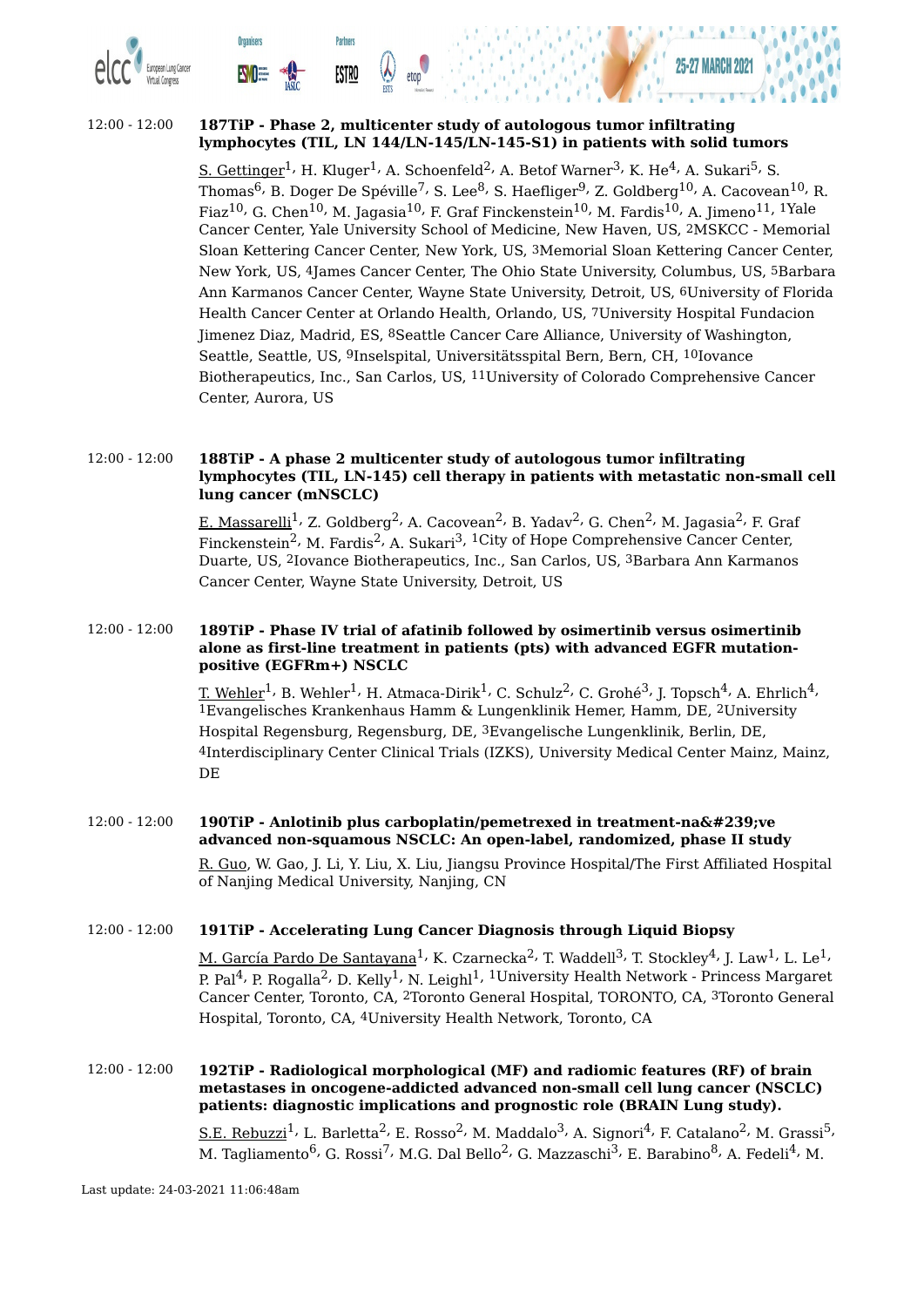

Doni<sup>2,</sup> M. Tiseo<sup>9,</sup> C. Genova<sup>6, 1</sup>Department of Internal Medicine and Medical Specialties (DiMI), University of Genova, Genova, IT, 2IRCCS Ospedale Policlinico San Martino, Genova, IT, 3University Hospital of Parma, Parma, IT, 4University of Genova, Genova, IT, 5IRCCS Ospedale Policlinico San Martino of Genova, Genova, IT, 6; Department of Internal Medicine and Medical Specialties (DiMI), University of Genova, Genova, IT, 7; Ospedale "Padre Antero Micone", Genova, IT, 8Ospedale Santa Corona, Pietra Ligure, IT, 9Department of Medicine and Surgery, University of Parma, Parma, IT

#### 12:00 - 12:00 **Metastases to and from the lung**

- 12:00 12:00 **193P - Long-term survival in non-small cell lung cancer patients with metachronous brain-only oligorecurrence who underwent definitive treatment**  $\rm H.~Kim^1$ , S. Park $^2$ , H.A. Jung $^3$ , J.-M. Sun $^2$ , S.-H. Lee $^2$ , J.S. Ahn $^2$ , K. Park $^4$ , M.-J. Ahn $^5$ , 1Samsung Medical Center, Seoul, US, 2Samsung Medical Center, Seoul, KR, 3Division of Hematology-Oncology, Department of Medicine, Samsung Medical Center, Sungkyunkwan University School of Medicine, Seoul, KR, 4Samsung Medical Center (SMC) - Sungkyunkwan University School of Medicine, Seoul, KR, 5Sungkyunkwan University School of Medicine, Seoul, KR
- 12:00 12:00 **194P - The clinicopathological characteristics and proteomics analysis of highly aggressive T1N2M0 NSCLC patients**

X. Lei, Tianjin Medical University General Hospital, Tianjin, CN

#### 12:00 - 12:00 **195P - Brain and heart in cancer patients; Population-based study**

M. Safi $^1$ , M. Al-Radhi $^2$ , R. Kanesvaran $^3$ , D. Trapani $^4$ , S. Mazher $^5$ , M. Alnusaif $^6$ , A. Aldanakh $^1$ , S. Baldi $^7$ , Y. Moeed $^8$ , H. Al-Dubai $^9$ , X. Sun $^{10}$ , X. Shan $^1$ , M. Ameen $^7$ , J. Liu $^1$ , 1First Affiliated Hospital of Dalian Medical University, Dalian, CN, 2Second Affiliated Hospital of Dalian Medical University, Dalian, CN, 3National Cancer Center Singapore, Singapore, SG, 4Istituto Europeo di Oncologia, Milan, IT, 5The University of Texas Southwestern Medical Center, Texas, US, 6First Affiliated Hospital of Dalian Medical University, Dalian city, CN, 7Dalian Medical University, Dalian, CN, 8Guangxi Medical University, Nannig, CN, 9Eastern Cost Medical and Teaching Compound, Hodaidah, YE, 10Second Affiliated Hospital of Dalian Medical University, Dalian city, CN

12:00 - 12:00 **Mesothelioma**

#### 12:00 - 12:00 **196P - A pivotal multicenter translational research project on malignant pleural mesothelioma (MPM): preliminary results.**

<u>R. Di Liello</u><sup>1,</sup> C.M. Della Corte<sup>1,</sup> V. Ciaramella<sup>1,</sup> A. Insa<sup>2,</sup> D. Compañ-Quilis<sup>2,</sup> G. Alonso<sup>2,</sup> R. Borrás<sup>2,</sup> G. Viscardi<sup>3,</sup> N. Zanaletti<sup>1,</sup> F. Sparano<sup>4,</sup> I. Cozzolino<sup>1,</sup> M. Montella<sup>1,</sup> G. Vicidomini<sup>1,</sup> I. Pastor-Escartín<sup>2,</sup> M. Santini<sup>1,</sup> R. Franco<sup>1,</sup> F. Ciardiello<sup>4,</sup> P. Martín-Martorell<sup>2,</sup> F. Morgillo<sup>1, 1</sup>Università degli studi della Campania Luigi Vanvitelli, Napoli, IT, 2Hospital Clínico Universitario de Valencia, Valencia, ES, 3Fondazione IRCCS Istituto Nazionale dei Tumori, Milan, IT, 4Università degli Studi della Campania Luigi Vanvitelli, Napoli, IT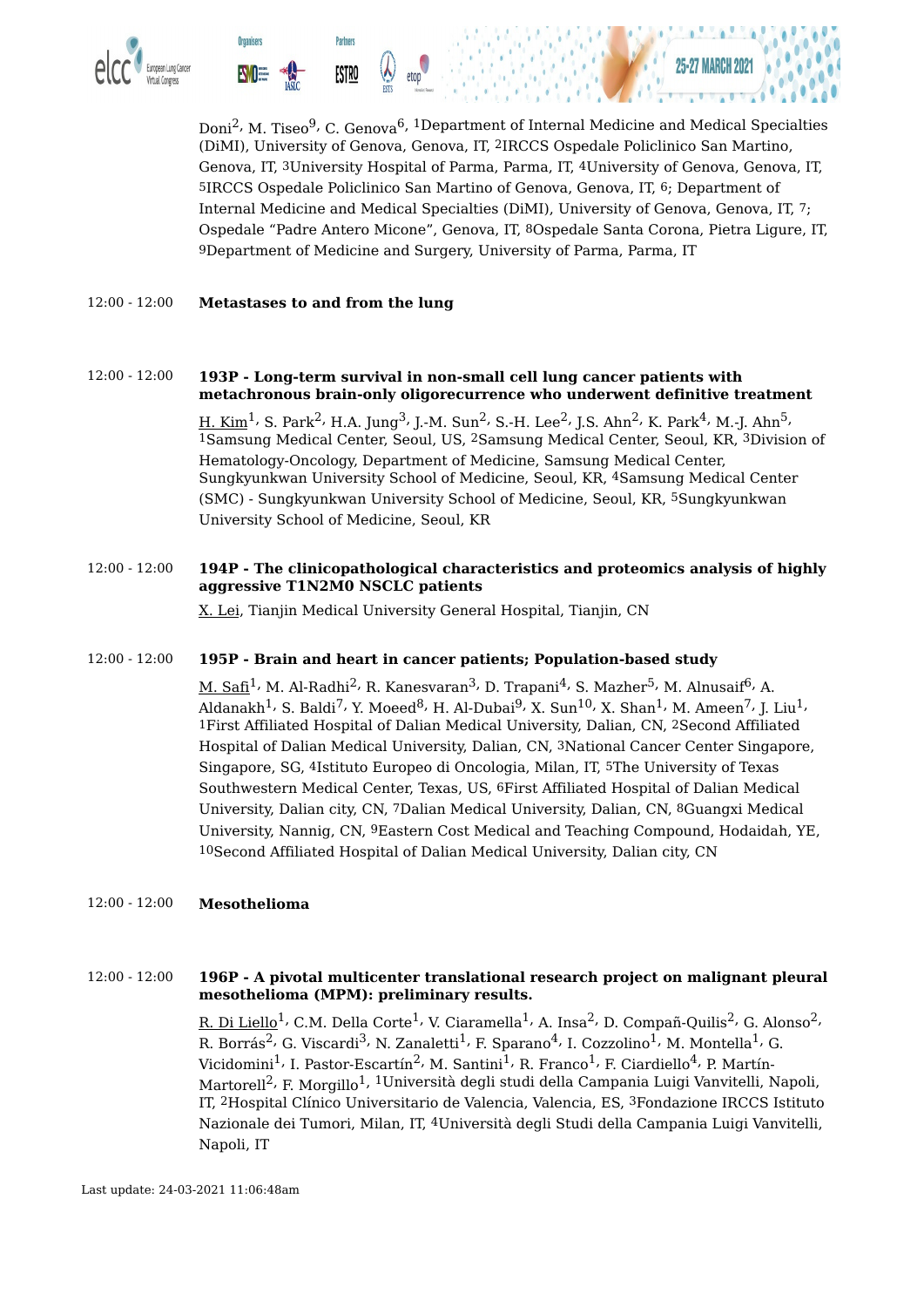

**Organisers** 

**Partners** 

**ESTRO** 



K. Chandarana, A. Gkikas, E. Caruana, A. Nakas, Glenfield Hospital - University Hospitals of Leicester NHS Trust, Leicester, GB

#### 12:00 - 12:00 **198P - Analysis of efficacy of immunotherapy according to histology in malignant pleural mesothelioma (MPM) patients**

 $\rm \underline{S.~Cedres}^{1}$ , J.D. Assaf $^{1}$ , P. Iranzo $^{1}$ , A. Callejo $^{1}$ , N. Pardo $^{1}$ , A. Navaro $^{1}$ , A. Martinez-Marti $^{1}$ , H. Bote $^2$ , D. Marmolejo $^1$ , J. Lostes $^1$ , V. Monton $^1$ , J. Gonzalo $^1$ , A. Pedrola $^1$ , E. Felip $^3$ ,  $^1$ Vall d'Hebron Institute of Oncology and University Hospital, Barcelona, ES, 2Hopspital Universitario 12 de Octubre, Madrid, ES, 3Vall d'Hebron Institute of Oncology (VHIO), Barcelona, ES

#### 12:00 - 12:00 **199P - Clinical and Epidemiological characteristics of patients with Pleural mesothelioma in the United States**

D. El-Habashy, Menoufia University - Faculty of Medicine, Shebeen El-Kom, EG

#### 12:00 - 12:00 **200P - Prognostic factors in malignant pleural mesothelioma - a multicentric study**

<u>M. Baptista</u><sup>1,</sup> J. Barata<sup>1,</sup> G. Fernandes<sup>2,</sup> S. Saleiro<sup>3,</sup> M. Souto Moura<sup>3,</sup> A. Magalhães<sup>2,</sup> M.J. Valente<sup>1,</sup> M.L.S. Valente<sup>1, 1</sup>Centro Hospitalar Cova da Beira, Covilha, PT, <sup>2</sup>Centro Hospitalar São João, Porto, PT, 3Instituto Português de Oncologia Porto, Porto, PT

### 12:00 - 12:00 **201P - Inequality in mesothelioma care in the North East of England** A. Aujayeb, Private Sector, Quatre Bornes, MU

12:00 - 12:00 **202P - Indwelling pleural catheter removals in a large volume centre in the North East of England**

A. Aujayeb, Private Sector, Quatre Bornes, MU

12:00 - 12:00 **General interest**

#### 12:00 - 12:00 **204P - Immune-related Adverse Events (IrAEs) as a predictor of response to Immunotherapy in patients with Lung Cancer**

M.V. Sanchez Becerra<sup>1,</sup> R. Martinez-Cabañes<sup>1,</sup> A. Gonzalez-Lopez<sup>1,</sup> E. Zhan-Zhou<sup>1,</sup> V. Sotelo $^1$ , M. Esteban $^1$ , T. Robles $^1$ , J.C. Camara $^1$ , A. Cardeña $^1$ , S. Hernando $^1$ , A. Hurtado $^2$ , D. Moreno $^1$ , C. Olier $^1$ , X. Mielgo Rubio $^1$ ,  $^1$ Hospital Universitario Fundación Alcorcón, Alcorcon, ES, 2HUFA Hospital Universitario Fundacion Alcorcon, Alcorcon, ES

#### 12:00 - 12:00 **205P - Impact of UK Covid-19 Pandemic Cancer Guidelines on Treatment Decisions for Thoracic Malignancies**

<u>J. Morton-Gittens</u><sup>1,</sup> N. Pipalia<sup>1,</sup> K. Thippu Jayaprakash<sup>2, 1</sup>The Queen Elizabeth Hospital King's Lynn NHS Foundation Trust, King's Lynn, GB, 2Addenbrooke's Hospital - Cambridge University Hospitals NHS Foundation Trust, Cambridge, GB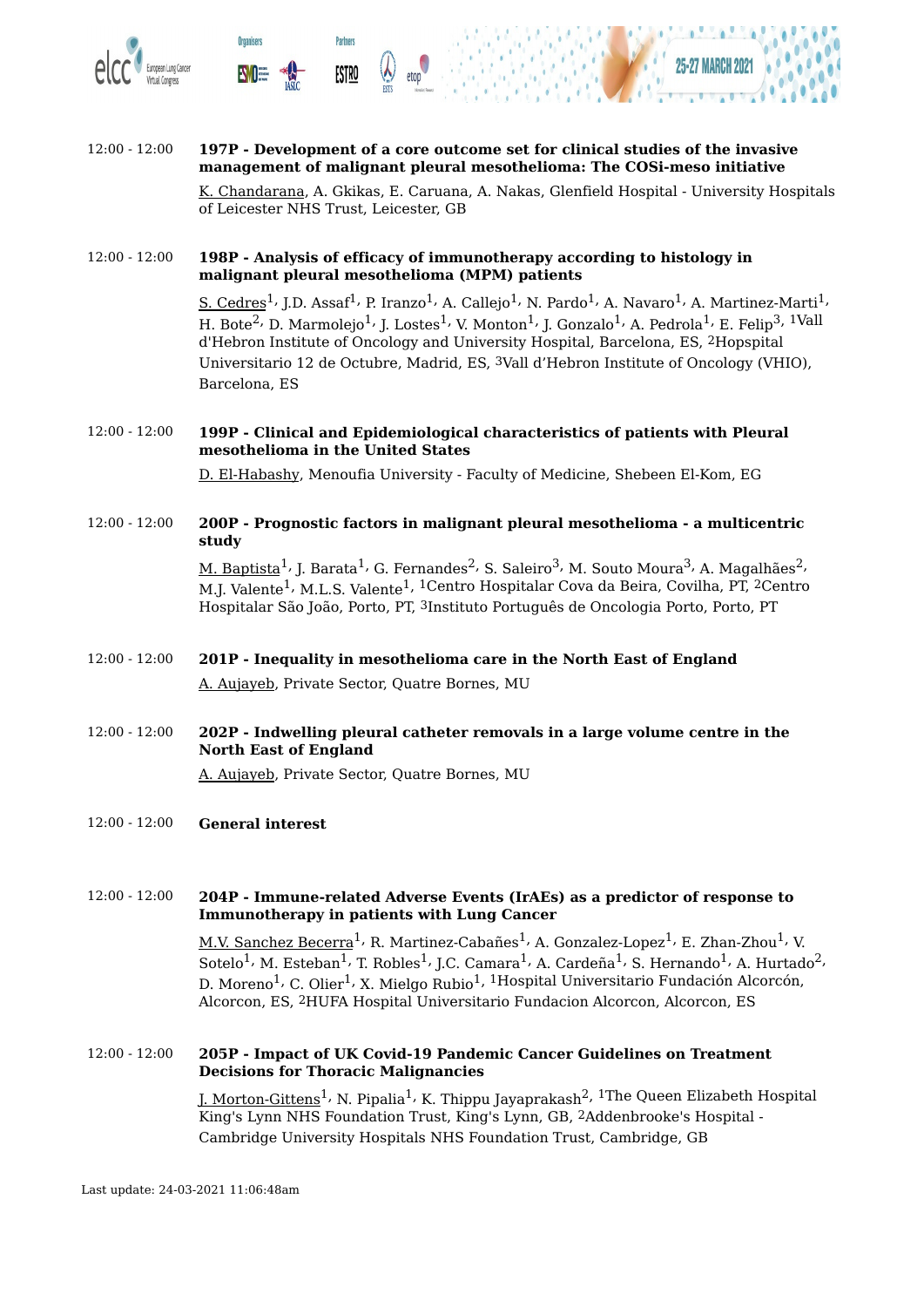

**Organisers** 

**Partners** 

**ESTRO** 



### 12:00 - 12:00 **206P - Impact of COVID-19 pandemic in the diagnosis of lung cancer in Portugal**

M. Leitão $^1$ , A. Teixeira $^2$ , M. Neves $^2$ , I. Azevedo $^2$ , C. Vieira $^2$ ,  $^1$ Instituto Portugues de Oncologia - Porto, Porto, PT, 2IPO Porto, Porto, PT

#### 12:00 - 12:00 **207P - Lung Immune Prognostic Index and Survival in Patient with Non-Small Cell Lung Cancer: A Systematic Review**

<u>R. Heriyanto</u> $^1$ , C. Chrystelle $^2$ , A. Hadisurya $^2$ , F. Tandy $^2$ , M. Suciningtias $^2$ , A. Kurniawan $^3$ , 1Faculty of Medicine Pelita Harapan University, Tangerang, ID, 2UPH - Pelita Harapan University - Faculty of Medicine, Tangerang, ID, 3Pelita Harapan University, Tangerang, ID

# 12:00 - 12:00 **208P - Safety and efficacy of immune checkpoint inhibitors in NSCLC patients with autoimmune disease: A UK tertiary cancer centre experience**

P. Sawhney, G. Patel, D. Ohana, M. Luong, Y.N.S. Wong, A. Lee, S.-M. Lee, M. Forster, University College London Hospitals NHS Trust, London, GB

#### 12:00 - 12:00 **209P\_PR - Understanding patient experience in Europe: the first Global Lung Cancer Coalition Patient Experience Survey**

V. Beattie<sup>1,</sup> W. Boerckel<sup>2,</sup> M. Rigney<sup>3,</sup> K. O'Hagan<sup>4,</sup> M. Hennink<sup>5,</sup> J. Fox<sup>6, 1</sup>Lung Cancer Nursing UK, Solihull, GB, 2Cancer Care, New York, US, 3GO2Foundation, Washington, US, 4Irish Cancer Society, Dublin, IE, 5Patient, NotApplicable, NL, 6Roy Castle Lung Cancer Foundation, Liverpool, GB

#### 12:00 - 12:00 **210P - Lung Cancer: 10-Year Survival**

O. Kshivets, Roshal Hospital, Roshal, Moscow, Roshal, RU

#### 12:00 - 12:00 **211P - Prior Antibiotic Use in Immunotherapy treated patients - the experience of a community hospital**

M. Vitorino, M. Batista, T. Tomás, S. Almeida, R. Freitas, M. Silva, Hospital Professor Doutor Fernando Fonseca EPE (Hospital Amadora/Sintra), Lisbon, PT

#### 12:00 - 12:00 **212P\_PR - Language and Understanding: the complexity of insight in cancer care**

<u>T. Martin</u><sup>1,</sup> D. O'Doherty<sup>1,</sup> C. Mattisa<sup>1,</sup> T. Byrne<sup>1,</sup> R. Keogh<sup>1,</sup> C. Murphy<sup>1,</sup> P. Bredin<sup>1,</sup> S. Devanney $^1$ , P. Morris $^1$ , B. Hennessy $^1$ , L. Grogan $^1$ , O. Breathnach $^2$ , R. O'Dwyer $^1$ , 1Beaumont Hospital, Dublin, IE, 2Thoraxklinik, University Hospital Heidelberg, Heidelberg, DE

#### 12:00 - 12:00 **213P - Incidence of venous thromboembolic events in lung cancer patients receiving immunotherapy: a single?institution experience**

L. Gutiérrez Sainz, P. Cruz Castellanos, D. Sanchez Cabrero, O. Higuera Gomez, J. De Castro Carpeno, Hospital Universitario La Paz, Madrid, ES

#### 12:00 - 12:00 **214P - The role of USS guided biopsy in the investigation of lung cancer**

<u>A. Aujayeb</u><sup>1,</sup> C. Storey<sup>2,</sup> P. Narkhede<sup>2,</sup> E. Hill<sup>2,</sup> M. Carling<sup>2, 1</sup>Private Sector, Quatre Bornes, MU, 2Northumbria Healthcare NHS Foundation Trust, Newcastle, GB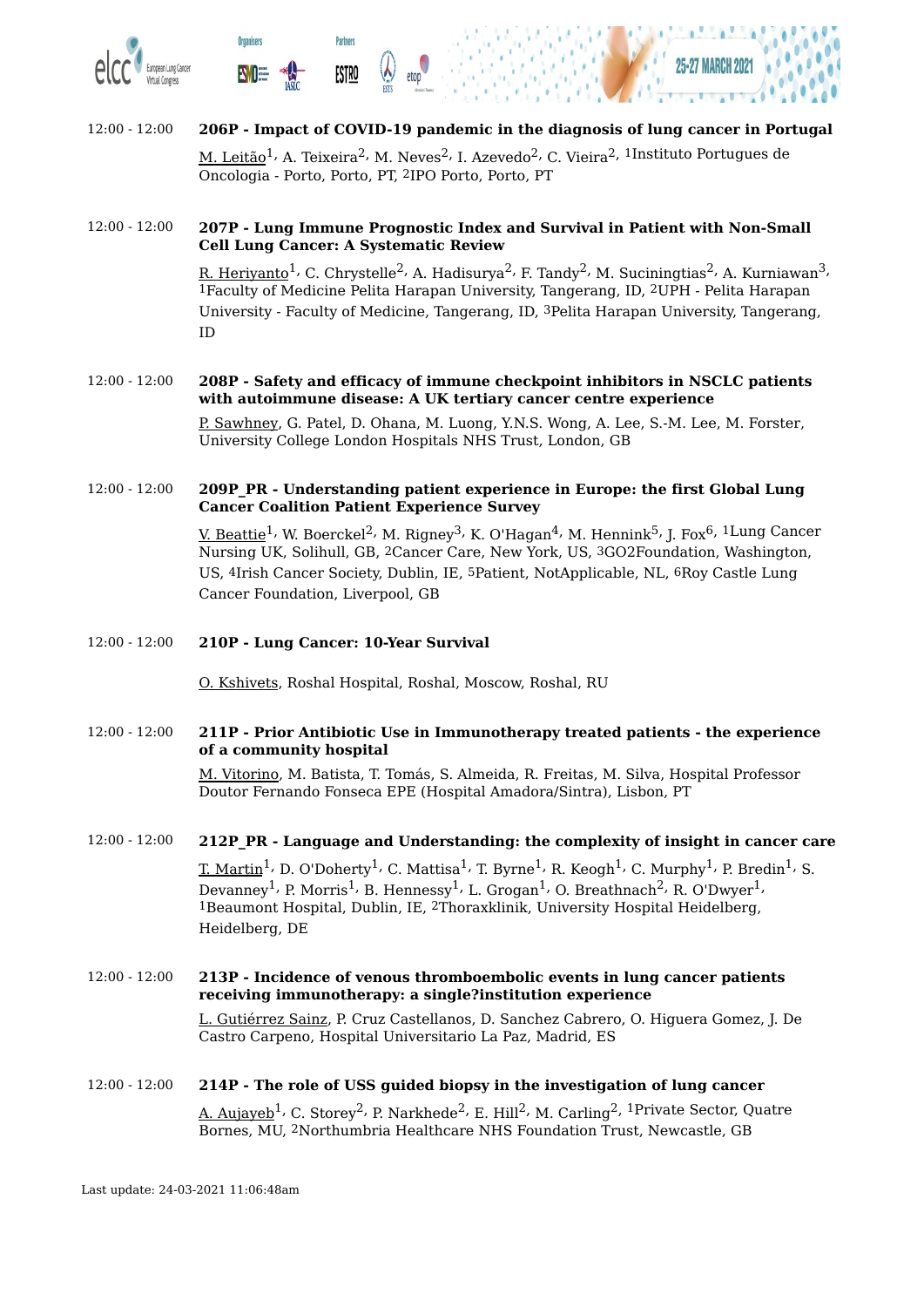





# 12:00 - 12:00 **215P - The feasibility of day case thoracoscopy** <u>A. Aujayeb</u><sup>1,</sup> E. Hill<sup>2, 1</sup>Private Sector, Quatre Bornes, MU, <sup>2</sup>Northumbria Healthcare NHS Foundation Trust, Newcastle, GB

#### 12:00 - 12:00 **216P - COMMD1 in non-small cell lung cancer: a novel DNA repair protein as a therapeutic target and diagnostic biomarker**

<u>A. Suraweera</u><sup>1,</sup> P. Duijf<sup>1,</sup> M. Tang<sup>1,</sup> C. Jekimovs<sup>1,</sup> K. Schrobback<sup>1,</sup> C. Liu<sup>2,</sup> M. Adams<sup>1,</sup> D. Richard<sup>1,</sup> K. O'Byrne<sup>1, 1</sup>Queensland University of Technology, Brisbane, AU, 2QIMR Berghofer Medical Research Institute, Brisbane, AU

#### 12:00 - 12:00 **217P - Circulating microRNA21 and microRNA126: Diagnostic, Prognostic Value and Multivariate Analysis in Non-Small-Cell Lung Cancer**

<u>A. Alhanafy</u><sup>1,</sup> S. Soliman<sup>2,</sup> A. Abdelaleem<sup>3,</sup> A. Abo Elhaded<sup>4,</sup> M. Assar<sup>4,</sup> R. Ibrahem<sup>2,</sup> 1MFM - Menoufia University - Faculty of Medicine, Shebeen El-Kom, EG, 2MFM - Menoufia University - Faculty of Medicine, Shebeen El-Kom, EG, 3College of Medicine, Qassim University, Qassim, SA, 4Faculty of science - Menoufia University, shebeen elkom, EG

#### 12:00 - 16:15 **218P - Clinical characteristics and treatment outcomes in lung cancer patients with FGFR genes alterations**

J. Torres Jimenez, J. Esteban Villarrubia, E. Vida Navas, J.J. Soto Castillo, L. Sanz Gómez, I. Orejana Martín, P. Alvarez Ballesteros, J. Pozas Pérez, M. San Román Gil, V. Albarrán Fernández, J. Chamorro Pérez, D.I. Rosero Rodríguez, A. Gómez Rueda, E. Corral De La Fuente, Y. Lage, A. Santón, A. Benito Berlinches, M. Lario, M.E. Olmedo García, P. Garrido Lopez, Hospital Universitario Ramon y Cajal, Madrid, ES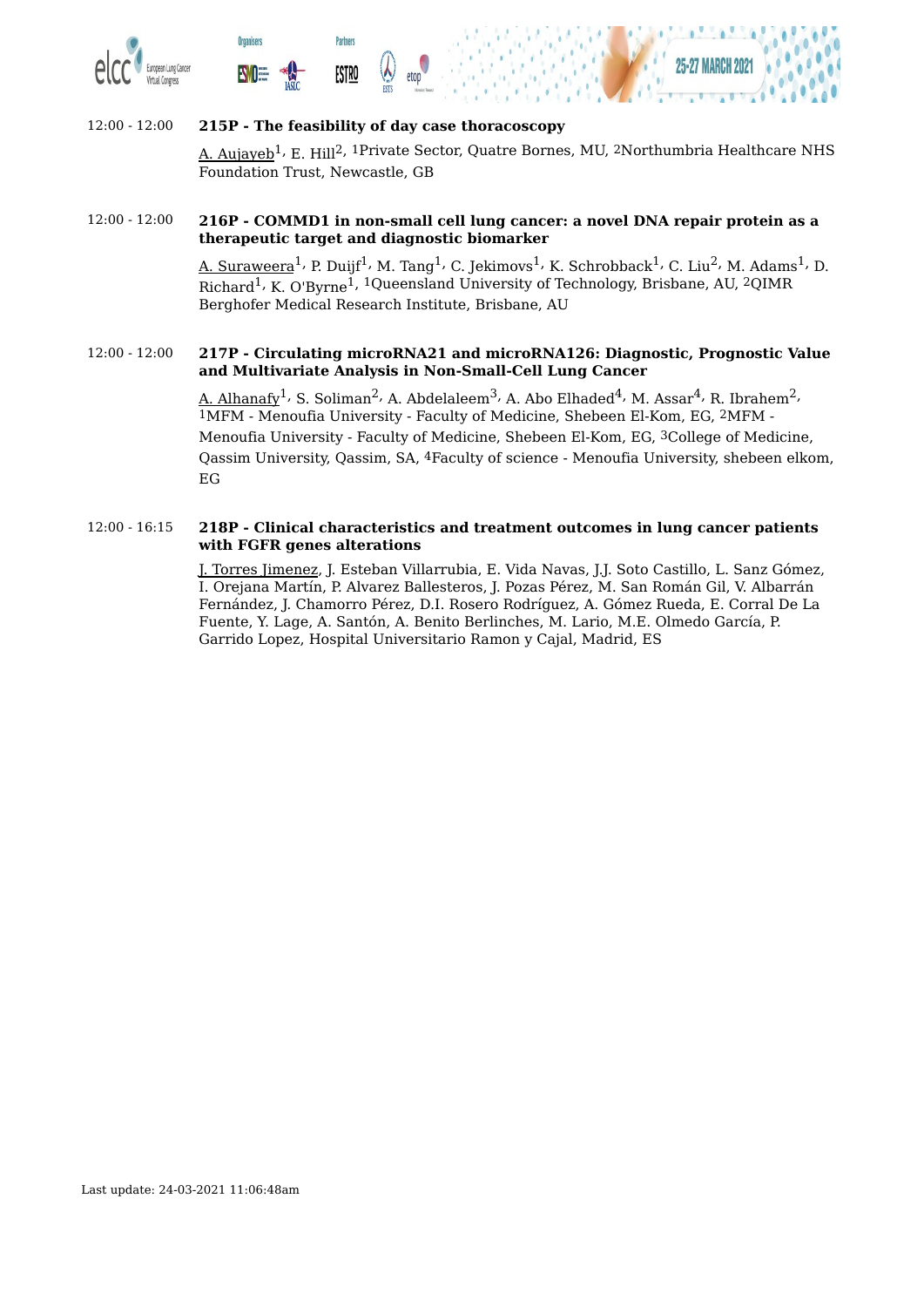





×

à

ä

| 25.03.2021      |                                                                                                                                                                                                |                  |
|-----------------|------------------------------------------------------------------------------------------------------------------------------------------------------------------------------------------------|------------------|
| $09:10 - 09:45$ | Opening session and Heine H. Hansen Award lecture 2021                                                                                                                                         | <b>Channel 1</b> |
|                 | Moderation: E. Felip <sup>1</sup> , D. Planchard <sup>2</sup> , <sup>1</sup> Vall d'Hebron Institute of Oncology (VHIO),<br>Barcelona, ES, <sup>2</sup> Institut Gustave Roussy, Villejuif, FR |                  |
| $09:10 - 09:15$ | <b>Welcome by the Scientific Co-Chairs</b>                                                                                                                                                     |                  |
| $09:15 - 09:20$ | Introduction to the Heine H. Hansen Award 2021                                                                                                                                                 |                  |
|                 | S. Peters, Centre Hospitalier Universitaire Vaudois - CHUV, Lausanne, CH                                                                                                                       |                  |
| $09:20 - 09:45$ | Drop by drop makes a Lake: 30 years of progress in lung cancer                                                                                                                                 |                  |
|                 | <u>J. Vansteenkiste</u> , University Hospitals Leuven - Campus Gasthuisberg, Leuven, BE                                                                                                        |                  |
| $10:00 - 11:00$ | Mesothelioma: Will I-O shape the future?                                                                                                                                                       | <b>Channel 3</b> |
| $10:00 - 10:15$ | <b>Molecular risk factors and predictive biomarkers</b>                                                                                                                                        |                  |
|                 | G. Zalcman, Hopital Bichat Claude Bernard, Paris, FR                                                                                                                                           |                  |
| $10:15 - 10:30$ | What is the standard of care in front-line and beyond?                                                                                                                                         |                  |
|                 | A. Tsao, The University of Texas M. D. Anderson Cancer Center, Houston, US                                                                                                                     |                  |
| $10:30 - 10:45$ | <b>Indication for lung-sparing radiotherapy</b>                                                                                                                                                |                  |
|                 | A. Rimner, Memorial Sloan Kettering Cancer Center, New York, US                                                                                                                                |                  |
| $10:45 - 11:00$ | <b>Surgery</b>                                                                                                                                                                                 |                  |
|                 | <u>E. Lim</u> , Royal Brompton Hospital - Royal Brompton and Harefield NHS Foundation Trust,<br>London, GB                                                                                     |                  |
| $10:00 - 11:00$ | Novel therapeutic approaches: Exciting times in lung cancer                                                                                                                                    | <b>Channel 2</b> |
| $10:00 - 10:15$ | Antibody drug conjugates                                                                                                                                                                       |                  |
|                 | D. Planchard, Institut Gustave Roussy, Villejuif, FR                                                                                                                                           |                  |
| $10:15 - 10:30$ | <b>Bi-specific and tri-specific Ab</b>                                                                                                                                                         |                  |
|                 | B.C. Cho, Yonsei University, Seoul, KR                                                                                                                                                         |                  |
| $10:30 - 10:45$ | <b>Engineered for success: Immunocytokines and radioimmunotherapy</b>                                                                                                                          |                  |
|                 | <u>E. Garon</u> , UCLA Hematology/Oncology Santa Monica, Santa Monica, US                                                                                                                      |                  |
|                 |                                                                                                                                                                                                |                  |
| $10:45 - 11:00$ | New approaches in supportive care<br>K. Jordan, University of Heidelberg, Heidelberg, DE                                                                                                       |                  |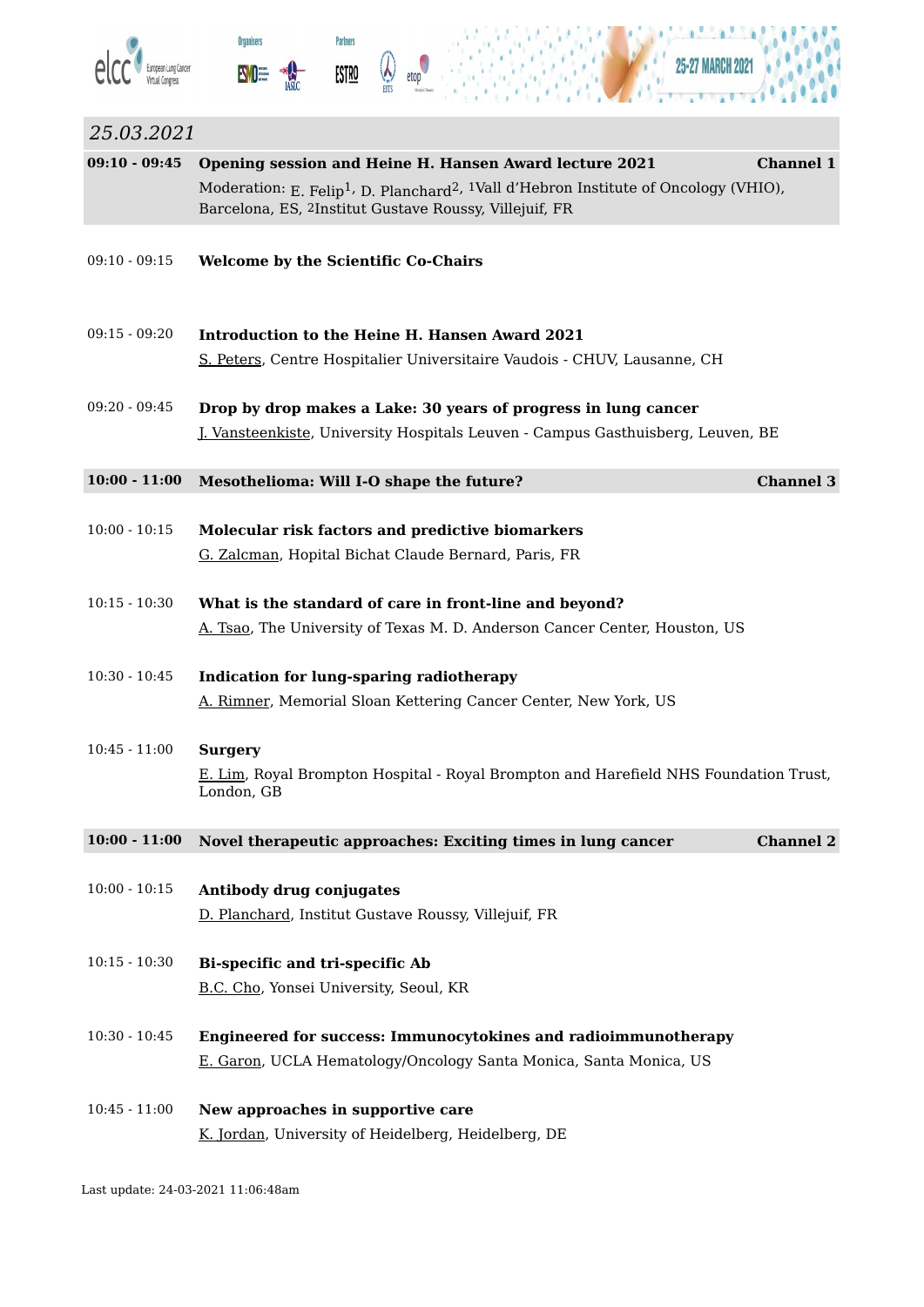





#### **10:00 - 11:00 Lung cancer screening: The end of the beginning Channel 1**

- 10:00 10:15 **Nelson and NSLT: Are the results similar?** J. Field, The University of Liverpool, Liverpool, GB
- 10:15 10:30 **Implementation of screening programmes** S. Couraud, CHU Lyon, Lyon, FR
- 10:30 10:45 **Novel screening approaches** J. Van Meerbeeck, UZA - University Hospital Antwerp, Edegem, BE
- 10:45 11:00 **Optimal management of lesions discovered at screening** G. Veronesi, IRCCS Ospedale San Raffaele, Milan, IT
- **11:15 - 12:35 Optimal management of patients with PDL1-high advanced NSCLC Channel 1** Moderation: <sub>F. Cappuzzo</sub>1, <sub>L. Landi</sub>2, <sup>1</sup>Ospedale Santa Maria Delle Croci, Istituto Nazionale Tumori "Regina Elena", Rome, IT, 2Ospedale Santa Maria delle Croci, Ravenna, IT
- 11:15 11:20 **Presentation of case: Monotherapy or chemoimmunotherapy in PD-L1>50%?** L. Landi, Ospedale Santa Maria delle Croci, Ravenna, IT
- 11:20 11:35 **Options in patients with brain metastases** O. Gautschi, Luzerner Kantonsspital, Luzern, CH
- 11:35 11:50 **Role of chemo-free combinations** S. Ramalingam, Winship Cancer Institute of Emory University, Atlanta, US
- 11:50 12:05 **Role of chemo-IO combinations** F. Cappuzzo, Istituto Nazionale Tumori "Regina Elena", Rome, IT
- 12:05 12:20 **Role of single agent immunotherapy** M.R. Garcia Campelo, Instituto de Investigación Biomédica de A Coruña (INIBIC), A Coruña, ES
- 12:20 12:35 **Q&A and live discussion** A. Speakers, , CH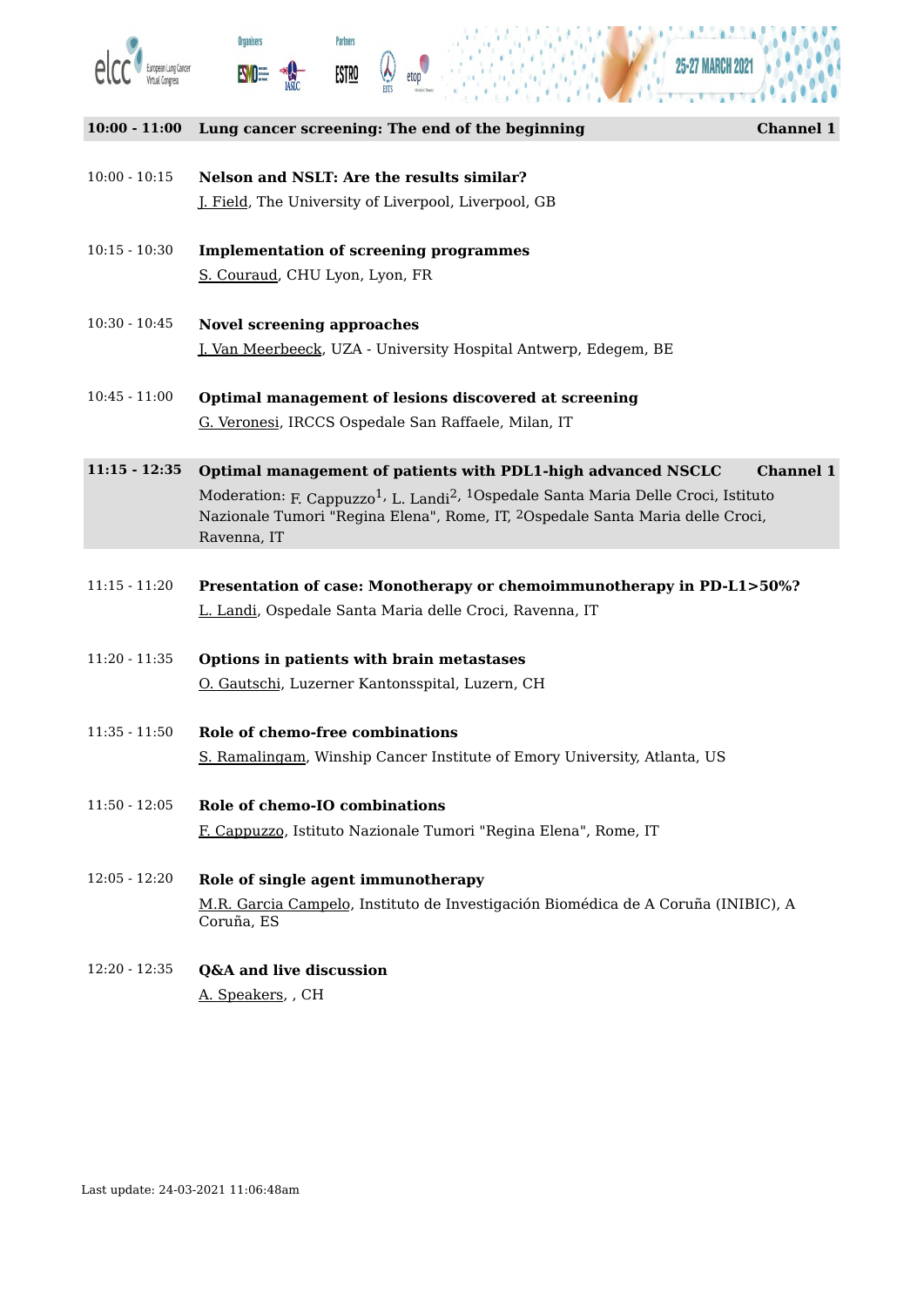





| $11:15 - 12:35$ | <b>Channel 2</b><br>The eternal debate in stage III                                                                                                                                  |
|-----------------|--------------------------------------------------------------------------------------------------------------------------------------------------------------------------------------|
|                 | Moderation: A. Brunelli <sup>1</sup> , I. Browne <sup>2</sup> , <sup>1</sup> St. James's University Hospital Leeds, Leeds, GB,<br><sup>2</sup> Mater University Hospital, Dublin, IE |
| $11:15 - 11:20$ | <b>Presentation of case</b>                                                                                                                                                          |
|                 | I. Browne, Mater University Hospital, Dublin, IE                                                                                                                                     |
|                 |                                                                                                                                                                                      |
| $11:20 - 11:35$ | What is the best local treatment? Surgery                                                                                                                                            |
|                 | G. Massard, University of Luxemburg, LU                                                                                                                                              |
| $11:35 - 11:50$ | What is the best local treatment? Radiation therapy                                                                                                                                  |
|                 | M. Werner-Wasik, Kimmel Cancer Center-Thomas Jefferson University, Philadelphia, US                                                                                                  |
| $11:50 - 12:05$ | Don't forget the systemic treatment                                                                                                                                                  |
|                 | L. Coate, University Hospital Limerick, Limerick, IE                                                                                                                                 |
| $12:05 - 12:20$ | IO in stage III                                                                                                                                                                      |
|                 | <u>J. Lee</u> , UCLA - David Geffen School of Medicine, Los Angeles, US                                                                                                              |
| $12:20 - 12:35$ | Q&A and live discussion                                                                                                                                                              |
|                 | A. Speakers, CH                                                                                                                                                                      |
| $11:15 - 12:35$ | <b>Channel</b><br>YO Vesalius Talk: How to run translational research studies in lung<br>cancer? Where to start?<br>3                                                                |
|                 | Moderation: J. Lim <sup>1</sup> , A.S. Berghoff <sup>2</sup> , <sup>1</sup> Manchester, GB, <sup>2</sup> Vienna, AT                                                                  |
| $11:15 - 11:25$ | <b>Welcome and Young Oncologist perspective</b>                                                                                                                                      |
|                 | J. Lim <sup>1</sup> , A.S. Berghoff <sup>2, 1</sup> Manchester, GB, <sup>2</sup> Vienna, AT                                                                                          |
| $11:25 - 11:31$ | Your perspective and personal story                                                                                                                                                  |
|                 | J. Wolf, Köln, DE                                                                                                                                                                    |
| $11:31 - 11:37$ | Your perspective and personal story                                                                                                                                                  |
|                 | L. Paz-Ares, Department of Medical Oncology, Hospital Universitario 12 de Octubre,<br>H12o-CNIO Lung Cancer Unit, Universidad Complutense & Ciberonc, Madrid, ES                     |
| $11:37 - 11:43$ | Your perspective and personal story                                                                                                                                                  |
|                 | F. Blackhall, The Christie NHS Foundation Trust, Manchester, GB                                                                                                                      |
| $11:43 - 12:35$ | Q&A and live discussion                                                                                                                                                              |
|                 | A. Speakers, GH                                                                                                                                                                      |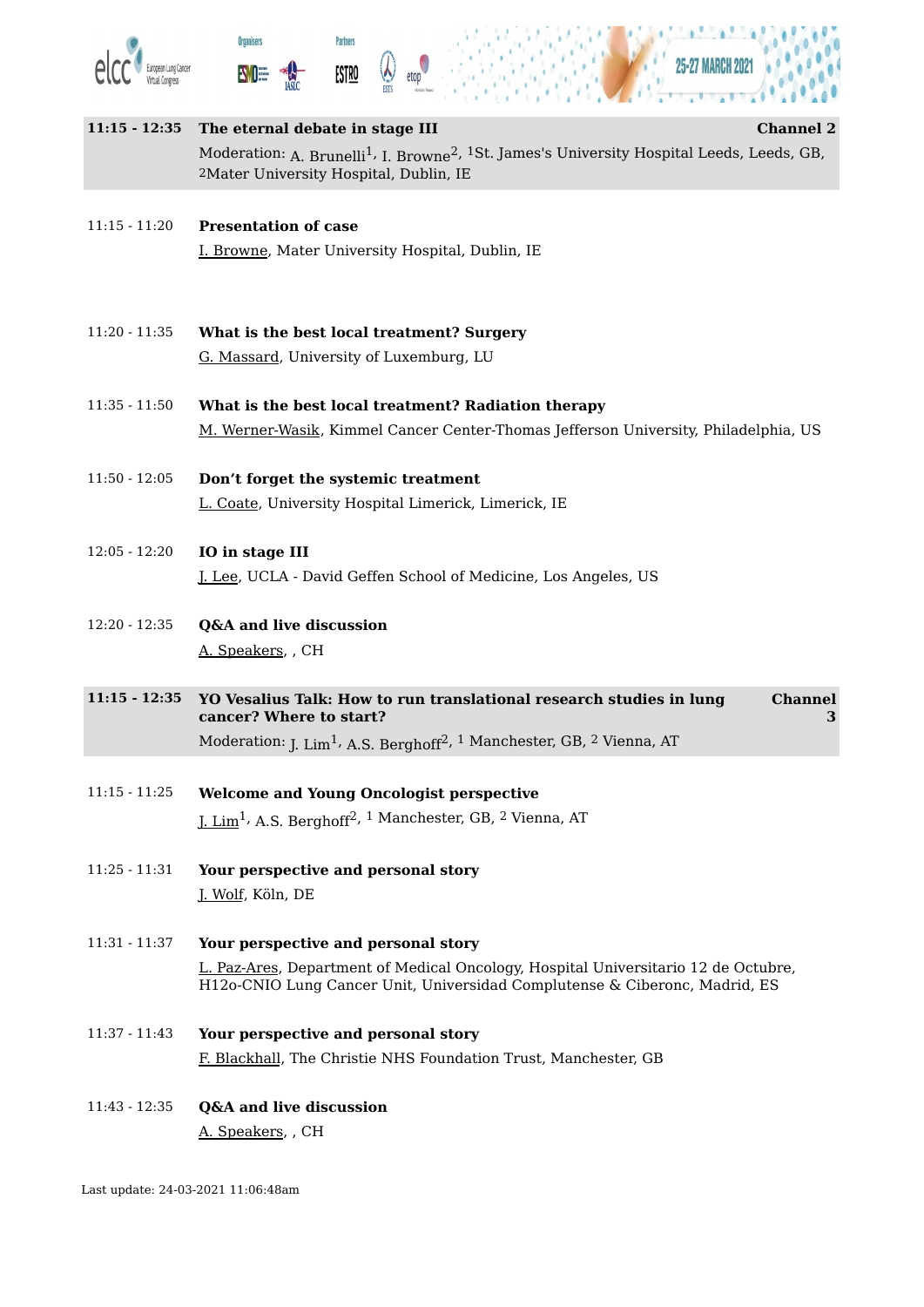





#### **12:50 - 14:20 MSD - Defining the standard of care in lung cancer Channel 1**

Moderation: L. Paz-Ares, Department of Medical Oncology, Hospital Universitario 12 de Octubre, H12o-CNIO Lung Cancer Unit, Universidad Complutense & Ciberonc, Madrid, ES

#### 12:50 - 12:55 **Welcome and Introduction**

L. Paz-Ares, Department of Medical Oncology, Hospital Universitario 12 de Octubre, H12o-CNIO Lung Cancer Unit, Universidad Complutense & Ciberonc, Madrid, ES

#### 12:55 - 13:10 **Can we turn lung cancer into a chronic disease?**

M. Reck, Lung Clinic Grosshansdorf, Airway Research Center North, German Center for Lung Research, Grosshansdorf, DE

#### 13:10 - 13:35 **Selecting the right treatment for the right patient: A case study discussion with Prof. Alessadra Curioni, Prof. Martin Reck and Prof. Luis Paz-Ares**

A. Curioni<sup>1,</sup> M. Reck<sup>2,</sup> L. Paz-Ares<sup>3, 1</sup>University Hospital Zurich, Zurich, CH, <sup>2</sup>Lung Clinic Grosshansdorf, Airway Research Center North, German Center for Lung Research, Grosshansdorf, DE, 3Department of Medical Oncology, Hospital Universitario 12 de Octubre, H12o-CNIO Lung Cancer Unit, Universidad Complutense & Ciberonc, Madrid, ES

#### 13:35 - 13:50 **A look into the future of NSCLC: Emerging treatment options**

L. Paz-Ares, Department of Medical Oncology, Hospital Universitario 12 de Octubre, H12o-CNIO Lung Cancer Unit, Universidad Complutense & Ciberonc, Madrid, ES

#### 13:50 - 14:20 **Live Q&A**

A. Speakers, , CH

#### 14:20 - 14:20 **Meeting close**

L. Paz-Ares, Department of Medical Oncology, Hospital Universitario 12 de Octubre, H12o-CNIO Lung Cancer Unit, Universidad Complutense & Ciberonc, Madrid, ES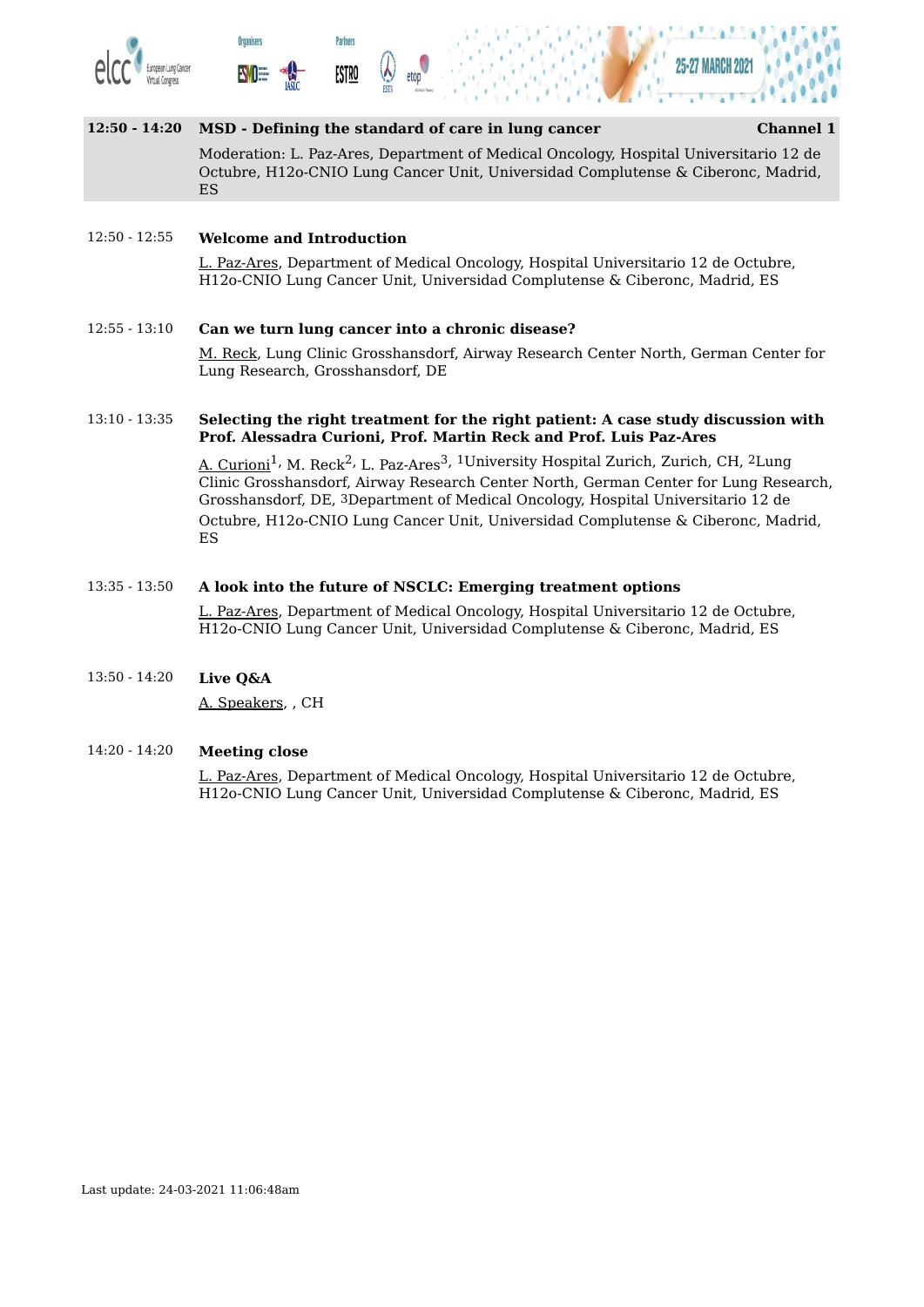





×

| $12:50 - 14:20$ | Novartis - Early treatment decisions in NSCLC: A debate on best<br><b>Channel</b><br>practices<br>2 <sup>1</sup>                                                                                                                                                                                                 |
|-----------------|------------------------------------------------------------------------------------------------------------------------------------------------------------------------------------------------------------------------------------------------------------------------------------------------------------------|
|                 | Moderation: M. Thomas, University of Heidelberg, Heidelberg, DE                                                                                                                                                                                                                                                  |
| $12:50 - 12:55$ | <b>Welcome and introduction</b>                                                                                                                                                                                                                                                                                  |
|                 | M. Thomas, University of Heidelberg, Heidelberg, DE                                                                                                                                                                                                                                                              |
| $12:55 - 13:10$ | The path to diagnosis in patients with NSCLC                                                                                                                                                                                                                                                                     |
|                 | M. Thomas, University of Heidelberg, Heidelberg, DE                                                                                                                                                                                                                                                              |
| $13:10 - 13:50$ | Navigating through treatment decisions in NSCLC. Virtual panel debate,<br>moderated by Prof. Michael Thomas together with the participation of Prof.<br><b>Rosario Garcia Campelo and Prof. Thomas Newsom-Davis</b>                                                                                              |
|                 | M.R. Garcia Campelo <sup>1</sup> , T. Newsom-Davis <sup>2</sup> , M. Thomas <sup>3</sup> , <sup>1</sup> Instituto de Investigación<br>Biomédica de A Coruña (INIBIC), A Coruña, ES, <sup>2</sup> Chelsea and Westminster Hospital NHS<br>Foundation Trust, London, GB, 3University of Heidelberg, Heidelberg, DE |
| $13:50 - 14:05$ | Live Q&A and concluding remarks                                                                                                                                                                                                                                                                                  |
|                 | A. Speakers, CH                                                                                                                                                                                                                                                                                                  |
| $12:50 - 14:20$ | <b>Channel</b><br>Medscape Oncology Global - Advances in oncogene driven metastatic<br>NSCLC: Focusing on EGFR Exon 20 insertions and ALK-Positive NSCLC<br>3                                                                                                                                                    |
|                 | Moderation: M. Perol, Léon Bérard Cancer Center, Lyon, FR                                                                                                                                                                                                                                                        |
| $12:50 - 12:55$ | <b>Welcome and introduction</b>                                                                                                                                                                                                                                                                                  |
|                 | M. Perol, Léon Bérard Cancer Center, Lyon, FR                                                                                                                                                                                                                                                                    |
| $12:55 - 13:15$ | Keeping up with the development in molecular testing for advanced NSCLC                                                                                                                                                                                                                                          |
|                 | K. Kerr, Aberdeen University Medical School, Aberdeen, GB                                                                                                                                                                                                                                                        |
| $13:15 - 13:35$ | The patient with an EGFR Exon 20 insertion: Expert insights and<br>recommendations                                                                                                                                                                                                                               |
|                 | M. Perol, Léon Bérard Cancer Center, Lyon, FR                                                                                                                                                                                                                                                                    |
| $13:35 - 13:55$ | Best practices in managing patients with De Novo ALK-Positive advanced NSCLC                                                                                                                                                                                                                                     |
|                 | R. Califano, The Christie NHS Foundation Trust, University of Manchester, Manchester,<br><b>GB</b>                                                                                                                                                                                                               |
| $13:55 - 14:15$ | Panel discussion & live Q&A                                                                                                                                                                                                                                                                                      |
|                 | A. Speakers, CH                                                                                                                                                                                                                                                                                                  |
| $14:15 - 14:20$ | <b>Concluding remarks</b>                                                                                                                                                                                                                                                                                        |
|                 | M. Perol, Léon Bérard Cancer Center, Lyon, FR                                                                                                                                                                                                                                                                    |

**14:35 - 15:55 Proffered Paper session Channel 1**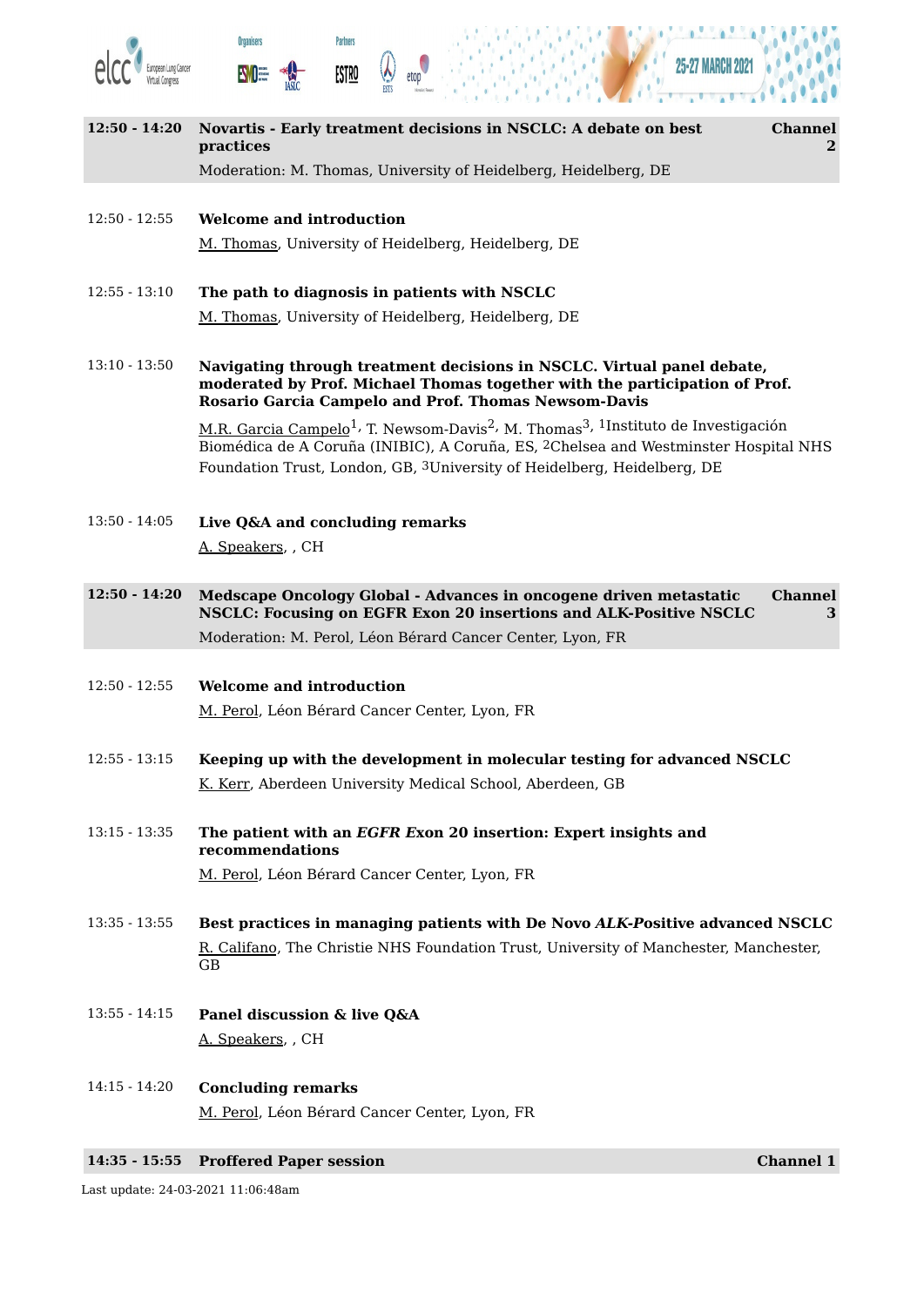



Moderation: <sub>F. Cappuzzo</sub>1, <sub>J. Brahmer</sub>2, <sup>1</sup>Ospedale Santa Maria Delle Croci, Istituto Nazionale Tumori "Regina Elena", Rome, IT, 2Oncology, Johns Hopkins Kimmel Cancer Center, Baltimore, US

#### 14:35 - 14:45 **96O - Camrelizumab or placebo plus carboplatin and paclitaxel as first-line treatment for advanced squamous NSCLC (CameL-sq): A randomized, doubleblind, multicenter, phase III trial**

**Partners** 

<u>ESTRO</u>

**Organisers** 

EWO:

<u>C. Zhou</u><sup>1,</sup> S. Ren<sup>1,</sup> J. Chen<sup>2,</sup> X. Xu<sup>3,</sup> Y. Cheng<sup>4,</sup> G. Chen<sup>5,</sup> Y. Pan<sup>6,</sup> Y. Fang<sup>7,</sup> Q. Wang<sup>8,</sup> Y. Huang $^9$ , W. Yao $^{10}$ , R. Wang $^{11}$ , X. Li $^{12}$ , W. Zhang $^{13}$ , Y. Zhang $^{14}$ , S. Hu $^{15}$ , R. Guo $^{16}$ , Z. Yang<sup>17,</sup> L. Wang<sup>17, 1</sup>Shanghai Pulmonary Hospital, Tongji University, Shanghai, CN, 2Hunan Cancer Hospital, Changsha, CN, 3Northern Jiangsu People's Hospital, Yangzhou, CN, 4Jilin Provincial Cancer Hospital, Changchun, CN, 5Harbin Medical University Cancer Hospital, Harbin, CN, 6The First Affiliated Hospital of USTC, Anhui Provincial Hospital, Hefei, CN, 7Sir Run Run Shaw Hospital ZheJiang University School Of Medicine, Hangzhou, CN, 8Henan Cancer Hospital, Zhengzhou, CN, 9Yunnan Cancer Hospital & The Third Affiliated Hospital of Kunming Medical University & Yunnan Cancer Center, Kunming, CN, 10Sichuan Provincial Cancer Hospital, Chengdu, CN, 11Anhui Chest Hospital, Hefei, CN, 12The First Affiliated Hospital of Zhengzhou University, Zhengzhou, CN, 13The First Affiliated Hospital of Nanchang University, Nanchang, CN, 14Shaanxi Provincial Cancer Hospital, Xian, CN, 15Hubei Cancer Hospital, Wuhan, CN, 16Jiangsu Province Hospital/The First Affiliated Hospital of Nanjing Medical University, Nanjing, CN, 17Jiangsu Hengrui Medicine Co., Ltd., Shanghai, CN

#### 14:45 - 14:55 **97O - First-Line Pembrolizumab Plus Chemotherapy for Patients With Advanced Squamous NSCLC: 3-Year Follow-up From KEYNOTE-407**

A. Robinson $^1$ , D. Vicente $^2$ , A. Tafreshi $^3$ , H. Soto Parra $^4$ , J. Mazieres $^5$ , I. Cicin $^6$ , B. Medgyasszay $^7$ , J. Rodríguez-Cid $^8$ , I. Okamoto $^9$ , S.S. Lee $^{10}$ , R. Ramlau $^{11}$ , V. Vladimirov $^{12}$ , Y. Cheng<sup>13,</sup> B. Halmos<sup>14,</sup> C.-C. Liu<sup>15,</sup> P. Schwarzenberger<sup>15,</sup> B. Piperdi<sup>15,</sup> L. Paz-Ares<sup>16,</sup> 1Cancer Centre of Southeastern Ontario at Kingston General Hospital, Kingston, CA, 2Hospital Universitario Virgen Macarena, Sevilla, ES, 3Wollongong Private Hospital and Wollongong Oncology, Wollongong, AU, 4AOU Policlinico Vittorio Emanuele, Catania, IT, 5Centre Hospitalier Universitaire de Toulouse - Hopital Larrey, Toulouse, FR, 6Trakya University, Edirne, TR, 7Veszprém Megyei Tüdogyógyintézet Farkasgyepu, Farkasgyepu, HU, 8Oncology Center, Medica Sur Hospital, Mexico City, MX, 9Kyushu University Hospital, Fukuoka, JP, 10Inje University Haeundae Paik Hospital, Inje University College of Medicine, Busan, KR, 11Poznan University of Medical Sciences, Poznan, PL, 12State Healthcare Institute, Pyatigorsk Oncology Dispensary, Pyatigorsk, RU, 13Jilin Provincial Cancer Hospital, Changchun, CN, 14Montefiore Medical Center/Albert Einstein College of Medicine, Bronx, US, 15Merck & Co., Inc., Kenilworth, US, 16Department of Medical Oncology, Hospital Universitario 12 de Octubre, H12o-CNIO Lung Cancer Unit, Universidad Complutense & Ciberonc, Madrid, ES

14:55 - 15:05 **98O - First-line nivolumab (NIVO) + ipilimumab (IPI) + 2 cycles chemotherapy (chemo) vs 4 cycles chemo in advanced non-small cell lung cancer (aNSCLC): association of blood and tissue tumor mutational burden (TMB) with efficacy in CheckMate 9LA**

> L. Paz-Ares<sup>1,</sup> T.-E. Ciuleanu<sup>2,</sup> M. Cobo Dols<sup>3,</sup> M. Schenker<sup>4,</sup> B. Zurawski<sup>5,</sup> J. Menezes<sup>6,</sup> E. Richardet<sup>7,</sup> J. Bennouna<sup>8,</sup> E. Felip<sup>9,</sup> O. Juan-Vidal<sup>10,</sup> A. Alexandru<sup>11,</sup> H. Sakai<sup>12,</sup> A. Scherpereel $^{13}$ , M. Reck $^{14}$ , S. Lu $^{15}$ , T. John $^{16}$ , S. Meadows-Shropshire $^{17}$ , D. Balli $^{17}$ , S.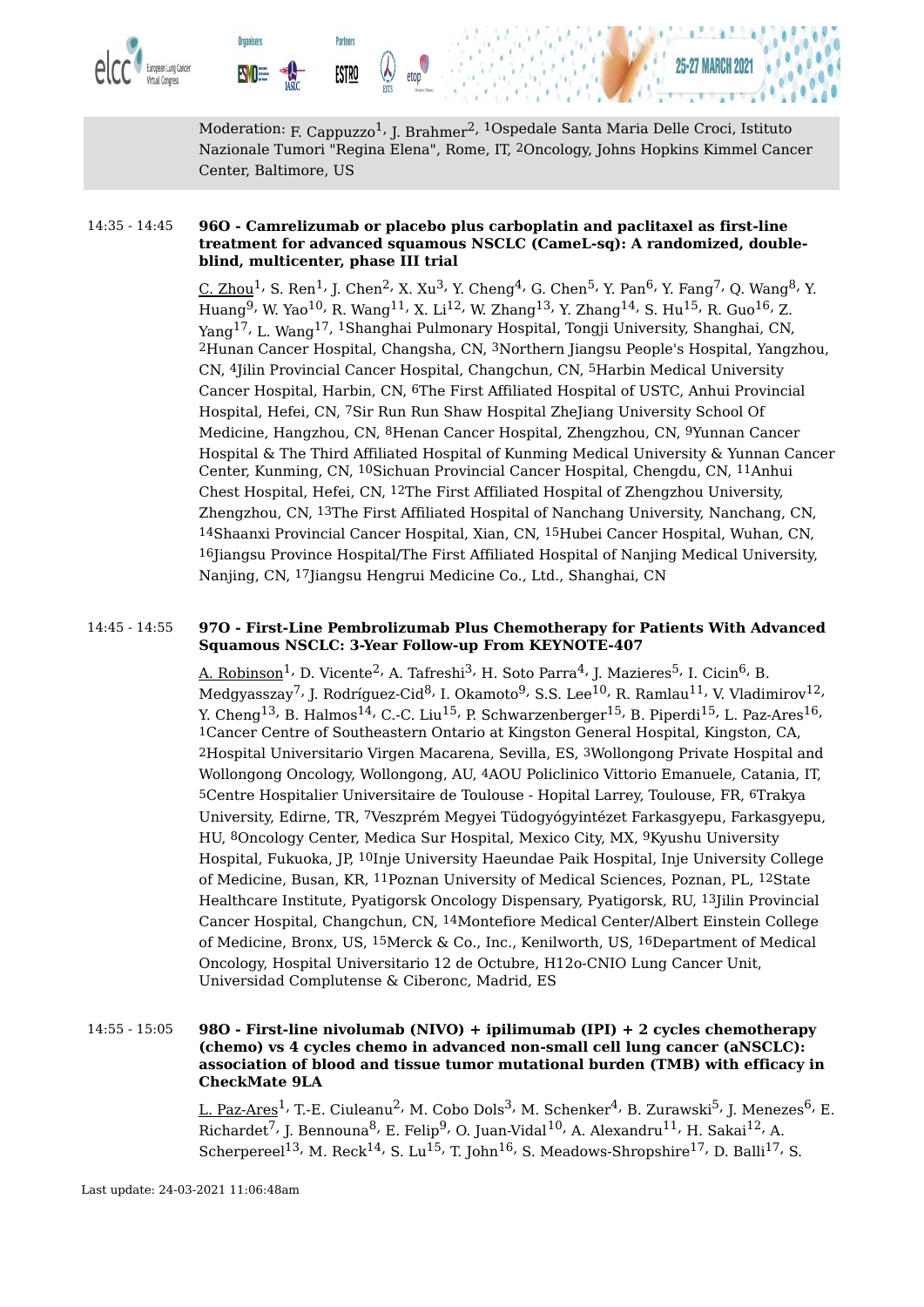

**Organisers** 

**Partners** 

<u>ESTRO</u>



#### 15:05 - 15:20 **Invited Discussant 96O, 97O, and 98O**

J. Brahmer, Johns Hopkins Kimmel Cancer Center, Baltimore, US

#### 15:20 - 15:30 **99O\_PR - KRYSTAL-1: Activity and Preliminary Pharmacodynamic (PD) Analysis of Adagrasib (MRTX849) in Patients (Pts) With Advanced Non-Small- Cell Lung Cancer (NSCLC) Harboring KRASG12C Mutation**

<u>G. Riely</u><sup>1,</sup> S.-H.I. Ou<sup>2,</sup> I. Rybkin<sup>3,</sup> A. Spira<sup>4,</sup> K. Papadopoulos<sup>5,</sup> J. Sabari<sup>6,</sup> M. Johnson<sup>7,</sup> R. Heist $^8$ , L. Bazhenova $^9$ , M. Barve $^{10}$ , J. Pacheco $^{11}$ , K. Velastegui $^{12}$ , C. Cilliers $^{12}$ , P. Olson $^{12}$ , J. Christensen $^{12}$ , T. Kheoh $^{12}$ , R. Chao $^{12}$ , P. Janne $^{13}$ ,  $^{1}$ Memorial Sloan Kettering Cancer Center, Weill Cornell Medical College, New York, US, 2University of California Irvine, Orange, US, 3Henry Ford Hospital, Detroit, US, 4Virginia Cancer Specialist, Fairfax, US, 5South Texas Accelerated Research Therapeutics (START), San Antonio, US, 6Perlmutter Cancer Center, New York University Langone Health, New York, US, 7Sarah Cannon Research Institute, Tennessee Oncology, Nashville, US, 8Massachusetts General Hospital, Boston, US, 9Moores Cancer Center - UC San Diego Health, La Jolla, US, 10Mary Crowley Cancer Research, Dallas, US, 11Division of Medical Oncology, Department of Medicine, University of Colorado Anschutz Medical Campus, Aurora, US, 12Mirati Therapeutics, Inc., San Diego, US, 13Dana Farber Cancer Institute, Boston, US

#### 15:30 - 15:40 **Invited Discussant 99O**

A. Greystoke, The Freeman Hospital (NHS Foundation Trust) Northern Centre for Cancer Care, Newcastle-upon-Tyne, GB

### 15:40 - 15:55 **Q&A and live discussion**

A. Speakers, , CH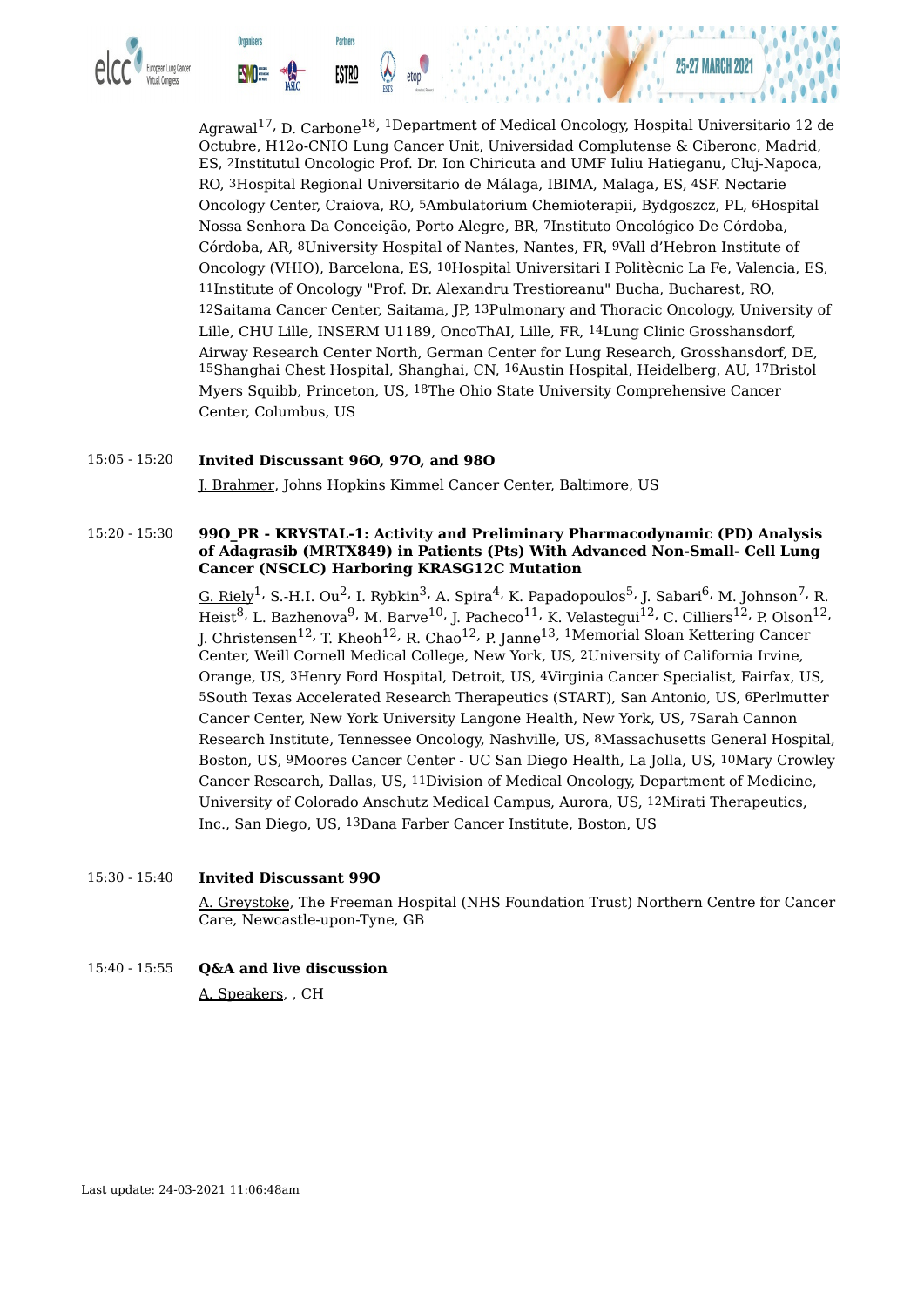





- **14:35 - 15:55 Supportive care in the era of novel therapies for thoracic cancers (EONS & IASLC NAHP Committee) Channel 2** Moderation: <sub>A. Charalambous</sub>1, <sub>M. Ftanou</sub>2, <sup>1</sup> Limassol, CY, <sup>2</sup> Melbourne, AU 14:35 - 14:50 **Utilising technology to meet the unmet needs of patients with thoracic cancers** A. Charalambous, Limassol, CY 14:50 - 15:05 **ctDNA monitoring for patients with EGFR mutant NSCLC: Nurse's role**
- R. Powell, Heartlands Hospital University Hospitals Birmingham NHS Foundation Trust, Birmingham, GB
- 15:05 15:20 **Supporting the role of the caregiver across the cancer continuum** C. Degi, Babes Bolyai University, Floresti, RO
- 15:20 15:35 **Nutritional Support interventions in advanced lung cancer** K. Klokoni, Limassol, CY
- 15:35 15:55 **Q&A and live discussion** A. Speakers, , CH
- **14:35 - 15:55 Lung cancer care needs (LuCE) Channel 3** Moderation: <sub>A.-M.</sub> Baird<sup>1,</sup> A. Comanescu<sup>2, 1</sup>St. James's Hospital, Dublin, IE, <sup>2</sup> Bucharest, RO
- 14:35 14:50 **Unmet needs in the care pathway** D. Montague, ALK Positive UK, Lightwater, GB
- 14:50 15:05 **The importance of psycho-oncology** M. Rajalin, Lung Cancer Association, Stockholm, SE
- 15:05 15:20 **The role of the radiotherapy in LC treatment** A. Britten, Royal Sussex County Hospital - Brighton and Sussex University Hospitals NHS Trust, Brighton, GB
- 15:20 15:35 **How to implement a LC screening program out of US: Advocate perspective** S. Shilo, Israel Lung Cancer Fundation, Rehovot, IL
- 15:35 15:55 **Q&A and live discussion** A. Speakers, , CH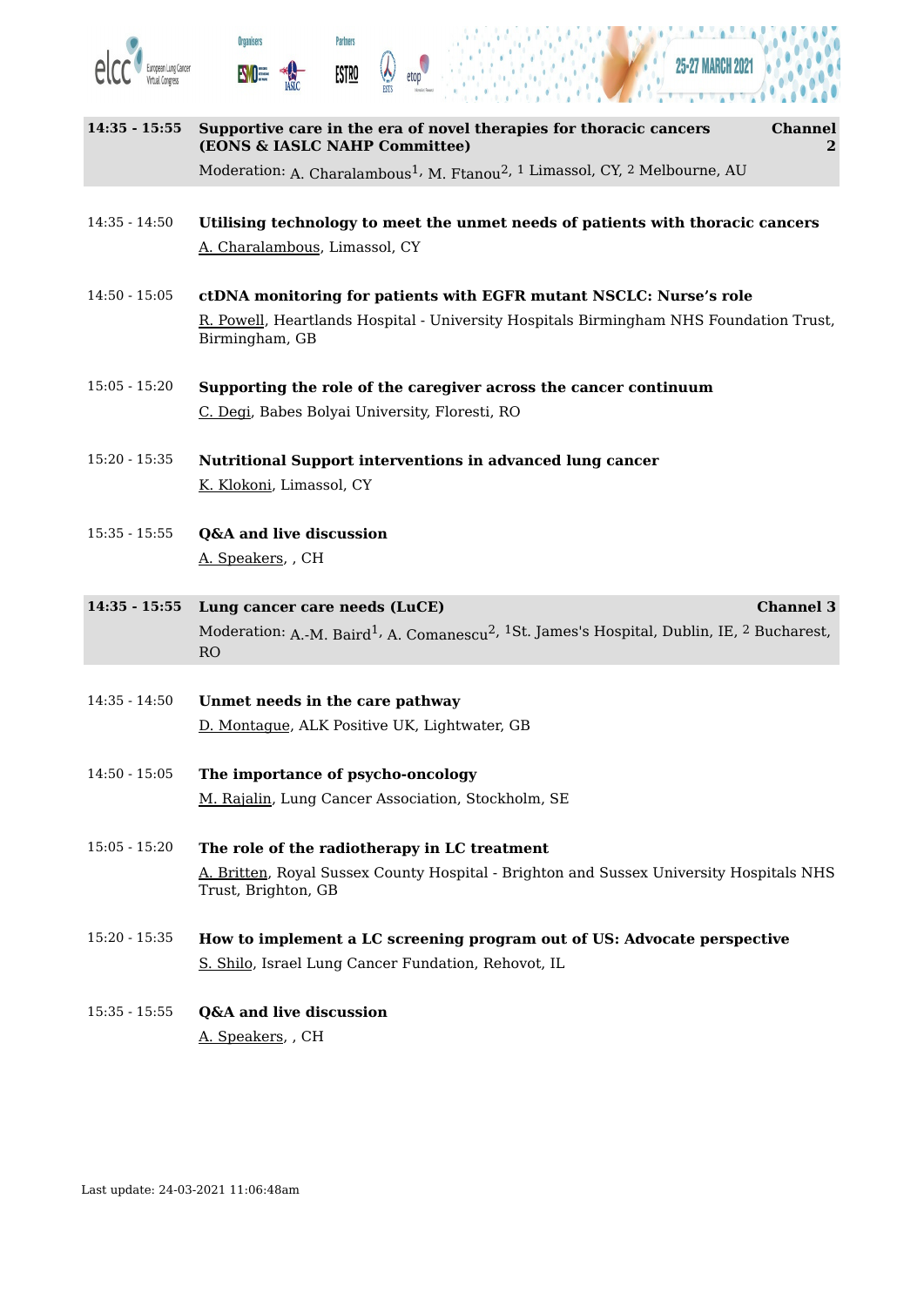





| $16:10 - 17:40$ | AstraZeneca - Immuno-oncology treatment paradigms for first-line ES<br>SCLC and unresectable stage III NSCLC                        | <b>Channel</b> |
|-----------------|-------------------------------------------------------------------------------------------------------------------------------------|----------------|
|                 | Moderation: M. Reck, Lung Clinic Grosshansdorf, Airway Research Center North,<br>German Center for Lung Research, Grosshansdorf, DE |                |
|                 |                                                                                                                                     |                |

#### 16:10 - 16:15 **Welcome and introduction**

M. Reck, Lung Clinic Grosshansdorf, Airway Research Center North, German Center for Lung Research, Grosshansdorf, DE

16:15 - 16:30 **The treatment paradigm for unresectable stage III NSCLC: Exploring the growing evidence base**

M. Gottfried, Meir Medical Center, Kefar Sava, IL

16:30 - 16:45 **Treating unresectable stage III NSCLC with immuno-oncology: A clinical case study**

> M. Reck, Lung Clinic Grosshansdorf, Airway Research Center North, German Center for Lung Research, Grosshansdorf, DE

- 16:45 17:00 **The evolving role of immuno-oncology treatment for ES-SCLC** E. Arriola, Hospital del Mar, Barcelona, ES
- 17:00 17:15 **Treating 1L ES-SCLC with immuno-oncology: A clinical case study** A. Addeo, HUG, Geneva, CH
- 17:15 17:40 **Live panel discussion and audience Q&A** A. Speakers, , CH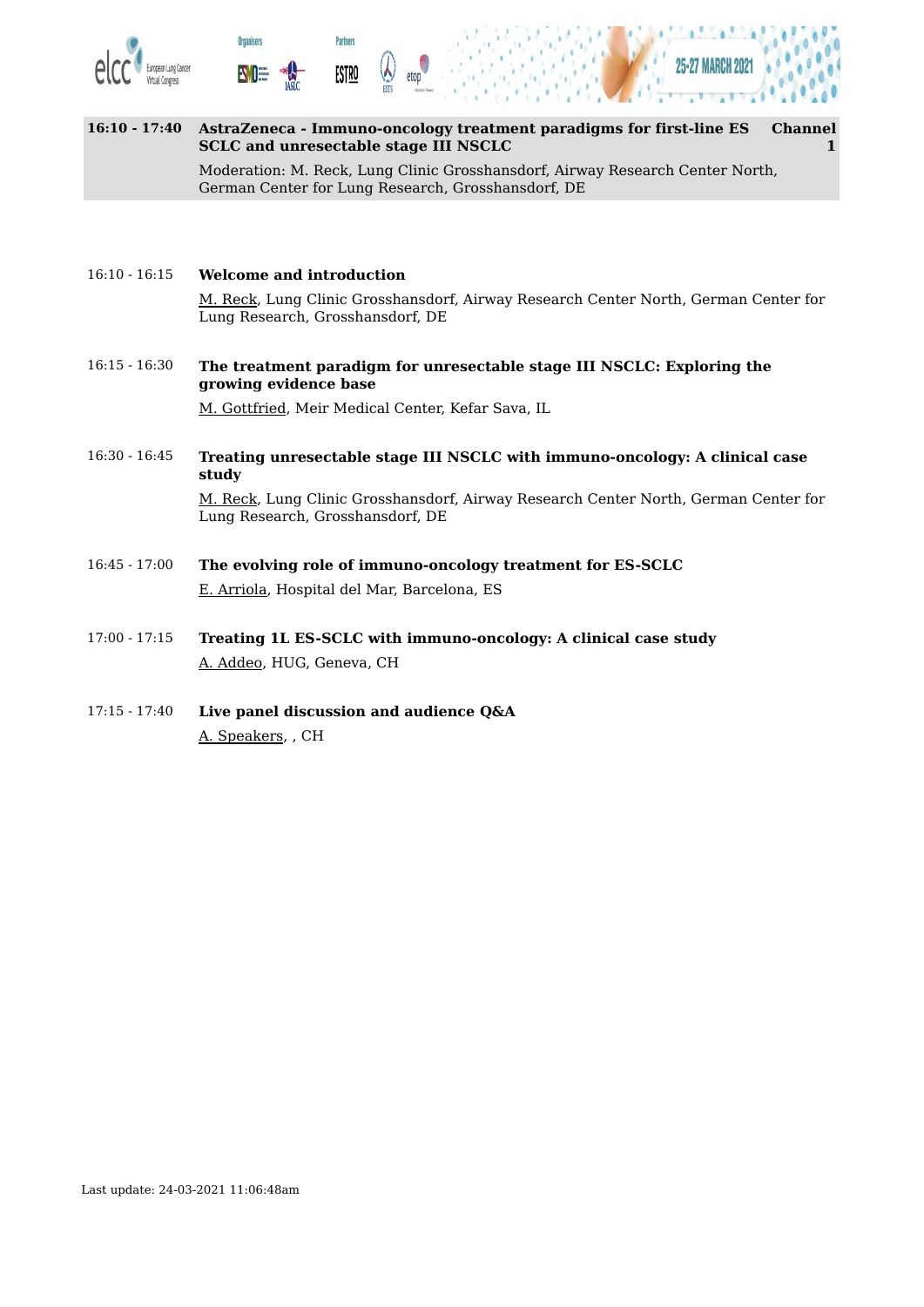





**16:10 - 17:40 Bristol Myers Squibb - In-the-know with I-O: Clinical conversations and Channel considerations for thoracic cancer treatments 2** Moderation: R. Juergens, Juravinski Cancer Center, Hamilton, CA

#### 16:10 - 16:20 **Welcome and introduction** R. Juergens, Juravinski Cancer Center, Hamilton, CA

16:20 - 16:55 **Expert opinion on I-O-based treatment approaches for metastatic NSCLC** <u>S. Peters</u><sup>1,</sup> R. Juergens<sup>2, 1</sup>Centre Hospitalier Universitaire Vaudois - CHUV, Lausanne, CH, 2Juravinski Cancer Center, Hamilton, CA

# 16:55 - 17:25 **Discussing the evolving treatment landscape for mesothelioma**

A. Tsao<sup>1,</sup> R. Juergens<sup>2, 1</sup>The University of Texas M. D. Anderson Cancer Center, Houston, US, 2Juravinski Cancer Center, Hamilton, CA

## 17:25 - 17:40 **Live Q&A**

A. Speakers, , CH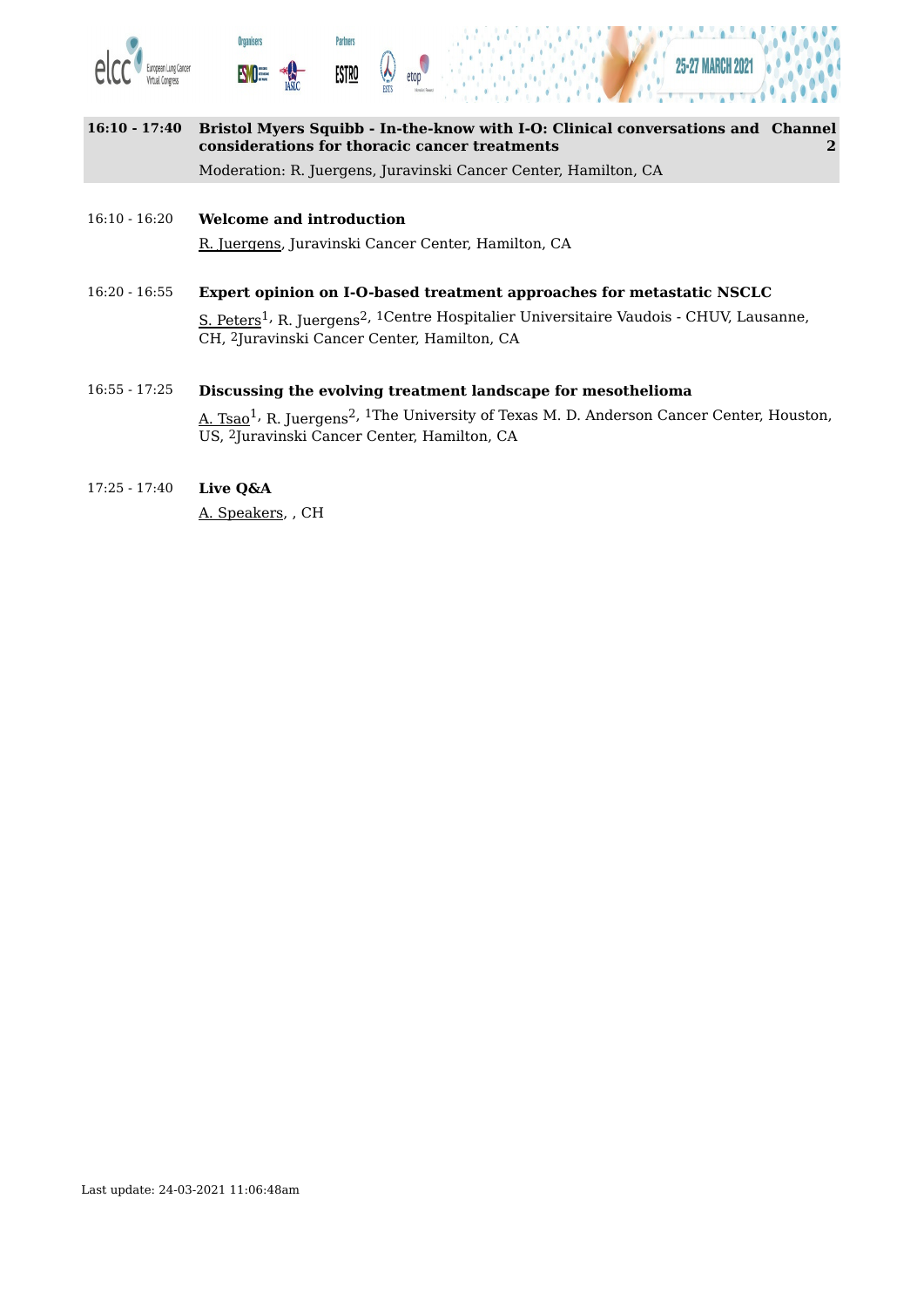





| $16:10 - 17:40$ | AstraZeneca - A European multidisciplinary perspective on evolving<br><b>Channel</b><br>treatment practices in EGFRm NSCLC<br>3 |
|-----------------|---------------------------------------------------------------------------------------------------------------------------------|
|                 | Moderation: M. Perol, Léon Bérard Cancer Center, Lyon, FR                                                                       |
|                 |                                                                                                                                 |
| $16:10 - 16:14$ | <b>Welcome and Introduction</b>                                                                                                 |
|                 | M. Perol, Léon Bérard Cancer Center, Lyon, FR                                                                                   |
| $16:14 - 16:24$ | EGFR mutation testing in patients with resectable NSCLC: Challenges and<br>considerations                                       |
|                 | J. Gosney, Liverpool, GB                                                                                                        |
| $16:24 - 16:34$ | Optimising the patient journey in resectable EGFRm NSCLC: A Surgeon's point<br>of view                                          |
|                 | E. Bishay, Birmingham, GB                                                                                                       |
| $16:34 - 16:44$ | Improving prognosis in patients with resected EGFRm NSCLC: A role for<br>adjuvant EGFR-TKIs                                     |
|                 | M. Majem Tarruella, Servicio de Oncología Médica, Hospital de la Santa Creu i Sant Pau,<br>Barcelona, ES                        |
| $16:44 - 16:54$ | First-line EGFR-TKIs to improve patient outcomes in advanced EGFRm NSCLC                                                        |
|                 | M. Perol, Léon Bérard Cancer Center, Lyon, FR                                                                                   |
| $16:54 - 17:40$ | <b>Audience Q&amp;A and panel discussion</b>                                                                                    |
|                 | A. Speakers, CH                                                                                                                 |
| $18:00 - 19:00$ | Young Oncologists HowTo Session: Practical tips in managing older<br>Lounge<br>patients with lung cancer                        |
|                 | Moderation: E. Mariamidze, Tbilisi, GE                                                                                          |
|                 |                                                                                                                                 |
| $18:00 - 19:00$ | <b>Mentor</b>                                                                                                                   |

F. Gomes, The Christie NHS Foundation Trust, Manchester, GB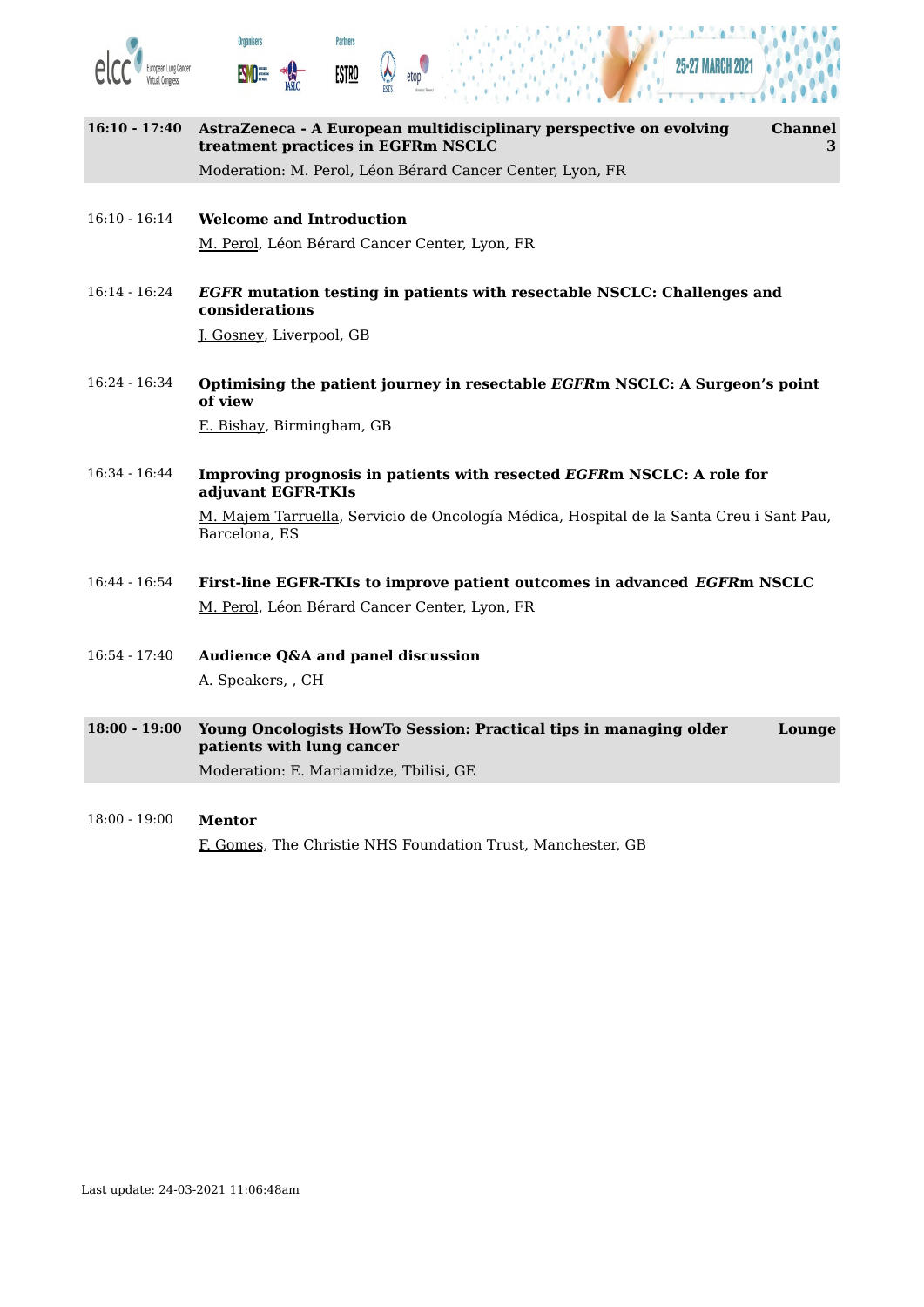





# *26.03.2021* **09:15 - 09:45 Heine H. Hansen Award lecture 2020 Channel 1** 09:15 - 09:20 **Introduction to the Heine H. Hansen Award 2020** T. Mitsudomi, Kindai University - Faculty of Medicine, Osaka, JP 09:20 - 09:45 **Biopsies, biomarkers and biology** F. Blackhall, The Christie NHS Foundation Trust, Manchester, GB **10:00 - 11:00 Why are there so many approaches to oligometastatic disease? Channel 1** 10:00 - 10:15 **How can we define oligometastasis and how is it different from oligoprogression?** A.-M. Dingemans, Erasmus MC - University Medical Center, Rotterdam, NL 10:15 - 10:30 **Is there a role for surgery?** P. Van Schil, University Hospital Antwerp (UZA), Edegem, BE 10:30 - 10:45 **When should I initiate, stop and resume systemic treatment?** B. Besse, Institut Gustave Roussy, Villejuif, FR 10:45 - 11:00 **Current status of radiation therapy for oligometastasis** F. Mcdonald, Royal Marsden Hospital NHS Foundation Trust, London, GB **10:00 - 11:00 Reasons to stop smoking and barriers preventing cessation Channel 3** 10:00 - 10:15 **What are the barriers to smoking cessation and how to overcome it** K. Gali, Stanford University, Stanford, US 10:15 - 10:30 **E cigarette and vaping: Is it a safe smoking cessation tool?** F. Filippidis, Imperial College London-South Kensington Campus, London, GB 10:30 - 10:45 **The role of tobacco control in lung cancer care** W. Graham, Hollings Cancer Center at the Medical University of South Carolina,

10:45 - 11:15 **Smoking cessation and lung cancer outcomes** K. Berkane, Institut Gustave Roussy, Villejuif, FR

Charleston, US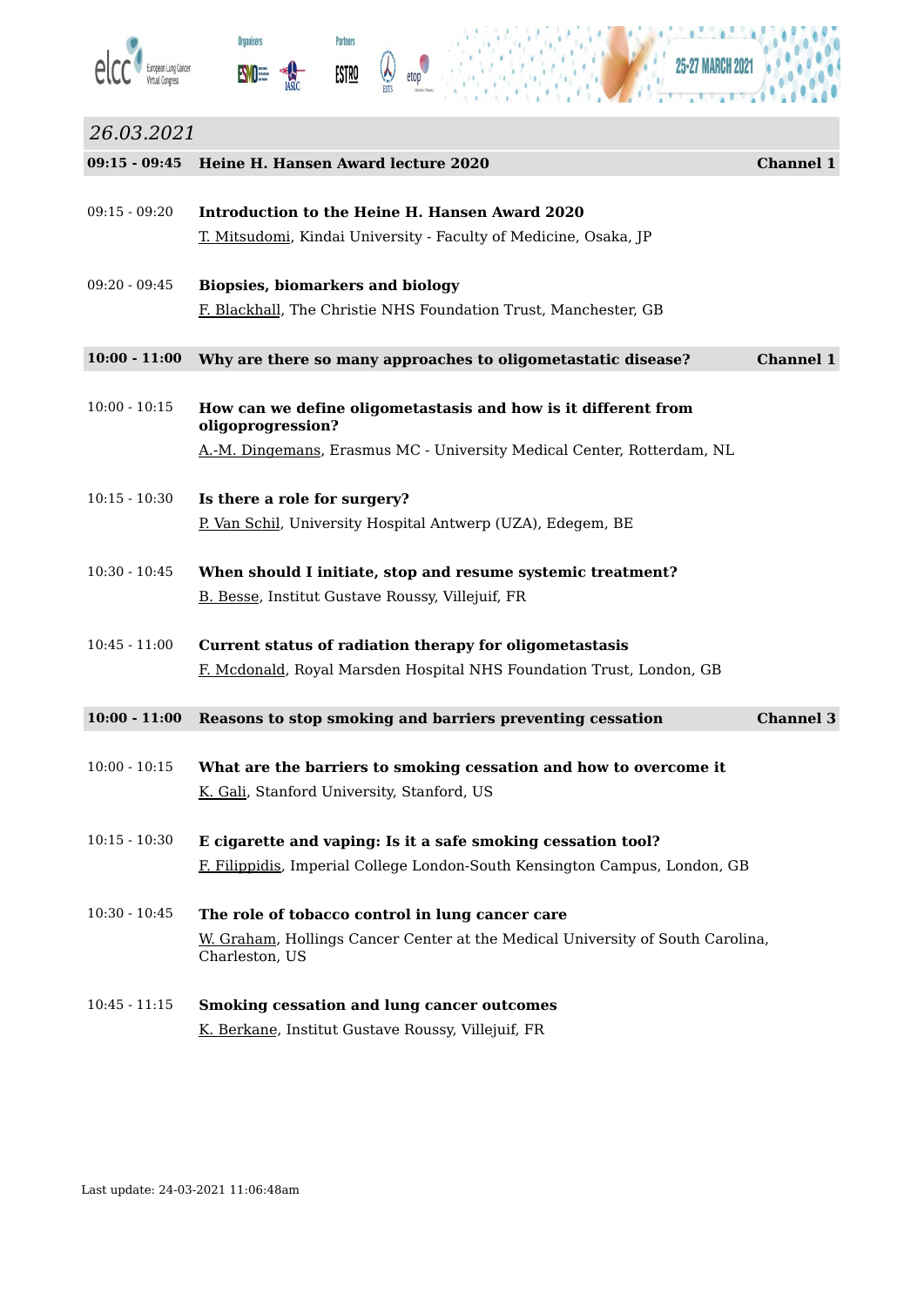





#### **10:00 - 11:00 Thymic malignancies: New treatments Channel 2**

10:00 - 10:15 **Surgery: How to improve our standard - From minimally-invasive approaches to chemo-hyperthermia**

E. Ruffini, University of Turin, Torino, IT

- 10:15 10:30 **Radiotherapy: Revisiting indication and techniques** D. Gomez, MSKCC - Memorial Sloan Kettering Cancer Center, New York, US
- 10:30 10:45 **Ongoing systemic therapy trials: Will anything hit?** N. Girard, Institut Curie, Paris, FR
- 10:45 11:00 **Immunotherapy: An option for now and for the future?** J. Remon Masip, HM CIOCC - Centro Integral Oncológico Clara Campal, Barcelona, ES
- **11:15 - 12:35 COVID-19 pandemic: Impact on thoracic malignancies Channel 2** Moderation: <sub>M. Garassino</sub>1, <sub>P. Garrido Lopez</sub>2, 1Istituto Nazionale dei Tumori di Milano -Fondazione IRCCS, Milan, IT, 2Hospital Universitario Ramon y Cajal, Madrid, ES
- 11:15 11:30 **How can we safely treat thoracic patients during the pandemic?** J. Luo, Memorial Sloan Kettering Cancer Center, New York, US
- 11:30 11:45 **Intensive care and lung cancer during COVID-19 pandemic** G. Grasselli, Ospedale Maggiore Policlinico - Fondazione IRCCS Ca' Granda, Milan, IT
- 11:45 12:00 **How is pandemic affecting women careers?** P. Garrido Lopez, Hospital Universitario Ramon y Cajal, Madrid, ES
- 12:00 12:35 **Q&A and live discussion** A. Speakers, , CH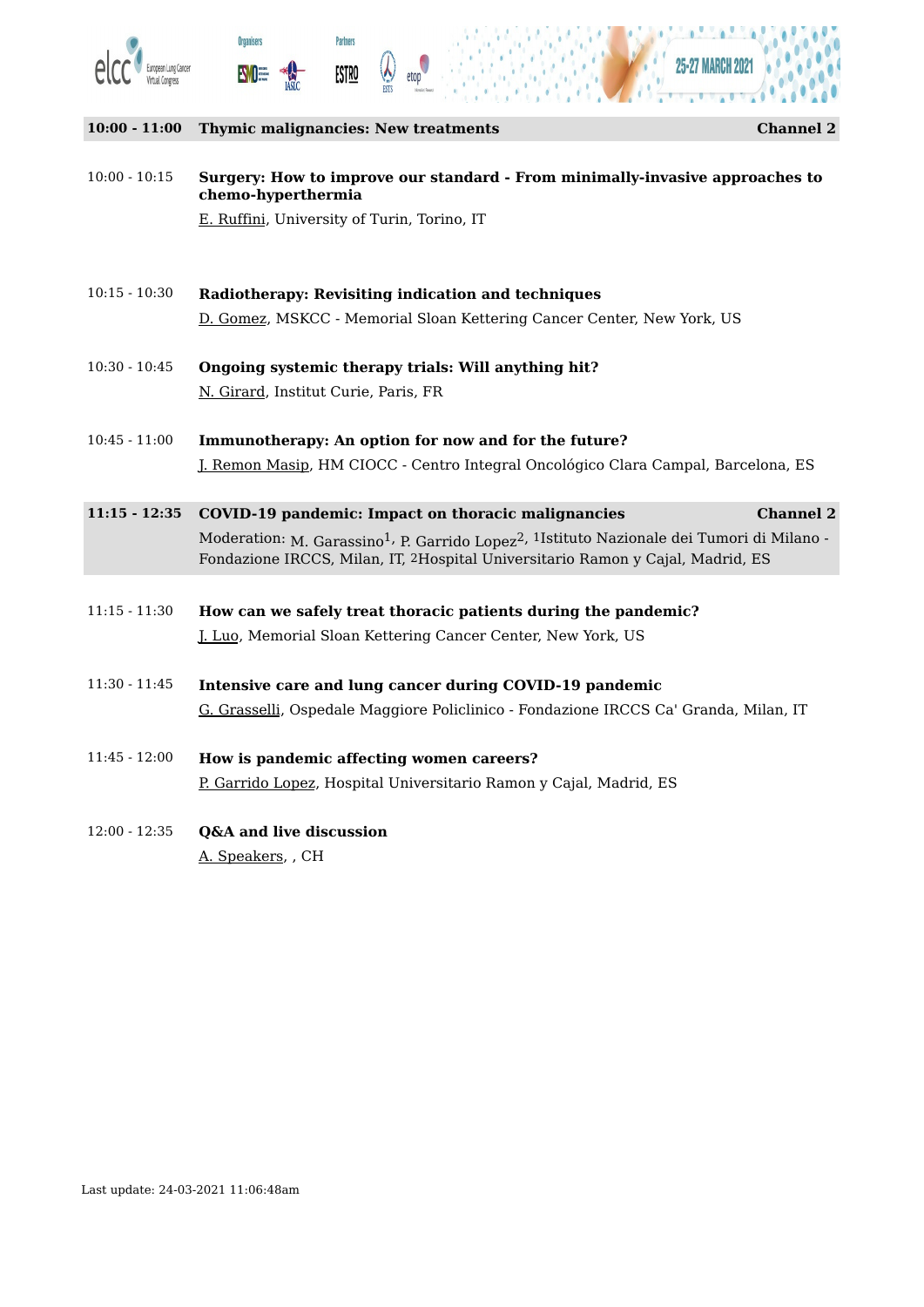





# **11:15 - 12:35 Hitting the target in 2021 Channel 1** Moderation: <sub>N. Leighl</sub>1, <sub>M.-J. Ahn<sup>2, 1</sup>University Health Network - Princess Margaret</sub> Cancer Center, Toronto, CA, 2Sungkyunkwan University School of Medicine, Seoul, KR 11:15 - 11:27 **EGFR** T.S.K. Mok, Prince of Wales Hospital, Shatin, HK 11:27 - 11:39 **Gene fusion targets** S. Novello, San Luigi Gonzaga Hospital, University of Turin, Orbassano, IT 11:39 - 11:51 **HER2, MET, BRAF**

F. Barlesi, Gustave Roussy Cancer Campus, Villejuif, FR

# 11:51 - 12:03 **RAS** N. Leighl, University Health Network - Princess Margaret Cancer Center, Toronto, CA

- 12:03 12:15 **ESCAT** F. André, Gustave Roussy - Cancer Campus, Villejuif, FR
- 12:15 12:35 **Q&A and live discussion** A. Speakers, , CH

#### **11:15 - 12:35 Young Oncologists Mentorship Session: Progressing your career in thoracic oncology Lounge** Moderation: <sub>J. Lim</sub>1, <sub>M. Petrova</sub>2, <sup>1</sup> Manchester, GB, 2Medical Centre Nadejda Reproductive Sofia, Sofia, BG

# 11:15 - 11:20 **Your perspective**

B. Solomon, Sir Peter MacCallum Cancer Centre, University of Melbourne, Melbourne, AU

# 11:20 - 11:25 **Your perspective**

L. Mezquita, Hospital Clinic i Provincial de Barcelona, Barcelona, ES

# 11:25 - 12:35 **Live discussion**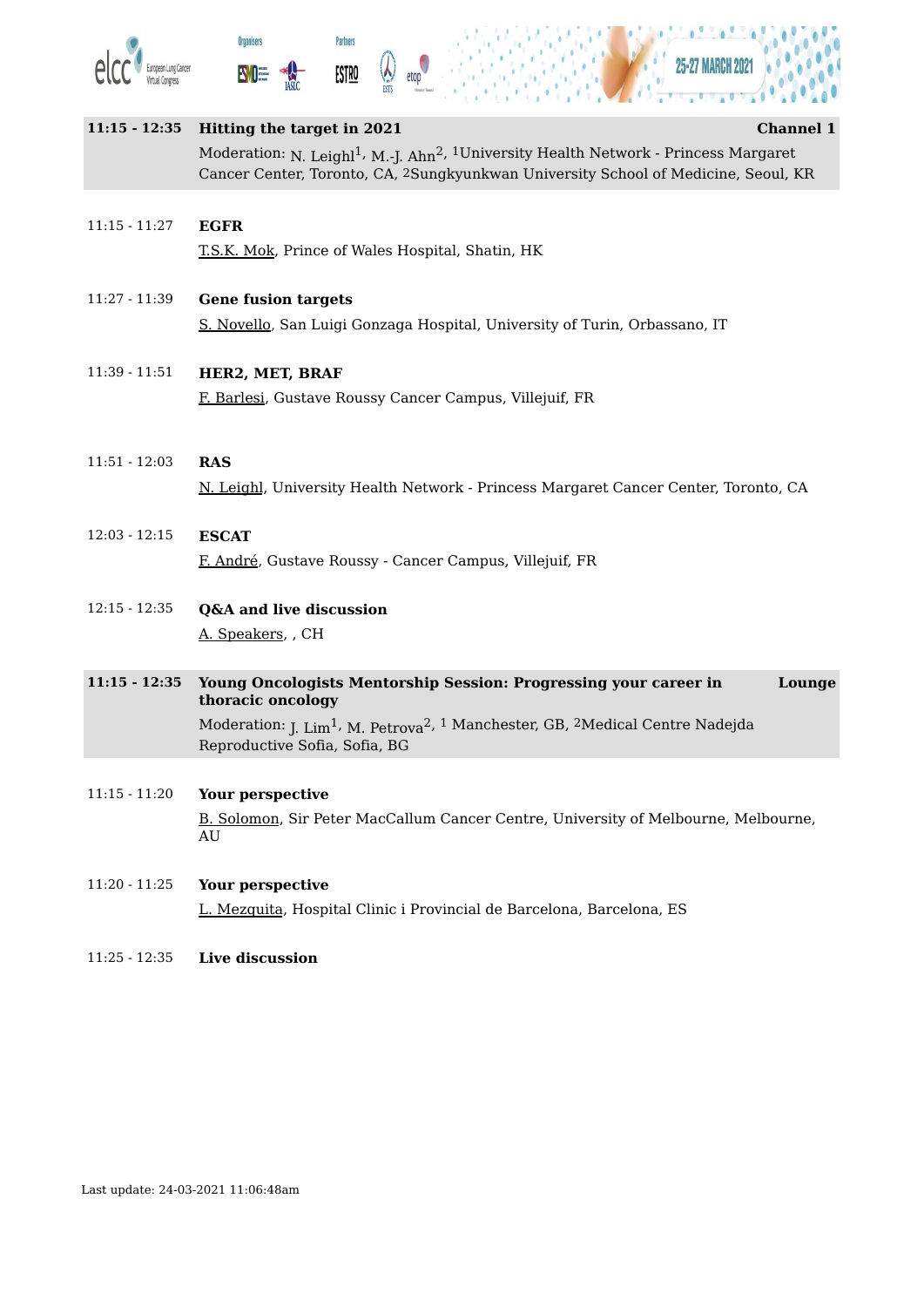

**12:50 - 14:20 Janssen - Spotlight on emerging therapies for patients with EGFRpositive NSCLC Channel 1** Moderation: <sub>M.R. Garcia Campelo<sup>1,</sup> M. Thomas<sup>2, 1</sup>Instituto de Investigación Biomédica</sub> de A Coruña (INIBIC), A Coruña, ES, 2University of Heidelberg, Heidelberg, DE

12:50 - 12:55 **Welcome and introductions by the Co-Chairs** M.R. <u>Garcia Campelo</u><sup>1,</sup> M. Thomas<sup>2, 1</sup>Instituto de Investigación Biomédica de A Coruña (INIBIC), A Coruña, ES, 2University of Heidelberg, Heidelberg, DE

12:55 - 13:20 **Reflect, adapt and aspire: A review of the NSCLC landscape, EGFR+ disease in focus**

A.-M. Dingemans, Erasmus MC - University Medical Center, Rotterdam, NL

13:20 - 13:45 **Are we doing our best for patients with EGFR Exon 20 insertions in advanced NSCLC?**

N. Girard, Institut Curie, Paris, FR

- 13:45 13:50 **Key learnings and closing remarks** A. Speakers, , CH
- 13:50 14:20 **Live Q&A / discussion** A. Speakers, , CH
- **12:50 - 14:20 Amgen - Precision medicine in NSCLC: Novel approaches for targeting KRAS Channel 2** Moderation: M. Schuler, Essen, DE
- 12:50 13:10 **Drugging the undruggable: The science behind targeting KRAS** M. Barbacid, CNIO - Centro Nacional de Investigaciones Oncologicas, Madrid, ES
- 13:10 13:30 **Emerging KRAS-targeted therapies in NSCLC** M. Schuler, Essen, DE
- 13:30 13:50 **Incorporating KRAS as a novel biomarker: Challenges and opportunities** A. Ryska, Hradec Kralove, Hradec Kralove, CZ
- 13:50 14:10 **Discussion and Q&A** A. Speakers, , CH
- 14:10 14:15 **Summary and close** M. Schuler, Essen, DE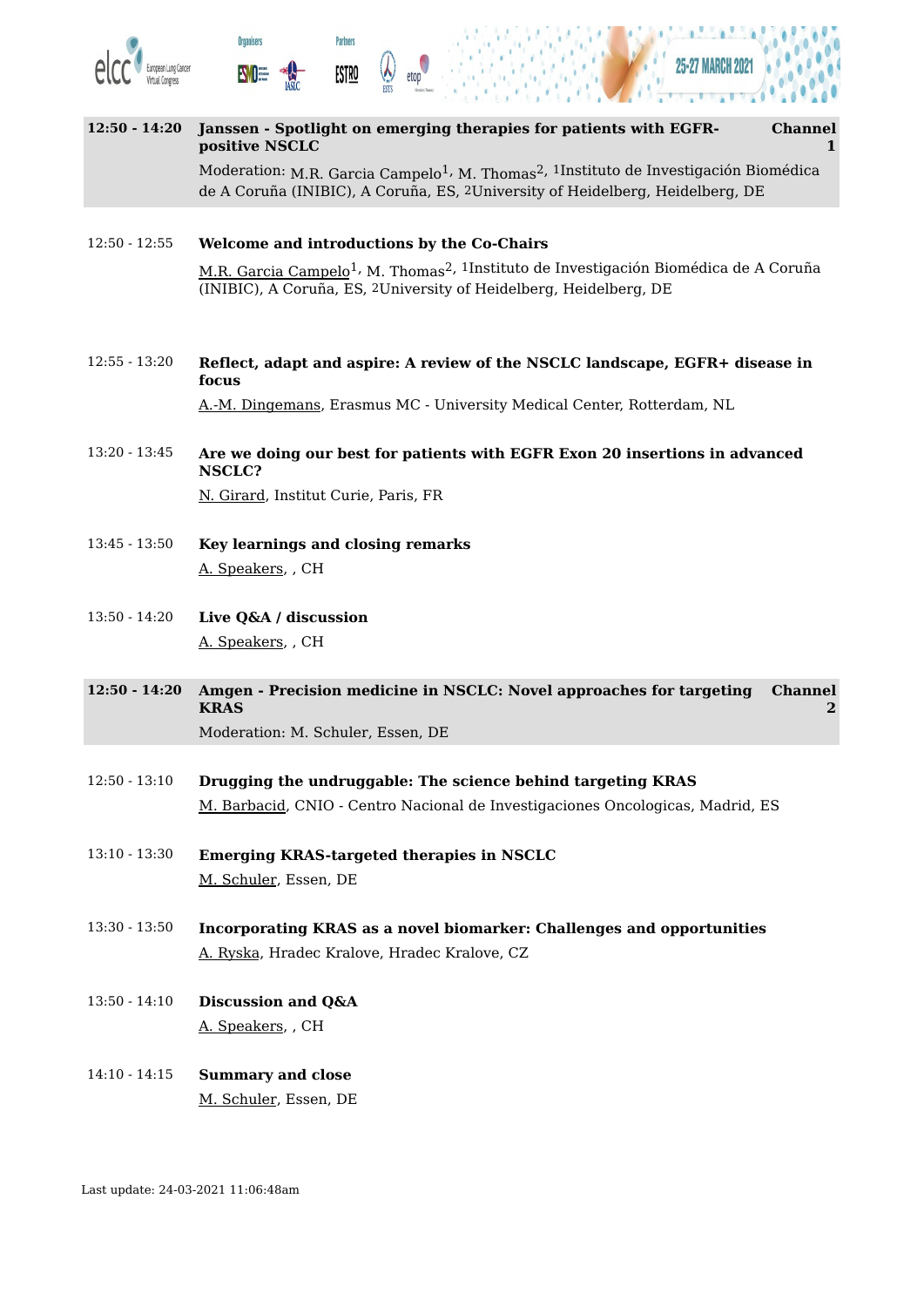

**14:35 - 15:05 Keynote lecture Channel 1**

**Organisers** 

**SVO** 

H

**Partners** 

**ESTRO** 

 $\sum_{ESIS}$ 

etop



| $14:35 - 14:40$ | Introduction to the Keynote lecture                                                                                                                                                                                                                                                                                                                                                                                                                                                                                                                                                                                                                                                       |
|-----------------|-------------------------------------------------------------------------------------------------------------------------------------------------------------------------------------------------------------------------------------------------------------------------------------------------------------------------------------------------------------------------------------------------------------------------------------------------------------------------------------------------------------------------------------------------------------------------------------------------------------------------------------------------------------------------------------------|
|                 | E. Felip, Vall d'Hebron Institute of Oncology (VHIO), Barcelona, ES                                                                                                                                                                                                                                                                                                                                                                                                                                                                                                                                                                                                                       |
| $14:40 - 15:05$ | Progress and future perspectives of peri-operative therapy of NSCLC                                                                                                                                                                                                                                                                                                                                                                                                                                                                                                                                                                                                                       |
|                 | <u>T. Mitsudomi</u> , Kindai University - Faculty of Medicine, Osaka, JP                                                                                                                                                                                                                                                                                                                                                                                                                                                                                                                                                                                                                  |
| $15:20 - 16:40$ | <b>Channel 1</b><br>I-O combinations                                                                                                                                                                                                                                                                                                                                                                                                                                                                                                                                                                                                                                                      |
|                 | Moderation: S. Peters <sup>1</sup> , L. Paz-Ares <sup>2</sup> , <sup>1</sup> Centre Hospitalier Universitaire Vaudois - CHUV,<br>Lausanne, CH, <sup>2</sup> Department of Medical Oncology, Hospital Universitario 12 de Octubre,<br>H12o-CNIO Lung Cancer Unit, Universidad Complutense & Ciberonc, Madrid, ES                                                                                                                                                                                                                                                                                                                                                                           |
| $15:20 - 15:35$ | Biological rationale for I-O combinations in solid tumours                                                                                                                                                                                                                                                                                                                                                                                                                                                                                                                                                                                                                                |
|                 | N. Rizvi, Columbia University Medical Center College of Physicians & Surgeons - New<br>York Presbyterian Hospital, New York, US                                                                                                                                                                                                                                                                                                                                                                                                                                                                                                                                                           |
| $15:35 - 15:50$ | Combination with chemotherapy: Current evidences and beyond                                                                                                                                                                                                                                                                                                                                                                                                                                                                                                                                                                                                                               |
|                 | M. Garassino, Istituto Nazionale dei Tumori di Milano - Fondazione IRCCS, Milan, IT                                                                                                                                                                                                                                                                                                                                                                                                                                                                                                                                                                                                       |
| $15:50 - 16:05$ | <b>Combination with radiotherapy: Expectations, facts and promises</b>                                                                                                                                                                                                                                                                                                                                                                                                                                                                                                                                                                                                                    |
|                 | <u>K. Park</u> , Samsung Medical Center (SMC) - Sungkyunkwan University School of Medicine,<br>Seoul, KR                                                                                                                                                                                                                                                                                                                                                                                                                                                                                                                                                                                  |
| $16:05 - 16:20$ | I-O/I-O combinations: Standards and new approaches including TILs                                                                                                                                                                                                                                                                                                                                                                                                                                                                                                                                                                                                                         |
|                 | S. Peters, Centre Hospitalier Universitaire Vaudois - CHUV, Lausanne, CH                                                                                                                                                                                                                                                                                                                                                                                                                                                                                                                                                                                                                  |
| $16:20 - 16:40$ | <b>Q&amp;A and live discussion</b>                                                                                                                                                                                                                                                                                                                                                                                                                                                                                                                                                                                                                                                        |
|                 | A. Speakers, CH                                                                                                                                                                                                                                                                                                                                                                                                                                                                                                                                                                                                                                                                           |
| $15:20 - 16:40$ | <b>Mini Oral session 1</b><br><b>Channel 3</b>                                                                                                                                                                                                                                                                                                                                                                                                                                                                                                                                                                                                                                            |
|                 | Moderation: M.-J. Ahn <sup>1</sup> , Y. Lievens <sup>2</sup> , <sup>1</sup> Sungkyunkwan University School of Medicine,<br>Seoul, KR, 2Ghent University Hospital, Gent, BE                                                                                                                                                                                                                                                                                                                                                                                                                                                                                                                |
| $15:20 - 15:25$ | 203MO - Changes in management for patients with lung cancer treated with<br>radical radiotherapy during the first wave of the COVID-19 pandemic in the UK                                                                                                                                                                                                                                                                                                                                                                                                                                                                                                                                 |
|                 | (COVID-RT Lung)                                                                                                                                                                                                                                                                                                                                                                                                                                                                                                                                                                                                                                                                           |
|                 | <u>K. Banfill</u> <sup>1</sup> , G. Price <sup>2</sup> , K. Wicks <sup>2</sup> , A. Britten <sup>3</sup> , C. Carson <sup>4</sup> , M. Hatton <sup>5</sup> , K. Thippu<br>Jayaprakash <sup>6,</sup> A. Jegannathen <sup>7</sup> , C.L. Lee <sup>8</sup> , N. Panakis <sup>9</sup> , C. Peedell <sup>10</sup> , C. Stilwell <sup>11</sup> , T.<br>Pope <sup>12</sup> , C. Powell <sup>13</sup> , V. Wood <sup>14</sup> , S. Zhou <sup>15</sup> , C. Faivre-Finn <sup>16</sup> , <sup>1</sup> Cancer Research UK<br>Manchester Institute, Manchester, GB, 2Manchester Cancer Research Centre,<br>Manchester, GB, <sup>3</sup> Royal Sussex County Hospital - Brighton and Sussex University |

Hospitals NHS Trust, Brighton, GB, 4Northern Ireland Cancer Centre, Belfast, GB,

5Weston Park Hospital, Sheffield, GB, 6Addenbrooke's Hospital - Cambridge University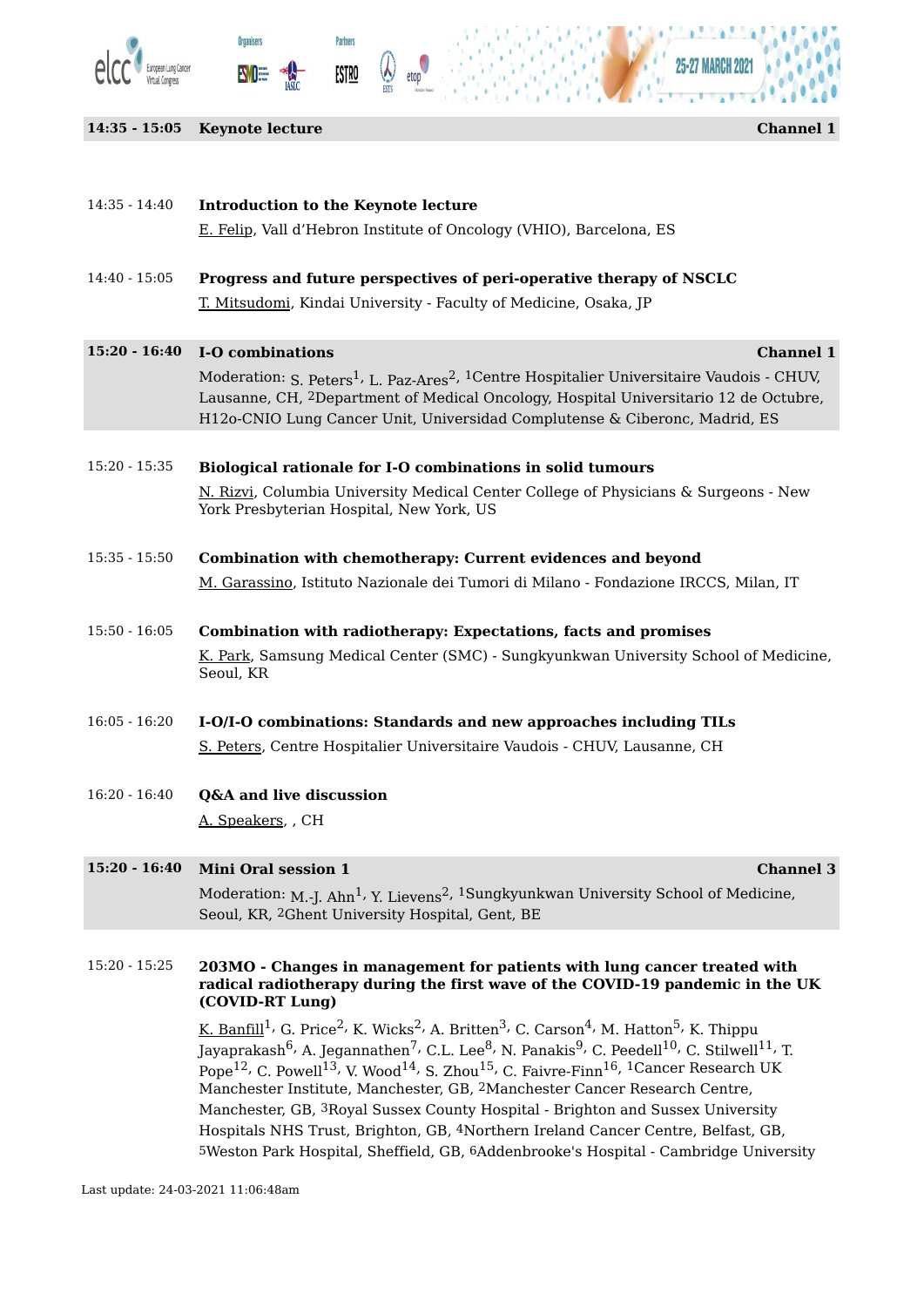

Hospitals NHS Foundation Trust, Cambridge, GB, 7University Hospitals of North Midlands, Stoke on Trent, GB, 8New Cross Hospital, Wolverhampton, GB, 9Oxford University Hospitals, Oxford, GB, 10South Tees NHS Foundation Trust, Middlesbrough, GB, 11 Aberdeen, GB, 12The Clatterbridge Cancer Centre NHS Foundation Trust, Liverpool, GB, 13Velindre Cancer Centre, Cardiff, GB, 14University Hospital Southampton NHS Foundation Trust, Southampton, GB, 15Beatson West of Scotland Cancer Centre, Glasgow, GB, 16The Christie NHS Foundation Trust, Manchester, GB

#### 15:25 - 15:30 **61MO - Safety and Efficacy of Protracted Stereotactic Body Radiotherapy for Ultra-Central Lung Tumours**

J. Lodeweges, P. Van Rossum, M. Bartels, V. Brand, J. Pomp, M. Peters, J. Verhoeff, University Medical Center Utrecht, Utrecht, NL

#### 15:30 - 15:40 **Invited Discussant 203MO and 61MO**

Y. Lievens, Ghent University Hospital, Gent, BE

#### 15:40 - 15:45 **48MO - Phase 1 study of AMG 757, a delta-like ligand 3 (DLL3) targeting, halflife extended bispecific T-cell engager immuno-oncology therapy, in small cell lung cancer (SCLC)**

L. Paz-Ares<sup>1,</sup> T. Owonikoko<sup>2,</sup> M. Johnson<sup>3,</sup> R. Govindan<sup>4,</sup> H. Izumi<sup>5,</sup> V. Lai<sup>6,</sup> H. Borghaei<sup>7,</sup> M. Boyer<sup>8,</sup> R. Boosman<sup>9,</sup> H.-D. Hummel<sup>10,</sup> <u>F. Blackhall</u><sup>11,</sup> A. Dowlati<sup>12,</sup> Y. Zhang<sup>13,</sup> S. Mukherjee $^{13}$ , B. Sable $^{13}$ , A. Pati $^{13}$ , A. Shetty $^{13}$ , N. Hashemi Sadraei $^{13}$ , S. Champiat $^{14}$ , 1Department of Medical Oncology, Hospital Universitario 12 de Octubre, H12o-CNIO Lung Cancer Unit, Universidad Complutense & Ciberonc, Madrid, ES, 2Emory University School of Medicine, Atlanta, US, 3Sarah Cannon Research Institute, Tennessee Oncology, Nashville, US, 4Washington University Medical School, St. Louis, US, 5National Cancer Center Hospital East, Kashiwa, JP, 6Memorial Sloan Kettering Cancer Center, New York, US, 7Fox Chase Cancer Center, Philadelphia, US, 8Chris O'Brien Lifehouse, Camperdown, AU, 9The Netherlands Cancer Institute, Amsterdam, NL, 10University Hospital Würzburg, Würzburg, DE, 11The Christie NHS Foundation Trust, Manchester, GB, 12Seidman Cancer and Case Western Reserve University, Cleveland, US, 13Amgen Inc., Thousand Oaks, US, 14Paris-Saclay University, Villejuif, FR

#### 15:45 - 15:50 **49MO - Patterns of relapse following thoracic radiotherapy in patients with limited-stage small cell lung cancer as part of the CONVERT trial**

<u>R. Portner</u> $^1$ , E. Vasquez Osorio $^2$ , R. Iype $^1$ , C. Faivre-Finn $^1$ ,  $^1$ The Christie NHS Foundation Trust, Manchester, GB, 2University of Manchester, Manchester, GB

#### 15:50 - 16:00 **Invited Discussant 48MO and 49MO** S. Popat, The Royal Marsden Hospital - NHS Foundation Trust; Imperial College London; Institute of Cancer Research, London, GB

#### 16:00 - 16:05 **100MO - Olaparib maintenance vs placebo in platinum-sensitive non-small cell lung cancer: the Phase 2 randomized PIPSeN trial**

<u>S. Postel-Vinay</u>  $^1$ , D. Planchard  $^1$ , M. Antigny  $^1$ , J. Coves Sarto  $^2$ , M. Domine Gomez  $^3$ , R. De Las Penas Bataller<sup>4,</sup> M.A. Sala Gonzalez<sup>5,</sup> S. Viteri<sup>6,</sup> J. Pozas Pérez<sup>7,</sup> M. Texier<sup>1,</sup> A.L. Ortega Granados<sup>8,</sup> M.T. Moran Bueno<sup>9,</sup> C.J. Camps<sup>10,</sup> A. Lopez-Martin<sup>11,</sup> M. Provencio<sup>12,</sup>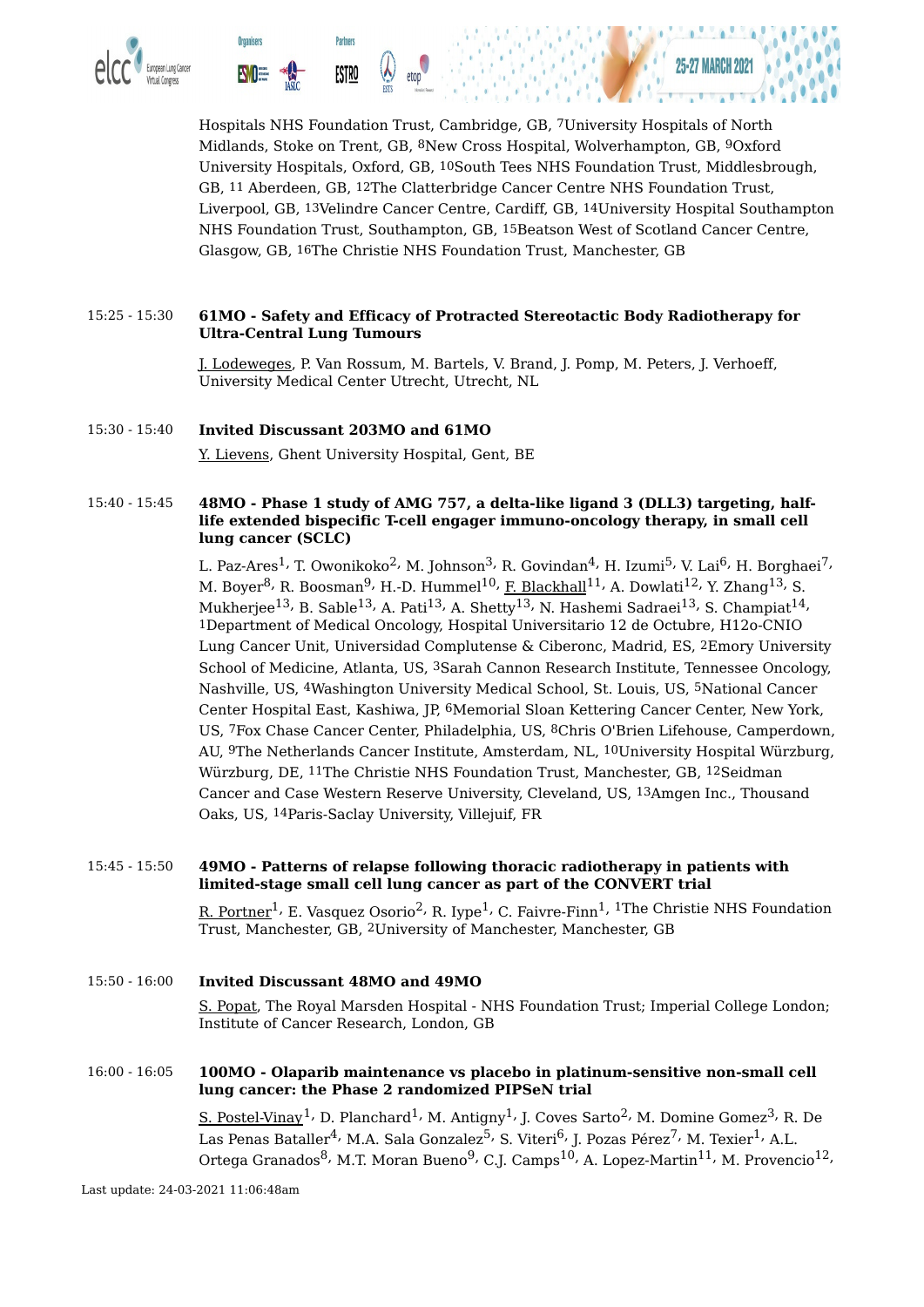

A. Gazzah<sup>1,</sup> J.-C. Soria<sup>1,</sup> B. Besse<sup>1,</sup> B. Massuti Sureda<sup>13,</sup> R. Rosell<sup>14, 1</sup>Institut Gustave Roussy, Villejuif, FR, 2Hospital Son Llatzer, Palma de Mallorca, ES, 3University Hospital "Fundacion Jimenez Diaz", Madrid, ES, 4Hospital Provincial Castellon, Castellón, ES, 5Hospital de Basurto, Bilbao, ES, 6Dr Rosell Oncology Institute, Dexeus University Hospital, QuironSalud Group, Barcelona, ES, 7Hospital Universitario Ramon y Cajal, Madrid, ES, 8Hospital Universitario de Jaén, Jaén, ES, 9ICO - Institut Català d'Oncologia Badalona (Hospital Universitario Germans Trias i Pujol), Badalona, ES, 10Hospital General Universitario Valencia, Valencia, ES, 11Hospital Severo Ochoa, madrid, ES, 12Hospital Universitario Puerta de Hierro-Majadahonda, Majadahonda, ES, 13Hospital General Universitario de Alicante, Alicante, ES, 14HUGTP - Hospital Universitario Germans Trias i Pujol, Badalona, ES

- 16:05 16:10 **101MO - Efficacy and safety of DCVAC/LuCa with chemotherapy for patients with stage IV NSCLC: A prospective, open-label, single-arm, phase 2 study** X. Ling, J. Xu, R. Zhong, H. Zhong, B. Han, Shanghai Chest Hospital Affiliated to Shanghai Jiao Tong University, Shanghai, CN
- 16:10 16:20 **Invited Discussant 100MO and 101MO** J. Aerts, Erasmus MC Cancer Institute, Rotterdam, NL
- 16:20 16:40 **Q&A and live discussion** A. Speakers, , CH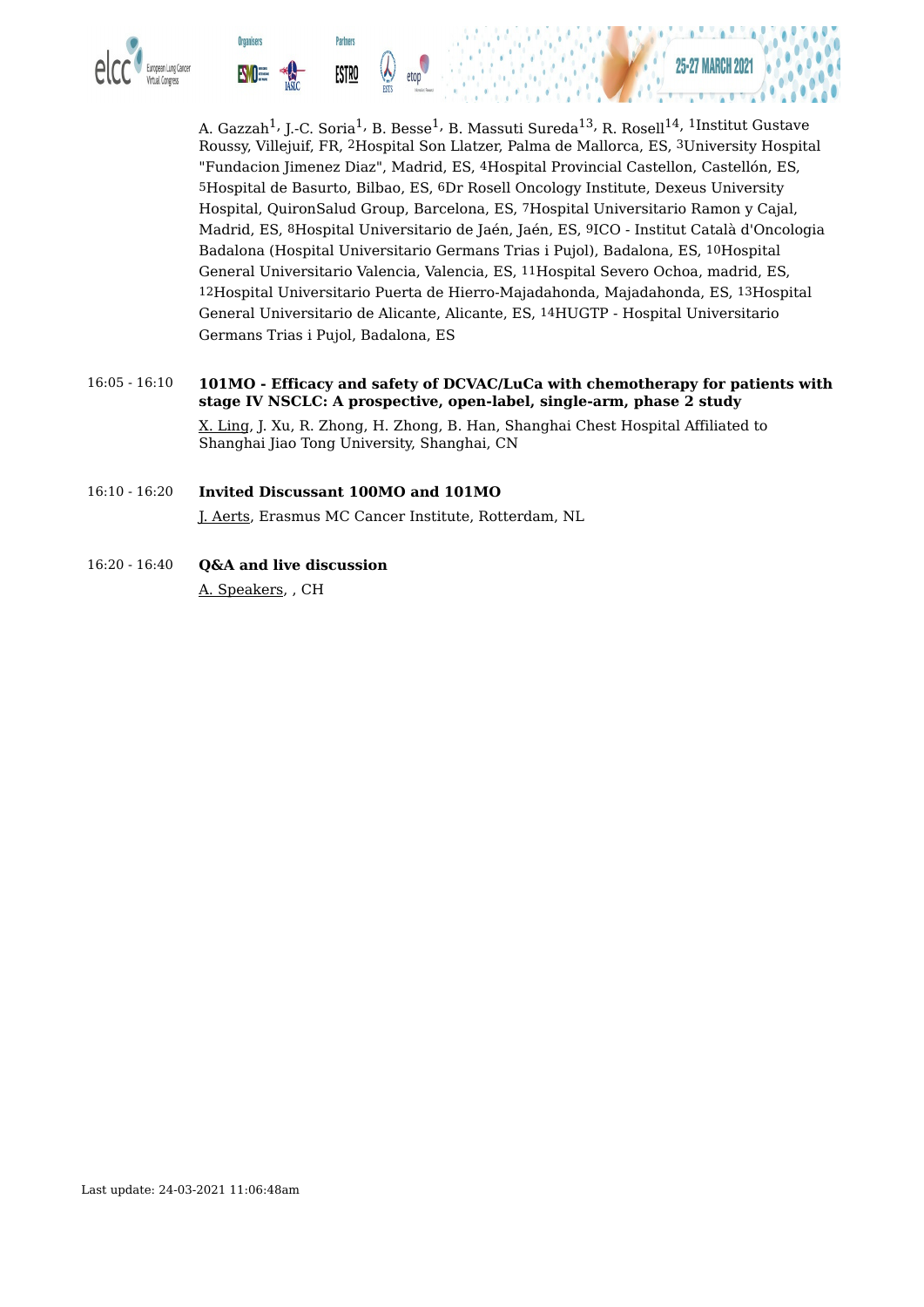





| $15:20 - 16:40$ | <b>Multimodality treatment in early stage</b><br><b>Channel 2</b>                                                                                                                                         |
|-----------------|-----------------------------------------------------------------------------------------------------------------------------------------------------------------------------------------------------------|
|                 | Moderation: P.A. Thomas <sup>1</sup> , M. White <sup>2</sup> , <sup>1</sup> Aix-Marseille University - Faculté de Médecine<br>Nord, Marseille, FR, 2Stanford Comprehensive Cancer Institute, Stanford, US |
|                 |                                                                                                                                                                                                           |
| $15:20 - 15:25$ | <b>Presentation of case</b>                                                                                                                                                                               |
|                 | M. White, Stanford Comprehensive Cancer Institute, Stanford, US                                                                                                                                           |
| $15:25 - 15:40$ | Controversies in SBRT in early stage NSCLC                                                                                                                                                                |
|                 | K. Franks, St. James's University Hospital Leeds, Leeds, GB                                                                                                                                               |
| $15:40 - 15:55$ | Controversies in the surgical treatment of early stage NSCLC                                                                                                                                              |
|                 | P.A. Thomas, Aix-Marseille University - Faculté de Médecine Nord, Marseille, FR                                                                                                                           |
| $15:55 - 16:10$ | Is there a role for I-O in the peri-operative setting for NSCLC?                                                                                                                                          |
|                 | H. Wakelee, Stanford Comprehensive Cancer Institute, Stanford, US                                                                                                                                         |
| $16:10 - 16:25$ | What if you diagnose an EGFR mutation at surgery?                                                                                                                                                         |
|                 | M. Tsuboi, Division of Thoracic Surgery and Oncology National Cancer Center Hospital<br>East, Kashiwa, JP                                                                                                 |
| $16:25 - 16:40$ | Q&A and live discussion                                                                                                                                                                                   |
|                 | A. Speakers, , CH                                                                                                                                                                                         |
| $16:55 - 17:55$ | Brain metastases are not all the same<br><b>Channel 2</b>                                                                                                                                                 |
|                 |                                                                                                                                                                                                           |
| $16:55 - 17:10$ | <b>Surgical indications and timing</b>                                                                                                                                                                    |
|                 | M. De Praeter, UZA - University Hospital Antwerp, Edegem, BE                                                                                                                                              |
| $17:10 - 17:25$ | State of the art and future perspective from radiation oncology                                                                                                                                           |
|                 | U. Ricardi, Azienda Ospedaliero Universitaria San Giovanni Battista di Torino, Torino, IT                                                                                                                 |

- 17:25 17:40 **Targeted therapy for oncogene addicted NSCLC** J.C.-H. Yang, NTUH - National Taiwan University Hospital, Taipei City, TW
- 17:40 17:55 **Systemic treatment for non-oncogene addicted NSCLC** L. Hendriks, Maastricht University Medical Center (MUMC), Maastricht, NL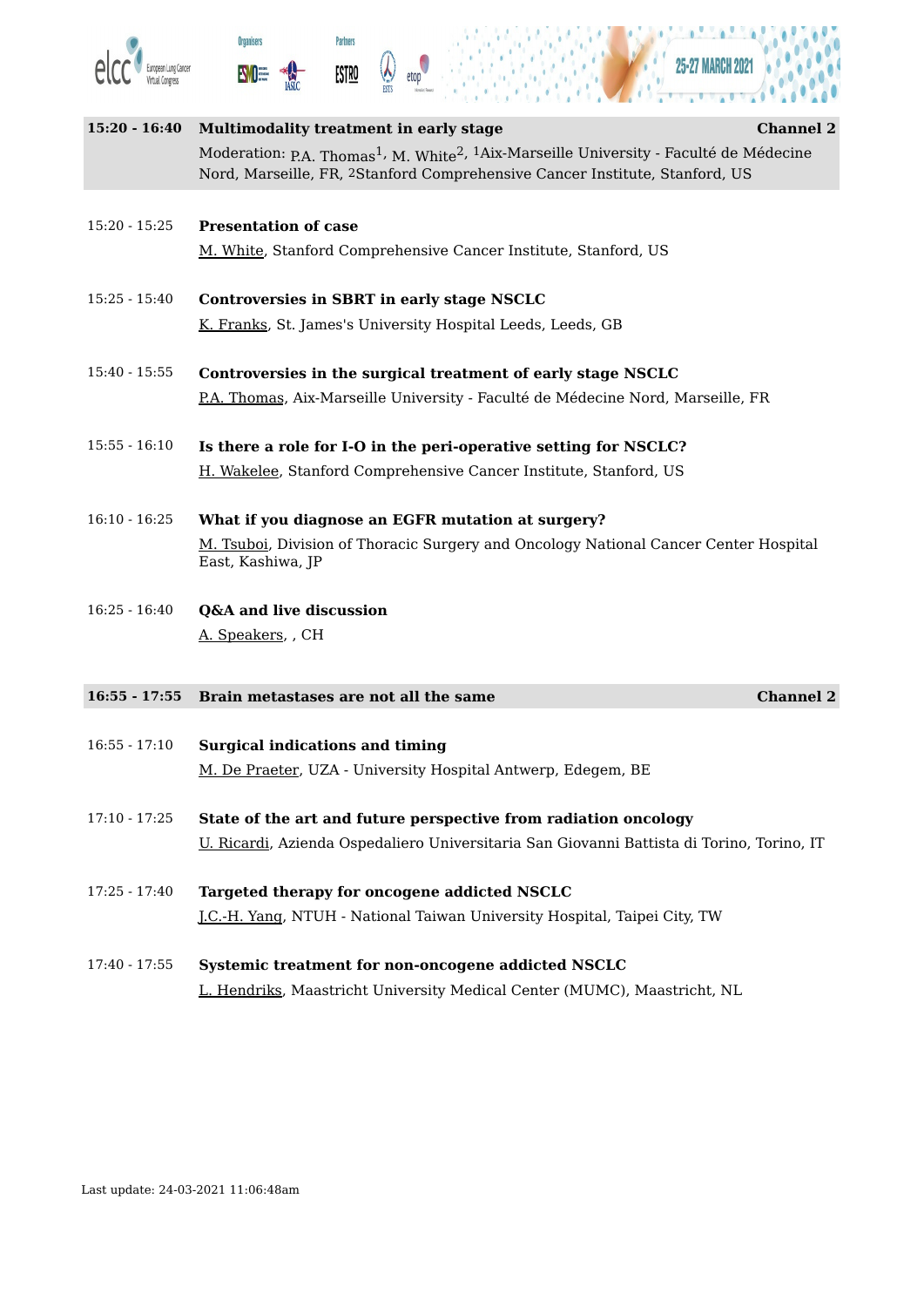





#### **16:55 - 17:55 Should we use liquid biopsy? Channel 1**

16:55 - 17:10 **Technical and pre-analytic issues in daily practice** F. Lopez-Rios, HM Hospitales, Madrid, ES

- 17:10 17:25 **Molecular genotyping at diagnosis on liquid biopsies** N. Peled, Soroka University Medical Center, Beer Sheva, IL
- 17:25 17:40 **TMB and predictive factors for ICI on liquid biopsies** D. Gandara, University of California Davis Cancer Center, Sacramento, US
- 17:40 17:55 **Liquid biopsies at resistance on TKIs** Z. Piotrowska, Massachusetts General Hospital, Boston, US
- **18:00 - 19:00 Young Oncologists Mentorship Session: Identifying and integrating research opportunities in lung cancer into your standard practice Lounge** Moderation: A.S. Berghoff, Vienna, AT
- 18:00 19:00 **Mentor** S. Pilotto, Ospedale Borgo Roma - AOU Integrata di Verona, Verona, IT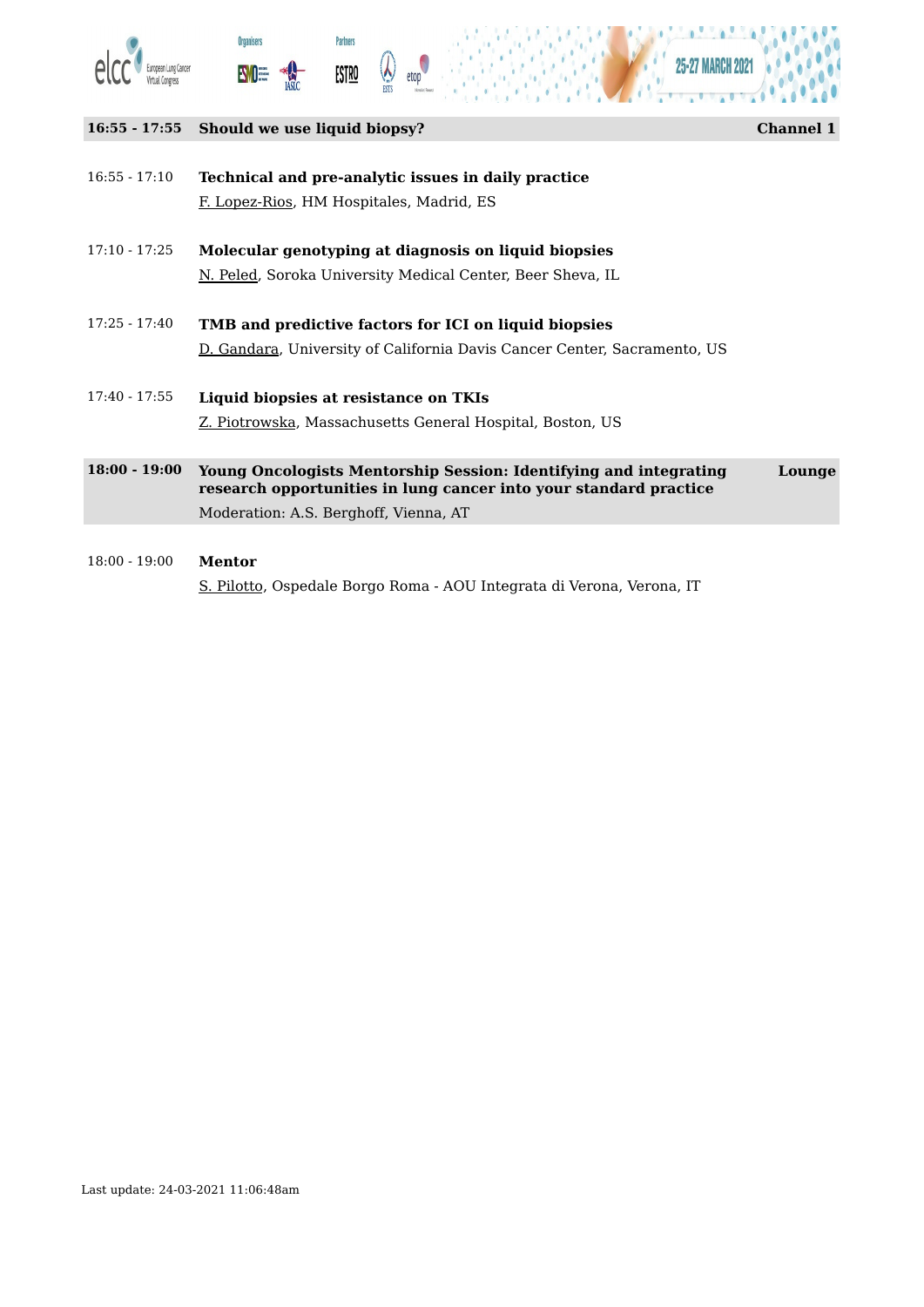



etop



# *27.03.2021*

|                 | 09:15 - 10:15 What is the place of the pathologist in 2021?<br><b>Channel 2</b>    |  |
|-----------------|------------------------------------------------------------------------------------|--|
| $09:15 - 09:30$ | Will artificial intelligence (AI) make pathologists redundant?                     |  |
|                 | R. Buettner, University Hosptial Cologne, Köln, DE                                 |  |
| $09:30 - 09:45$ | Will liquid biopsies make histopathology redundant?                                |  |
|                 | N. Normanno, Istituto Nazionale Tumori - IRCCS - Fondazione Pascale, Napoli, IT    |  |
| $09:45 - 10:00$ | State of the art: Use of automated tumour recognition and digital pathology        |  |
|                 | F. Penault-Llorca, Jean Perrin Center, Clermont-Ferrand, FR                        |  |
| $10:00 - 10:15$ | Can pathologists provide the full spectrum of molecular pathology diagnostics?     |  |
|                 | L. Bubendorf, University Hospital Basel - Institute of Pathology, Basel, CH        |  |
| $09:15 - 10:15$ | Resistance to immune checkpoint inhibitor treatment<br><b>Channel 1</b>            |  |
|                 |                                                                                    |  |
| $09:15 - 09:30$ | Intrinsic resistance in relation to driver mutations                               |  |
|                 | Y. Yatabe, National Cancer Center Hospital, Tokyo, JP                              |  |
| $09:30 - 09:45$ | Intrinsic resistance in relation to TMB                                            |  |
|                 | L. Bazhenova, Moores Cancer Center - UC San Diego Health, La Jolla, US             |  |
| $09:45 - 10:00$ | Mechanisms of acquired resistance against ICI treatment: An overview               |  |
|                 | A. Schoenfeld, MSKCC - Memorial Sloan Kettering Cancer Center, New York, US        |  |
| $10:00 - 10:15$ | Treatment perspectives for the patients failed with ICI treatment                  |  |
|                 | L. Paz-Ares, Department of Medical Oncology, Hospital Universitario 12 de Octubre, |  |

H12o-CNIO Lung Cancer Unit, Universidad Complutense & Ciberonc, Madrid, ES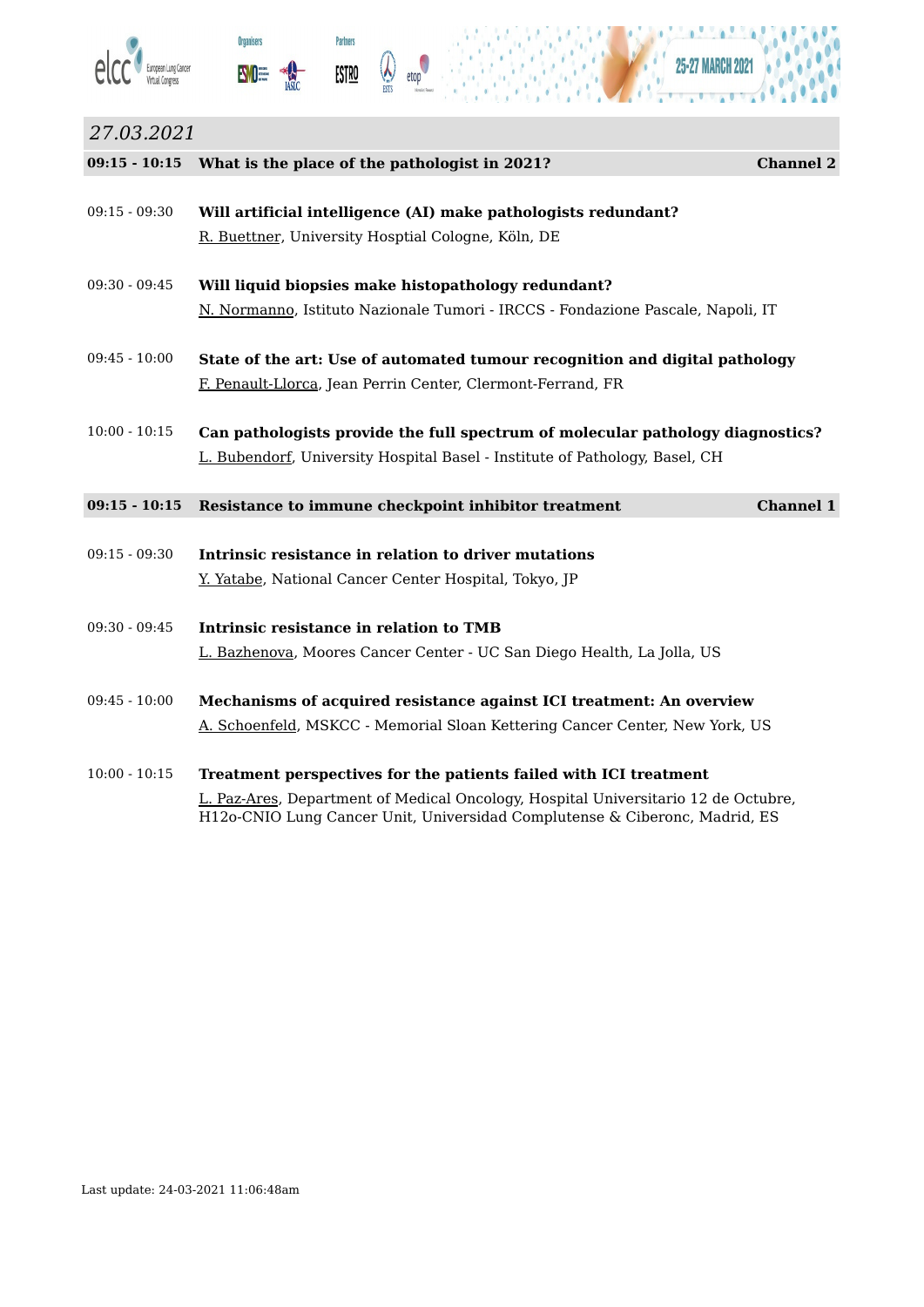





| 09:15 - 10:15 YO case discussion: Challenges in clinical oncology                                               | <b>Channel 3</b> |
|-----------------------------------------------------------------------------------------------------------------|------------------|
| Moderation: J. Corral <sup>1</sup> , J. Lim <sup>2</sup> , <sup>1</sup> Madrid, ES, <sup>2</sup> Manchester, GB |                  |

- 09:15 09:22 **Case 1: Sequence of treatment of oncogene driven NSCLC patients** A. Lee, University College London Hospitals NHS Trust, London, GB
- 09:22 09:29 **Case 2: Immunotherapy for SCLC** I. Gerk, St. Petersburg, RU
- 09:29 09:36 **Case 3: Treatment of metastatic NSCLC with absent PD-L1 expression and without oncogene addiction** R. Conde, Lisbon, PT

#### 09:36 - 09:43 **Case 4: Treatment of patients with NSCLC and brain metastases**

F. Sparano, Università degli Studi della Campania Luigi Vanvitelli, Napoli, IT

#### 09:43 - 10:15 **Case discussion**

<u>J. Corral</u><sup>1,</sup> J. Lim<sup>2,</sup> A. Lee<sup>3,</sup> I. Gerk<sup>4,</sup> R. Conde<sup>5,</sup> F. Sparano<sup>6, 1</sup> Madrid, ES, <sup>2</sup> Manchester, GB, 3University College London Hospitals NHS Trust, London, GB, 4 St. Petersburg, RU, 5 Lisbon, PT, 6Università degli Studi della Campania Luigi Vanvitelli, Napoli, IT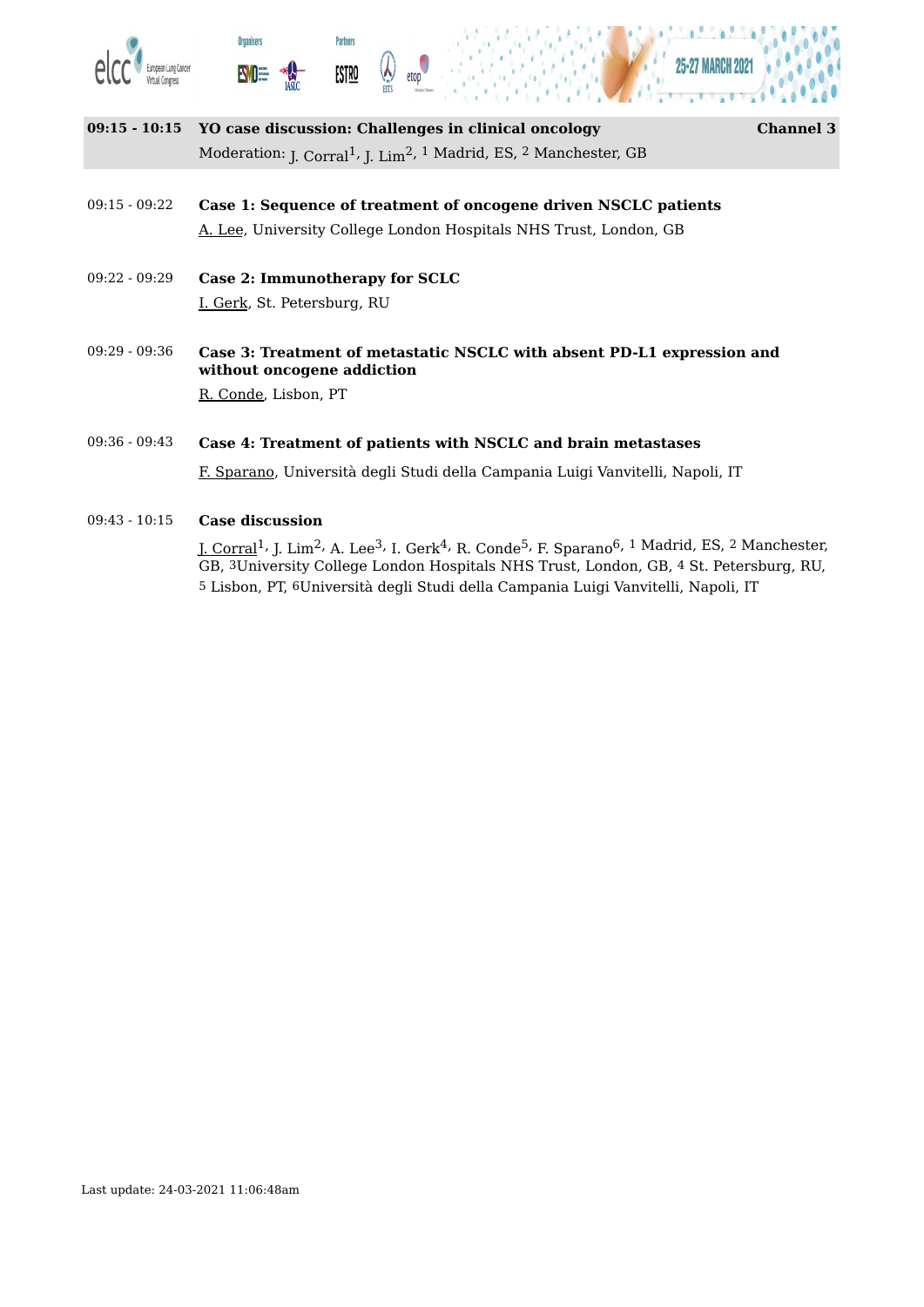



#### **10:30 - 11:50 ESMO Colloquium co-supported by Lilly Oncology & Thermo Fisher Scientific - Targeting RET in lung cancer: State of the art in testing and therapeutics Channel 1**

Moderation: <sub>J. Vansteenkiste<sup>1,</sup> F. Cappuzzo<sup>2, 1</sup>University Hospitals Leuven - Campus</sub> Gasthuisberg, Leuven, BE, 2Ospedale Santa Maria Delle Croci, Istituto Nazionale Tumori "Regina Elena", Rome, IT

#### 10:30 - 10:35 **Live introduction**

**Organisers** 

**Partners** 

<u>ESTRO</u>

<u>J. Vansteenkiste</u><sup>1,</sup> F. Cappuzzo<sup>2, 1</sup>University Hospitals Leuven - Campus Gasthuisberg, Leuven, BE, 2Istituto Nazionale Tumori "Regina Elena", Rome, IT

10:35 - 10:50 **Molecular diagnostics for detection of RET aberrations in non-small cell lung cancer: How, when and how often**

F. Penault-Llorca, Jean Perrin Center, Clermont-Ferrand, FR

10:50 - 11:10 **Targeting the RET fusion in patients with advanced non-small cell lung cancer: Efficacy, toxicity, quality of life and cost**

O. Gautschi, Luzerner Kantonsspital, Luzern, CH

11:10 - 11:30 **Two clinical cases of patients with NSCLC harbouring RET abnormalities: Critical analysis of management according to ESMO Guidelines for NSCLC and NGS use, MCBS, ESCAT**

A. Passaro, European Institute of Oncology, IRCCS, Milan, IT

#### 11:30 - 11:35 **Live conclusions**

<u>F. Cappuzzo</u><sup>1,</sup> J. Vansteenkiste<sup>2, 1</sup>Istituto Nazionale Tumori "Regina Elena", Rome, IT, 2University Hospitals Leuven - Campus Gasthuisberg, Leuven, BE

11:35 - 11:50 **Q&A and live discussion** A. Speakers, , CH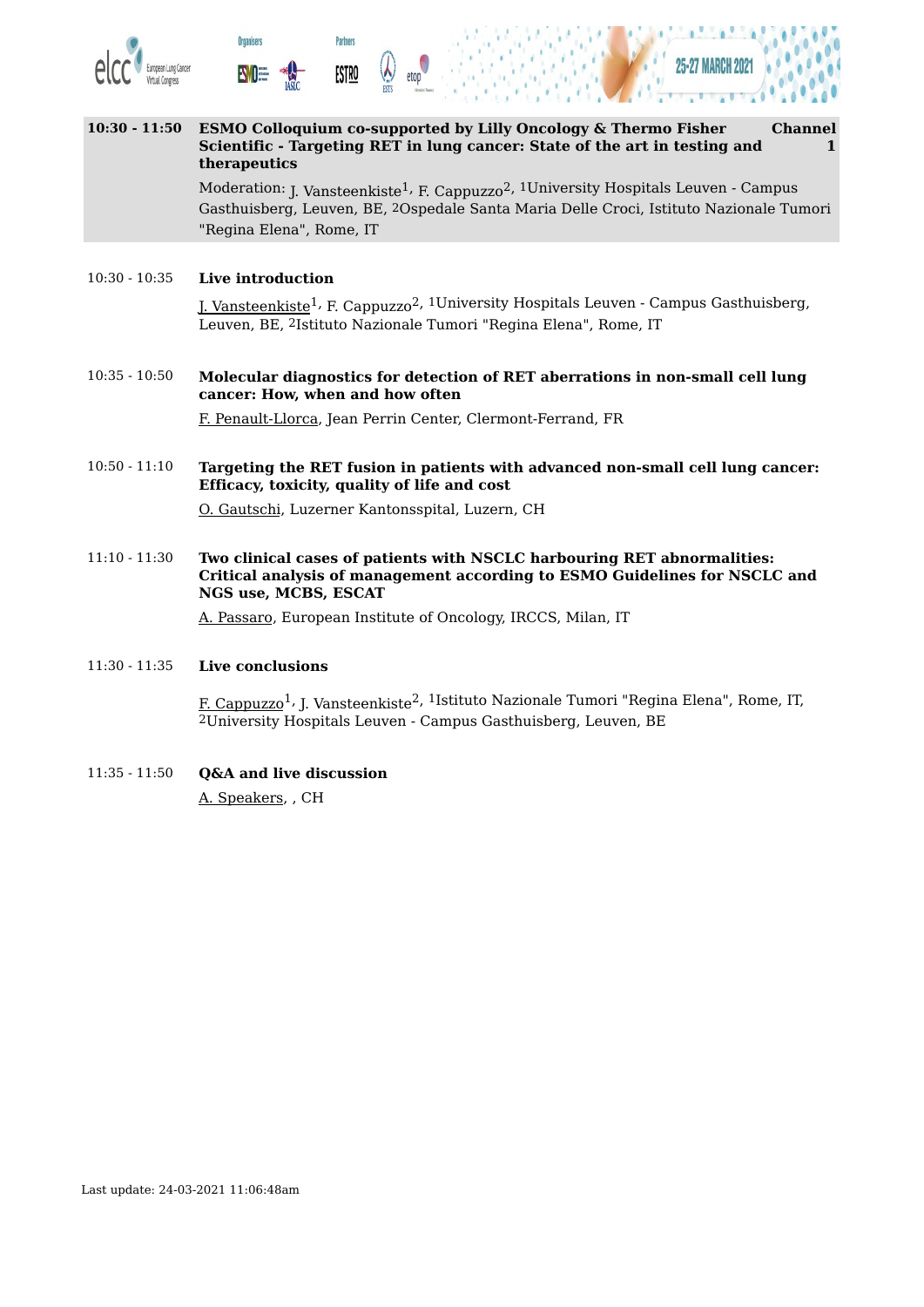





 $\theta$ 

| $12:05 - 13:25$ | <b>Optimising clinical research</b><br><b>Channel 1</b><br>Moderation: T. Mitsudomi <sup>1</sup> , R. Dziadziuszko <sup>2</sup> , <sup>1</sup> Kindai University - Faculty of Medicine,                                                                     |  |
|-----------------|-------------------------------------------------------------------------------------------------------------------------------------------------------------------------------------------------------------------------------------------------------------|--|
|                 | Osaka, JP, <sup>2</sup> Medical University of Gdansk, Gdansk, PL                                                                                                                                                                                            |  |
| $12:05 - 12:20$ | From early phase to registration in one trial: Myth or reality?<br>R. Dziadziuszko, Medical University of Gdansk, Gdansk, PL                                                                                                                                |  |
| $12:20 - 12:35$ | Exploring new drug indications: Basket and umbrella trials<br><u>J. Mazieres</u> , Centre Hospitalier Universitaire de Toulouse - Hopital Larrey, Toulouse, FR                                                                                              |  |
| $12:35 - 12:50$ | <b>Immunotherapy trials: Controversies and pitfalls</b><br>M. Reck, Lung Clinic Grosshansdorf, Airway Research Center North, German Center for<br>Lung Research, Grosshansdorf, DE                                                                          |  |
| $12:50 - 13:05$ | <b>Trials involving surgery: Current landscape</b><br>S. Hillinger, Universitätspital Zürich - Klinik für Thoraxchirurgie, Zurich, CH                                                                                                                       |  |
| $13:05 - 13:25$ | Q&A and live discussion<br>A. Speakers, CH                                                                                                                                                                                                                  |  |
|                 | 12:05 - 13:25 What's next in the management of SCLC?<br><b>Channel 3</b><br>Moderation: C. Faivre-Finn <sup>1</sup> , R.A. Stahel <sup>2</sup> , <sup>1</sup> The Christie NHS Foundation Trust,<br>Manchester, GB, 2University Hospital Zurich, Zurich, CH |  |
| $12:05 - 12:20$ | Define biomarker in SCLC<br>M. Frueh, Kantonsspital St. Gallen, St. Gallen, CH                                                                                                                                                                              |  |
| $12:20 - 12:35$ | <b>Innovation in limited disease</b><br>C. Faivre-Finn, The Christie NHS Foundation Trust, Manchester, GB                                                                                                                                                   |  |
| $12:35 - 12:50$ | <b>Extensive disease</b><br>S. Liu, Lombardi Cancer Center Georgetown University, Washington, US                                                                                                                                                            |  |
| $12:50 - 13:05$ | Novel agent beyond first line<br>E. Felip, Vall d'Hebron Institute of Oncology (VHIO), Barcelona, ES                                                                                                                                                        |  |
| $13:05 - 13:25$ | Q&A and live discussion<br>A. Speakers, CH                                                                                                                                                                                                                  |  |
| $12:05 - 13:25$ | <b>Mini Oral session 2</b><br><b>Channel 2</b><br>Moderation: J. Van Loon <sup>1</sup> , J. Edwards <sup>2</sup> , <sup>1</sup> Maastricht, NL, <sup>2</sup> Northern General Hospital-<br>Sheffield Teaching Hospitals NHS Foundation Trust, Sheffield, GB |  |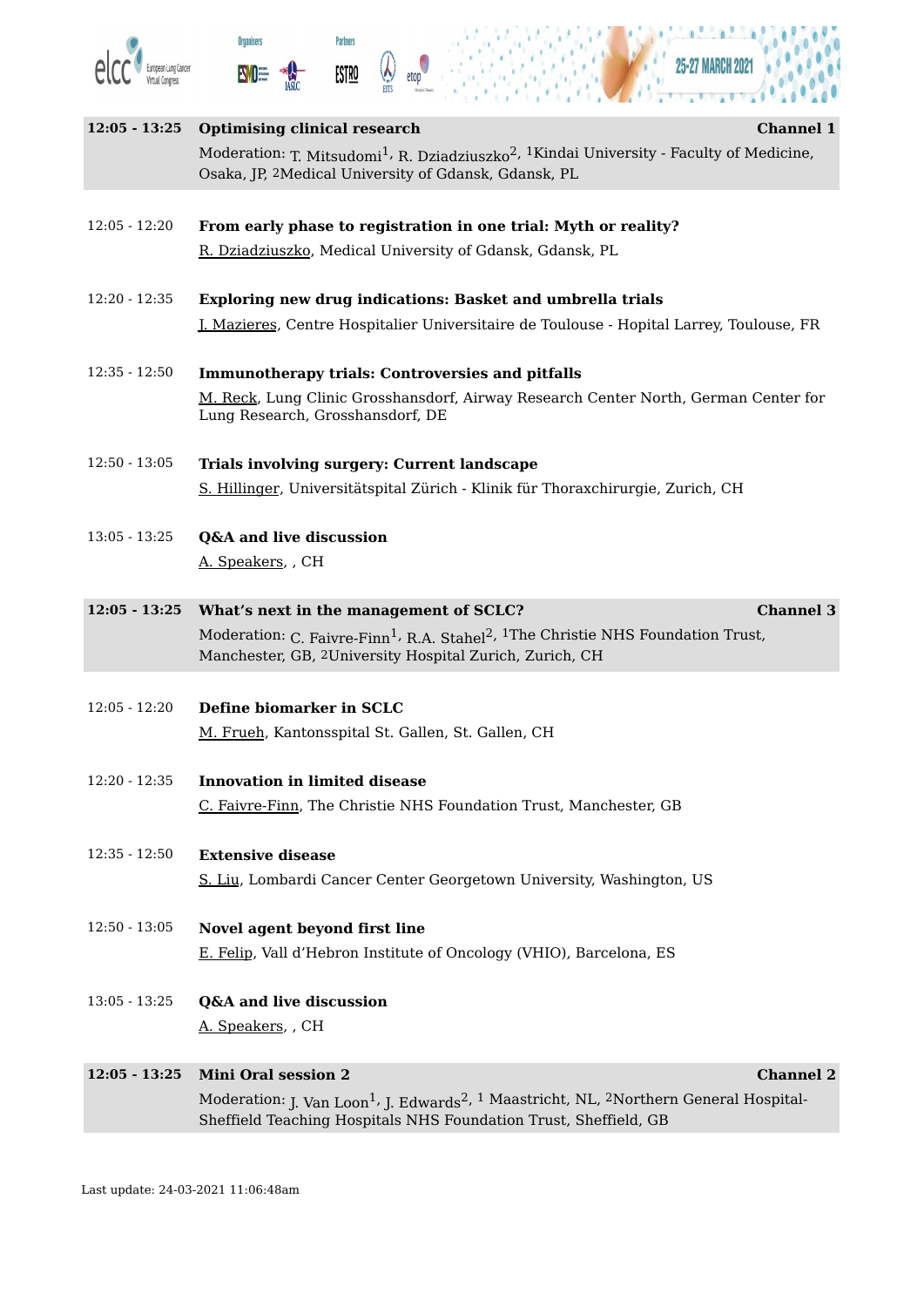



**Partners** 

<u>ESTRO</u>

**Organisers** 

**EVOE** 

M. Garassino<sup>1,</sup> J. Mazieres<sup>2,</sup> M. Reck<sup>3,</sup> A. Delmonte<sup>4,</sup> H. Bischoff<sup>5,</sup> R. Bernabe<sup>6,</sup> I.E. Díaz Pérez<sup>7,</sup> W. Sawyer<sup>8,</sup> N. Trunova<sup>7,</sup> C. Faivre-Finn<sup>9, 1</sup>Istituto Nazionale dei Tumori di Milano - Fondazione IRCCS, Milan, IT, 2Centre Hospitalier Universitaire de Toulouse - Hopital Larrey, Toulouse, FR, 3Lung Clinic Grosshansdorf, Airway Research Center North, German Center for Lung Research, Grosshansdorf, DE, 4Istituto Scientifico Romagnolo per lo Studio e la Cura dei Tumori (IRST) IRCCS, Meldola, IT, 5Thoraxklinik Heidelberg, Heidelberg, DE, 6Hospital Universitario Virgen del Rocio, Seville, ES, 7AstraZeneca, Gaithersburg, US, 8AstraZeneca, Cambridge, GB, 9The Christie NHS Foundation Trust, Manchester, GB

#### 12:10 - 12:15 **79MO - PACIFIC-R: real-world characteristics of unresectable Stage III NSCLC patients treated with durvalumab after chemoradiotherapy**

F. Mcdonald $^1$ <sup>,</sup> F. Mornex $^2$ , M. Garassino $^3$ , A. Filippi $^4$ , D. Christoph $^5$ , V. Haakensen $^6$ , A. Agbarya<sup>7,</sup> M. Van Den Heuvel<sup>8,</sup> P. Vercauter<sup>9,</sup> C. Chouaid<sup>10,</sup> E. Pichon<sup>11,</sup> S. Siva<sup>12,</sup> L. Steinbusch $^8$ , I. Peretz $^{13}$ , B. Solomon $^{14}$ , L. Decoster $^{15}$ , W. Sawyer $^{16}$ , A. Allen $^{17}$ , M. Licour<sup>18,</sup> N. Girard<sup>19, 1</sup>Royal Marsden Hospital NHS Foundation Trust, London, GB, 2Centre Hospitalier Universitaire de Lyon, Lyon, FR, 3Istituto Nazionale dei Tumori di Milano - Fondazione IRCCS, Milan, IT, 4Fondazione IRCCS Policlinico San Matteo and University of Pavia, Pavia PV, IT, 5Evangelische Kliniken Essen-Mitte, Evangelische Huyssens-Stiftung, Essen, DE, 6Oslo University Hospital, Oslo, NO, 7Bney Zion Medical Center, Haifa, IL, 8The Netherlands Cancer Institute, Amsterdam, NL, 9Onze-Lieve-Vrouw Ziekenhuis Aalst, Aalst, BE, 10CH Intercommunal de Créteil, Créteil, FR, 11CHRU de Tours, Hôpital Bretonneau, Tours, FR, 12Sir Peter MacCallum Cancer Centre, Melbourne, AU, 13Clalit Health Services, Tel Aviv, IL, 14Sir Peter MacCallum Cancer Centre, University of Melbourne, Melbourne, AU, 15Universitair Ziekenhuis Brussel, Vrije Universiteit Brussel, Brussels, BE, 16AstraZeneca, Cambridge, GB, 17AstraZeneca, Gaithersburg, US, 18Astrazeneca, Paris, FR, 19Institut Curie, Paris, FR

12:15 - 12:25 **Invited Discussant 78MO and 79MO**

R. Soo, Singapore, SG

- 12:25 12:30 **29MO - Early-stage lung cancer detection by a noninvasive breath test** <u>M. Qiu</u><sup>1,</sup> Z. Zhou<sup>1,</sup> S. Meng<sup>1,</sup> H. Li<sup>2,</sup> Q. Li<sup>2,</sup> J. Wang<sup>1, 1</sup>Peking University People's Hospital, Beijing, CN, 2Shenzhen Breatha Biological Technology Co., Ltd, Shenzhen, CN
- 12:30 12:35 **62MO - Comparison of lobectomy and sublobar resection for stage IA elderly NSCLC patients (≥70 years): a population-based propensity score matching's study**

<u>B. Zhang</u><sup>1,</sup> W. Liu<sup>1,</sup> D. Ren<sup>1,</sup> F. Li<sup>1,</sup> Y. Wang<sup>1,</sup> D. Huo<sup>1,</sup> S. Zhu<sup>1,</sup> J. Chen<sup>2,</sup> Q. Song<sup>1,</sup> S. Xu<sup>1,</sup> 1Tianjin Medical University General Hospital, Tianjin, CN, 2The Second Affiliated Hospital of Dalian Medical University, Dalian, CN

12:35 - 12:40 **63MO - Safety analysis of durvalumab following stereotactic body radiotherapy (SBRT) in early-stage non-small-cell lung cancer (NSCLC) patients - A first report of a randomized phase II trial (ASTEROID)**